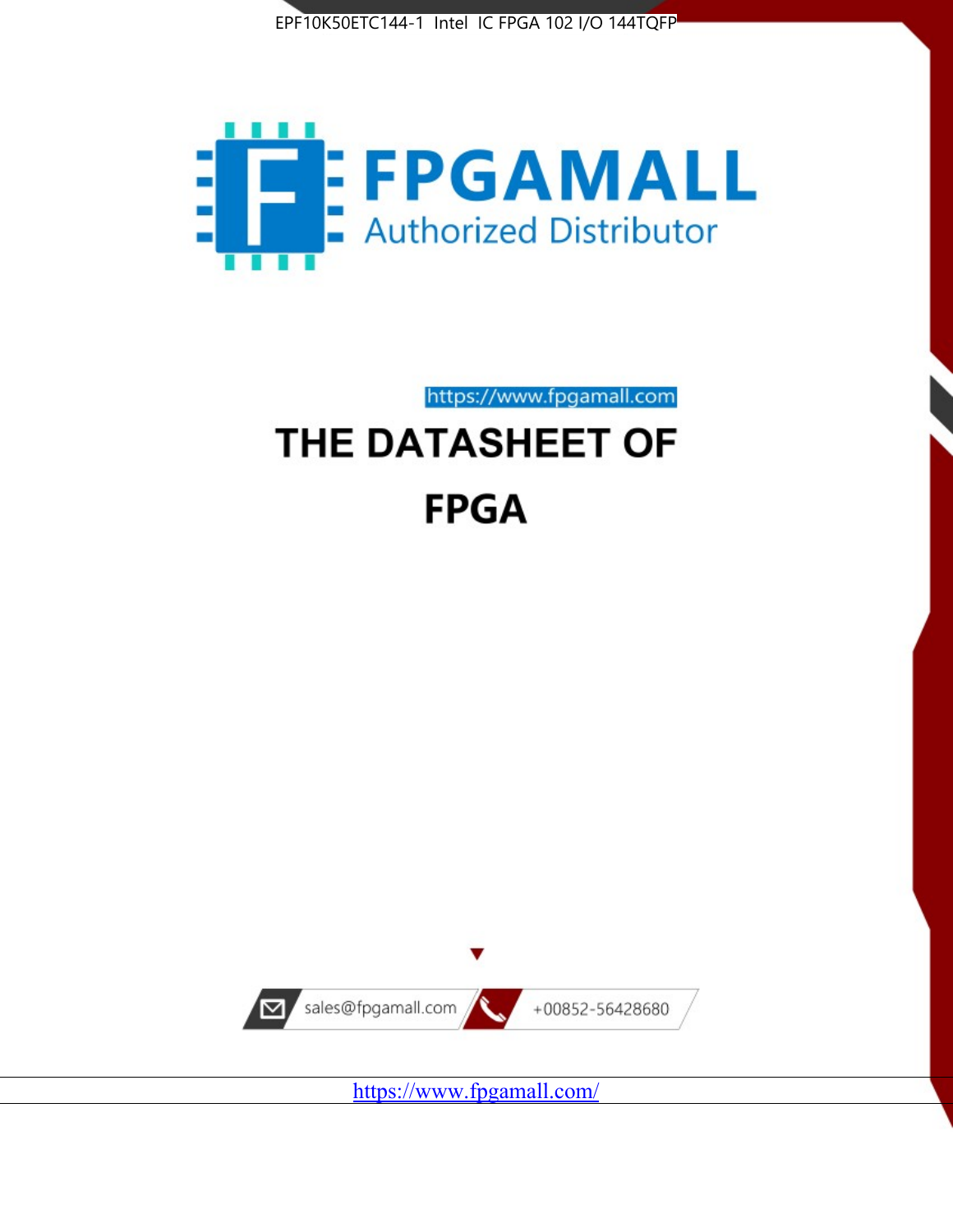#### EPF10K50ETC144-1 Intel IC FPGA 102 I/O 144TQFP



### **FLEX 10KE**

### **Embedded Programmable Logic Device**

**January 2003, ver. 2.5 Data Sheet**

**Features...** ■ Embedded programmable logic devices (PLDs), providing system-on-a-programmable-chip (SOPC) integration in a single device

- Enhanced embedded array for implementing megafunctions such as efficient memory and specialized logic functions
- Dual-port capability with up to 16-bit width per embedded array block (EAB)
- Logic array for general logic functions
- High density
	- 30,000 to 200,000 typical gates (see Tables 1 and 2)
	- Up to 98,304 RAM bits (4,096 bits per EAB), all of which can be used without reducing logic capacity
- System-level features
	- MultiVolt<sup>™</sup> I/O pins can drive or be driven by 2.5-V, 3.3-V, or 5.0-V devices
	- Low power consumption
	- Bidirectional I/O performance  $(t_{SI}$  and  $t_{CO}$ ) up to 212 MHz
	- Fully compliant with the PCI Special Interest Group (PCI SIG) *PCI Local Bus Specification, Revision 2.2* for 3.3-V operation at 33 MHz or 66 MHz
	- -1 speed grade devices are compliant with *PCI Local Bus Specification, Revision 2.2*, for 5.0-V operation
	- Built-in Joint Test Action Group (JTAG) boundary-scan test (BST) circuitry compliant with IEEE Std. 1149.1-1990, available without consuming additional device logic



For information on 5.0-V FLEX<sup>®</sup> 10K or 3.3-V FLEX 10KA devices, see the *FLEX 10K Embedded Programmable Logic Family Data Sheet*.

| iable 1.1 LLA TUNL DEVICET CAULES |           |                               |  |  |
|-----------------------------------|-----------|-------------------------------|--|--|
| Feature                           | EPF10K30E | EPF10K50E<br><b>EPF10K50S</b> |  |  |
| Typical gates (1)                 | 30,000    | 50,000                        |  |  |
| Maximum system gates              | 119,000   | 199,000                       |  |  |
| Logic elements (LEs)              | 1,728     | 2,880                         |  |  |
| EABs                              | 6         | 10                            |  |  |
| <b>Total RAM bits</b>             | 24,576    | 40,960                        |  |  |
| Maximum user I/O pins             | 220       | 254                           |  |  |

#### *Table 1. FLEX 10KE Device Features*

#### **Altera Corporation 1**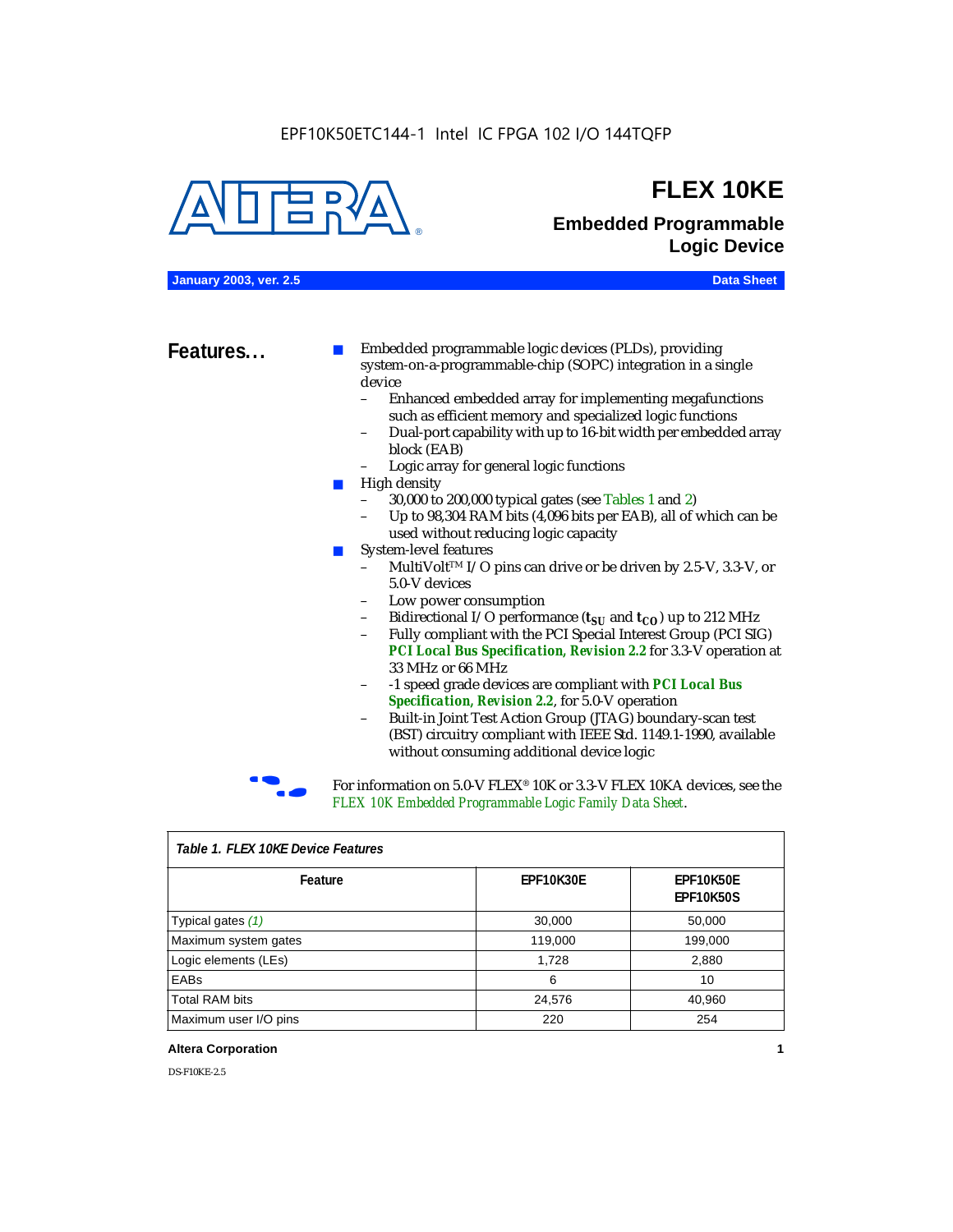| Table 2. FLEX 10KE Device Features |                |                   |                                        |  |
|------------------------------------|----------------|-------------------|----------------------------------------|--|
| Feature                            | EPF10K100E (2) | <b>EPF10K130E</b> | <b>EPF10K200E</b><br><b>EPF10K200S</b> |  |
| Typical gates (1)                  | 100,000        | 130,000           | 200,000                                |  |
| Maximum system gates               | 257,000        | 342,000           | 513,000                                |  |
| Logic elements (LEs)               | 4,992          | 6,656             | 9,984                                  |  |
| <b>EABs</b>                        | 12             | 16                | 24                                     |  |
| <b>Total RAM bits</b>              | 49,152         | 65,536            | 98,304                                 |  |
| Maximum user I/O pins              | 338            | 413               | 470                                    |  |

#### *Note to tables:*

- (1) The embedded IEEE Std. 1149.1 JTAG circuitry adds up to 31,250 gates in addition to the listed typical or maximum system gates.
- (2) New EPF10K100B designs should use EPF10K100E devices.

### **...and More Features**

- Fabricated on an advanced process and operate with a 2.5-V internal supply voltage
- In-circuit reconfigurability (ICR) via external configuration devices, intelligent controller, or JTAG port
- ClockLockTM and ClockBoostTM options for reduced clock delay/skew and clock multiplication
- Built-in low-skew clock distribution trees
- 100% functional testing of all devices; test vectors or scan chains are not required
- Pull-up on I/O pins before and during configuration
- Flexible interconnect
	- FastTrack<sup>®</sup> Interconnect continuous routing structure for fast, predictable interconnect delays
	- Dedicated carry chain that implements arithmetic functions such as fast adders, counters, and comparators (automatically used by software tools and megafunctions)
	- Dedicated cascade chain that implements high-speed, high-fan-in logic functions (automatically used by software tools and megafunctions)
	- Tri-state emulation that implements internal tri-state buses
	- Up to six global clock signals and four global clear signals
	- Powerful I/O pins
		- Individual tri-state output enable control for each pin
		- Open-drain option on each I/O pin
		- Programmable output slew-rate control to reduce switching noise
		- Clamp to  $V_{\text{CCIO}}$  user-selectable on a pin-by-pin basis
		- Supports hot-socketing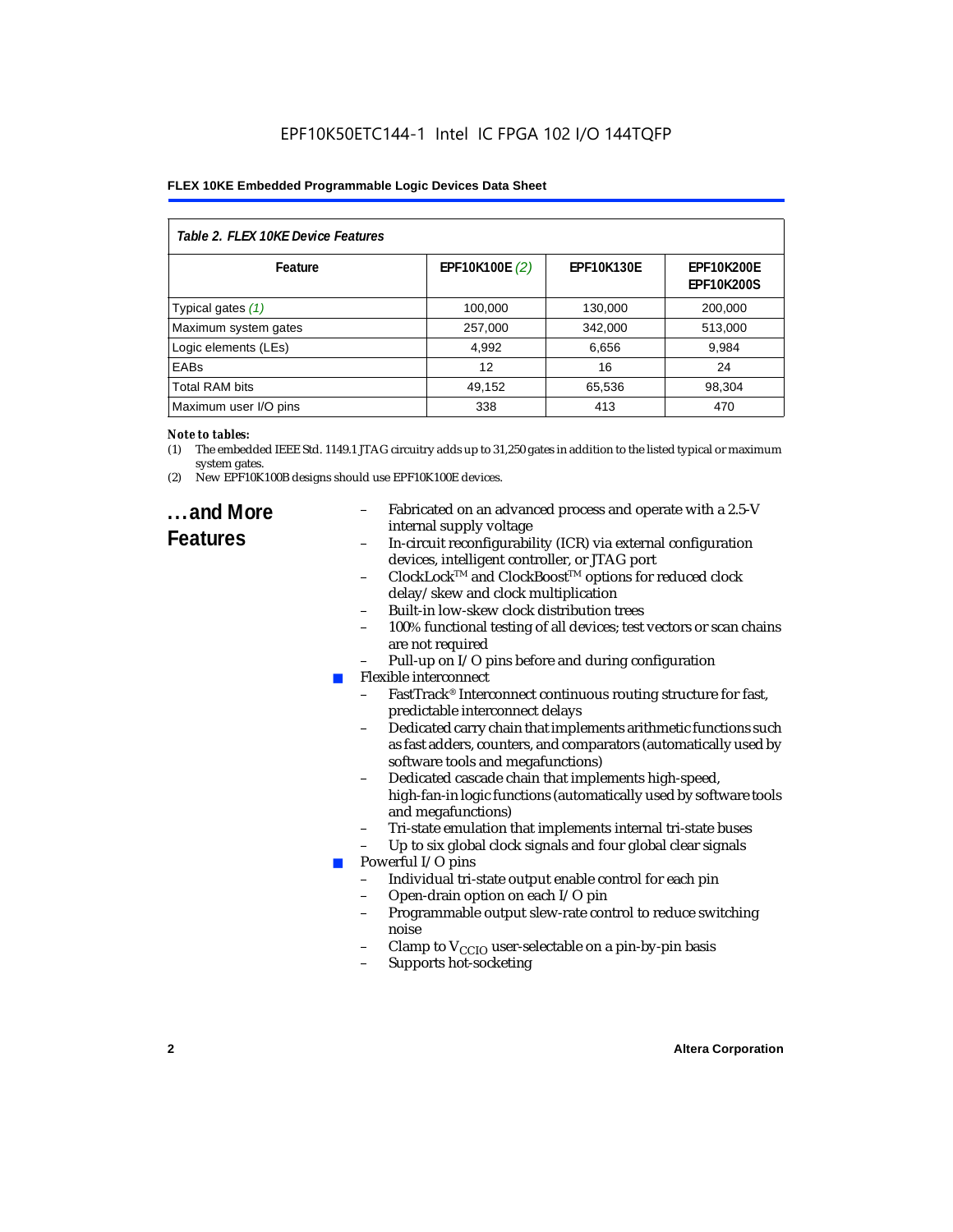- Software design support and automatic place-and-route provided by Altera's development systems for Windows-based PCs and Sun SPARCstation, and HP 9000 Series 700/800
- Flexible package options
	- Available in a variety of packages with 144 to 672 pins, including the innovative FineLine BGA<sup>TM</sup> packages (see Tables 3 and 4)
	- SameFrame™ pin-out compatibility between FLEX 10KA and FLEX 10KE devices across a range of device densities and pin counts
- Additional design entry and simulation support provided by EDIF 2 0 0 and 3 0 0 netlist files, library of parameterized modules (LPM), DesignWare components, Verilog HDL, VHDL, and other interfaces to popular EDA tools from manufacturers such as Cadence, Exemplar Logic, Mentor Graphics, OrCAD, Synopsys, Synplicity, VeriBest, and Viewlogic

| Table 3. FLEX 10KE Package Options & I/O Pin Count<br><i>Notes <math>(1)</math>, <math>(2)</math></i> |                               |                        |                                       |                                   |                |                                   |                |                       |                                   |
|-------------------------------------------------------------------------------------------------------|-------------------------------|------------------------|---------------------------------------|-----------------------------------|----------------|-----------------------------------|----------------|-----------------------|-----------------------------------|
| <b>Device</b>                                                                                         | <b>144-Pin</b><br><b>TOFP</b> | 208-Pin<br><b>POFP</b> | 240-Pin<br><b>PQFP</b><br><b>ROFP</b> | 256-Pin<br>FineLine<br><b>BGA</b> | 356-Pin<br>BGA | 484-Pin<br>FineLine<br><b>BGA</b> | 599-Pin<br>PGA | 600-Pin<br><b>BGA</b> | 672-Pin<br>FineLine<br><b>BGA</b> |
| EPF10K30E                                                                                             | 102                           | 147                    |                                       | 176                               |                | 220                               |                |                       | 220(3)                            |
| EPF10K50E                                                                                             | 102                           | 147                    | 189                                   | 191                               |                | 254                               |                |                       | 254(3)                            |
| <b>EPF10K50S</b>                                                                                      | 102                           | 147                    | 189                                   | 191                               | 220            | 254                               |                |                       | 254(3)                            |
| EPF10K100E                                                                                            |                               | 147                    | 189                                   | 191                               | 274            | 338                               |                |                       | 338(3)                            |
| EPF10K130E                                                                                            |                               |                        | 186                                   |                                   | 274            | 369                               |                | 424                   | 413                               |
| EPF10K200E                                                                                            |                               |                        |                                       |                                   |                |                                   | 470            | 470                   | 470                               |
| EPF10K200S                                                                                            |                               |                        | 182                                   |                                   | 274            | 369                               | 470            | 470                   | 470                               |

#### *Notes:*

- (1) FLEX 10KE device package types include thin quad flat pack (TQFP), plastic quad flat pack (PQFP), power quad flat pack (RQFP), pin-grid array (PGA), and ball-grid array (BGA) packages.
- (2) Devices in the same package are pin-compatible, although some devices have more I/O pins than others. When planning device migration, use the I/O pins that are common to all devices.
- (3) This option is supported with a 484-pin FineLine BGA package. By using SameFrame pin migration, all FineLine BGA packages are pin-compatible. For example, a board can be designed to support 256-pin, 484-pin, and 672-pin FineLine BGA packages. The Altera software automatically avoids conflicting pins when future migration is set.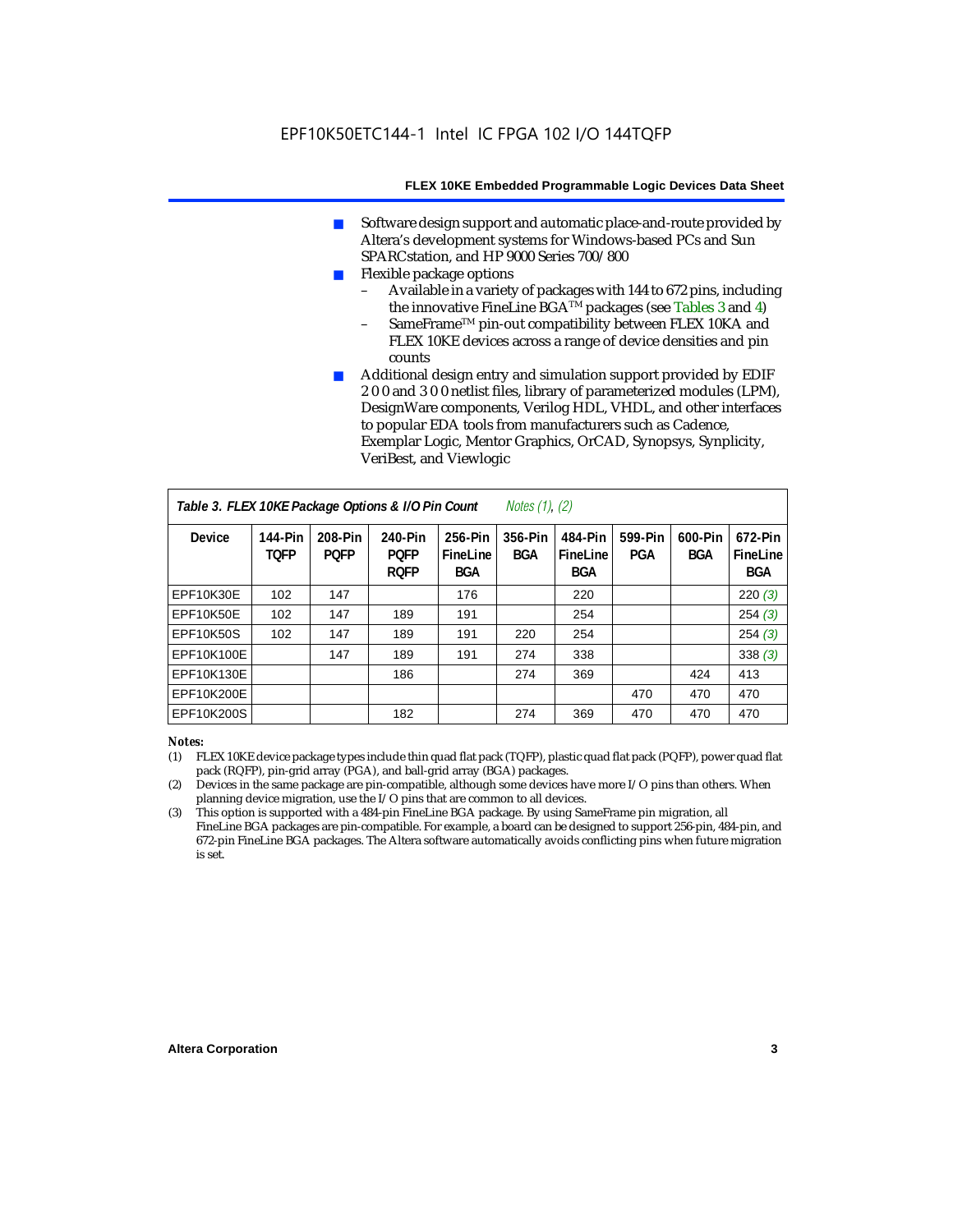| Table 4. FLEX 10KE Package Sizes          |                            |                                                      |                                       |                                   |                       |                            |                                   |                              |                                   |
|-------------------------------------------|----------------------------|------------------------------------------------------|---------------------------------------|-----------------------------------|-----------------------|----------------------------|-----------------------------------|------------------------------|-----------------------------------|
| <b>Device</b>                             | 144-<br>Pin<br><b>TOFP</b> | 208-Pin<br><b>POFP</b>                               | 240-Pin<br><b>POFP</b><br><b>ROFP</b> | 256-Pin<br>FineLine<br><b>BGA</b> | $356 -$<br>Pin<br>BGA | 484-Pin<br>FineLine<br>BGA | 599-Pin<br><b>PGA</b>             | $600 -$<br>Pin<br><b>BGA</b> | 672-Pin<br>FineLine<br><b>BGA</b> |
| Pitch (mm)                                | 0.50                       | 0.50                                                 | 0.50                                  | 1.0                               | 1.27                  | 1.0                        |                                   | 1.27                         | 1.0                               |
| Area $(mm2)$                              | 484                        | 936                                                  | 1.197                                 | 289                               | 1.225                 | 529                        | 3.904                             | 2,025                        | 729                               |
| Length $\times$ width<br>$(mm \times mm)$ |                            | $22 \times 22$ 30.6 $\times$ 30.6 34.6 $\times$ 34.6 |                                       | $17 \times 17$                    | $35 \times 35$        | $23 \times 23$             | $62.5 \times 62.5$ 45 $\times$ 45 |                              | $27 \times 27$                    |

### **General Description**

Altera FLEX 10KE devices are enhanced versions of FLEX 10K devices. Based on reconfigurable CMOS SRAM elements, the FLEX architecture incorporates all features necessary to implement common gate array megafunctions. With up to 200,000 typical gates, FLEX 10KE devices provide the density, speed, and features to integrate entire systems, including multiple 32-bit buses, into a single device.

The ability to reconfigure FLEX 10KE devices enables 100% testing prior to shipment and allows the designer to focus on simulation and design verification. FLEX 10KE reconfigurability eliminates inventory management for gate array designs and generation of test vectors for fault coverage.

Table 5 shows FLEX 10KE performance for some common designs. All performance values were obtained with Synopsys DesignWare or LPM functions. Special design techniques are not required to implement the applications; the designer simply infers or instantiates a function in a Verilog HDL, VHDL, Altera Hardware Description Language (AHDL), or schematic design file.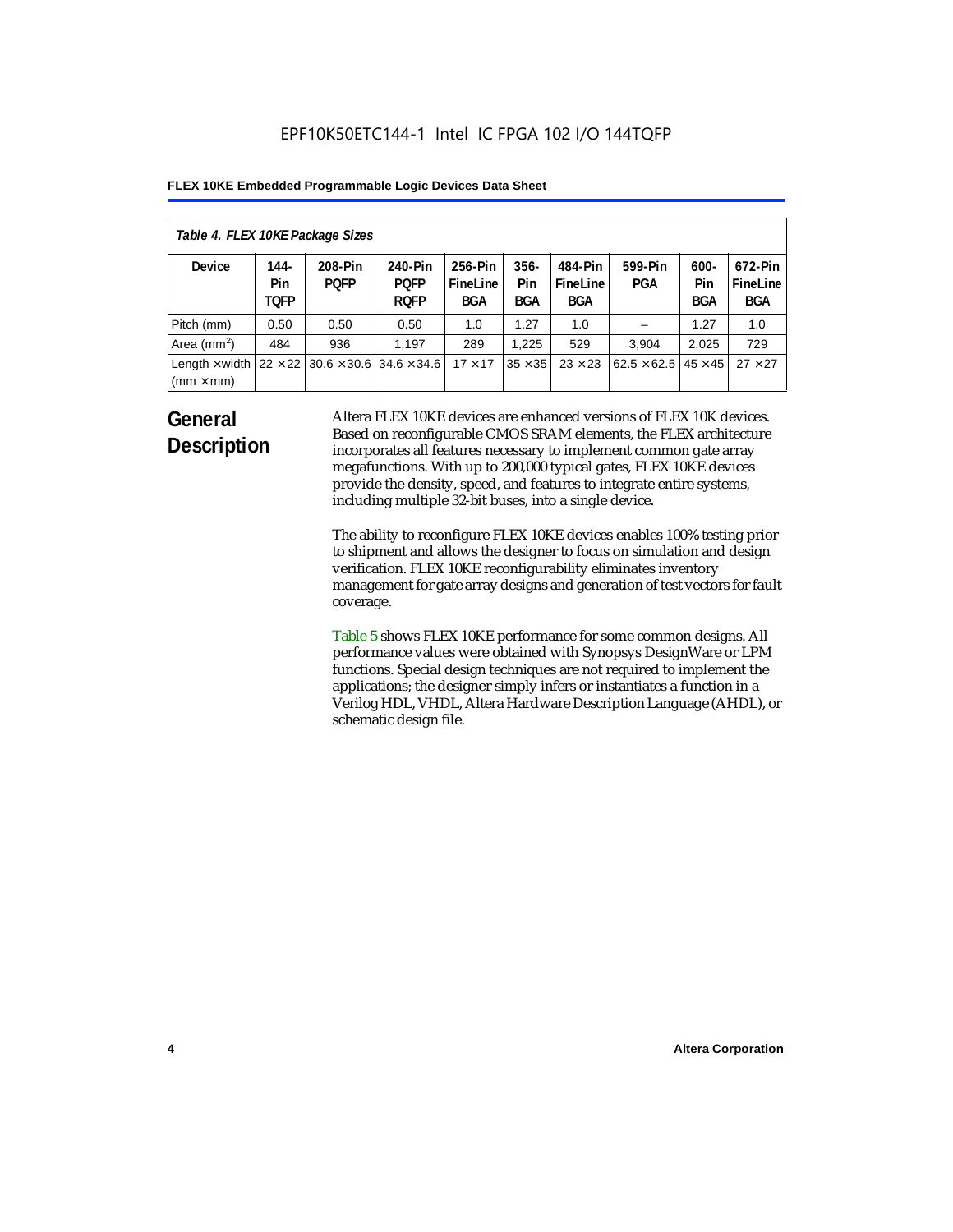| Table 5. FLEX 10KE Performance                   |                       |             |                |                |                |            |  |
|--------------------------------------------------|-----------------------|-------------|----------------|----------------|----------------|------------|--|
| Application                                      | <b>Resources Used</b> |             |                | Performance    |                |            |  |
|                                                  | <b>LEs</b>            | <b>EABs</b> | -1 Speed Grade | -2 Speed Grade | -3 Speed Grade |            |  |
| 16-bit loadable counter                          | 16                    | $\Omega$    | 285            | 250            | 200            | <b>MHz</b> |  |
| 16-bit accumulator                               | 16                    | $\Omega$    | 285            | 250            | 200            | <b>MHz</b> |  |
| 16-to-1 multiplexer $(1)$                        | 10                    | $\Omega$    | 3.5            | 4.9            | 7.0            | ns         |  |
| 16-bit multiplier with 3-stage<br>pipeline $(2)$ | 592                   | $\Omega$    | 156            | 131            | 93             | <b>MHz</b> |  |
| $256 \times 16$ RAM read cycle<br>speed $(2)$    | $\Omega$              | 1           | 196            | 154            | 118            | <b>MHz</b> |  |
| $256 \times 16$ RAM write cycle<br>speed $(2)$   | $\Omega$              | 1           | 185            | 143            | 106            | <b>MHz</b> |  |

#### *Notes:*

(1) This application uses combinatorial inputs and outputs.

This application uses registered inputs and outputs.

Table 6 shows FLEX 10KE performance for more complex designs. These designs are available as Altera MegaCore® functions.

| Table 6. FLEX 10KE Performance for Complex Designs             |                 |                |                |                |              |
|----------------------------------------------------------------|-----------------|----------------|----------------|----------------|--------------|
| Application                                                    | <b>LEs Used</b> | Performance    |                |                | <b>Units</b> |
|                                                                |                 | -1 Speed Grade | -2 Speed Grade | -3 Speed Grade |              |
| 8-bit, 16-tap parallel finite impulse<br>response (FIR) filter | 597             | 192            | 156            | 116            | <b>MSPS</b>  |
| 8-bit, 512-point fast Fourier                                  | 1,854           | 23.4           | 28.7           | 38.9           | $\mu s(1)$   |
| transform (FFT) function                                       |                 | 113            | 92             | 68             | <b>MHz</b>   |
| a16450 universal asynchronous<br>receiver/transmitter (UART)   | 342             | 36             | 28             | 20.5           | <b>MHz</b>   |

## *Note:*<br>(1) 1

These values are for calculation time. Calculation time = number of clocks required/ $f_{max}$ . Number of clocks required = ceiling [log 2 (points)/2]  $\times$  [points +14 + ceiling]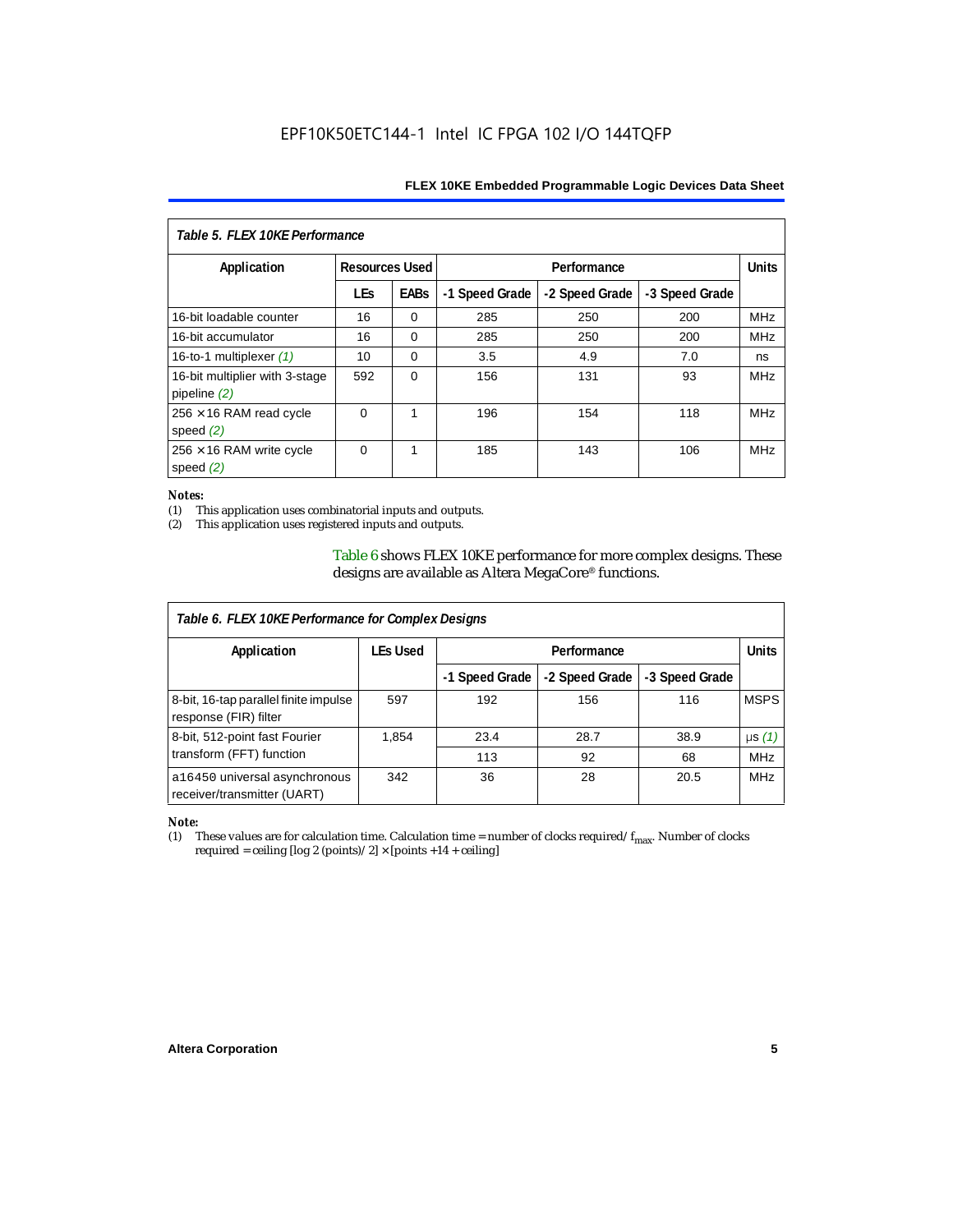Similar to the FLEX 10KE architecture, embedded gate arrays are the fastest-growing segment of the gate array market. As with standard gate arrays, embedded gate arrays implement general logic in a conventional "sea-of-gates" architecture. Additionally, embedded gate arrays have dedicated die areas for implementing large, specialized functions. By embedding functions in silicon, embedded gate arrays reduce die area and increase speed when compared to standard gate arrays. While embedded megafunctions typically cannot be customized, FLEX 10KE devices are programmable, providing the designer with full control over embedded megafunctions and general logic, while facilitating iterative design changes during debugging.

Each FLEX 10KE device contains an embedded array and a logic array. The embedded array is used to implement a variety of memory functions or complex logic functions, such as digital signal processing (DSP), wide data-path manipulation, microcontroller applications, and datatransformation functions. The logic array performs the same function as the sea-of-gates in the gate array and is used to implement general logic such as counters, adders, state machines, and multiplexers. The combination of embedded and logic arrays provides the high performance and high density of embedded gate arrays, enabling designers to implement an entire system on a single device.

FLEX 10KE devices are configured at system power-up with data stored in an Altera serial configuration device or provided by a system controller. Altera offers the EPC1, EPC2, and EPC16 configuration devices, which configure FLEX 10KE devices via a serial data stream. Configuration data can also be downloaded from system RAM or via the Altera BitBlaster™, ByteBlasterMV™, or MasterBlaster download cables. After a FLEX 10KE device has been configured, it can be reconfigured in-circuit by resetting the device and loading new data. Because reconfiguration requires less than 85 ms, real-time changes can be made during system operation.

FLEX 10KE devices contain an interface that permits microprocessors to configure FLEX 10KE devices serially or in-parallel, and synchronously or asynchronously. The interface also enables microprocessors to treat a FLEX 10KE device as memory and configure it by writing to a virtual memory location, making it easy to reconfigure the device.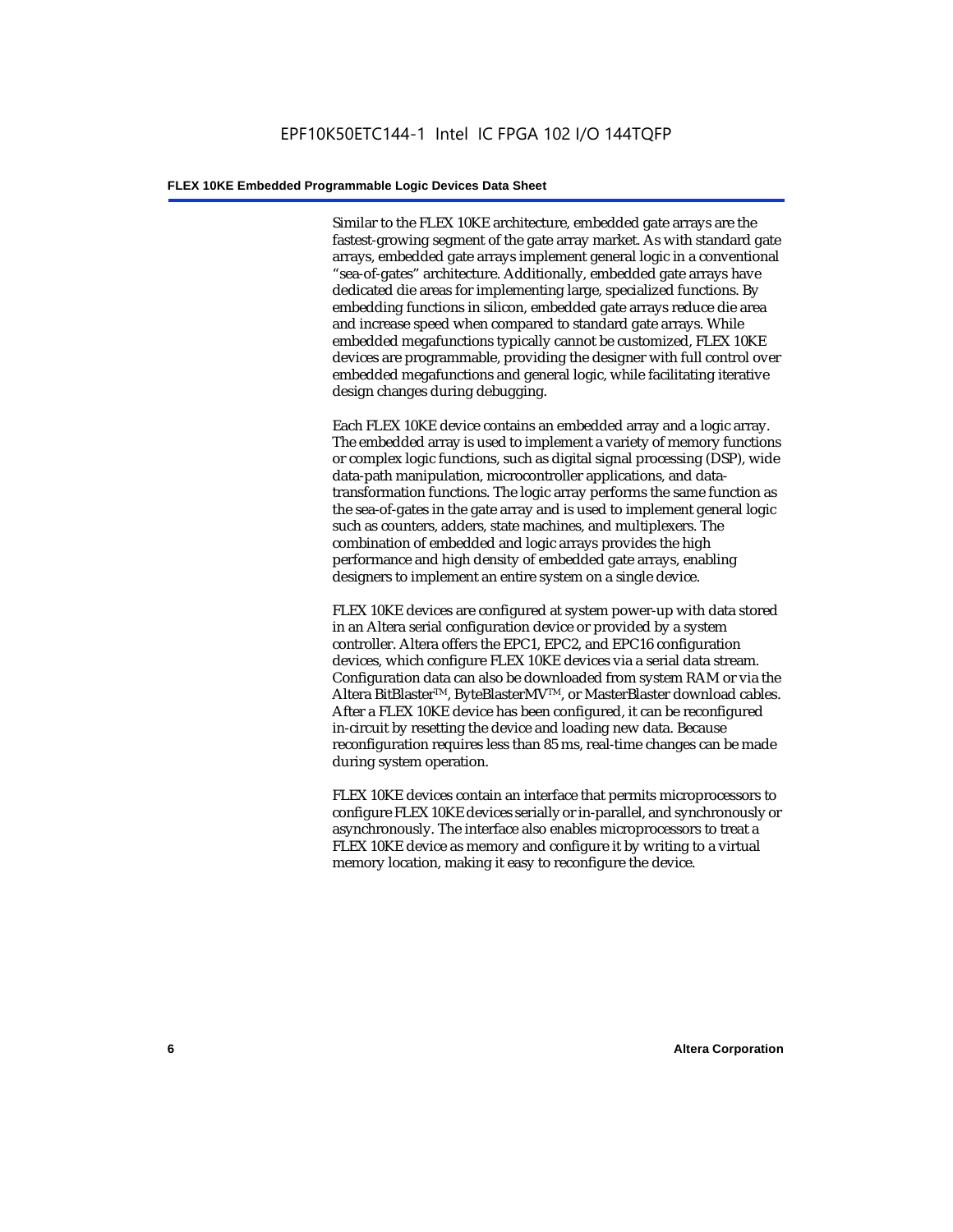For more information on FLEX device configuration, see the following documents:

- *Configuration Devices for APEX & FLEX Devices Data Sheet*
- *BitBlaster Serial Download Cable Data Sheet*
- *ByteBlasterMV Parallel Port Download Cable Data Sheet*
- *MasterBlaster Download Cable Data Sheet*
- *Application Note 116 (Configuring APEX 20K, FLEX 10K, & FLEX 6000 Devices)*

FLEX 10KE devices are supported by the Altera development systems, which are integrated packages that offer schematic, text (including AHDL), and waveform design entry, compilation and logic synthesis, full simulation and worst-case timing analysis, and device configuration. The Altera software provides EDIF 2 0 0 and 3 0 0, LPM, VHDL, Verilog HDL, and other interfaces for additional design entry and simulation support from other industry-standard PC- and UNIX workstation-based EDA tools.

The Altera software works easily with common gate array EDA tools for synthesis and simulation. For example, the Altera software can generate Verilog HDL files for simulation with tools such as Cadence Verilog-XL. Additionally, the Altera software contains EDA libraries that use devicespecific features such as carry chains, which are used for fast counter and arithmetic functions. For instance, the Synopsys Design Compiler library supplied with the Altera development system includes DesignWare functions that are optimized for the FLEX 10KE architecture.

The Altera development system runs on Windows-based PCs and Sun SPARCstation, and HP 9000 Series 700/800.



See the *MAX+PLUS II Programmable Logic Development System & Software Data Sheet* and the *Quartus Programmable Logic Development System & Software Data Sheet* for more information.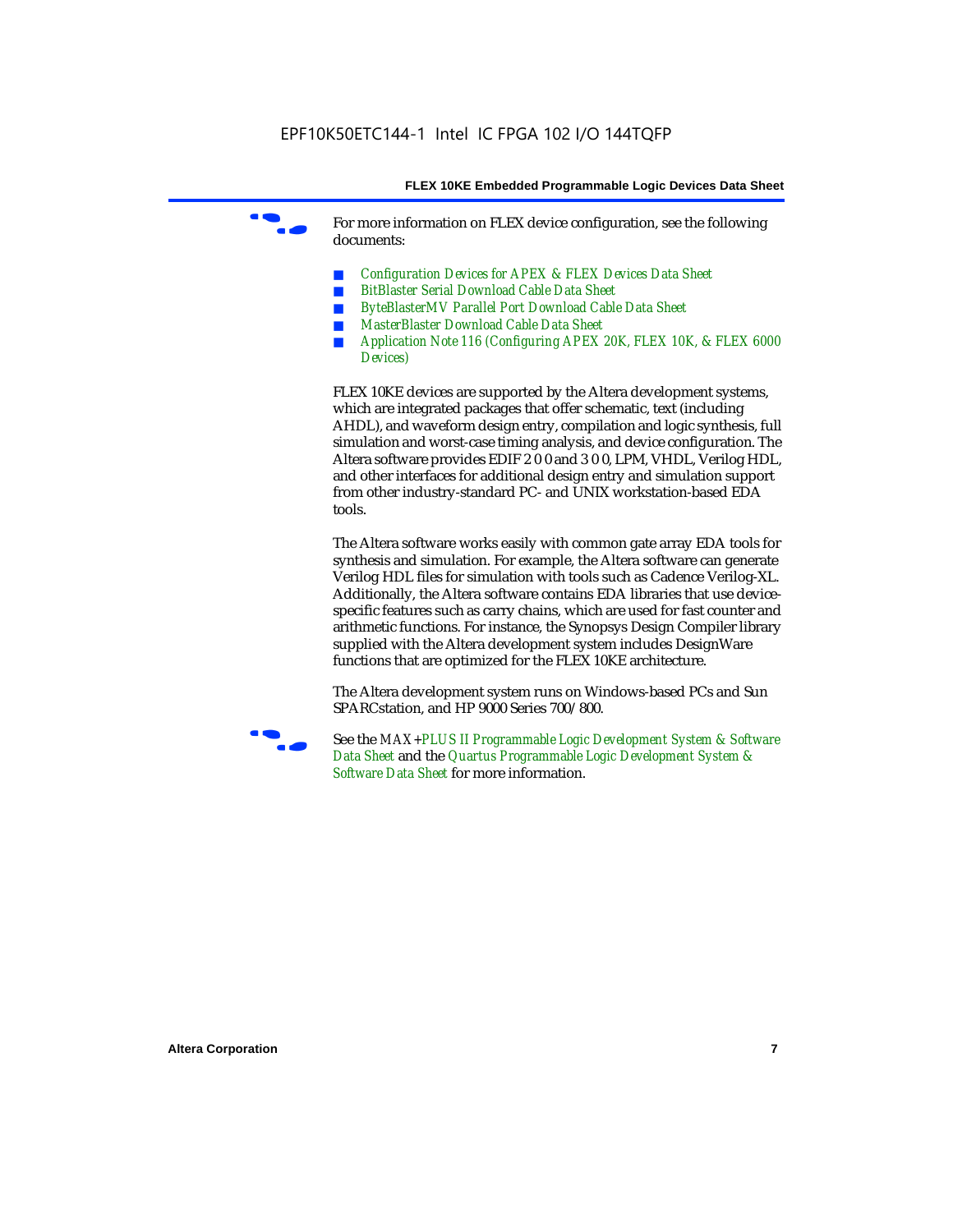| <b>Functional</b><br><b>Description</b> | Each FLEX 10KE device contains an enhanced embedded array to<br>implement memory and specialized logic functions, and a logic array to<br>implement general logic.                                                                                                                                                                                                                                                                                                                                                                                                                                                                                                                                             |
|-----------------------------------------|----------------------------------------------------------------------------------------------------------------------------------------------------------------------------------------------------------------------------------------------------------------------------------------------------------------------------------------------------------------------------------------------------------------------------------------------------------------------------------------------------------------------------------------------------------------------------------------------------------------------------------------------------------------------------------------------------------------|
|                                         | The embedded array consists of a series of EABs. When implementing<br>memory functions, each EAB provides 4,096 bits, which can be used to<br>create RAM, ROM, dual-port RAM, or first-in first-out (FIFO) functions.<br>When implementing logic, each EAB can contribute 100 to 600 gates<br>towards complex logic functions, such as multipliers, microcontrollers,<br>state machines, and DSP functions. EABs can be used independently, or<br>multiple EABs can be combined to implement larger functions.                                                                                                                                                                                                 |
|                                         | The logic array consists of logic array blocks (LABs). Each LAB contains<br>eight LEs and a local interconnect. An LE consists of a four-input look-up<br>table (LUT), a programmable flipflop, and dedicated signal paths for carry<br>and cascade functions. The eight LEs can be used to create medium-sized<br>blocks of logic-such as 8-bit counters, address decoders, or state<br>machines-or combined across LABs to create larger logic blocks. Each<br>LAB represents about 96 usable gates of logic.                                                                                                                                                                                                |
|                                         | Signal interconnections within FLEX 10KE devices (as well as to and from<br>device pins) are provided by the FastTrack Interconnect routing structure,<br>which is a series of fast, continuous row and column channels that run the<br>entire length and width of the device.                                                                                                                                                                                                                                                                                                                                                                                                                                 |
|                                         | Each I/O pin is fed by an I/O element (IOE) located at the end of each row<br>and column of the FastTrack Interconnect routing structure. Each IOE<br>contains a bidirectional I/O buffer and a flipflop that can be used as either<br>an output or input register to feed input, output, or bidirectional signals.<br>When used with a dedicated clock pin, these registers provide exceptional<br>performance. As inputs, they provide setup times as low as 0.9 ns and<br>hold times of 0 ns. As outputs, these registers provide clock-to-output<br>times as low as 3.0 ns. IOEs provide a variety of features, such as JTAG<br>BST support, slew-rate control, tri-state buffers, and open-drain outputs. |
|                                         |                                                                                                                                                                                                                                                                                                                                                                                                                                                                                                                                                                                                                                                                                                                |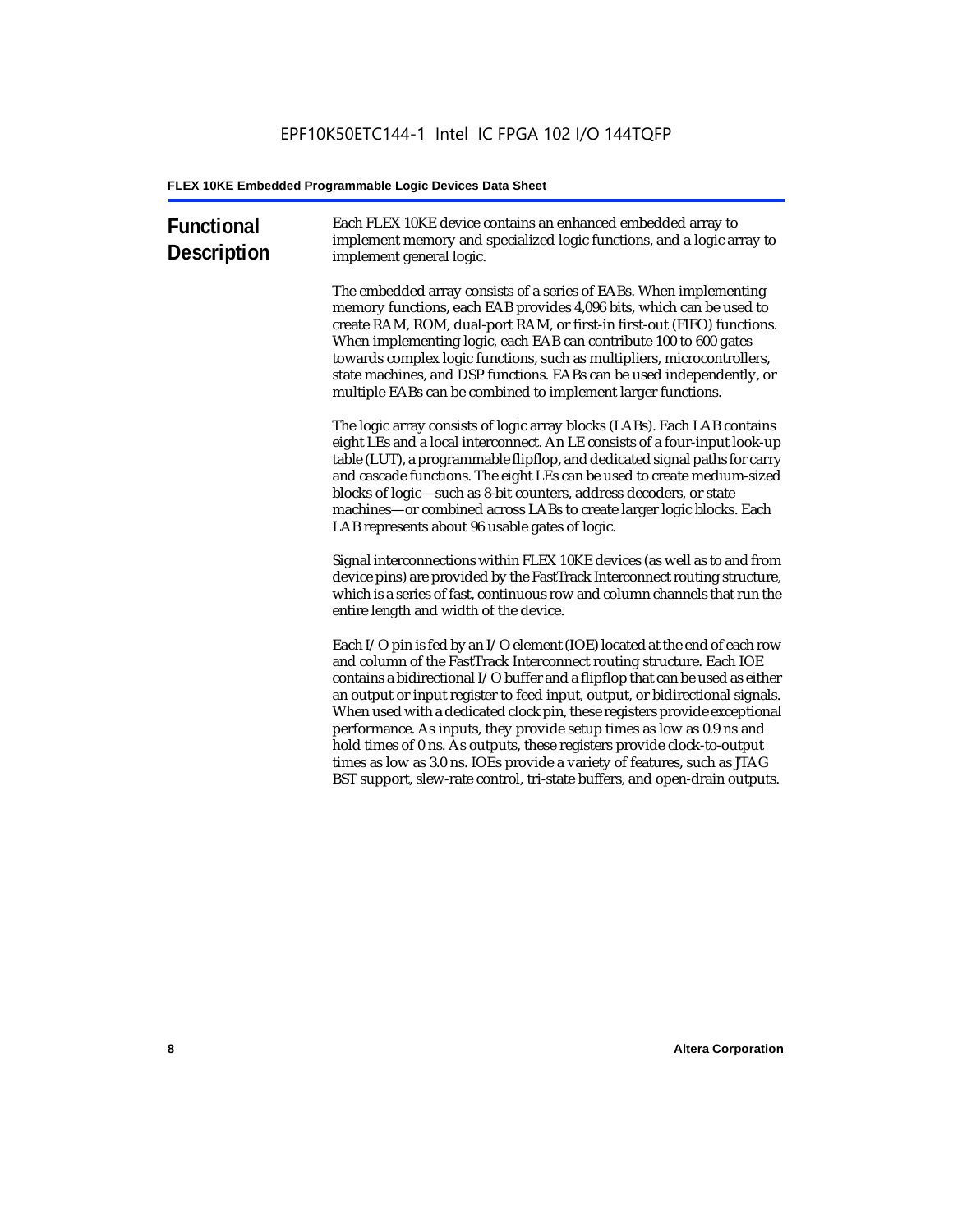Figure 1 shows a block diagram of the FLEX 10KE architecture. Each group of LEs is combined into an LAB; groups of LABs are arranged into rows and columns. Each row also contains a single EAB. The LABs and EABs are interconnected by the FastTrack Interconnect routing structure. IOEs are located at the end of each row and column of the FastTrack Interconnect routing structure.



FLEX 10KE devices provide six dedicated inputs that drive the flipflops' control inputs and ensure the efficient distribution of high-speed, lowskew (less than 1.5 ns) control signals. These signals use dedicated routing channels that provide shorter delays and lower skews than the FastTrack Interconnect routing structure. Four of the dedicated inputs drive four global signals. These four global signals can also be driven by internal logic, providing an ideal solution for a clock divider or an internally generated asynchronous clear signal that clears many registers in the device.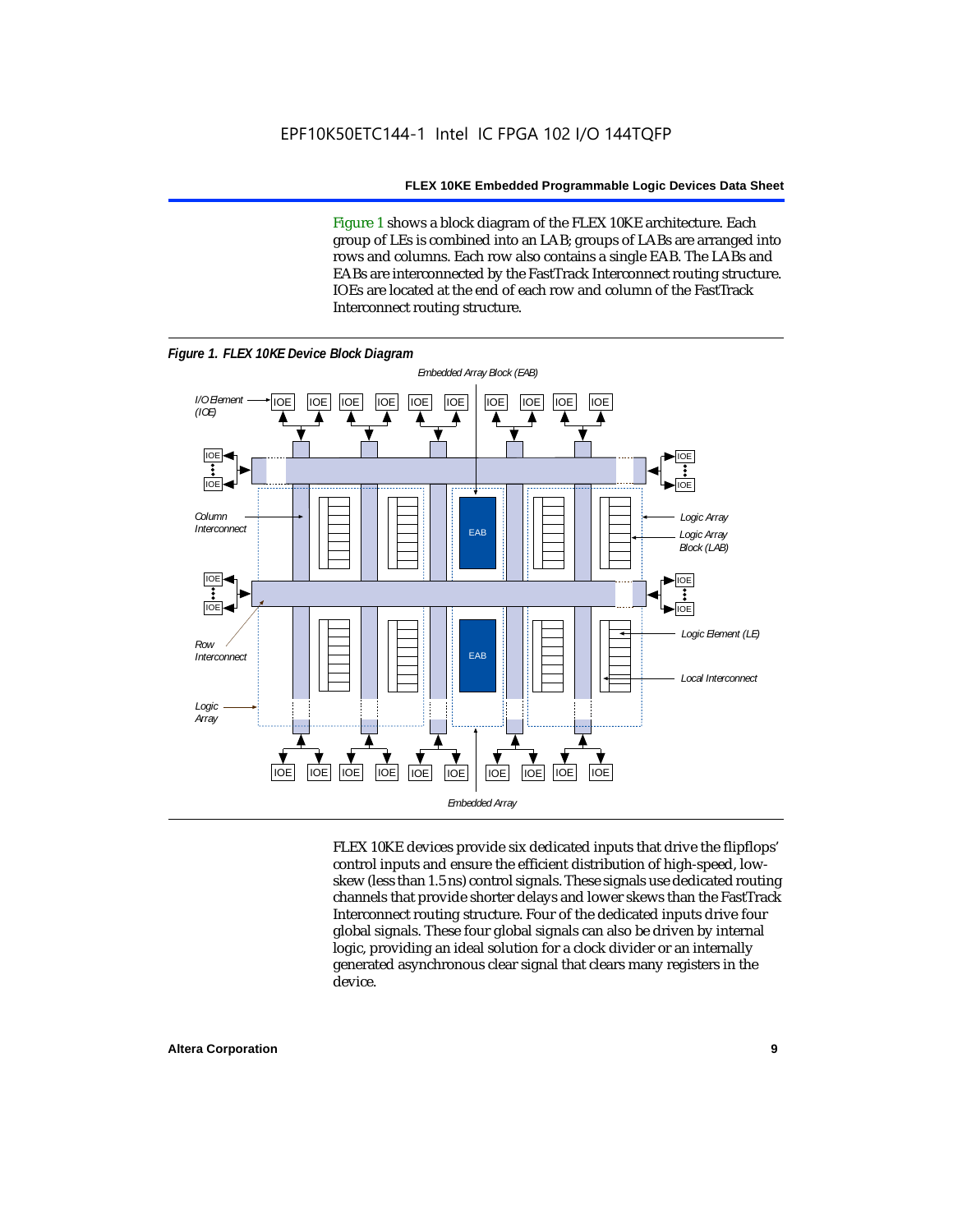#### **Embedded Array Block**

The EAB is a flexible block of RAM, with registers on the input and output ports, that is used to implement common gate array megafunctions. Because it is large and flexible, the EAB is suitable for functions such as multipliers, vector scalars, and error correction circuits. These functions can be combined in applications such as digital filters and microcontrollers.

Logic functions are implemented by programming the EAB with a readonly pattern during configuration, thereby creating a large LUT. With LUTs, combinatorial functions are implemented by looking up the results, rather than by computing them. This implementation of combinatorial functions can be faster than using algorithms implemented in general logic, a performance advantage that is further enhanced by the fast access times of EABs. The large capacity of EABs enables designers to implement complex functions in one logic level without the routing delays associated with linked LEs or field-programmable gate array (FPGA) RAM blocks. For example, a single EAB can implement any function with 8 inputs and 16 outputs. Parameterized functions such as LPM functions can take advantage of the EAB automatically.

The FLEX 10KE EAB provides advantages over FPGAs, which implement on-board RAM as arrays of small, distributed RAM blocks. These small FPGA RAM blocks must be connected together to make RAM blocks of manageable size. The RAM blocks are connected together using multiplexers implemented with more logic blocks. These extra multiplexers cause extra delay, which slows down the RAM block. FPGA RAM blocks are also prone to routing problems because small blocks of RAM must be connected together to make larger blocks. In contrast, EABs can be used to implement large, dedicated blocks of RAM that eliminate these timing and routing concerns.

The FLEX 10KE enhanced EAB adds dual-port capability to the existing EAB structure. The dual-port structure is ideal for FIFO buffers with one or two clocks. The FLEX 10KE EAB can also support up to 16-bit-wide RAM blocks and is backward-compatible with any design containing FLEX 10K EABs. The FLEX 10KE EAB can act in dual-port or single-port mode. When in dual-port mode, separate clocks may be used for EAB read and write sections, which allows the EAB to be written and read at different rates. It also has separate synchronous clock enable signals for the EAB read and write sections, which allow independent control of these sections.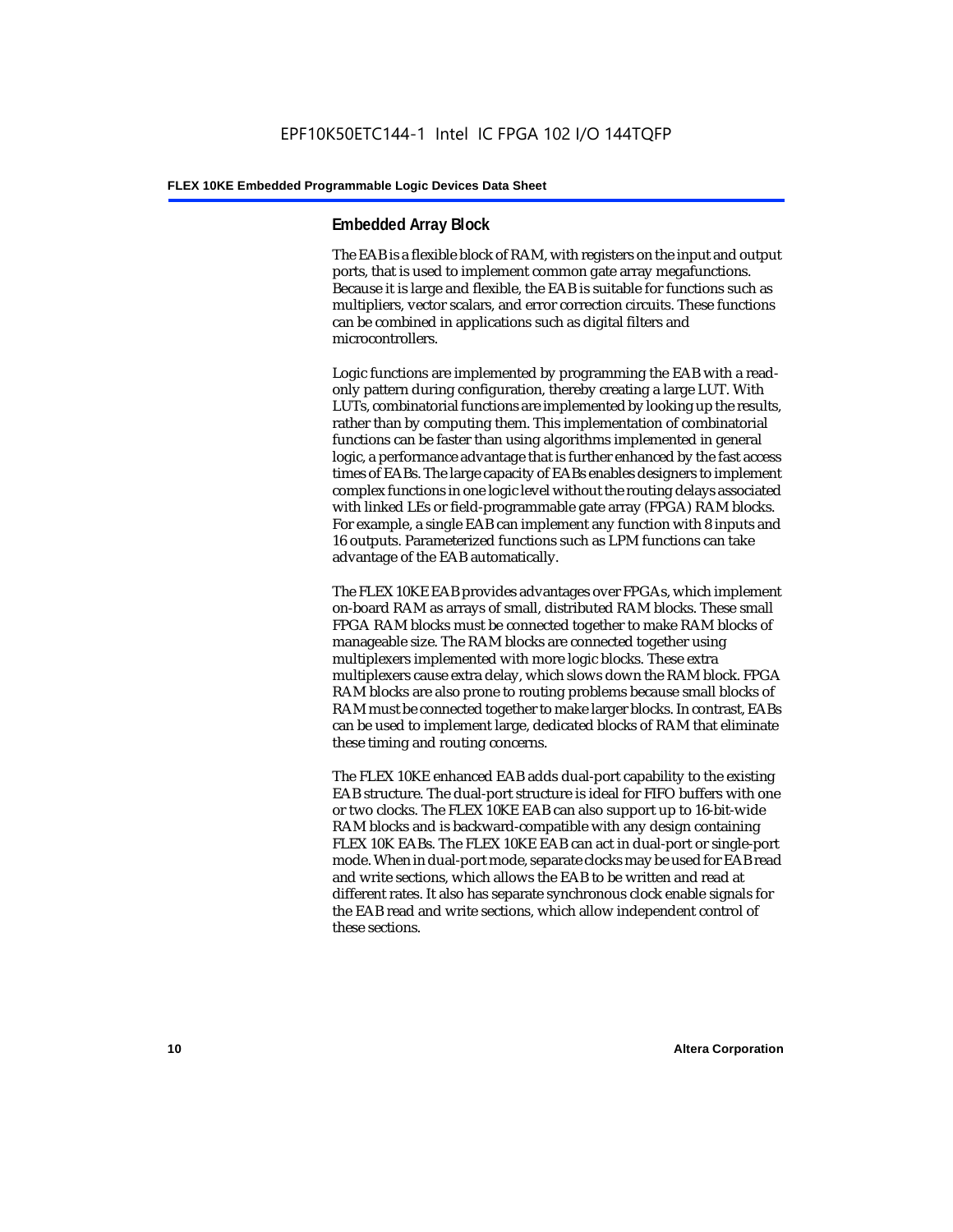The EAB can also be used for bidirectional, dual-port memory applications where two ports read or write simultaneously. To implement this type of dual-port memory, two EABs are used to support two simultaneous read or writes.

Alternatively, one clock and clock enable can be used to control the input registers of the EAB, while a different clock and clock enable control the output registers (see Figure 2).



#### *Notes:*

- (1) All registers can be asynchronously cleared by EAB local interconnect signals, global signals, or the chip-wide reset.
- (2) EPF10K30E and EPF10K50E devices have 88 EAB local interconnect channels; EPF10K100E, EPF10K130E, and EPF10K200E devices have 104 EAB local interconnect channels.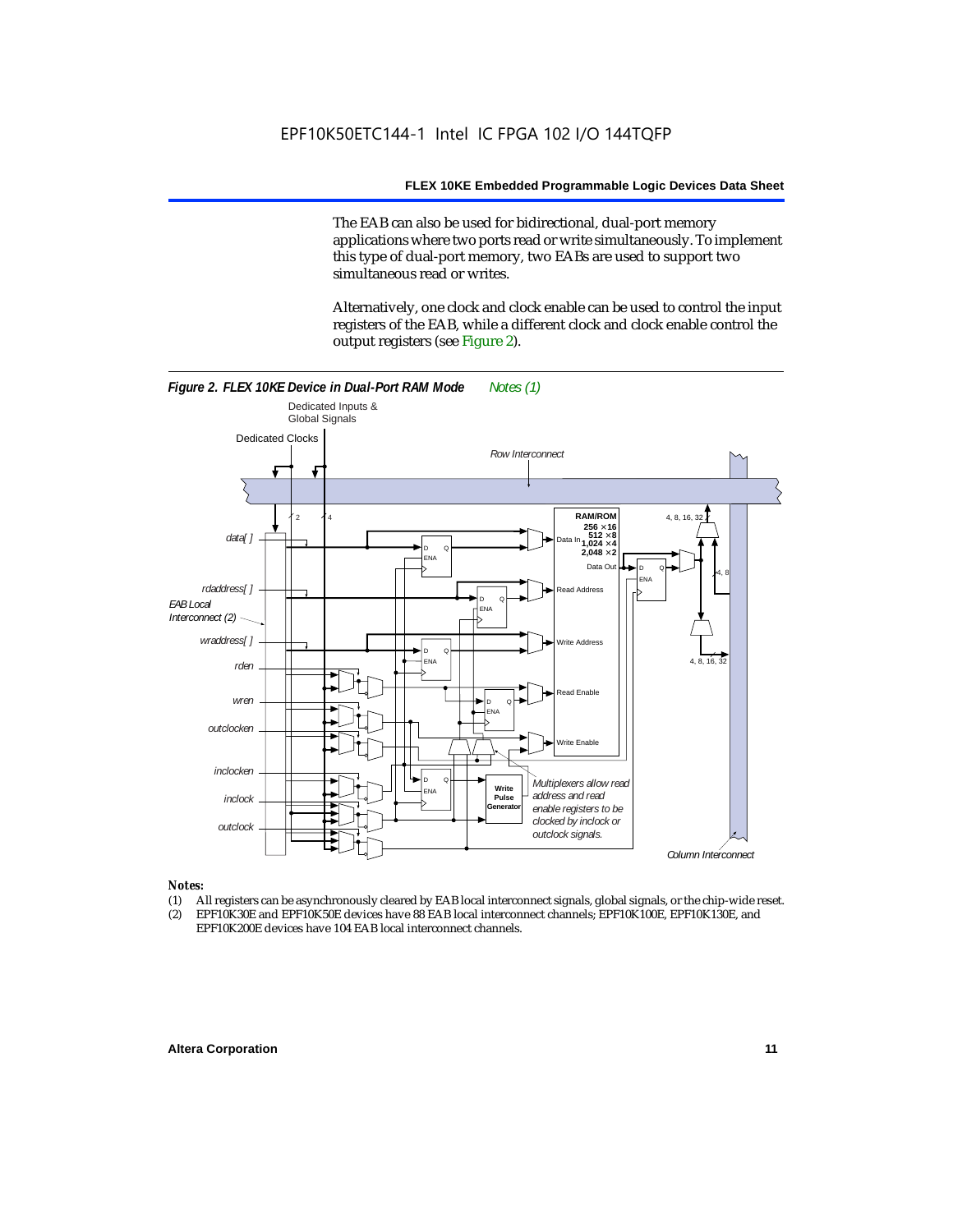The EAB can also use Altera megafunctions to implement dual-port RAM applications where both ports can read or write, as shown in Figure 3.



The FLEX 10KE EAB can be used in a single-port mode, which is useful for backward-compatibility with FLEX 10K designs (see Figure 4).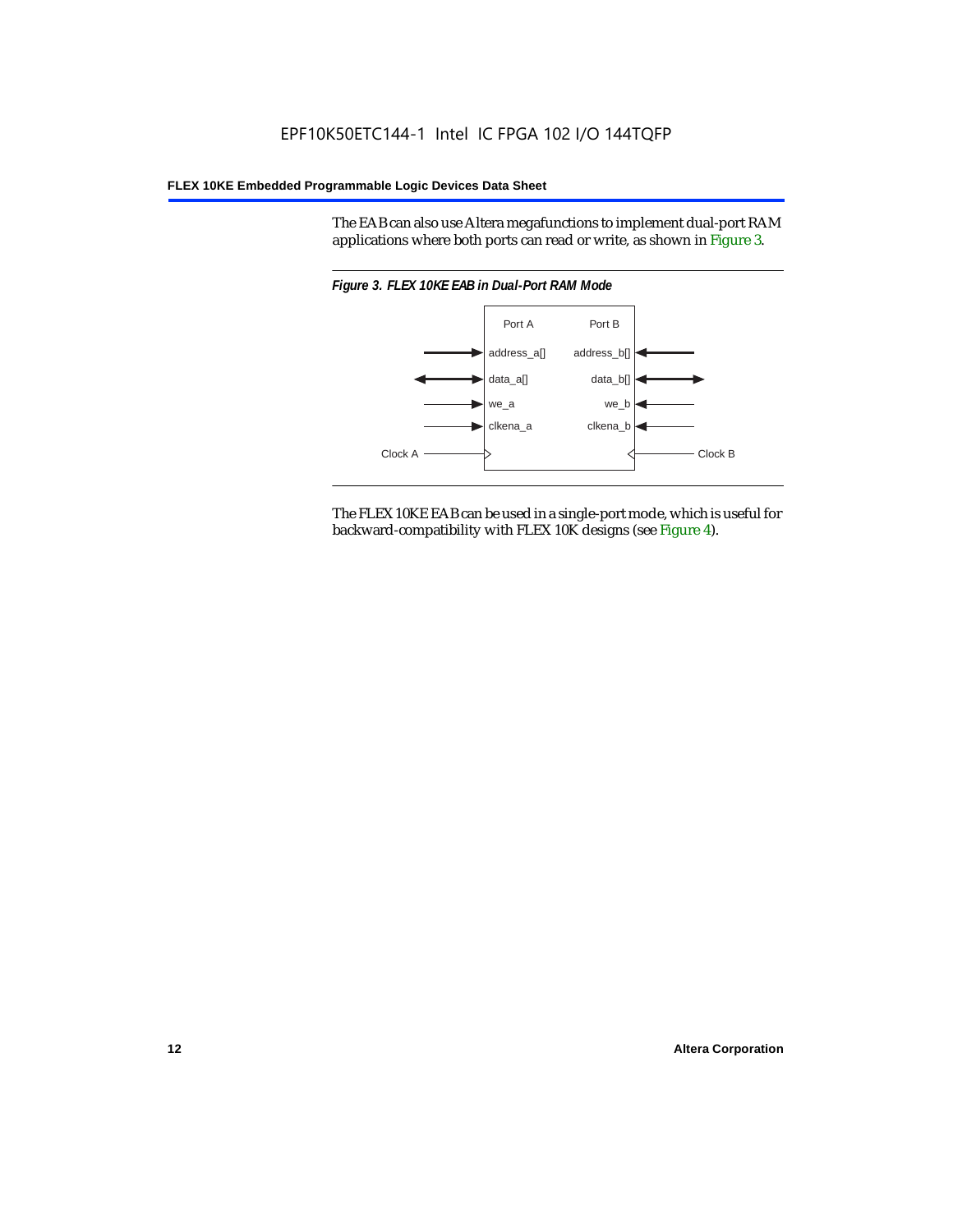

#### *Figure 4. FLEX 10KE Device in Single-Port RAM Mode*

### *Note:*<br>(1) **F**

(1) EPF10K30E, EPF10K50E, and EPF10K50S devices have 88 EAB local interconnect channels; EPF10K100E, EPF10K130E, EPF10K200E, and EPF10K200S devices have 104 EAB local interconnect channels.

> EABs can be used to implement synchronous RAM, which is easier to use than asynchronous RAM. A circuit using asynchronous RAM must generate the RAM write enable signal, while ensuring that its data and address signals meet setup and hold time specifications relative to the write enable signal. In contrast, the EAB's synchronous RAM generates its own write enable signal and is self-timed with respect to the input or write clock. A circuit using the EAB's self-timed RAM must only meet the setup and hold time specifications of the global clock.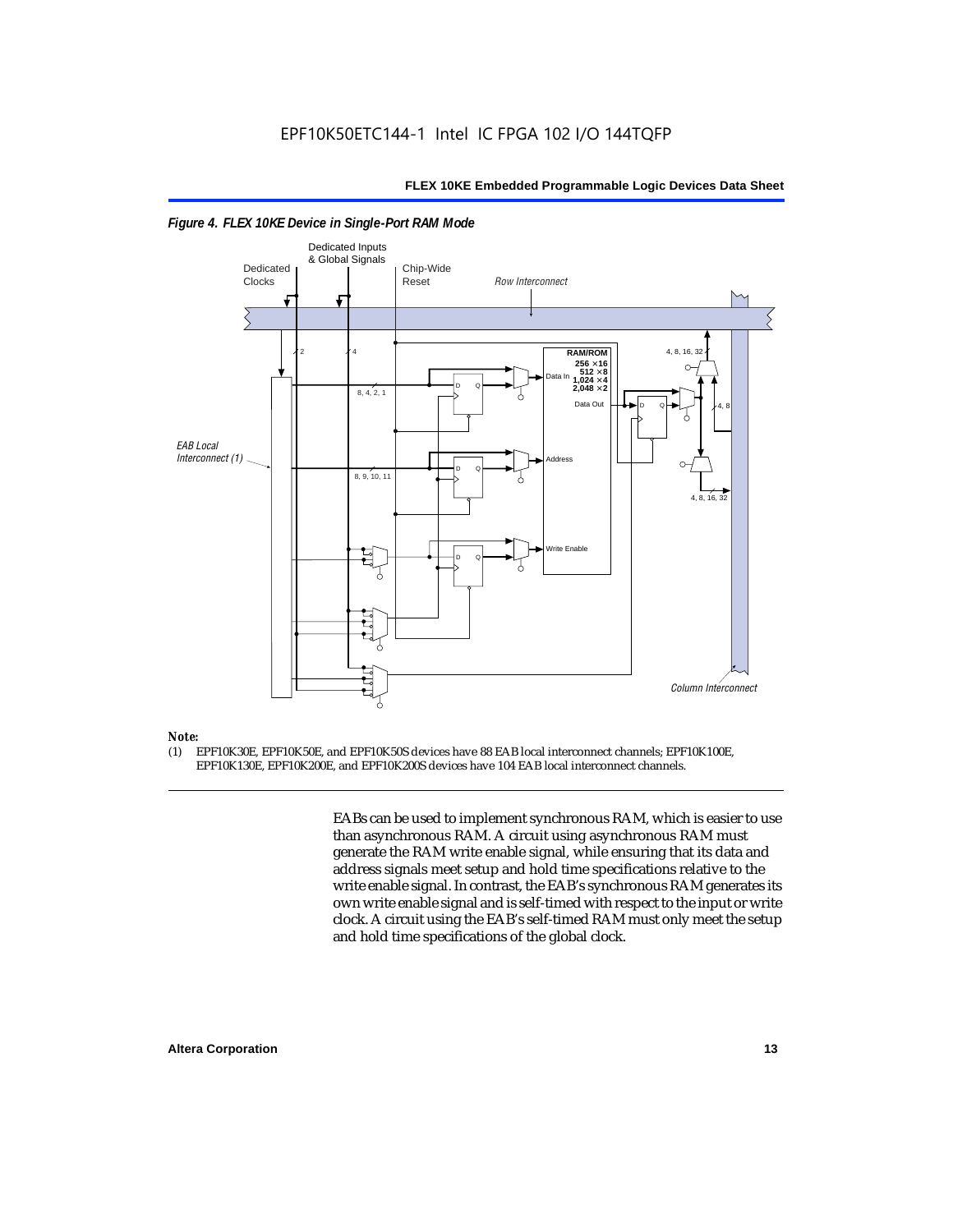When used as RAM, each EAB can be configured in any of the following sizes:  $256 \times 16$ ,  $512 \times 8$ ,  $1,024 \times 4$ , or  $2,048 \times 2$  (see Figure 5).



Larger blocks of RAM are created by combining multiple EABs. For example, two  $256 \times 16$  RAM blocks can be combined to form a  $256 \times 32$ block; two  $512 \times 8$  RAM blocks can be combined to form a  $512 \times 16$  block (see Figure 6).





If necessary, all EABs in a device can be cascaded to form a single RAM block. EABs can be cascaded to form RAM blocks of up to 2,048 words without impacting timing. The Altera software automatically combines EABs to meet a designer's RAM specifications.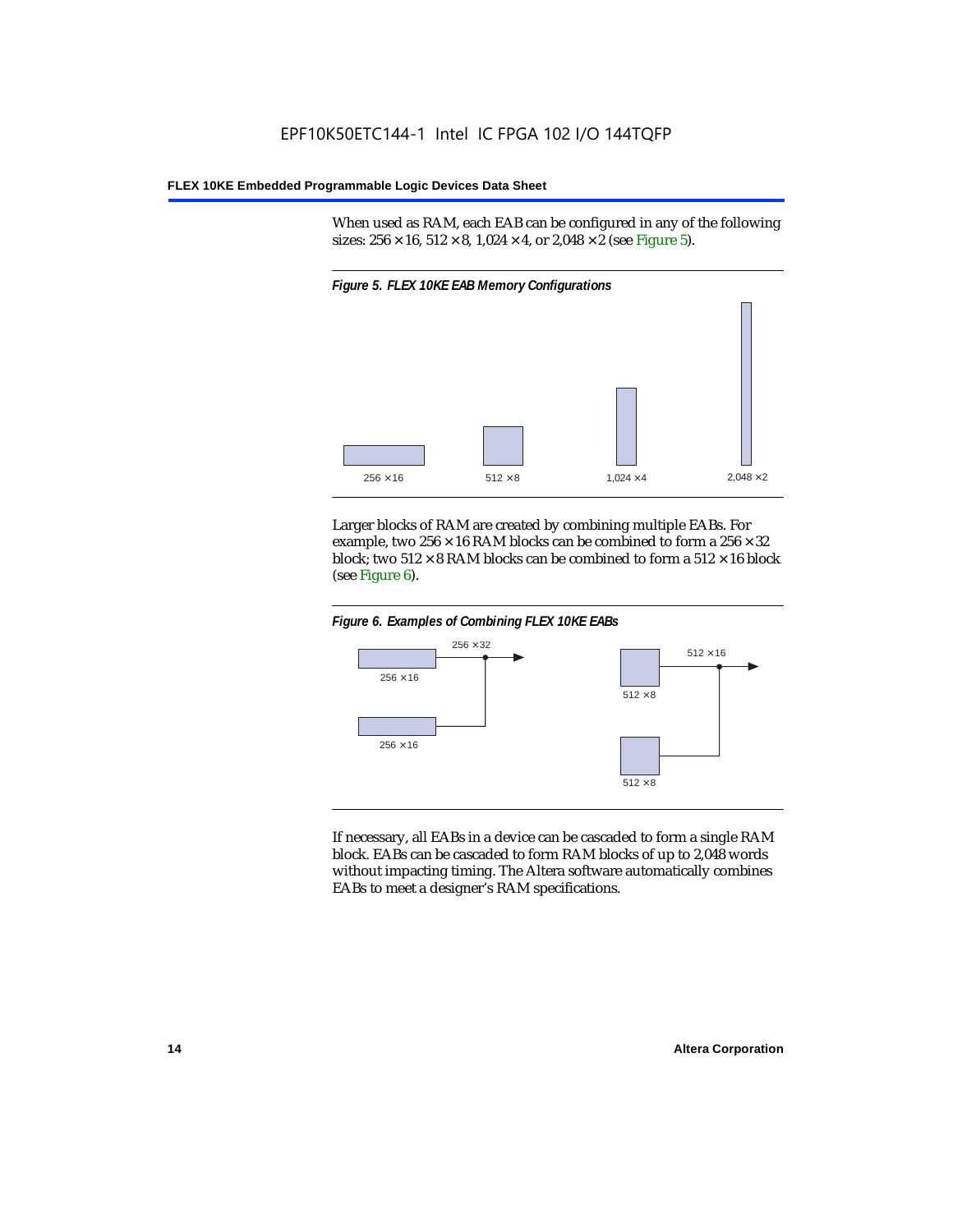EABs provide flexible options for driving and controlling clock signals. Different clocks and clock enables can be used for reading and writing to the EAB. Registers can be independently inserted on the data input, EAB output, write address, write enable signals, read address, and read enable signals. The global signals and the EAB local interconnect can drive write enable, read enable, and clock enable signals. The global signals, dedicated clock pins, and EAB local interconnect can drive the EAB clock signals. Because the LEs drive the EAB local interconnect, the LEs can control write enable, read enable, clear, clock, and clock enable signals.

An EAB is fed by a row interconnect and can drive out to row and column interconnects. Each EAB output can drive up to two row channels and up to two column channels; the unused row channel can be driven by other LEs. This feature increases the routing resources available for EAB outputs (see Figures 2 and 4). The column interconnect, which is adjacent to the EAB, has twice as many channels as other columns in the device.

#### **Logic Array Block**

An LAB consists of eight LEs, their associated carry and cascade chains, LAB control signals, and the LAB local interconnect. The LAB provides the coarse-grained structure to the FLEX 10KE architecture, facilitating efficient routing with optimum device utilization and high performance (see Figure 7).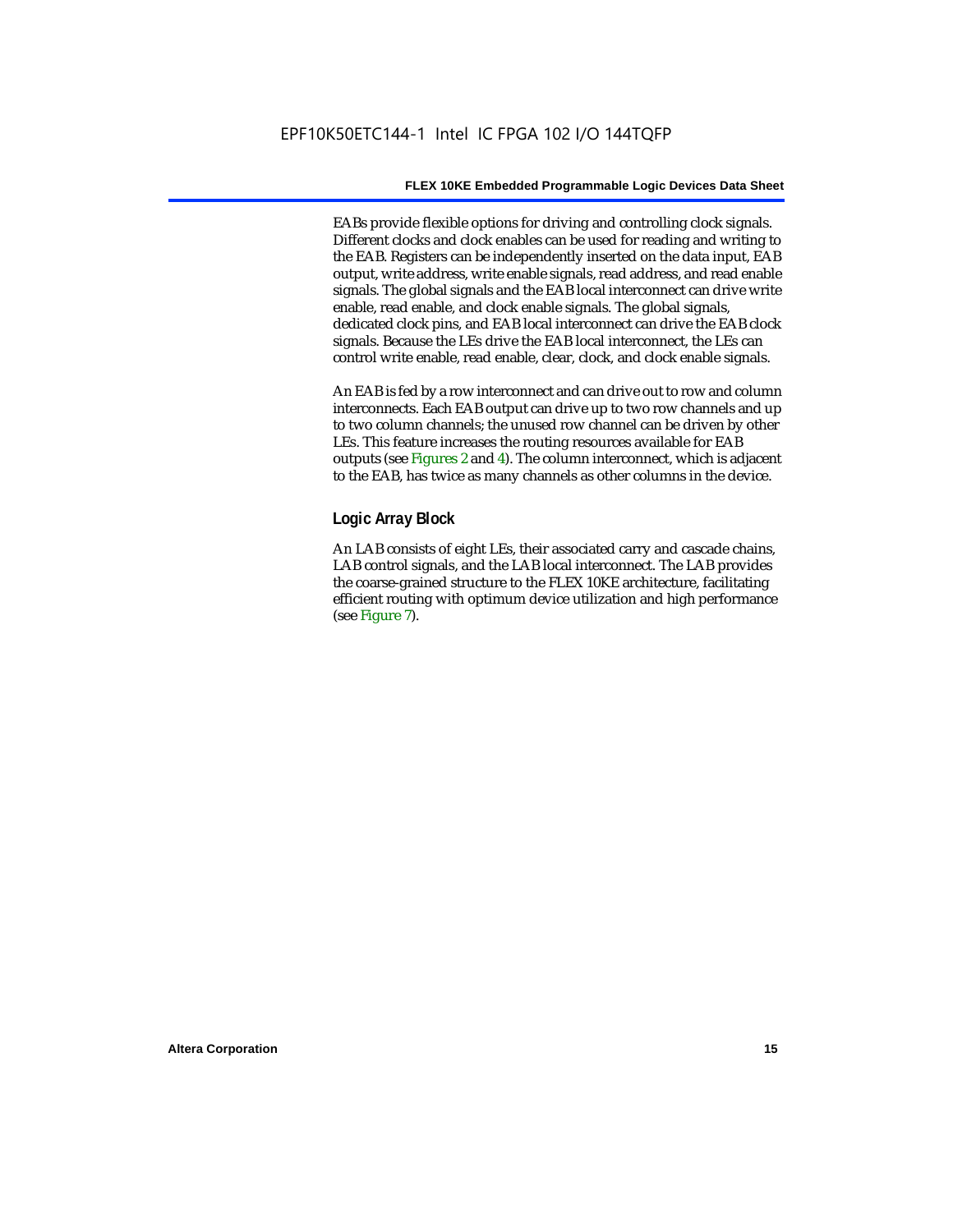#### *Figure 7. FLEX 10KE LAB*



#### *Notes:*

- (1) EPF10K30E, EPF10K50E, and EPF10K50S devices have 22 inputs to the LAB local interconnect channel from the row; EPF10K100E, EPF10K130E, EPF10K200E, and EPF10K200S devices have 26.
- (2) EPF10K30E, EPF10K50E, and EPF10K50S devices have 30 LAB local interconnect channels; EPF10K100E, EPF10K130E, EPF10K200E, and EPF10K200S devices have 34.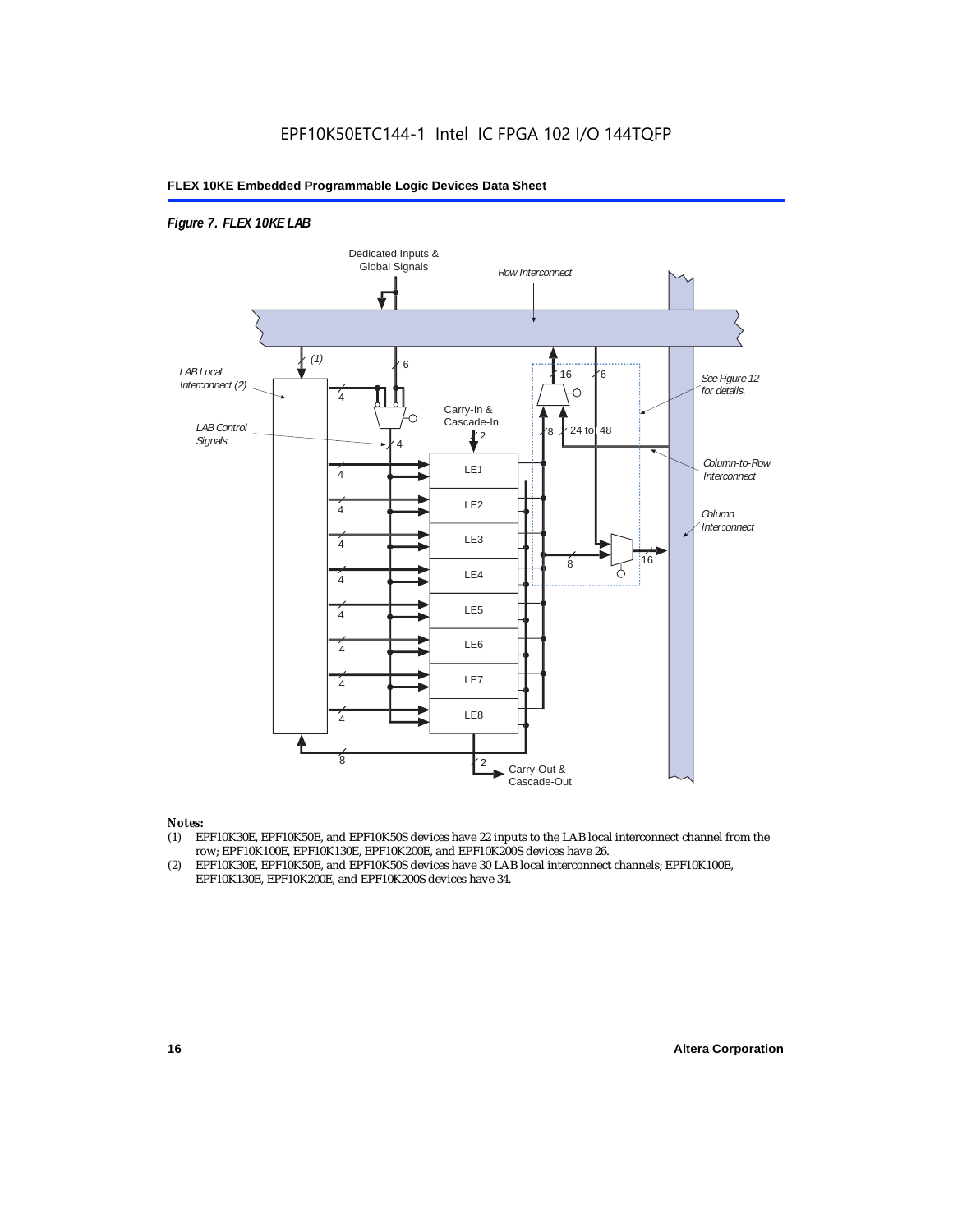Each LAB provides four control signals with programmable inversion that can be used in all eight LEs. Two of these signals can be used as clocks, the other two can be used for clear/preset control. The LAB clocks can be driven by the dedicated clock input pins, global signals, I/O signals, or internal signals via the LAB local interconnect. The LAB preset and clear control signals can be driven by the global signals, I/O signals, or internal signals via the LAB local interconnect. The global control signals are typically used for global clock, clear, or preset signals because they provide asynchronous control with very low skew across the device. If logic is required on a control signal, it can be generated in one or more LE in any LAB and driven into the local interconnect of the target LAB. In addition, the global control signals can be generated from LE outputs.

#### **Logic Element**

The LE, the smallest unit of logic in the FLEX 10KE architecture, has a compact size that provides efficient logic utilization. Each LE contains a four-input LUT, which is a function generator that can quickly compute any function of four variables. In addition, each LE contains a programmable flipflop with a synchronous clock enable, a carry chain, and a cascade chain. Each LE drives both the local and the FastTrack Interconnect routing structure (see Figure 8).

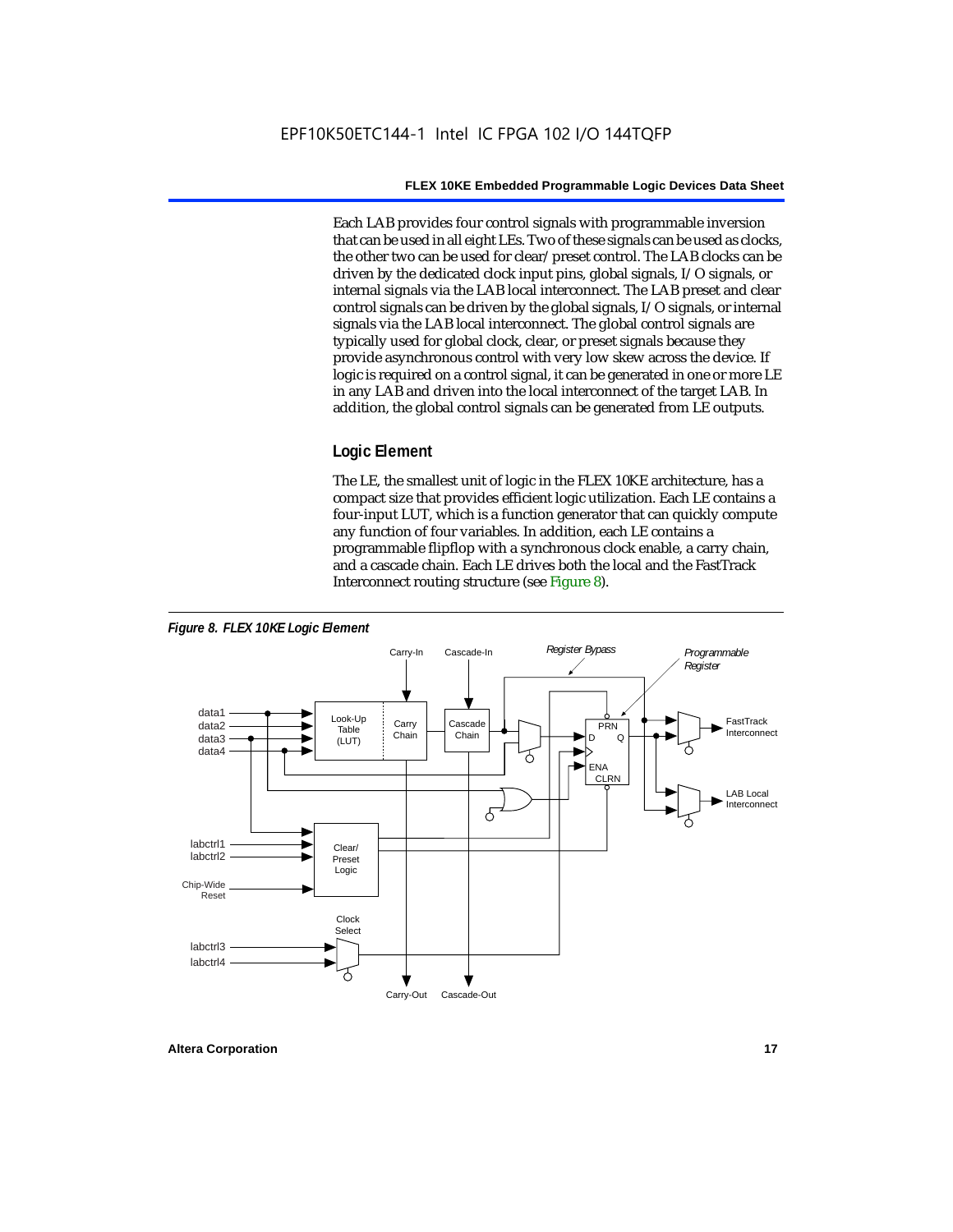The programmable flipflop in the LE can be configured for D, T, JK, or SR operation. The clock, clear, and preset control signals on the flipflop can be driven by global signals, general-purpose I/O pins, or any internal logic. For combinatorial functions, the flipflop is bypassed and the output of the LUT drives the output of the LE.

The LE has two outputs that drive the interconnect: one drives the local interconnect and the other drives either the row or column FastTrack Interconnect routing structure. The two outputs can be controlled independently. For example, the LUT can drive one output while the register drives the other output. This feature, called register packing, can improve LE utilization because the register and the LUT can be used for unrelated functions.

The FLEX 10KE architecture provides two types of dedicated high-speed data paths that connect adjacent LEs without using local interconnect paths: carry chains and cascade chains. The carry chain supports high-speed counters and adders and the cascade chain implements wide-input functions with minimum delay. Carry and cascade chains connect all LEs in a LAB as well as all LABs in the same row. Intensive use of carry and cascade chains can reduce routing flexibility. Therefore, the use of these chains should be limited to speed-critical portions of a design.

#### *Carry Chain*

The carry chain provides a very fast (as low as 0.2 ns) carry-forward function between LEs. The carry-in signal from a lower-order bit drives forward into the higher-order bit via the carry chain, and feeds into both the LUT and the next portion of the carry chain. This feature allows the FLEX 10KE architecture to implement high-speed counters, adders, and comparators of arbitrary width efficiently. Carry chain logic can be created automatically by the Altera Compiler during design processing, or manually by the designer during design entry. Parameterized functions such as LPM and DesignWare functions automatically take advantage of carry chains.

Carry chains longer than eight LEs are automatically implemented by linking LABs together. For enhanced fitting, a long carry chain skips alternate LABs in a row. A carry chain longer than one LAB skips either from even-numbered LAB to even-numbered LAB, or from oddnumbered LAB to odd-numbered LAB. For example, the last LE of the first LAB in a row carries to the first LE of the third LAB in the row. The carry chain does not cross the EAB at the middle of the row. For instance, in the EPF10K50E device, the carry chain stops at the eighteenth LAB and a new one begins at the nineteenth LAB.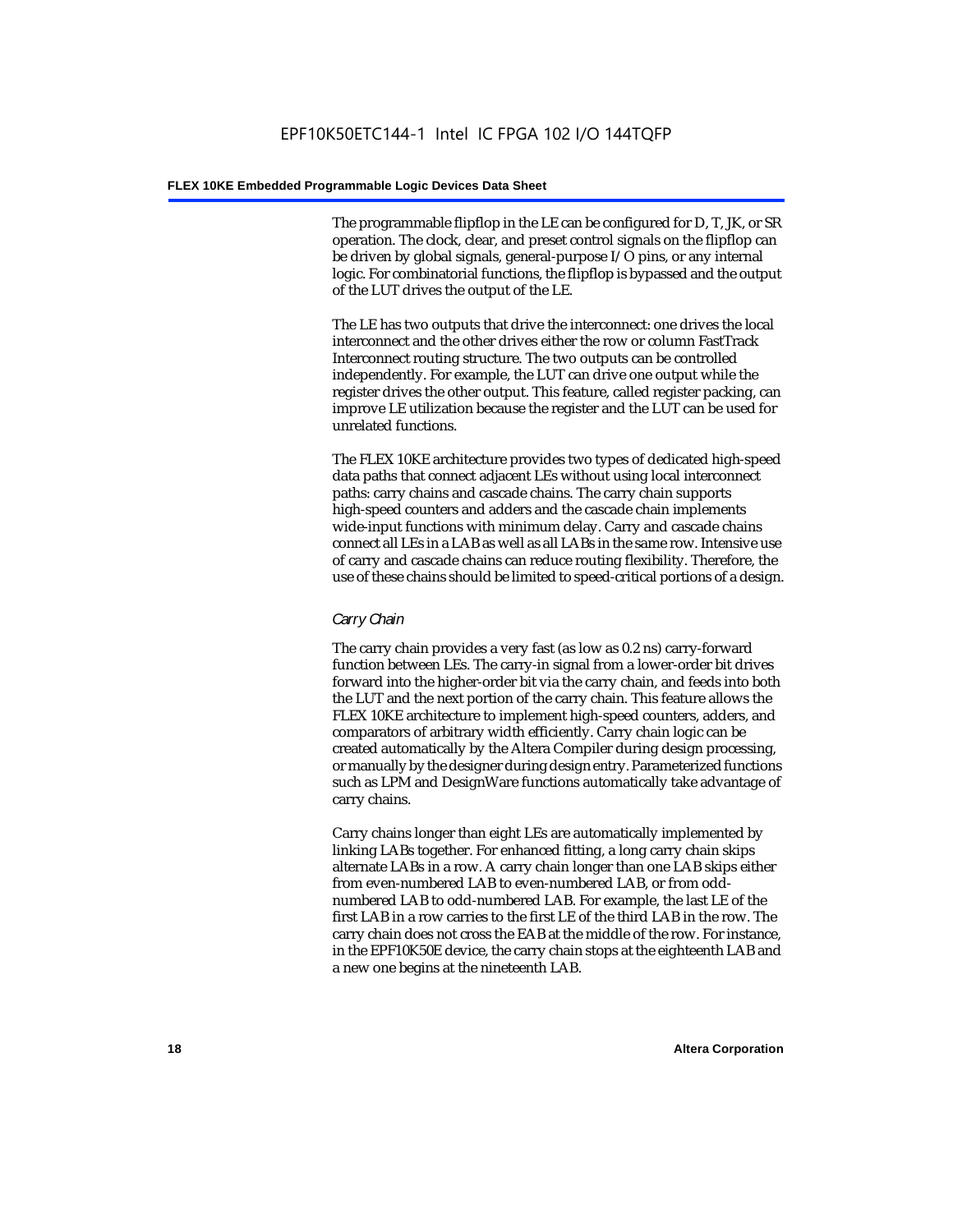Figure 9 shows how an *n*-bit full adder can be implemented in *n* + 1 LEs with the carry chain. One portion of the LUT generates the sum of two bits using the input signals and the carry-in signal; the sum is routed to the output of the LE. The register can be bypassed for simple adders or used for an accumulator function. Another portion of the LUT and the carry chain logic generates the carry-out signal, which is routed directly to the carry-in signal of the next-higher-order bit. The final carry-out signal is routed to an LE, where it can be used as a general-purpose signal.



*Figure 9. FLEX 10KE Carry Chain Operation (n-Bit Full Adder)*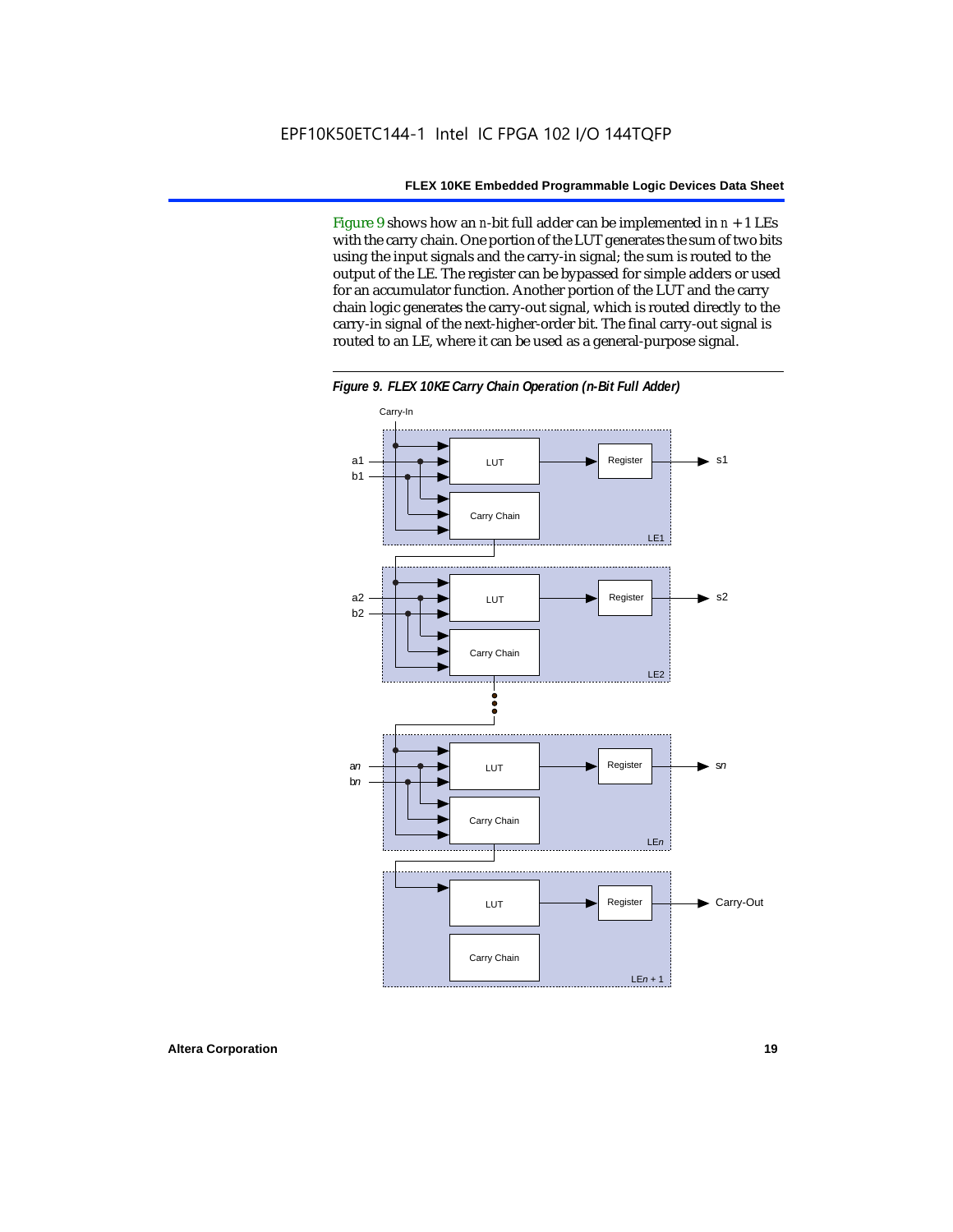#### *Cascade Chain*

With the cascade chain, the FLEX 10KE architecture can implement functions that have a very wide fan-in. Adjacent LUTs can be used to compute portions of the function in parallel; the cascade chain serially connects the intermediate values. The cascade chain can use a logical AND or logical OR (via De Morgan's inversion) to connect the outputs of adjacent LEs. An a delay as low as 0.6 ns per LE, each additional LE provides four more inputs to the effective width of a function. Cascade chain logic can be created automatically by the Altera Compiler during design processing, or manually by the designer during design entry.

Cascade chains longer than eight bits are implemented automatically by linking several LABs together. For easier routing, a long cascade chain skips every other LAB in a row. A cascade chain longer than one LAB skips either from even-numbered LAB to even-numbered LAB, or from odd-numbered LAB to odd-numbered LAB (e.g., the last LE of the first LAB in a row cascades to the first LE of the third LAB). The cascade chain does not cross the center of the row (e.g., in the EPF10K50E device, the cascade chain stops at the eighteenth LAB and a new one begins at the nineteenth LAB). This break is due to the EAB's placement in the middle of the row.

Figure 10 shows how the cascade function can connect adjacent LEs to form functions with a wide fan-in. These examples show functions of 4*n* variables implemented with *n* LEs. The LE delay is 0.9 ns; the cascade chain delay is 0.6 ns. With the cascade chain, 2.7 ns are needed to decode a 16-bit address.



*Figure 10. FLEX 10KE Cascade Chain Operation*

**20 Altera Corporation**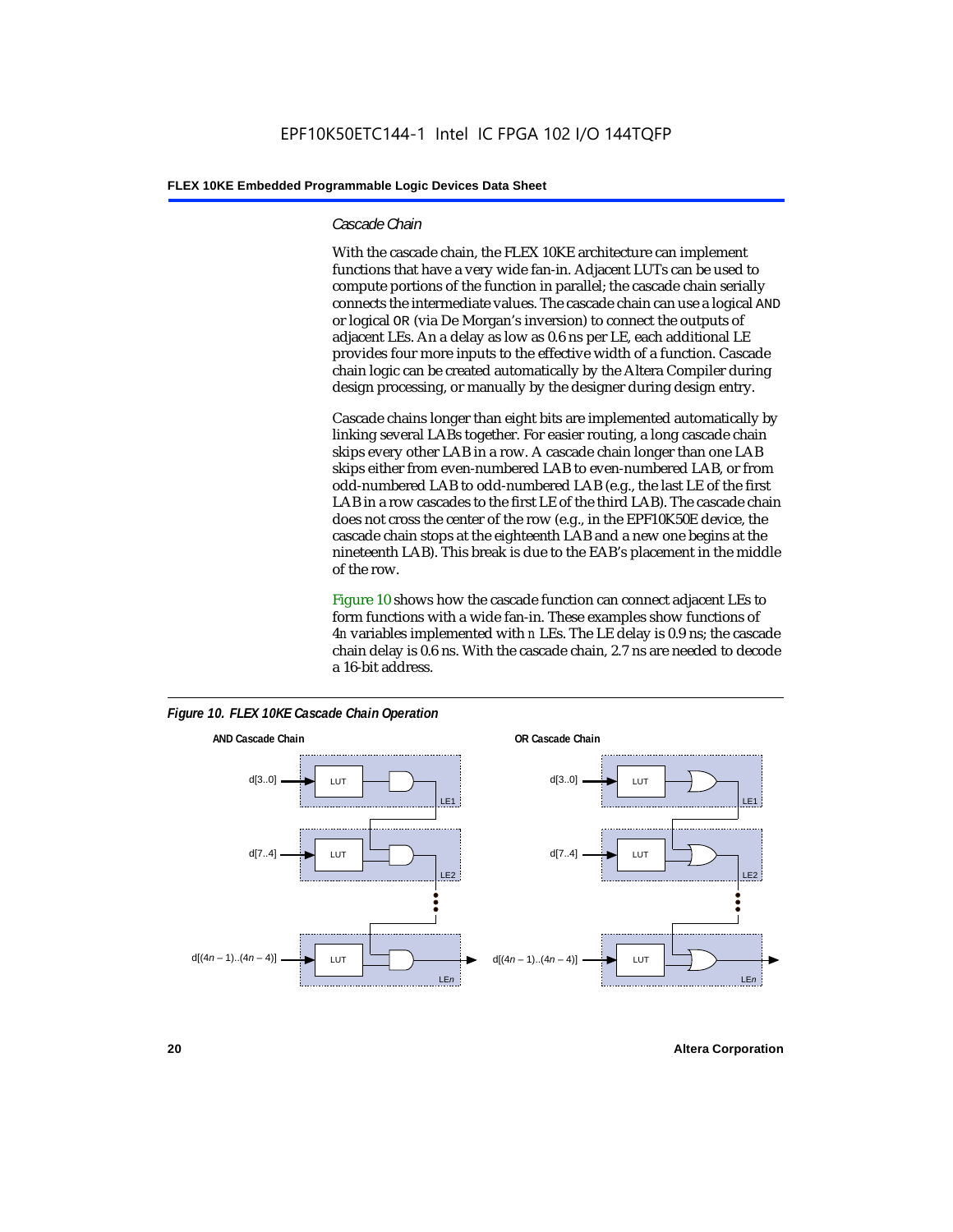#### *LE Operating Modes*

The FLEX 10KE LE can operate in the following four modes:

- Normal mode
- Arithmetic mode
- Up/down counter mode
- Clearable counter mode

Each of these modes uses LE resources differently. In each mode, seven available inputs to the LE—the four data inputs from the LAB local interconnect, the feedback from the programmable register, and the carry-in and cascade-in from the previous LE—are directed to different destinations to implement the desired logic function. Three inputs to the LE provide clock, clear, and preset control for the register. The Altera software, in conjunction with parameterized functions such as LPM and DesignWare functions, automatically chooses the appropriate mode for common functions such as counters, adders, and multipliers. If required, the designer can also create special-purpose functions that use a specific LE operating mode for optimal performance.

The architecture provides a synchronous clock enable to the register in all four modes. The Altera software can set DATA1 to enable the register synchronously, providing easy implementation of fully synchronous designs.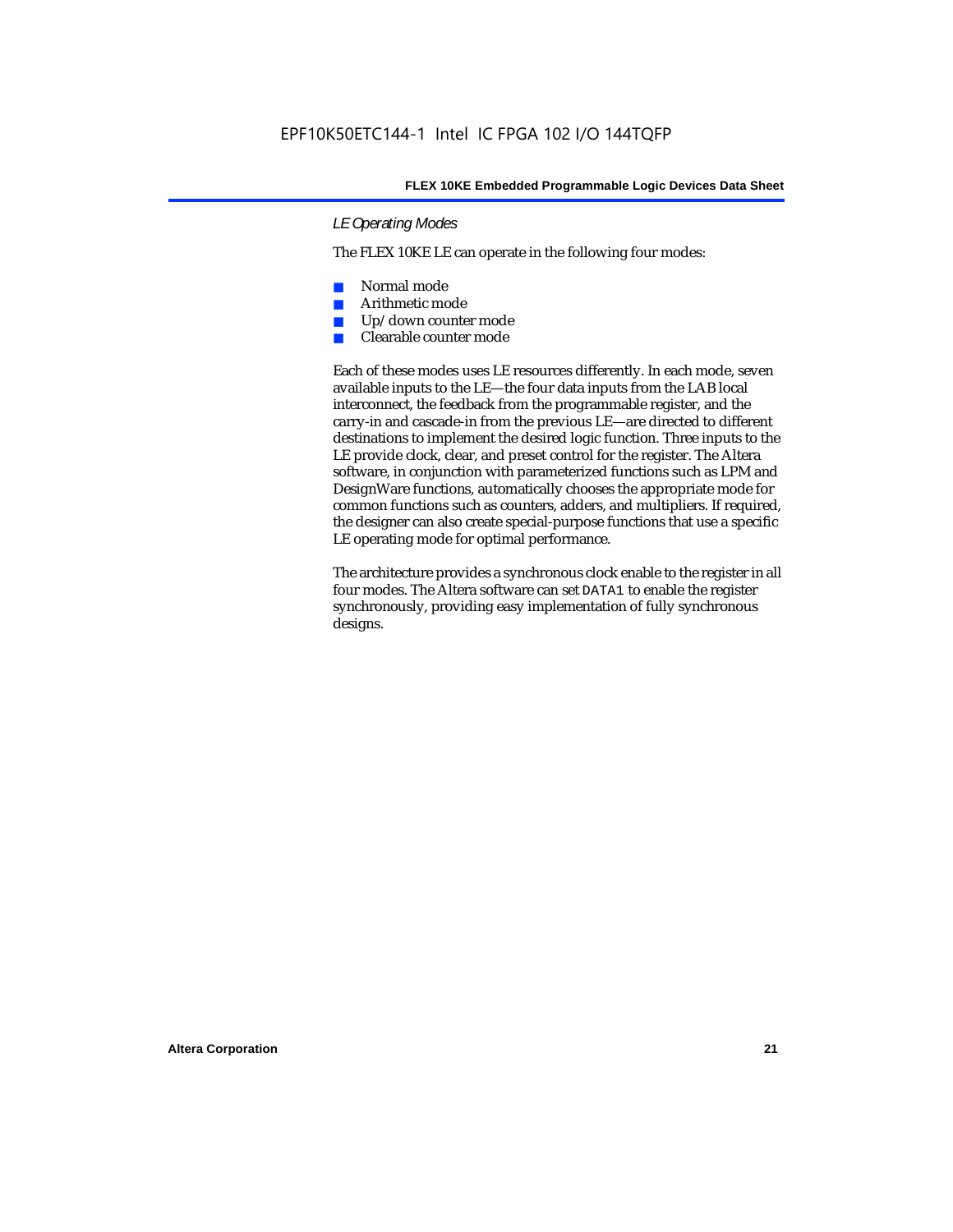#### Figure 11 shows the LE operating modes.

#### *Figure 11. FLEX 10KE LE Operating Modes*









#### **Clearable Counter Mode**

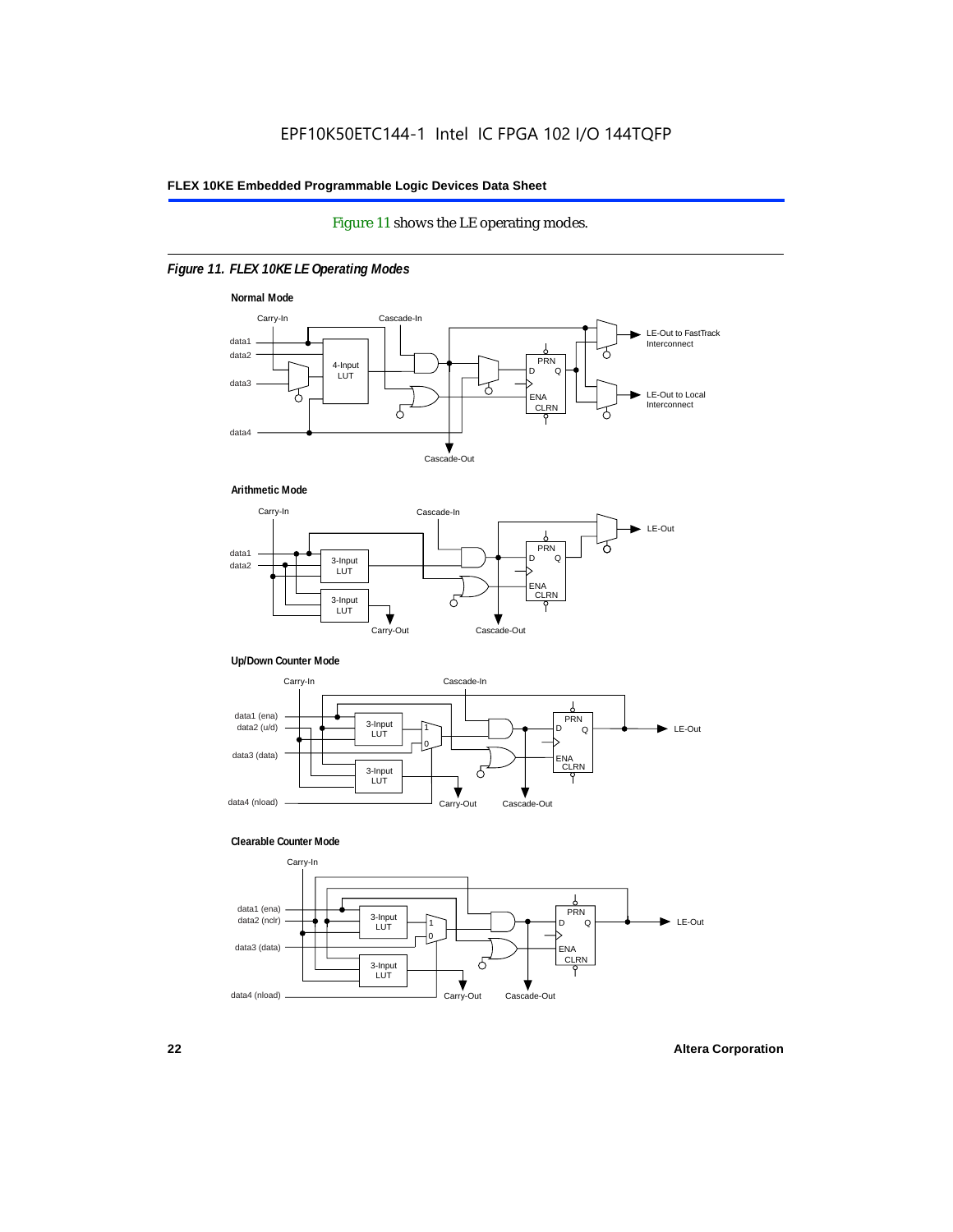#### **Normal Mode**

The normal mode is suitable for general logic applications and wide decoding functions that can take advantage of a cascade chain. In normal mode, four data inputs from the LAB local interconnect and the carry-in are inputs to a four-input LUT. The Altera Compiler automatically selects the carry-in or the DATA3 signal as one of the inputs to the LUT. The LUT output can be combined with the cascade-in signal to form a cascade chain through the cascade-out signal. Either the register or the LUT can be used to drive both the local interconnect and the FastTrack Interconnect routing structure at the same time.

The LUT and the register in the LE can be used independently (register packing). To support register packing, the LE has two outputs; one drives the local interconnect, and the other drives the FastTrack Interconnect routing structure. The DATA4 signal can drive the register directly, allowing the LUT to compute a function that is independent of the registered signal; a three-input function can be computed in the LUT, and a fourth independent signal can be registered. Alternatively, a four-input function can be generated, and one of the inputs to this function can be used to drive the register. The register in a packed LE can still use the clock enable, clear, and preset signals in the LE. In a packed LE, the register can drive the FastTrack Interconnect routing structure while the LUT drives the local interconnect, or vice versa.

#### **Arithmetic Mode**

The arithmetic mode offers 2 three-input LUTs that are ideal for implementing adders, accumulators, and comparators. One LUT computes a three-input function; the other generates a carry output. As shown in Figure 11 on page 22, the first LUT uses the carry-in signal and two data inputs from the LAB local interconnect to generate a combinatorial or registered output. For example, in an adder, this output is the sum of three signals: a, b, and carry-in. The second LUT uses the same three signals to generate a carry-out signal, thereby creating a carry chain. The arithmetic mode also supports simultaneous use of the cascade chain.

#### **Up/Down Counter Mode**

The up/down counter mode offers counter enable, clock enable, synchronous up/down control, and data loading options. These control signals are generated by the data inputs from the LAB local interconnect, the carry-in signal, and output feedback from the programmable register. Use 2 three-input LUTs: one generates the counter data, and the other generates the fast carry bit. A 2-to-1 multiplexer provides synchronous loading. Data can also be loaded asynchronously with the clear and preset register control signals without using the LUT resources.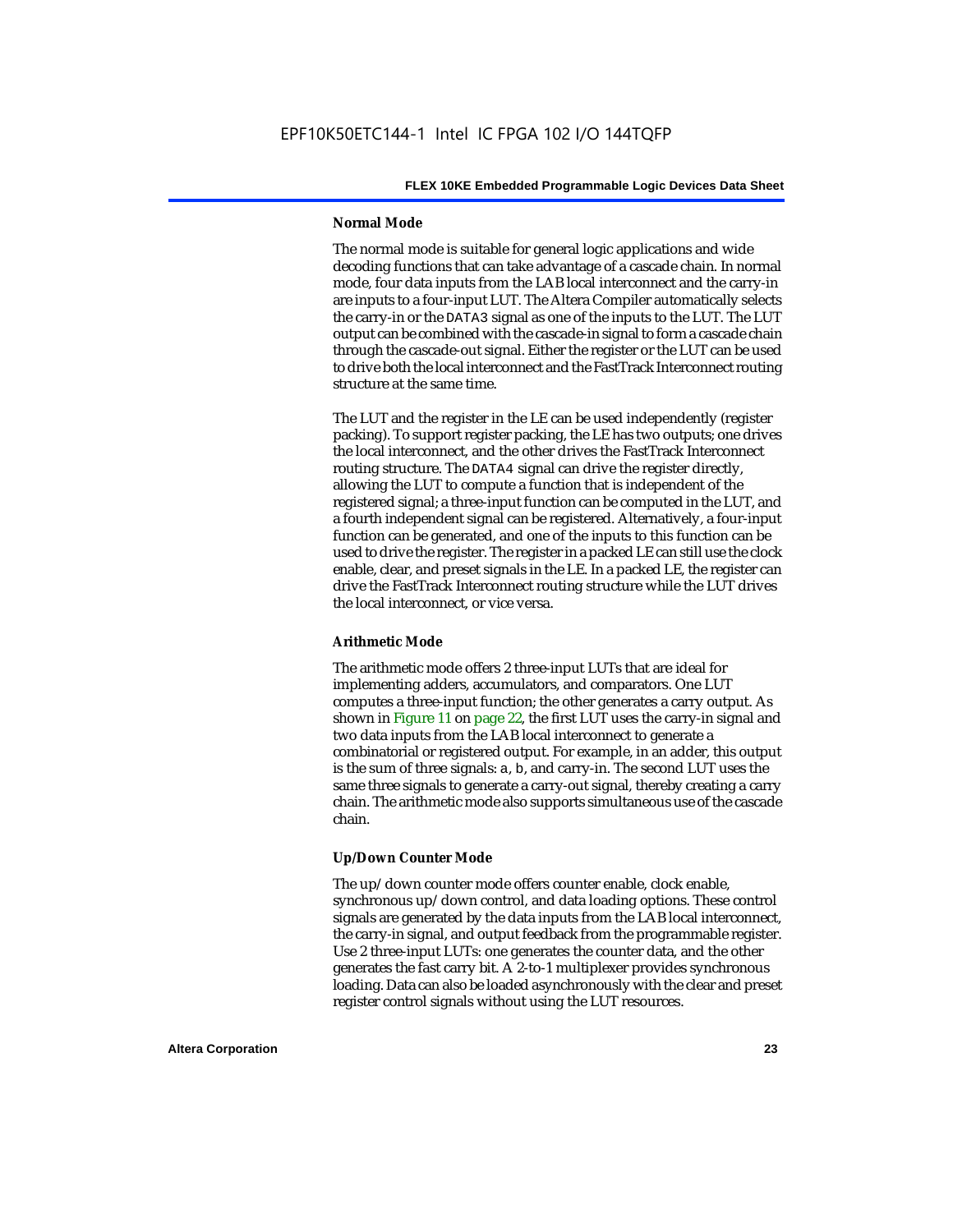#### **Clearable Counter Mode**

The clearable counter mode is similar to the up/down counter mode, but supports a synchronous clear instead of the up/down control. The clear function is substituted for the cascade-in signal in the up/down counter mode. Use 2 three-input LUTs: one generates the counter data, and the other generates the fast carry bit. Synchronous loading is provided by a 2-to-1 multiplexer. The output of this multiplexer is ANDed with a synchronous clear signal.

#### *Internal Tri-State Emulation*

Internal tri-state emulation provides internal tri-states without the limitations of a physical tri-state bus. In a physical tri-state bus, the tri-state buffers' output enable (OE) signals select which signal drives the bus. However, if multiple OE signals are active, contending signals can be driven onto the bus. Conversely, if no OE signals are active, the bus will float. Internal tri-state emulation resolves contending tri-state buffers to a low value and floating buses to a high value, thereby eliminating these problems. The Altera software automatically implements tri-state bus functionality with a multiplexer.

#### *Clear & Preset Logic Control*

Logic for the programmable register's clear and preset functions is controlled by the DATA3, LABCTRL1, and LABCTRL2 inputs to the LE. The clear and preset control structure of the LE asynchronously loads signals into a register. Either LABCTRL1 or LABCTRL2 can control the asynchronous clear. Alternatively, the register can be set up so that LABCTRL1 implements an asynchronous load. The data to be loaded is driven to DATA3; when LABCTRL1 is asserted, DATA3 is loaded into the register.

During compilation, the Altera Compiler automatically selects the best control signal implementation. Because the clear and preset functions are active-low, the Compiler automatically assigns a logic high to an unused clear or preset.

The clear and preset logic is implemented in one of the following six modes chosen during design entry:

- Asynchronous clear
- Asynchronous preset
- Asynchronous clear and preset
- Asynchronous load with clear
- Asynchronous load with preset
- Asynchronous load without clear or preset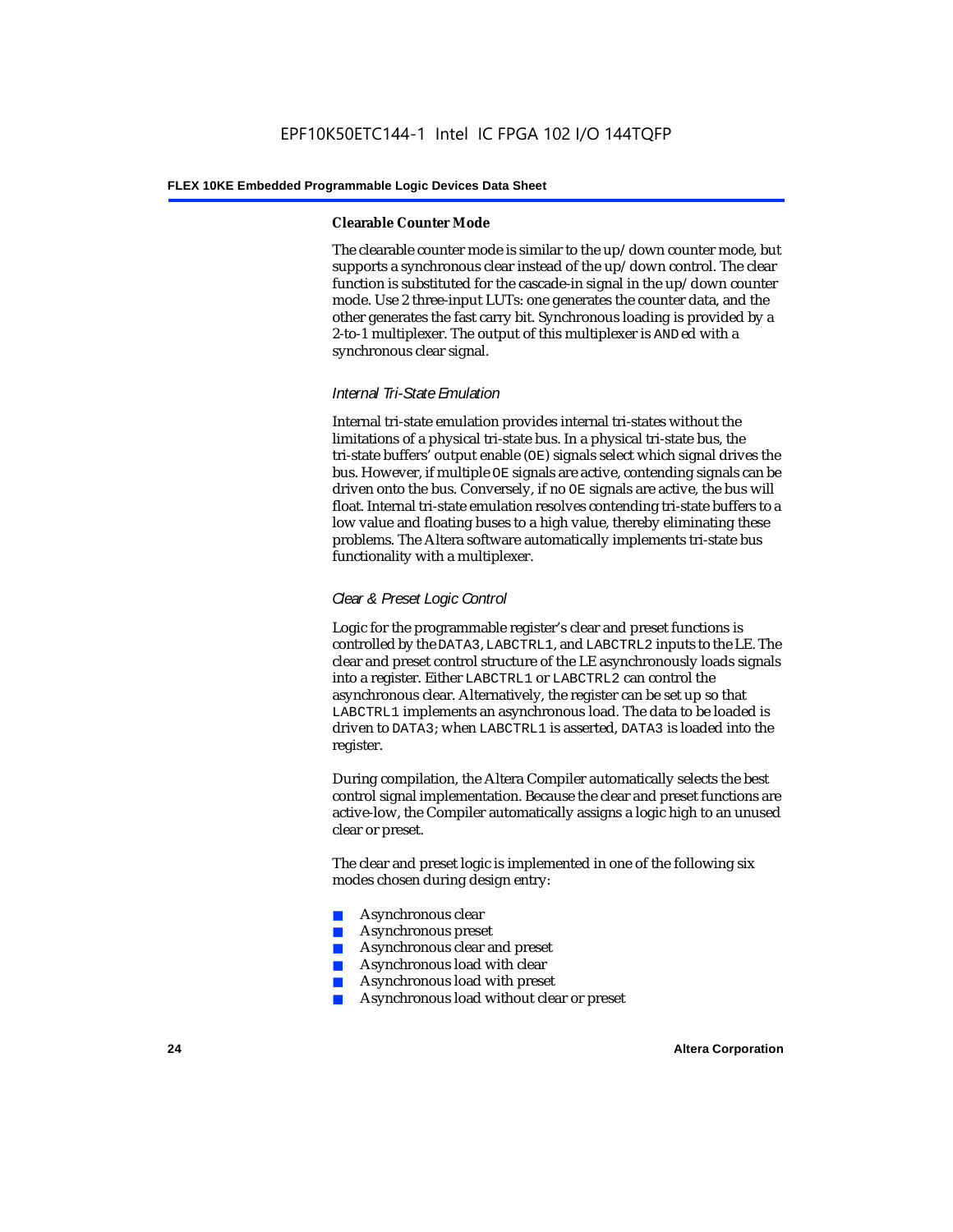In addition to the six clear and preset modes, FLEX 10KE devices provide a chip-wide reset pin that can reset all registers in the device. Use of this feature is set during design entry. In any of the clear and preset modes, the chip-wide reset overrides all other signals. Registers with asynchronous presets may be preset when the chip-wide reset is asserted. Inversion can be used to implement the asynchronous preset. Figure 12 shows examples of how to setup the preset and clear inputs for the desired functionality.



*Figure 12. FLEX 10KE LE Clear & Preset Modes*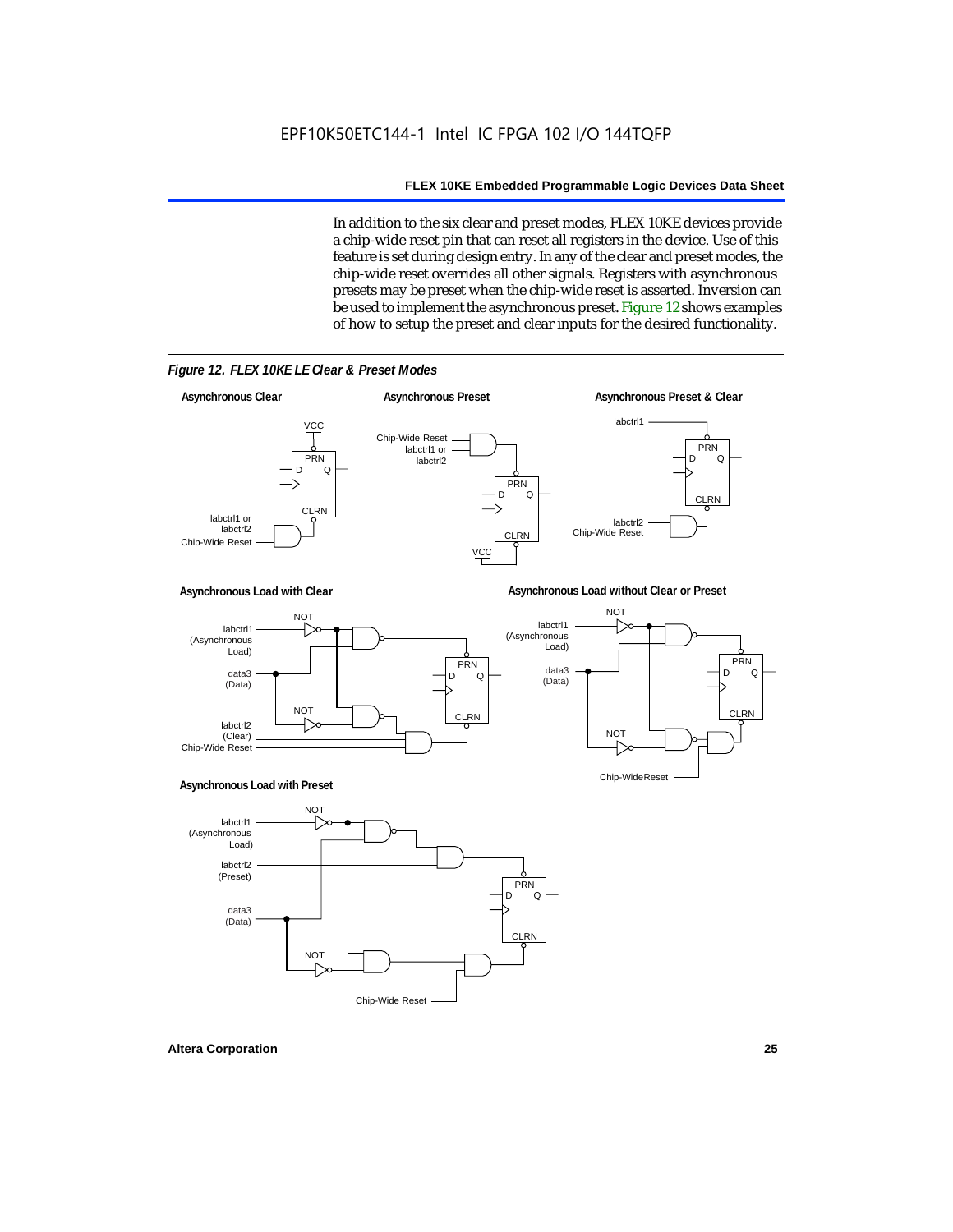#### **Asynchronous Clear**

The flipflop can be cleared by either LABCTRL1 or LABCTRL2. In this mode, the preset signal is tied to VCC to deactivate it.

#### **Asynchronous Preset**

An asynchronous preset is implemented as an asynchronous load, or with an asynchronous clear. If DATA3 is tied to VCC, asserting LABCTRL1 asynchronously loads a one into the register. Alternatively, the Altera software can provide preset control by using the clear and inverting the input and output of the register. Inversion control is available for the inputs to both LEs and IOEs. Therefore, if a register is preset by only one of the two LABCTRL signals, the DATA3 input is not needed and can be used for one of the LE operating modes.

#### **Asynchronous Preset & Clear**

When implementing asynchronous clear and preset, LABCTRL1 controls the preset and LABCTRL2 controls the clear. DATA3 is tied to VCC, so that asserting LABCTRL1 asynchronously loads a one into the register, effectively presetting the register. Asserting LABCTRL2 clears the register.

#### **Asynchronous Load with Clear**

When implementing an asynchronous load in conjunction with the clear, LABCTRL1 implements the asynchronous load of DATA3 by controlling the register preset and clear. LABCTRL2 implements the clear by controlling the register clear; LABCTRL2 does not have to feed the preset circuits.

#### **Asynchronous Load with Preset**

When implementing an asynchronous load in conjunction with preset, the Altera software provides preset control by using the clear and inverting the input and output of the register. Asserting LABCTRL2 presets the register, while asserting LABCTRL1 loads the register. The Altera software inverts the signal that drives DATA3 to account for the inversion of the register's output.

#### **Asynchronous Load without Preset or Clear**

When implementing an asynchronous load without preset or clear, LABCTRL1 implements the asynchronous load of DATA3 by controlling the register preset and clear.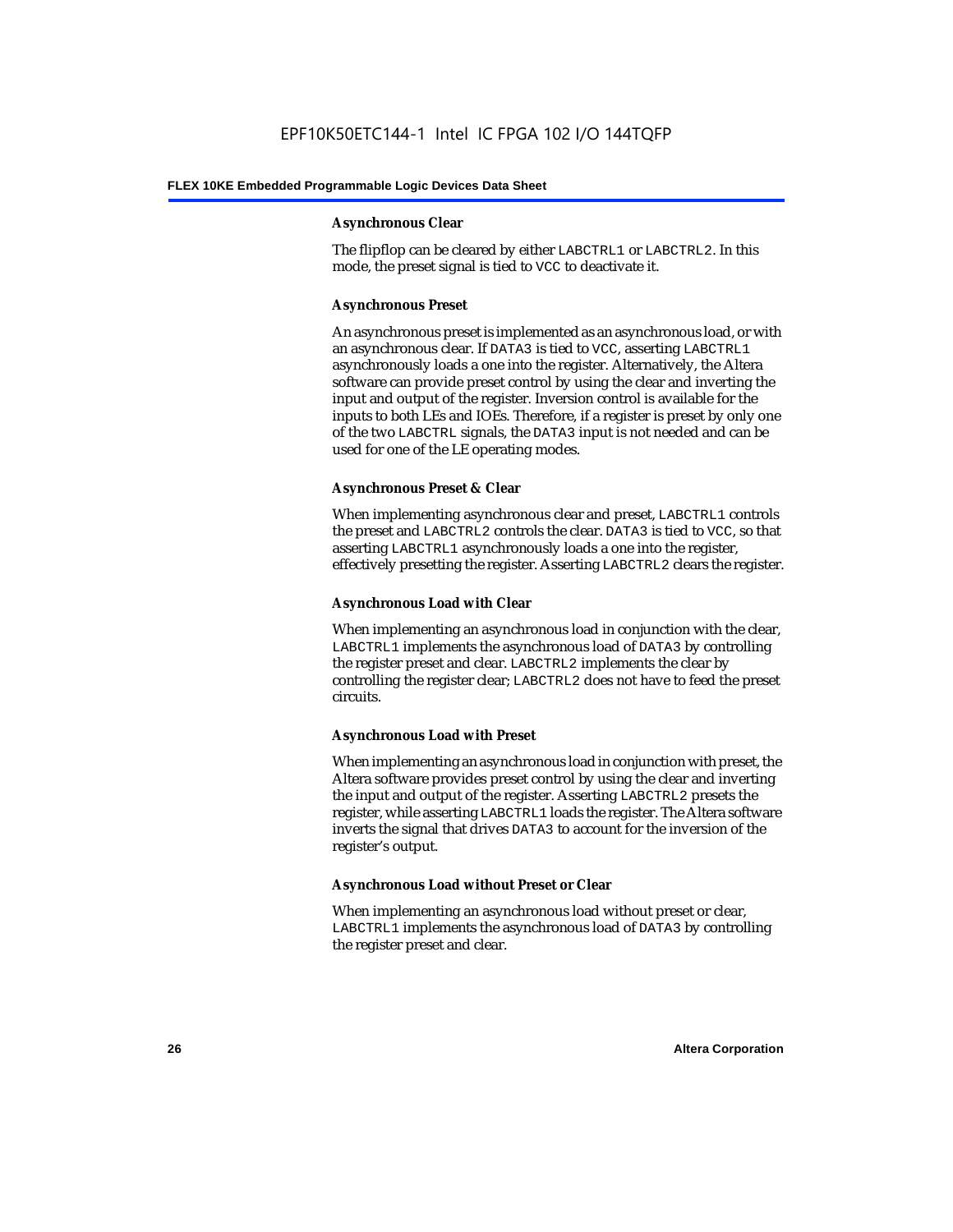#### **FastTrack Interconnect Routing Structure**

In the FLEX 10KE architecture, connections between LEs, EABs, and device I/O pins are provided by the FastTrack Interconnect routing structure, which is a series of continuous horizontal and vertical routing channels that traverses the device. This global routing structure provides predictable performance, even in complex designs. In contrast, the segmented routing in FPGAs requires switch matrices to connect a variable number of routing paths, increasing the delays between logic resources and reducing performance.

The FastTrack Interconnect routing structure consists of row and column interconnect channels that span the entire device. Each row of LABs is served by a dedicated row interconnect. The row interconnect can drive I/O pins and feed other LABs in the row. The column interconnect routes signals between rows and can drive I/O pins.

Row channels drive into the LAB or EAB local interconnect. The row signal is buffered at every LAB or EAB to reduce the effect of fan-out on delay. A row channel can be driven by an LE or by one of three column channels. These four signals feed dual 4-to-1 multiplexers that connect to two specific row channels. These multiplexers, which are connected to each LE, allow column channels to drive row channels even when all eight LEs in a LAB drive the row interconnect.

Each column of LABs or EABs is served by a dedicated column interconnect. The column interconnect that serves the EABs has twice as many channels as other column interconnects. The column interconnect can then drive I/O pins or another row's interconnect to route the signals to other LABs or EABs in the device. A signal from the column interconnect, which can be either the output of a LE or an input from an I/O pin, must be routed to the row interconnect before it can enter a LAB or EAB. Each row channel that is driven by an IOE or EAB can drive one specific column channel.

Access to row and column channels can be switched between LEs in adjacent pairs of LABs. For example, a LE in one LAB can drive the row and column channels normally driven by a particular LE in the adjacent LAB in the same row, and vice versa. This flexibility enables routing resources to be used more efficiently (see Figure 13).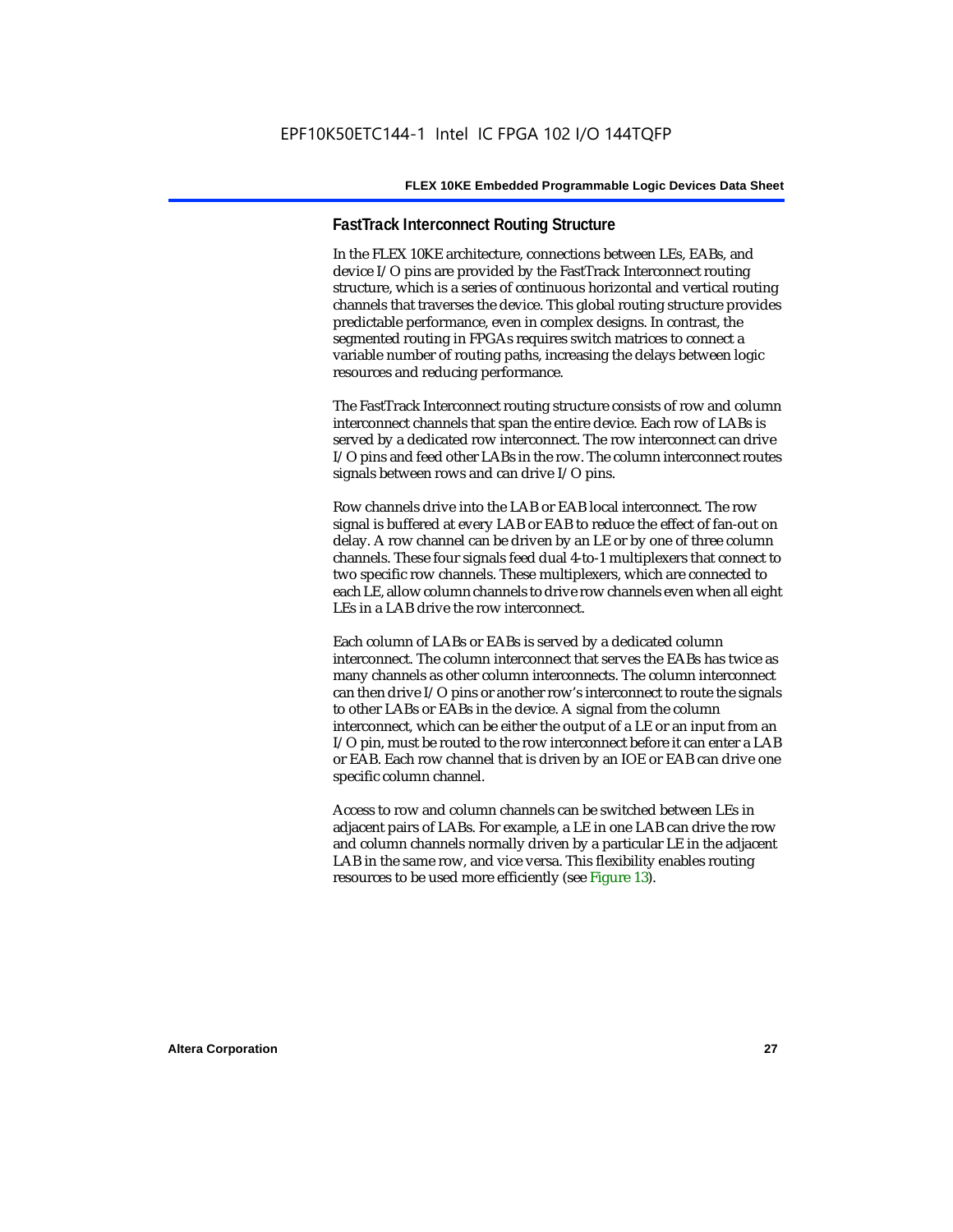#### *Figure 13. FLEX 10KE LAB Connections to Row & Column Interconnect*

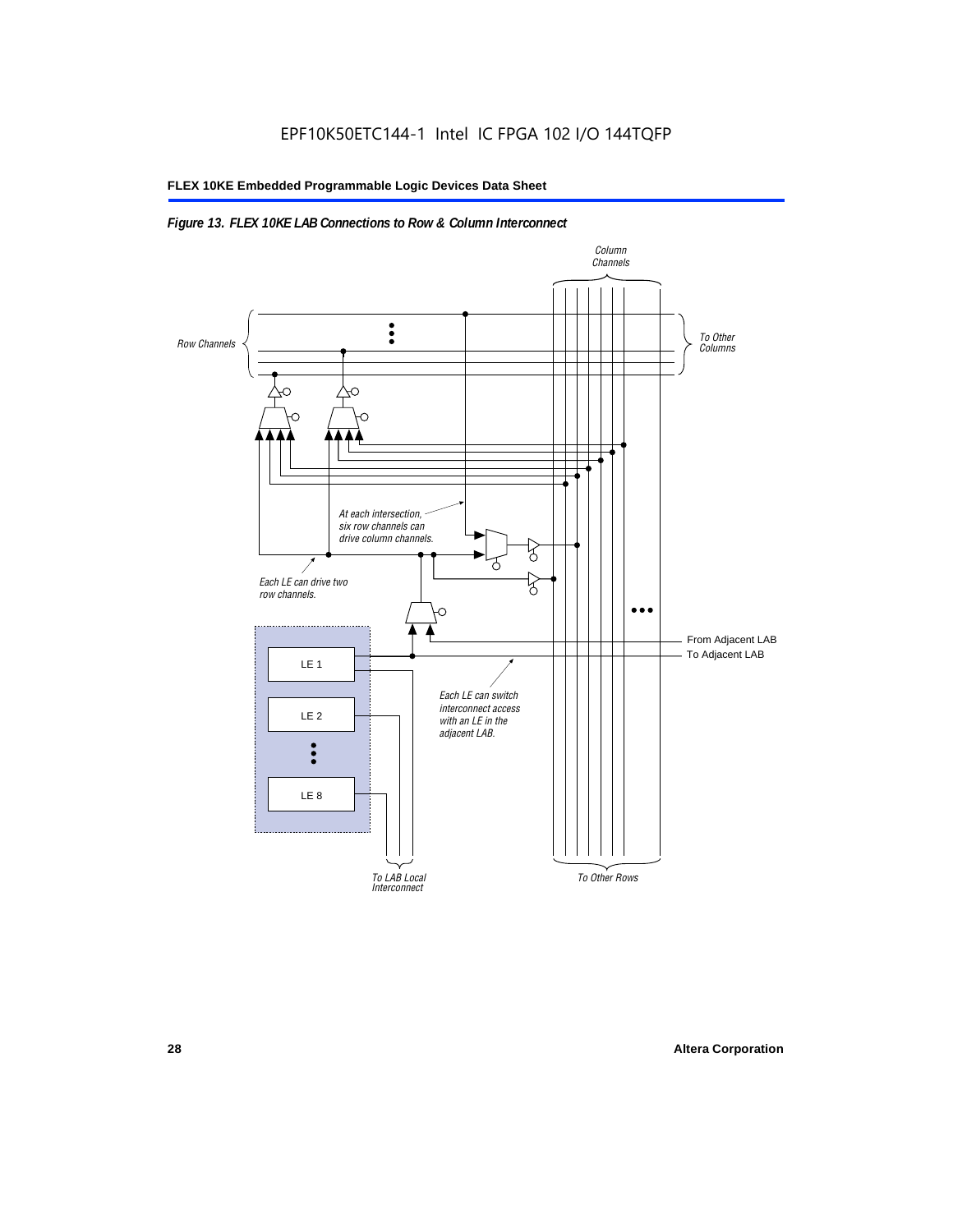For improved routing, the row interconnect consists of a combination of full-length and half-length channels. The full-length channels connect to all LABs in a row; the half-length channels connect to the LABs in half of the row. The EAB can be driven by the half-length channels in the left half of the row and by the full-length channels. The EAB drives out to the fulllength channels. In addition to providing a predictable, row-wide interconnect, this architecture provides increased routing resources. Two neighboring LABs can be connected using a half-row channel, thereby saving the other half of the channel for the other half of the row.

Table 7 summarizes the FastTrack Interconnect routing structure resources available in each FLEX 10KE device.

| Table 7. FLEX 10KE FastTrack Interconnect Resources |             |                     |         |                        |
|-----------------------------------------------------|-------------|---------------------|---------|------------------------|
| Device                                              | <b>Rows</b> | Channels per<br>Row | Columns | Channels per<br>Column |
| <b>EPF10K30E</b>                                    | 6           | 216                 | 36      | 24                     |
| EPF10K50E<br>EPF10K50S                              | 10          | 216                 | 36      | 24                     |
| EPF10K100E                                          | 12          | 312                 | 52      | 24                     |
| EPF10K130E                                          | 16          | 312                 | 52      | 32                     |
| EPF10K200E<br>EPF10K200S                            | 24          | 312                 | 52      | 48                     |

In addition to general-purpose I/O pins, FLEX 10KE devices have six dedicated input pins that provide low-skew signal distribution across the device. These six inputs can be used for global clock, clear, preset, and peripheral output enable and clock enable control signals. These signals are available as control signals for all LABs and IOEs in the device. The dedicated inputs can also be used as general-purpose data inputs because they can feed the local interconnect of each LAB in the device.

Figure 14 shows the interconnection of adjacent LABs and EABs, with row, column, and local interconnects, as well as the associated cascade and carry chains. Each LAB is labeled according to its location: a letter represents the row and a number represents the column. For example, LAB B3 is in row B, column 3.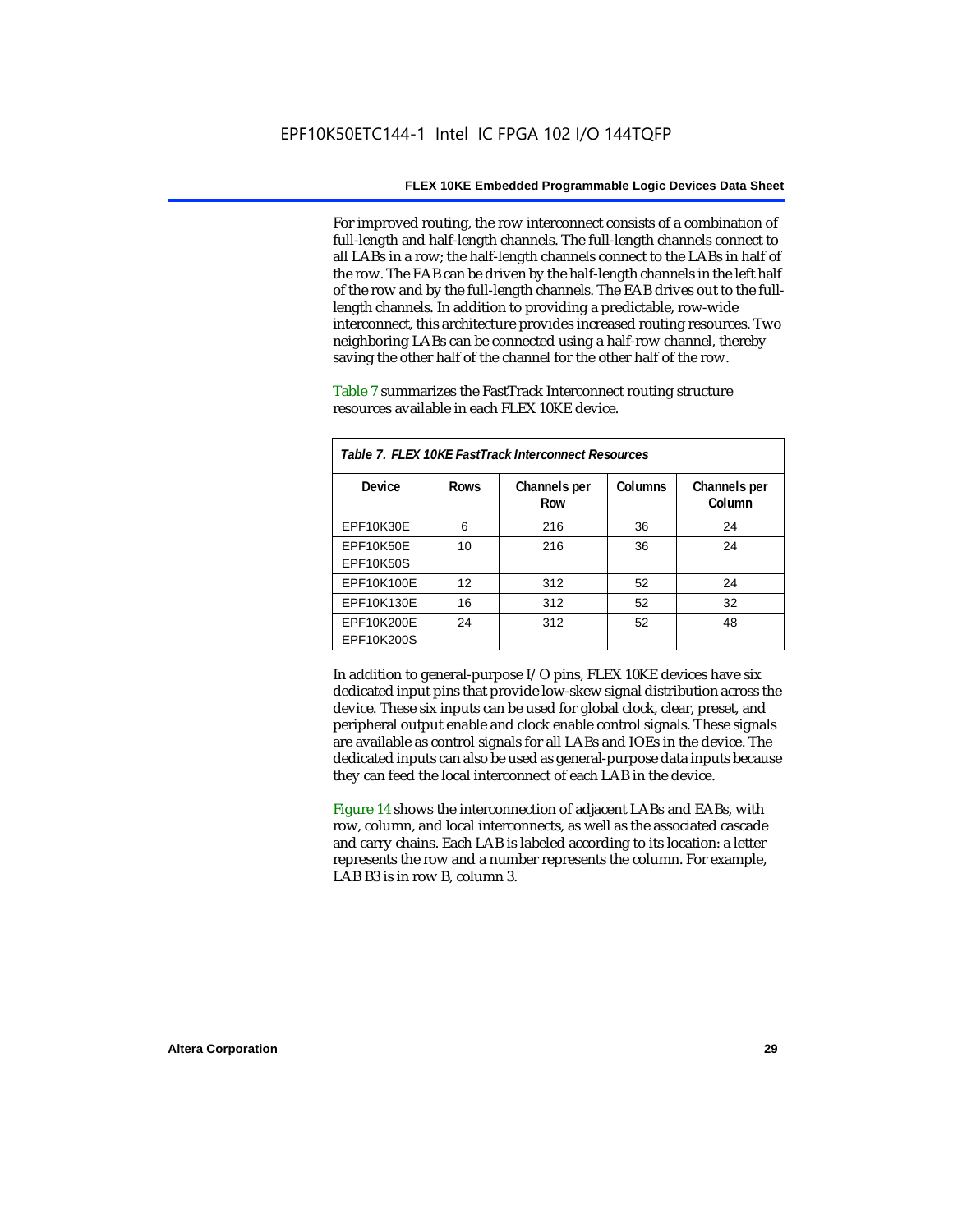



#### **I/O Element**

An IOE contains a bidirectional I/O buffer and a register that can be used either as an input register for external data that requires a fast setup time, or as an output register for data that requires fast clock-to-output performance. In some cases, using an LE register for an input register will result in a faster setup time than using an IOE register. IOEs can be used as input, output, or bidirectional pins. For bidirectional registered I/O implementation, the output register should be in the IOE, and the data input and output enable registers should be LE registers placed adjacent to the bidirectional pin. The Altera Compiler uses the programmable inversion option to invert signals from the row and column interconnect automatically where appropriate. Figure 15 shows the bidirectional I/O registers.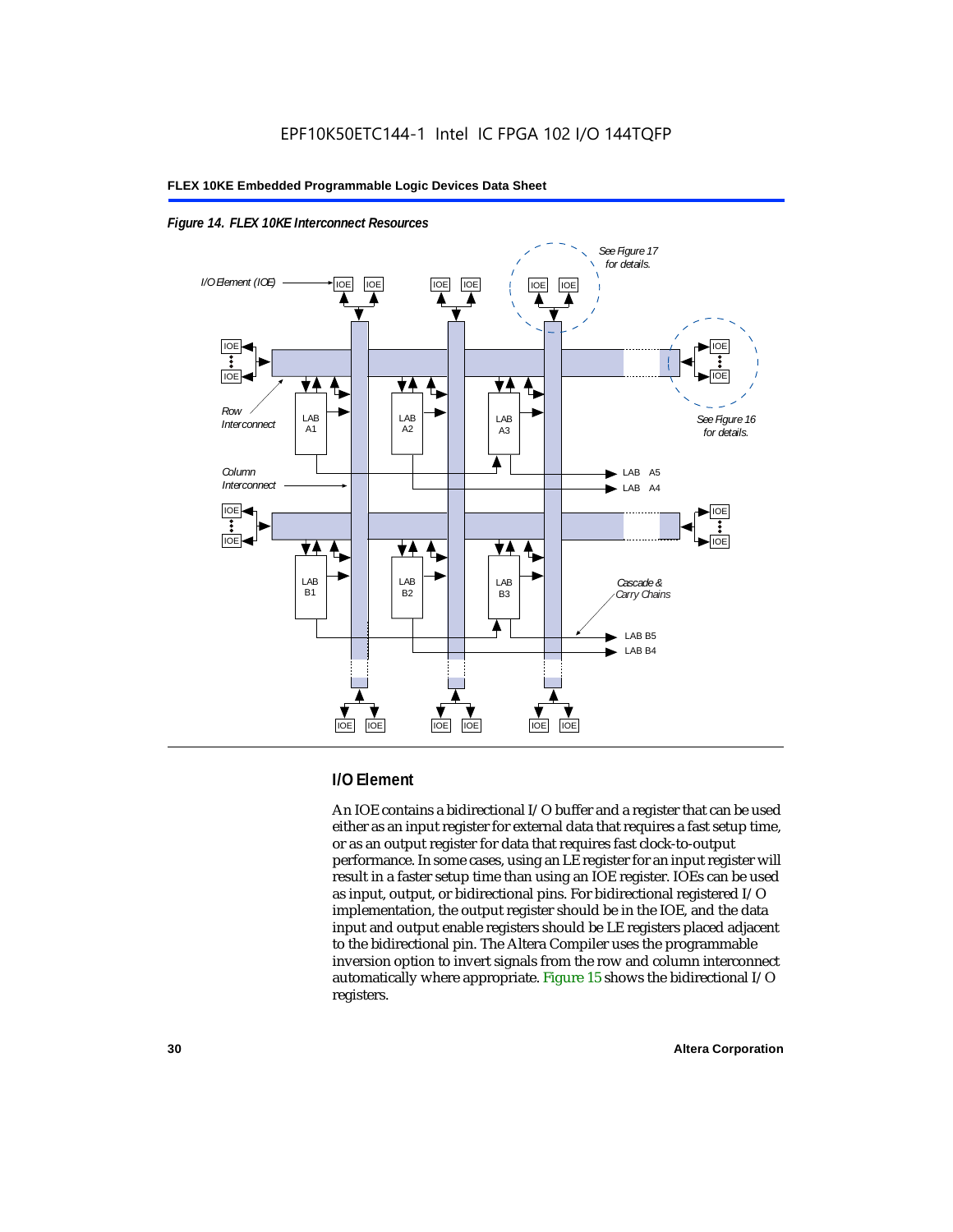



### *Note:*<br>(1) *A*

(1) All FLEX 10KE devices (except the EPF10K50E and EPF10K200E devices) have a programmable input delay buffer on the input path.

#### **Altera Corporation 31**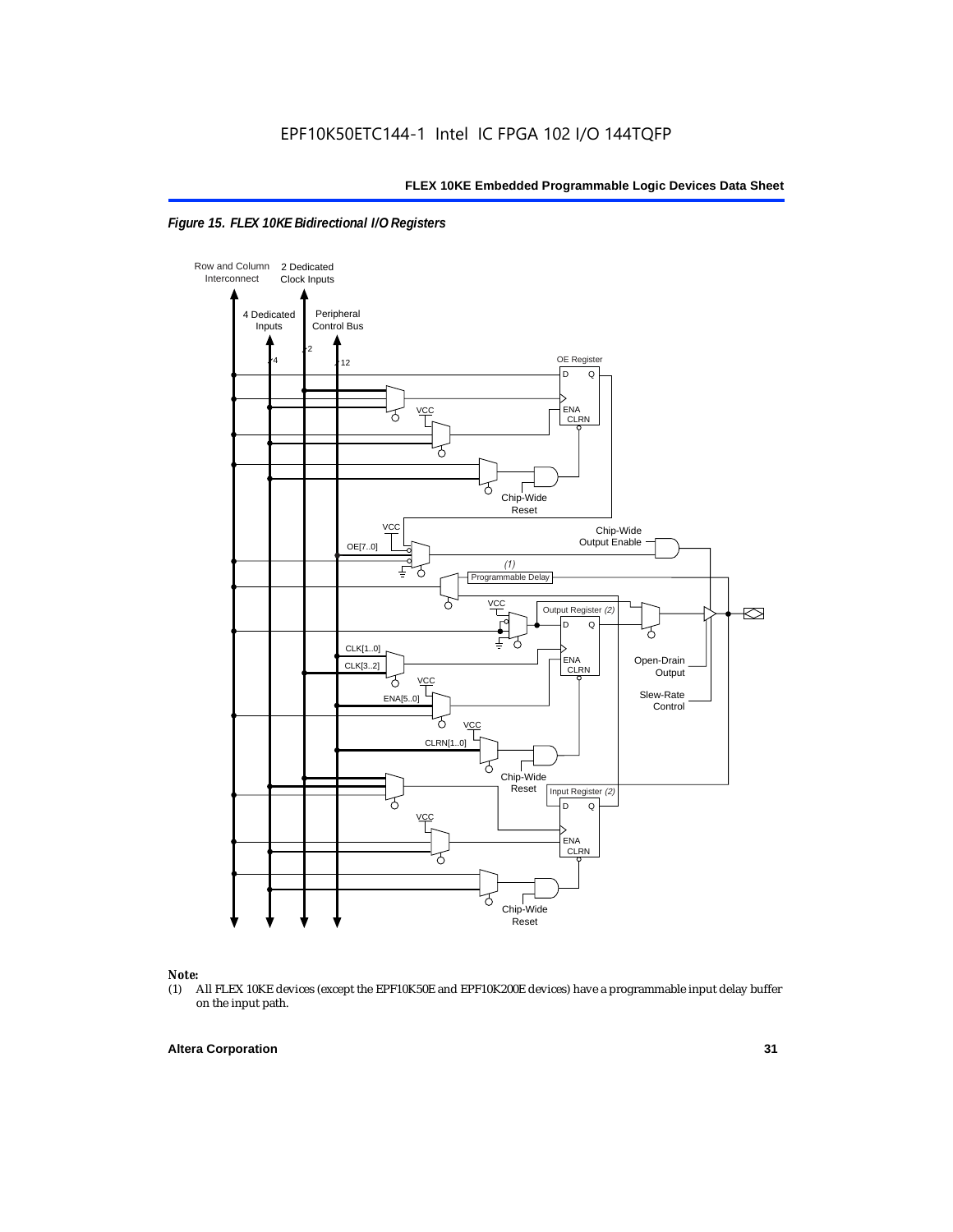On all FLEX 10KE devices (except EPF10K50E and EPF10K200E devices), the input path from the I/O pad to the FastTrack Interconnect has a programmable delay element that can be used to guarantee a zero hold time. EPF10K50S and EPF10K200S devices also support this feature. Depending on the placement of the IOE relative to what it is driving, the designer may choose to turn on the programmable delay to ensure a zero hold time or turn it off to minimize setup time. This feature is used to reduce setup time for complex pin-to-register paths (e.g., PCI designs).

Each IOE selects the clock, clear, clock enable, and output enable controls from a network of I/O control signals called the peripheral control bus. The peripheral control bus uses high-speed drivers to minimize signal skew across the device and provides up to 12 peripheral control signals that can be allocated as follows:

- Up to eight output enable signals
- Up to six clock enable signals
- Up to two clock signals
- Up to two clear signals

If more than six clock enable or eight output enable signals are required, each IOE on the device can be controlled by clock enable and output enable signals driven by specific LEs. In addition to the two clock signals available on the peripheral control bus, each IOE can use one of two dedicated clock pins. Each peripheral control signal can be driven by any of the dedicated input pins or the first LE of each LAB in a particular row. In addition, a LE in a different row can drive a column interconnect, which causes a row interconnect to drive the peripheral control signal. The chipwide reset signal resets all IOE registers, overriding any other control signals.

When a dedicated clock pin drives IOE registers, it can be inverted for all IOEs in the device. All IOEs must use the same sense of the clock. For example, if any IOE uses the inverted clock, all IOEs must use the inverted clock and no IOE can use the non-inverted clock. However, LEs can still use the true or complement of the clock on a LAB-by-LAB basis.

The incoming signal may be inverted at the dedicated clock pin and will drive all IOEs. For the true and complement of a clock to be used to drive IOEs, drive it into both global clock pins. One global clock pin will supply the true, and the other will supply the complement.

When the true and complement of a dedicated input drives IOE clocks, two signals on the peripheral control bus are consumed, one for each sense of the clock.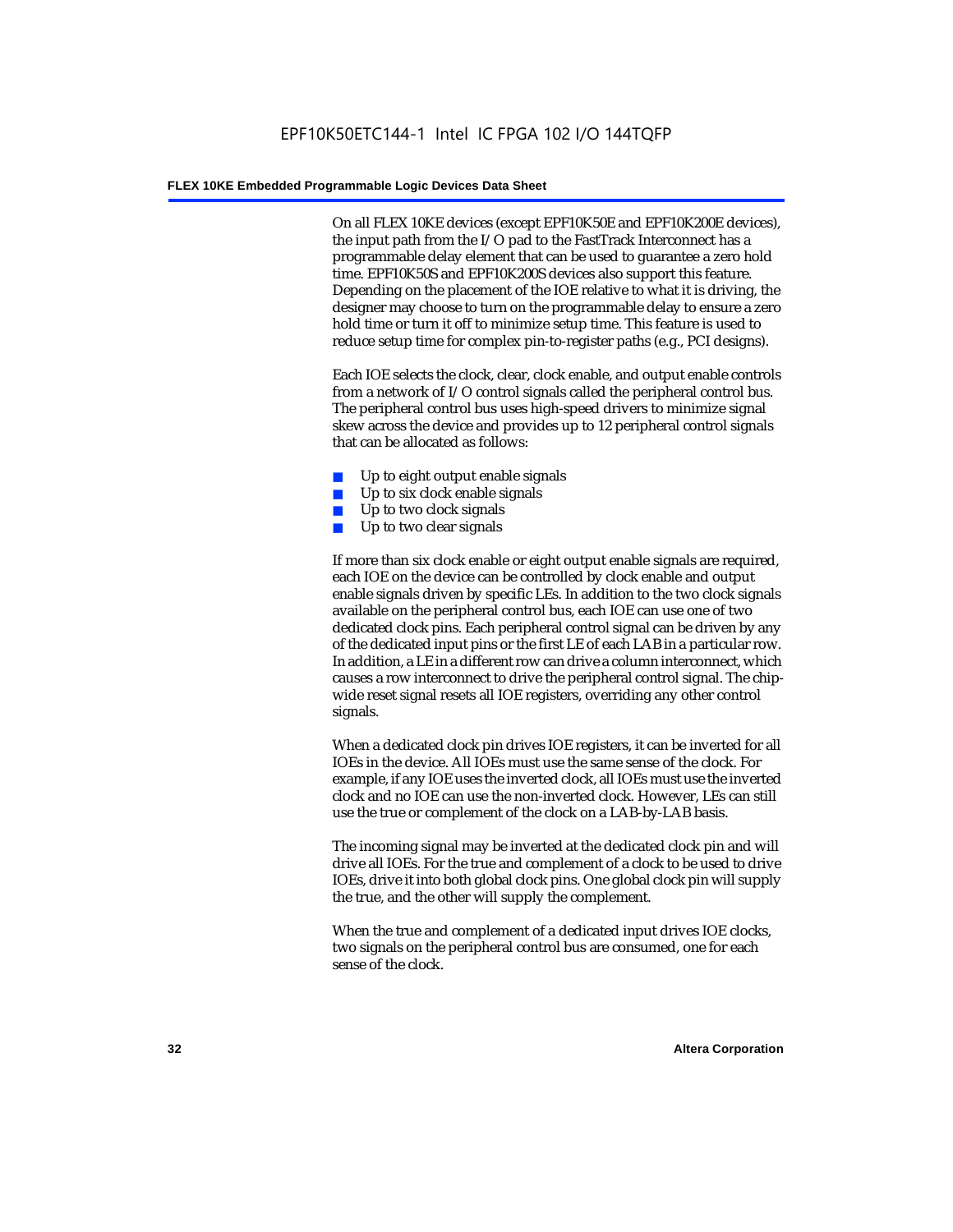When dedicated inputs drive non-inverted and inverted peripheral clears, clock enables, and output enables, two signals on the peripheral control bus will be used.

Tables 8 and 9 list the sources for each peripheral control signal, and show how the output enable, clock enable, clock, and clear signals share 12 peripheral control signals. The tables also show the rows that can drive global signals.

| Table 8. Peripheral Bus Sources for EPF10K30E, EPF10K50E & EPF10K50S Devices |                  |                        |  |  |
|------------------------------------------------------------------------------|------------------|------------------------|--|--|
| Peripheral<br><b>Control Signal</b>                                          | <b>EPF10K30E</b> | EPF10K50E<br>EPF10K50S |  |  |
| OE0                                                                          | Row A            | Row A                  |  |  |
| OE1                                                                          | Row B            | Row B                  |  |  |
| OE2                                                                          | Row C            | Row D                  |  |  |
| OE3                                                                          | Row D            | Row F                  |  |  |
| OE4                                                                          | Row E            | Row H                  |  |  |
| OE5                                                                          | Row F            | Row J                  |  |  |
| CLKENA0/CLK0/GLOBAL0                                                         | Row A            | Row A                  |  |  |
| CLKENA1/OE6/GLOBAL1                                                          | Row B            | Row C                  |  |  |
| CLKENA2/CLR0                                                                 | Row C            | Row E                  |  |  |
| CLKENA3/OE7/GLOBAL2                                                          | Row D            | Row G                  |  |  |
| CLKENA4/CLR1                                                                 | Row E            | Row I                  |  |  |
| CLKENA5/CLK1/GLOBAL3                                                         | Row F            | Row J                  |  |  |

*Table 8. Peripheral Bus Sources for EPF10K30E, EPF10K50E & EPF10K50S Devices*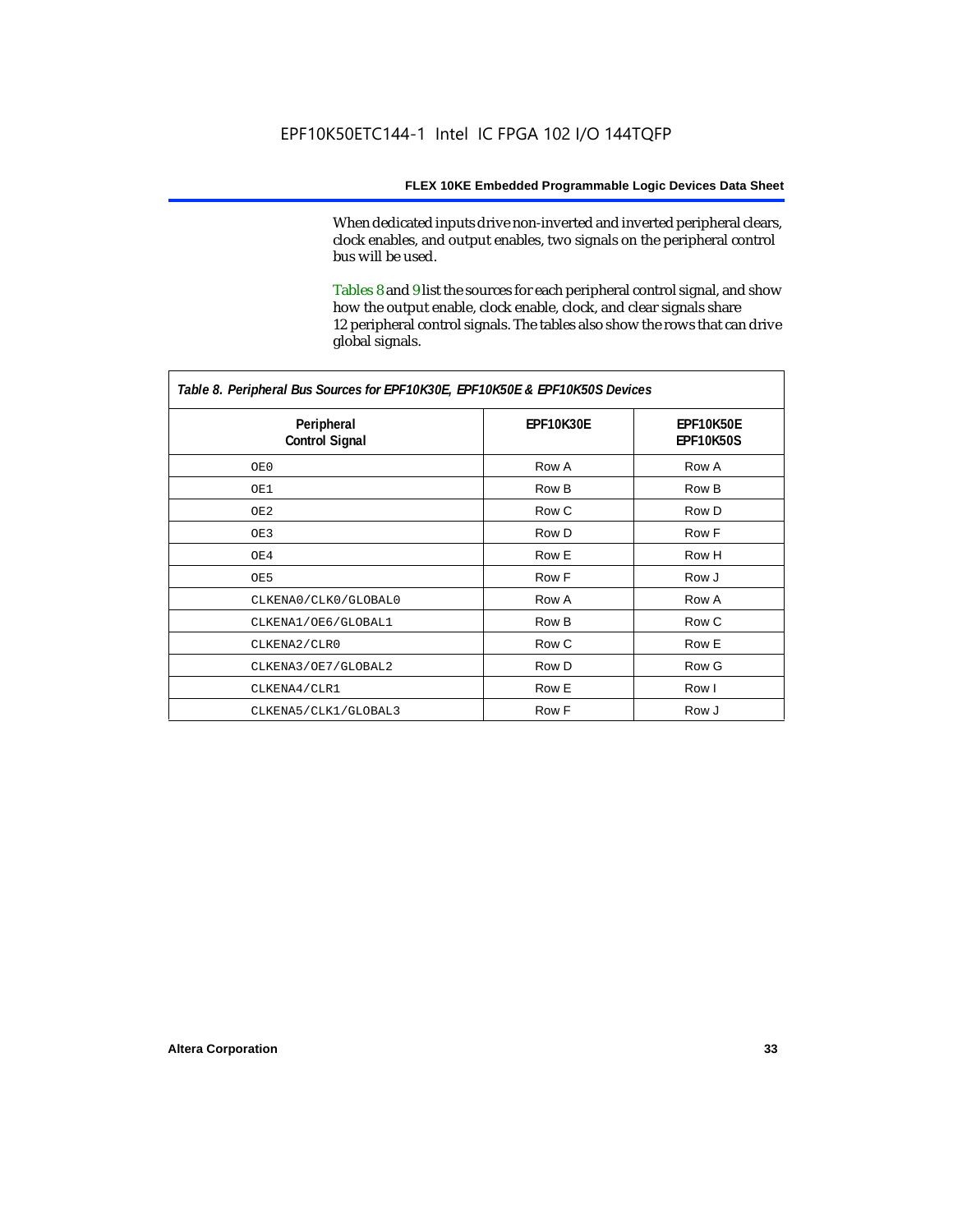| Table 9. Peripheral Bus Sources for EPF10K100E, EPF10K130E, EPF10K200E & EPF10K200S Devices |                   |                   |                                        |  |
|---------------------------------------------------------------------------------------------|-------------------|-------------------|----------------------------------------|--|
| Peripheral<br><b>Control Signal</b>                                                         | <b>EPF10K100E</b> | <b>EPF10K130E</b> | <b>EPF10K200E</b><br><b>EPF10K200S</b> |  |
| OE0                                                                                         | Row A             | Row C             | Row G                                  |  |
| OE1                                                                                         | Row C             | Row E             | Row I                                  |  |
| OE <sub>2</sub>                                                                             | Row E             | Row G             | Row K                                  |  |
| OE3                                                                                         | Row L             | Row N             | Row <sub>R</sub>                       |  |
| OE4                                                                                         | Row I             | Row K             | Row O                                  |  |
| OE5                                                                                         | Row K             | Row M             | Row Q                                  |  |
| CLKENA0/CLK0/GLOBAL0                                                                        | Row F             | Row H             | Row L                                  |  |
| CLKENA1/OE6/GLOBAL1                                                                         | Row D             | Row F             | Row J                                  |  |
| CLKENA2/CLR0                                                                                | Row B             | Row D             | Row H                                  |  |
| CLKENA3/OE7/GLOBAL2                                                                         | Row H             | Row J             | Row N                                  |  |
| CLKENA4/CLR1                                                                                | Row J             | Row L             | Row P                                  |  |
| CLKENA5/CLK1/GLOBAL3                                                                        | Row G             | Row I             | Row M                                  |  |

Signals on the peripheral control bus can also drive the four global signals, referred to as GLOBAL0 through GLOBAL3 in Tables 8 and 9. An internally generated signal can drive a global signal, providing the same low-skew, low-delay characteristics as a signal driven by an input pin. An LE drives the global signal by driving a row line that drives the peripheral bus, which then drives the global signal. This feature is ideal for internally generated clear or clock signals with high fan-out. However, internally driven global signals offer no advantage over the general-purpose interconnect for routing data signals. The dedicated input pin should be driven to a known logic state (such as ground) and not be allowed to float.

The chip-wide output enable pin is an active-high pin (DEV\_OE) that can be used to tri-state all pins on the device. This option can be set in the Altera software. On EPF10K50E and EPF10K200E devices, the built-in I/O pin pull-up resistors (which are active during configuration) are active when the chip-wide output enable pin is asserted. The registers in the IOE can also be reset by the chip-wide reset pin.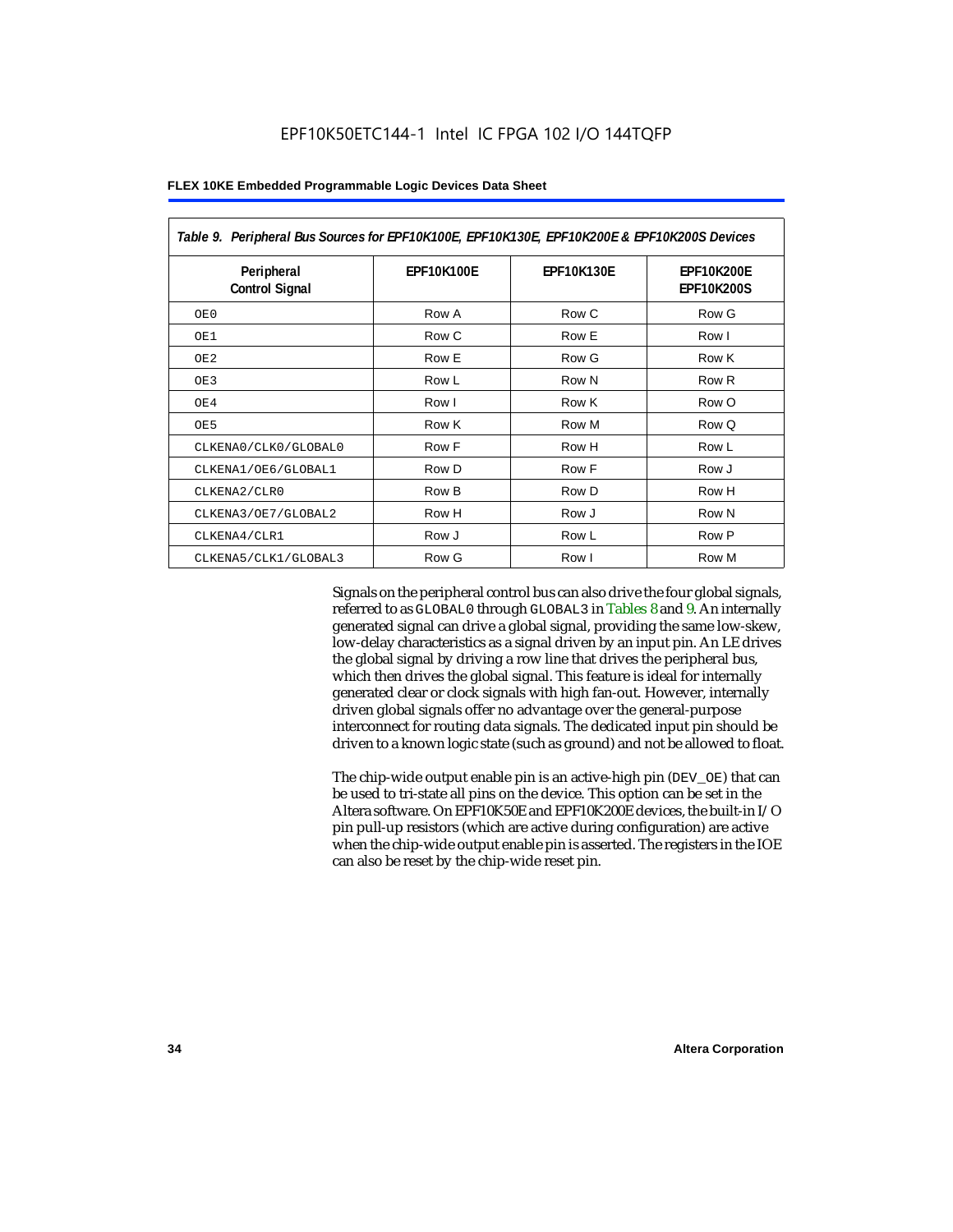*Row-to-IOE Connections*

When an IOE is used as an input signal, it can drive two separate row channels. The signal is accessible by all LEs within that row. When an IOE is used as an output, the signal is driven by a multiplexer that selects a signal from the row channels. Up to eight IOEs connect to each side of each row channel (see Figure 16).



*The values for m and n are provided in Table 10.*





| Table 10. FLEX 10KE Row-to-IOE Interconnect Resources |                      |                          |  |  |  |
|-------------------------------------------------------|----------------------|--------------------------|--|--|--|
| Device                                                | Channels per Row (n) | Row Channels per Pin (m) |  |  |  |
| EPF10K30E                                             | 216                  | 27                       |  |  |  |
| EPF10K50E                                             | 216                  | 27                       |  |  |  |
| <b>EPF10K50S</b>                                      |                      |                          |  |  |  |
| EPF10K100E                                            | 312                  | 39                       |  |  |  |
| EPF10K130E                                            | 312                  | 39                       |  |  |  |
| EPF10K200E<br>EPF10K200S                              | 312                  | 39                       |  |  |  |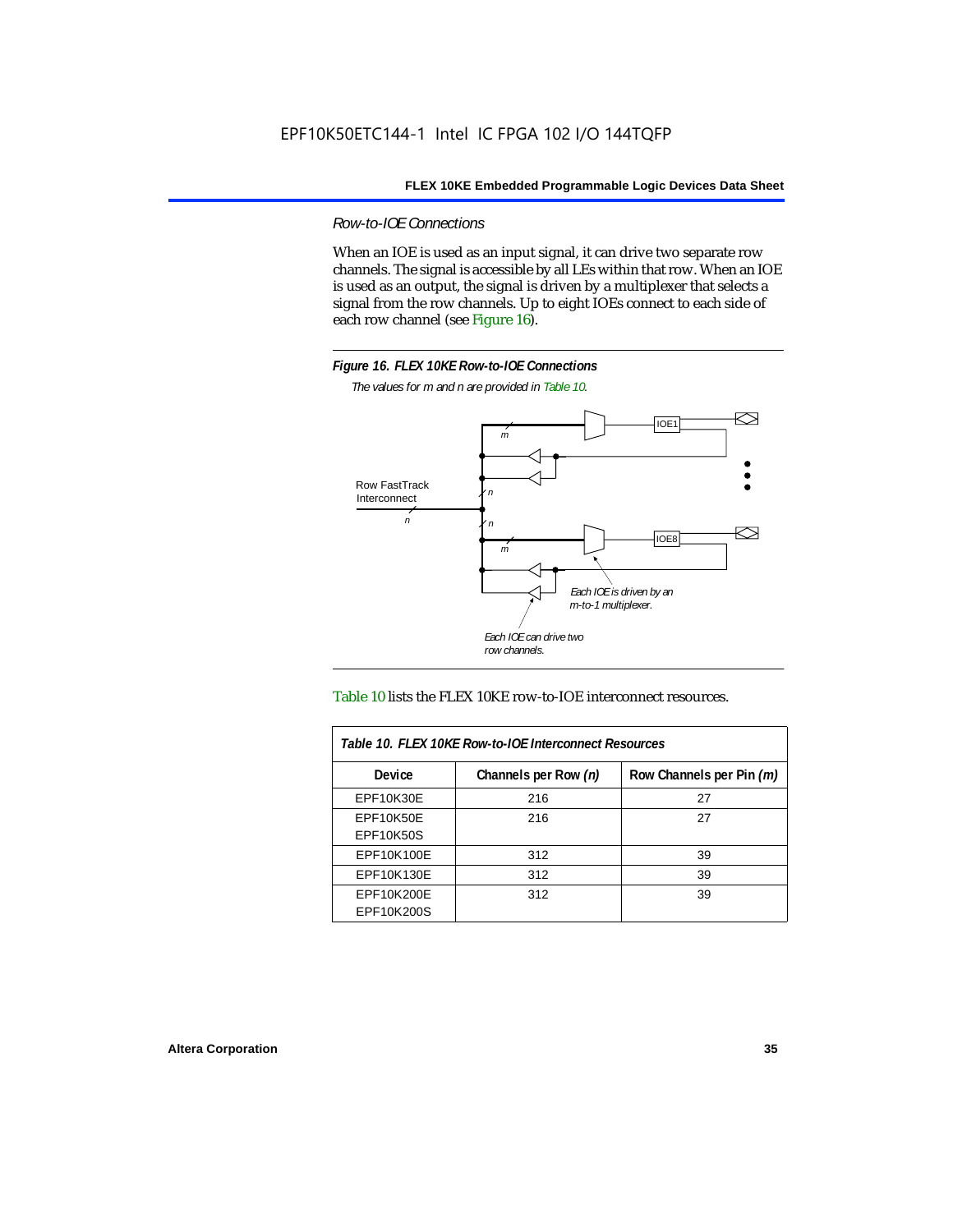### *Column-to-IOE Connections*

When an IOE is used as an input, it can drive up to two separate column channels. When an IOE is used as an output, the signal is driven by a multiplexer that selects a signal from the column channels. Two IOEs connect to each side of the column channels. Each IOE can be driven by column channels via a multiplexer. The set of column channels is different for each IOE (see Figure 17).



*The values for m and n are provided in Table 11.*



#### Table 11 lists the FLEX 10KE column-to-IOE interconnect resources.

| Table 11. FLEX 10KE Column-to-IOE Interconnect Resources |                         |                             |  |  |  |
|----------------------------------------------------------|-------------------------|-----------------------------|--|--|--|
| <b>Device</b>                                            | Channels per Column (n) | Column Channels per Pin (m) |  |  |  |
| EPF10K30E                                                | 24                      | 16                          |  |  |  |
| EPF10K50E<br><b>EPF10K50S</b>                            | 24                      | 16                          |  |  |  |
| EPF10K100E                                               | 24                      | 16                          |  |  |  |
| EPF10K130E                                               | 32                      | 24                          |  |  |  |
| EPF10K200E<br>EPF10K200S                                 | 48                      | 40                          |  |  |  |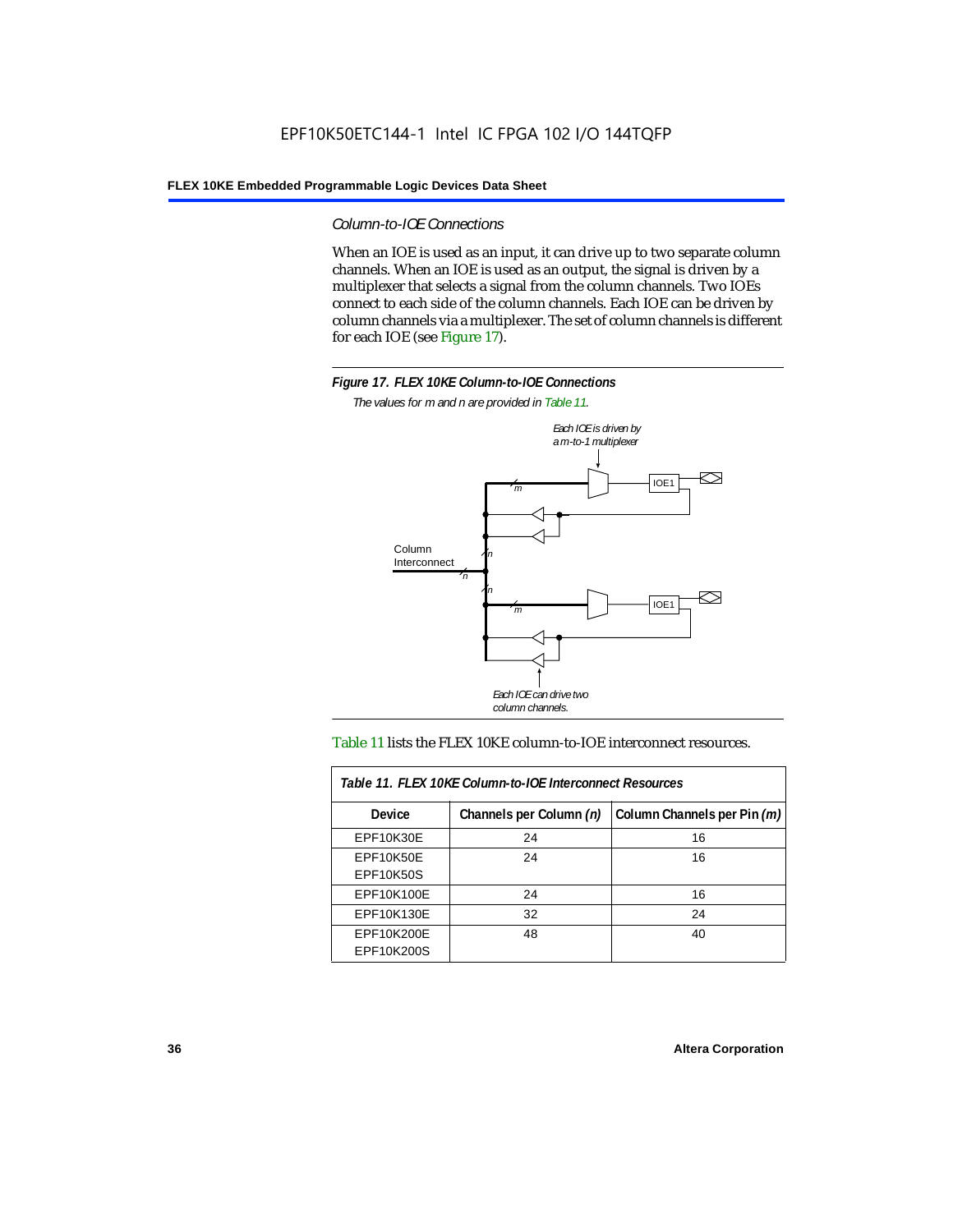**SameFrame Pin-Outs** FLEX 10KE devices support the SameFrame pin-out feature for FineLine BGA packages. The SameFrame pin-out feature is the arrangement of balls on FineLine BGA packages such that the lower-ballcount packages form a subset of the higher-ball-count packages. SameFrame pin-outs provide the flexibility to migrate not only from device to device within the same package, but also from one package to another. A given printed circuit board (PCB) layout can support multiple device density/package combinations. For example, a single board layout can support a range of devices from an EPF10K30E device in a 256-pin FineLine BGA package to an EPF10K200S device in a 672-pin FineLine BGA package.

> The Altera software provides support to design PCBs with SameFrame pin-out devices. Devices can be defined for present and future use. The Altera software generates pin-outs describing how to lay out a board to take advantage of this migration (see Figure 18).





Designed for 672-Pin FineLine BGA Package Printed Circuit Board



256-Pin FineLine BGA Package (Reduced I/O Count or Logic Requirements) 672-Pin FineLine BGA Package (Increased I/O Count or Logic Requirements)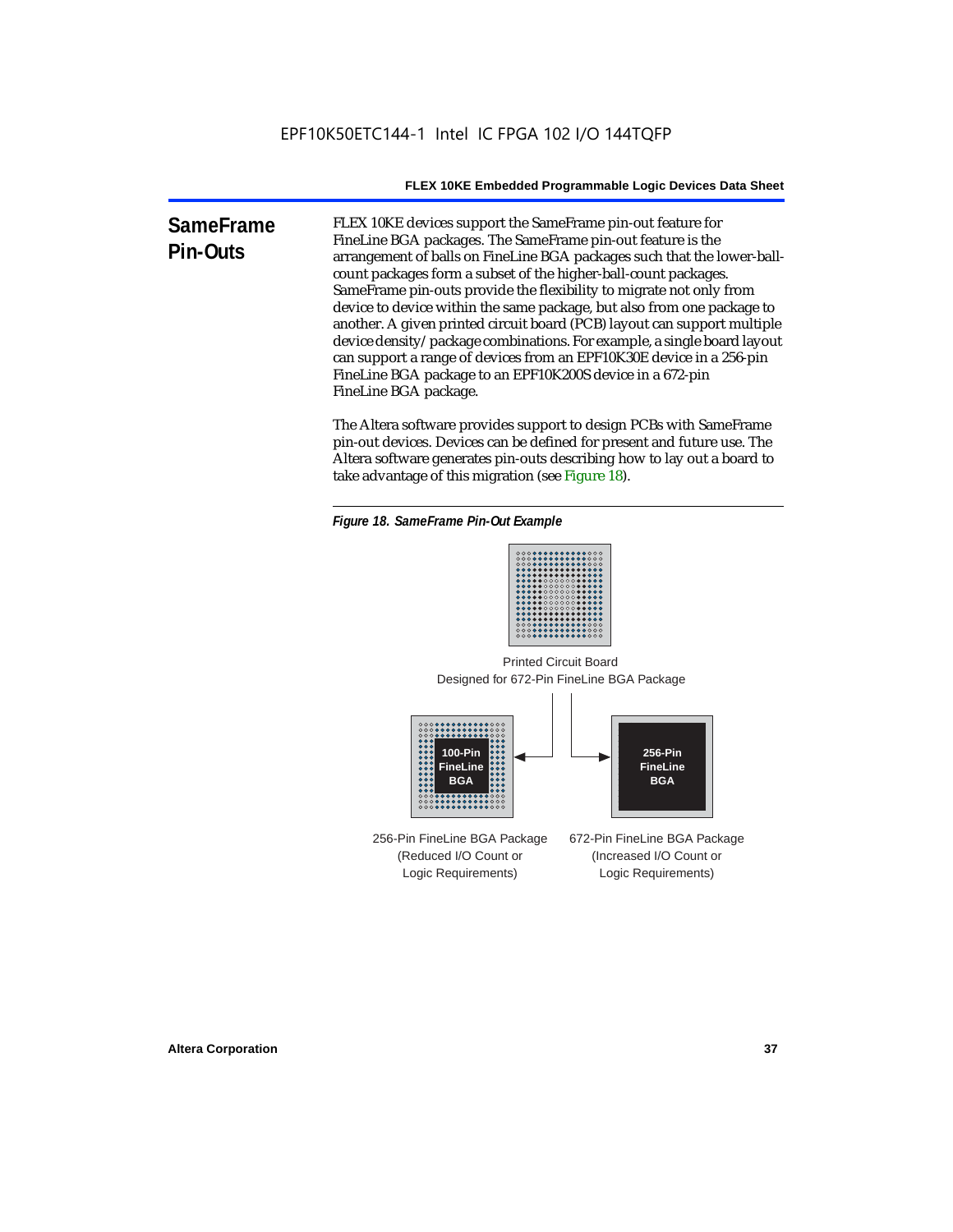# **ClockLock & ClockBoost Features**

To support high-speed designs, FLEX 10KE devices offer optional ClockLock and ClockBoost circuitry containing a phase-locked loop (PLL) used to increase design speed and reduce resource usage. The ClockLock circuitry uses a synchronizing PLL that reduces the clock delay and skew within a device. This reduction minimizes clock-to-output and setup times while maintaining zero hold times. The ClockBoost circuitry, which provides a clock multiplier, allows the designer to enhance device area efficiency by resource sharing within the device. The ClockBoost feature allows the designer to distribute a low-speed clock and multiply that clock on-device. Combined, the ClockLock and ClockBoost features provide significant improvements in system performance and bandwidth.

All FLEX 10KE devices, except EPF10K50E and EPF10K200E devices, support ClockLock and ClockBoost circuitry. EPF10K50S and EPF10K200S devices support this circuitry. Devices that support Clock-Lock and ClockBoost circuitry are distinguished with an "X" suffix in the ordering code; for instance, the EPF10K200SFC672-1X device supports this circuit.

The ClockLock and ClockBoost features in FLEX 10KE devices are enabled through the Altera software. External devices are not required to use these features. The output of the ClockLock and ClockBoost circuits is not available at any of the device pins.

The ClockLock and ClockBoost circuitry locks onto the rising edge of the incoming clock. The circuit output can drive the clock inputs of registers only; the generated clock cannot be gated or inverted.

The dedicated clock pin (GCLK1) supplies the clock to the ClockLock and ClockBoost circuitry. When the dedicated clock pin is driving the ClockLock or ClockBoost circuitry, it cannot drive elsewhere in the device.

For designs that require both a multiplied and non-multiplied clock, the clock trace on the board can be connected to the GCLK1 pin. In the Altera software, the GCLK1 pin can feed both the ClockLock and ClockBoost circuitry in the FLEX 10KE device. However, when both circuits are used, the other clock pin cannot be used.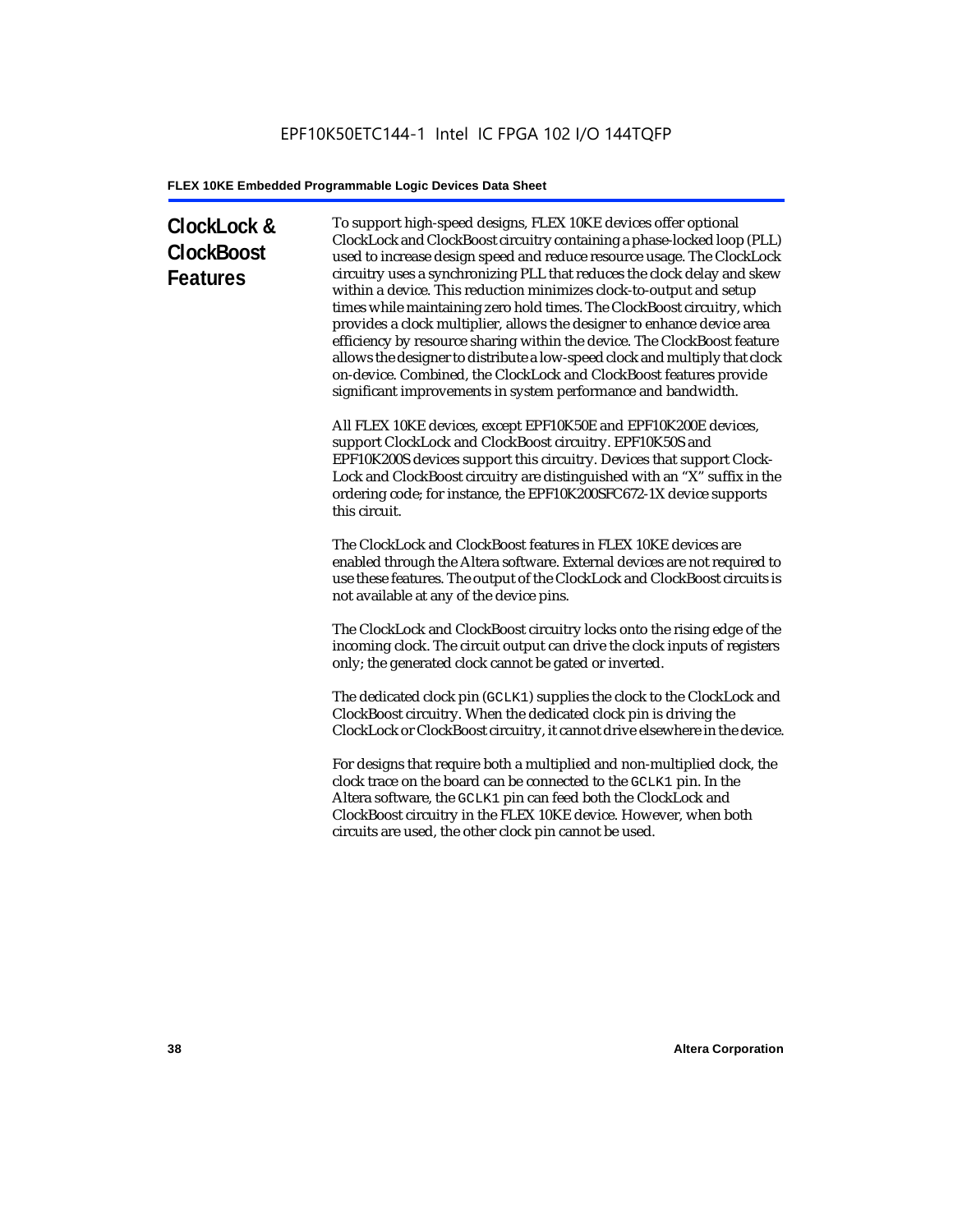## **ClockLock & ClockBoost Timing Parameters**

For the ClockLock and ClockBoost circuitry to function properly, the incoming clock must meet certain requirements. If these specifications are not met, the circuitry may not lock onto the incoming clock, which generates an erroneous clock within the device. The clock generated by the ClockLock and ClockBoost circuitry must also meet certain specifications. If the incoming clock meets these requirements during configuration, the ClockLock and ClockBoost circuitry will lock onto the clock during configuration. The circuit will be ready for use immediately after configuration. Figure 19 shows the incoming and generated clock specifications.

#### *Figure 19. Specifications for Incoming & Generated Clocks*

*The t<sub>I</sub> parameter refers to the nominal input clock period; the t<sub>0</sub> parameter refers to the nominal output clock period.*

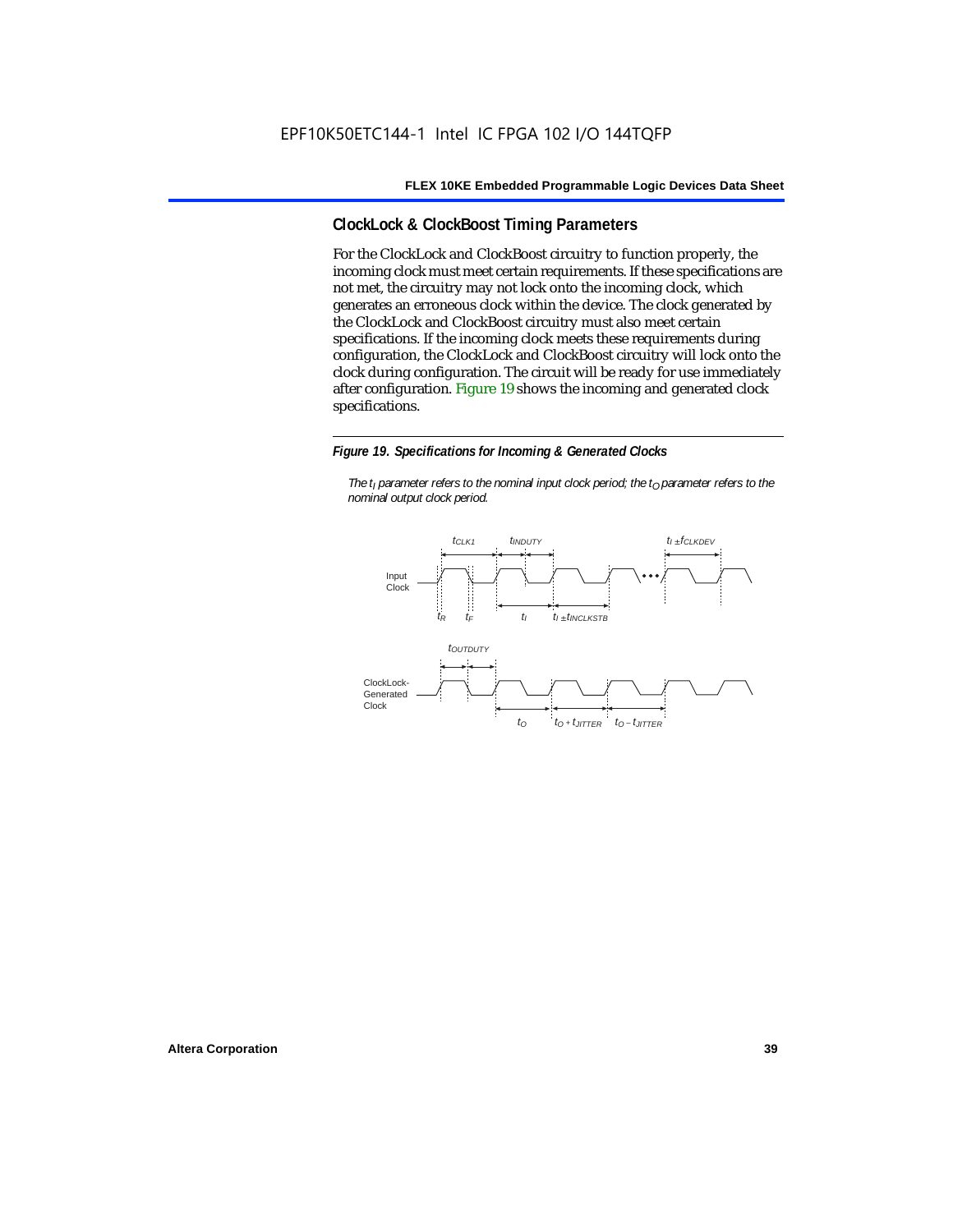Tables 12 and 13 summarize the ClockLock and ClockBoost parameters for -1 and -2 speed-grade devices, respectively.

|                       | Table 12. ClockLock & ClockBoost Parameters for -1 Speed-Grade Devices        |                      |     |     |                 |               |
|-----------------------|-------------------------------------------------------------------------------|----------------------|-----|-----|-----------------|---------------|
| Symbol                | Parameter                                                                     | Condition            | Min | Typ | Max             | Unit          |
| $t_R$                 | Input rise time                                                               |                      |     |     | 5               | ns            |
| $t_F$                 | Input fall time                                                               |                      |     |     | 5               | ns            |
| $t$ <sub>INDUTY</sub> | Input duty cycle                                                              |                      | 40  |     | 60              | $\frac{9}{6}$ |
| $f_{CLK1}$            | Input clock frequency (ClockBoost<br>clock multiplication factor equals 1)    |                      | 25  |     | 180             | <b>MHz</b>    |
| $f_{CLK2}$            | Input clock frequency (ClockBoost<br>clock multiplication factor equals 2)    |                      | 16  |     | 90              | <b>MHz</b>    |
| $f_{CLKDEV}$          | Input deviation from user<br>specification in the MAX+PLUS II<br>software (1) |                      |     |     | 25,000(2)       | <b>PPM</b>    |
| $t_{INCLKSTB}$        | Input clock stability (measured<br>between adjacent clocks)                   |                      |     |     | 100             | ps            |
| $t_{LOCK}$            | Time required for ClockLock or<br>ClockBoost to acquire lock $(3)$            |                      |     |     | 10 <sup>1</sup> | μs            |
| $t_{JITTER}$          | Jitter on ClockLock or ClockBoost-                                            | $t_{INCLKSTB} < 100$ |     |     | 250             | ps            |
|                       | generated clock $(4)$                                                         | $t_{INCLEKSTB}$ < 50 |     |     | 200(4)          | ps            |
| <i>toutbuty</i>       | Duty cycle for ClockLock or<br>ClockBoost-generated clock                     |                      | 40  | 50  | 60              | $\frac{9}{6}$ |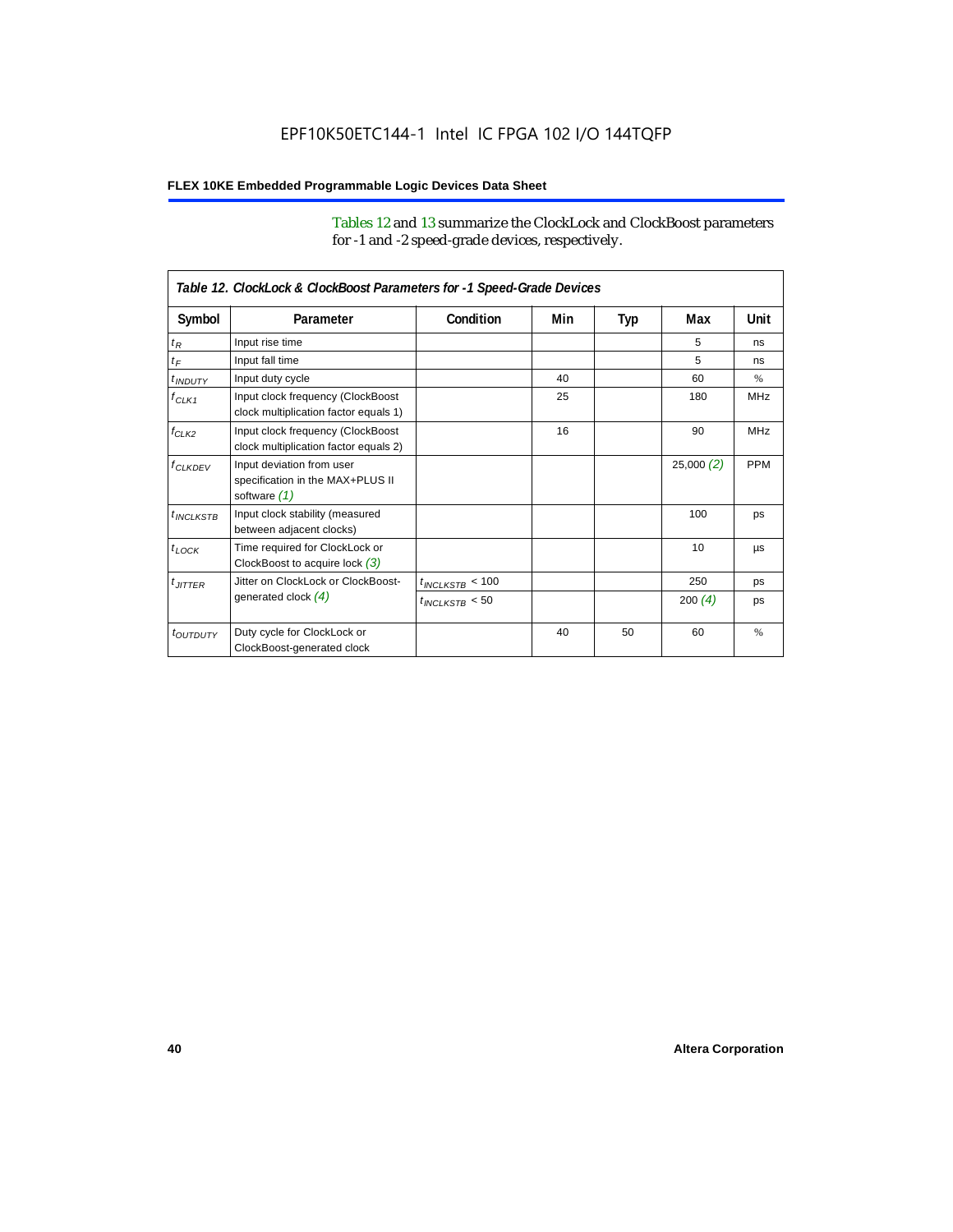|                           | Table 13. ClockLock & ClockBoost Parameters for -2 Speed-Grade Devices        |                      |     |     |           |            |
|---------------------------|-------------------------------------------------------------------------------|----------------------|-----|-----|-----------|------------|
| Symbol                    | Parameter                                                                     | Condition            | Min | Typ | Max       | Unit       |
| $t_{R}$                   | Input rise time                                                               |                      |     |     | 5         | ns         |
| $t_F$                     | Input fall time                                                               |                      |     |     | 5         | ns         |
| $t_{INDUTY}$              | Input duty cycle                                                              |                      | 40  |     | 60        | $\%$       |
| $f_{CLK1}$                | Input clock frequency (ClockBoost<br>clock multiplication factor equals 1)    |                      | 25  |     | 75        | <b>MHz</b> |
| $f_{CLK2}$                | Input clock frequency (ClockBoost<br>clock multiplication factor equals 2)    |                      | 16  |     | 37.5      | <b>MHz</b> |
| <b>f<sub>CLKDEV</sub></b> | Input deviation from user<br>specification in the MAX+PLUS II<br>software (1) |                      |     |     | 25,000(2) | <b>PPM</b> |
| $t_{INCLKSTB}$            | Input clock stability (measured<br>between adjacent clocks)                   |                      |     |     | 100       | ps         |
| $t_{LOCK}$                | Time required for ClockLock or<br>ClockBoost to acquire lock $(3)$            |                      |     |     | 10        | μs         |
| $t_{JITTER}$              | Jitter on ClockLock or ClockBoost-                                            | $t_{INCLKSTB}$ < 100 |     |     | 250       | ps         |
|                           | generated clock $(4)$                                                         | $t_{INCIKSTB}$ < 50  |     |     | 200 $(4)$ | ps         |
| t <sub>OUTDUTY</sub>      | Duty cycle for ClockLock or<br>ClockBoost-generated clock                     |                      | 40  | 50  | 60        | $\%$       |

#### *Notes to tables:*

- (1) To implement the ClockLock and ClockBoost circuitry with the MAX+PLUS II software, designers must specify the input frequency. The Altera software tunes the PLL in the ClockLock and ClockBoost circuitry to this frequency. The *f<sub>CLKDEV</sub>* parameter specifies how much the incoming clock can differ from the specified frequency during device operation. Simulation does not reflect this parameter.
- (2) Twenty-five thousand parts per million (PPM) equates to 2.5% of input clock period.<br>(3) During device configuration, the ClockLock and ClockBoost circuitry is configured b
- (3) During device configuration, the ClockLock and ClockBoost circuitry is configured before the rest of the device. If the incoming clock is supplied during configuration, the ClockLock and ClockBoost circuitry locks during configuration because the  $t_{LOCK}$  value is less than the time required for configuration.
- (4) The *tJITTER* specification is measured under long-term observation. The maximum value for *tJITTER* is 200 ps if  $t_{INCI KSTB}$  is lower than 50 ps.

# **I/O Configuration**

This section discusses the peripheral component interconnect (PCI) pull-up clamping diode option, slew-rate control, open-drain output option, and MultiVolt I/O interface for FLEX 10KE devices. The PCI pull-up clamping diode, slew-rate control, and open-drain output options are controlled pin-by-pin via Altera software logic options. The MultiVolt I/O interface is controlled by connecting  $V_{CCIO}$  to a different voltage than V<sub>CCINT</sub>. Its effect can be simulated in the Altera software via the Global **Project Device Options** dialog box (Assign menu).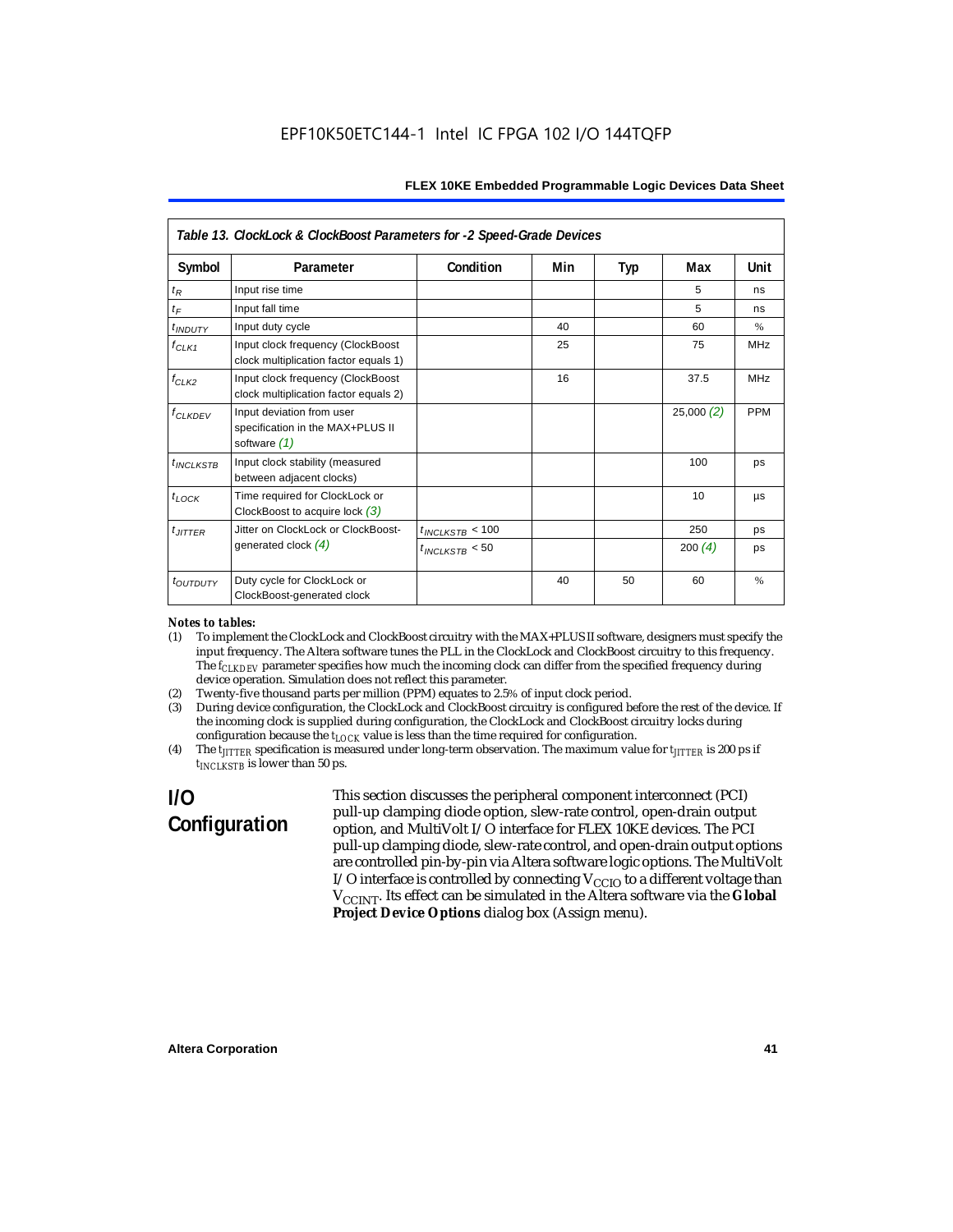## **PCI Pull-Up Clamping Diode Option**

FLEX 10KE devices have a pull-up clamping diode on every I/O, dedicated input, and dedicated clock pin. PCI clamping diodes clamp the signal to the  $V_{\text{CCIO}}$  value and are required for 3.3-V PCI compliance. Clamping diodes can also be used to limit overshoot in other systems.

Clamping diodes are controlled on a pin-by-pin basis. When  $V_{CCIO}$  is 3.3 V, a pin that has the clamping diode option turned on can be driven by a 2.5-V or 3.3-V signal, but not a 5.0-V signal. When  $V_{CCIO}$  is 2.5 V, a pin that has the clamping diode option turned on can be driven by a 2.5-V signal, but not a 3.3-V or 5.0-V signal. Additionally, a clamping diode can be activated for a subset of pins, which would allow a device to bridge between a 3.3-V PCI bus and a 5.0-V device.

## **Slew-Rate Control**

The output buffer in each IOE has an adjustable output slew rate that can be configured for low-noise or high-speed performance. A slower slew rate reduces system noise and adds a maximum delay of 4.3 ns. The fast slew rate should be used for speed-critical outputs in systems that are adequately protected against noise. Designers can specify the slew rate pin-by-pin or assign a default slew rate to all pins on a device-wide basis. The slow slew rate setting affects the falling edge of the output.

## **Open-Drain Output Option**

FLEX 10KE devices provide an optional open-drain output (electrically equivalent to open-collector output) for each I/O pin. This open-drain output enables the device to provide system-level control signals (e.g., interrupt and write enable signals) that can be asserted by any of several devices. It can also provide an additional wired-OR plane.

## **MultiVolt I/O Interface**

The FLEX 10KE device architecture supports the MultiVolt I/O interface feature, which allows FLEX 10KE devices in all packages to interface with systems of differing supply voltages. These devices have one set of  $V_{CC}$ pins for internal operation and input buffers (VCCINT), and another set for I/O output drivers (VCCIO).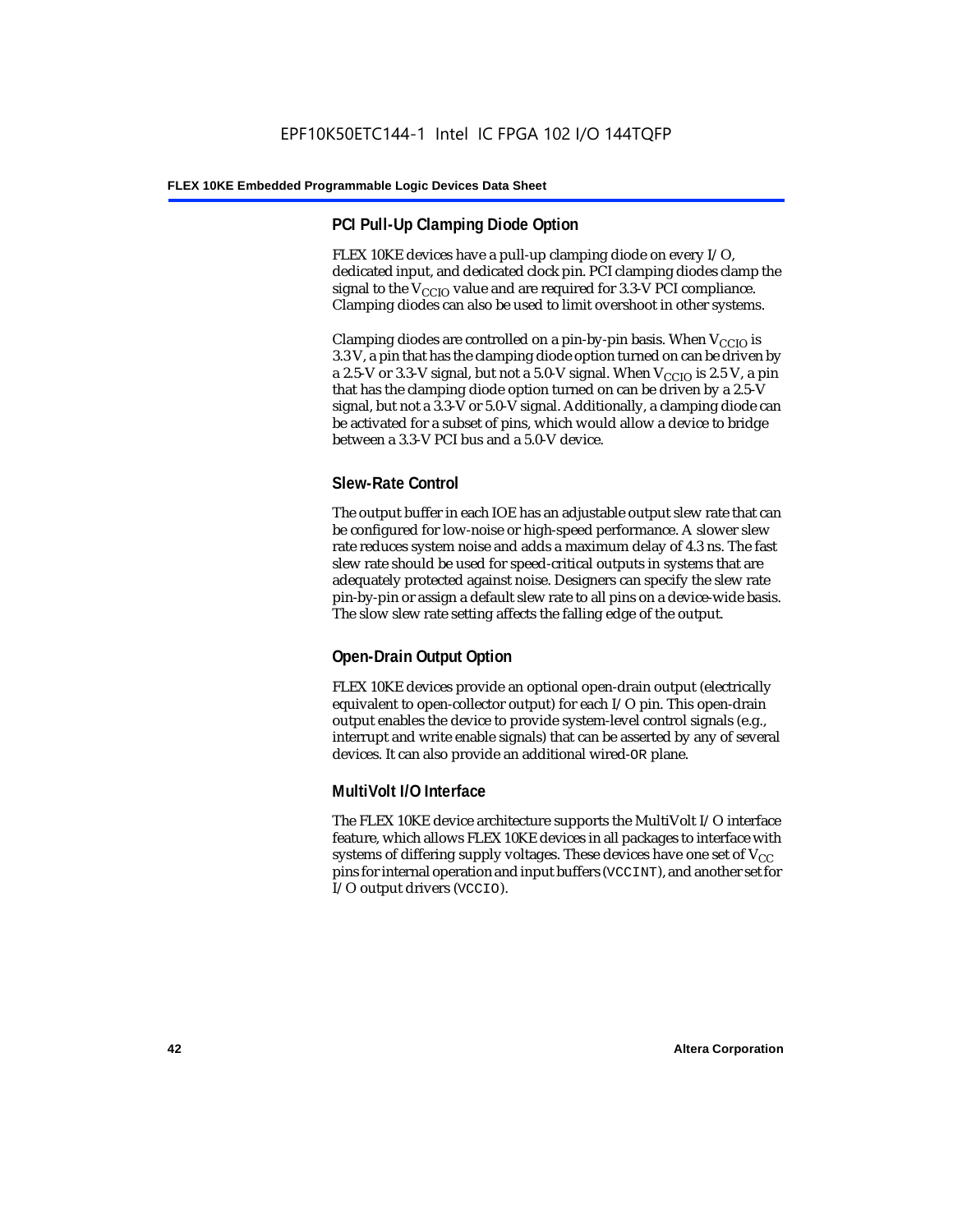The VCCINT pins must always be connected to a 2.5-V power supply. With a 2.5-V  $V_{CCMT}$  level, input voltages are compatible with 2.5-V, 3.3-V, and 5.0-V inputs. The VCCIO pins can be connected to either a 2.5-V or 3.3-V power supply, depending on the output requirements. When the VCCIO pins are connected to a 2.5-V power supply, the output levels are compatible with 2.5-V systems. When the VCCIO pins are connected to a 3.3-V power supply, the output high is at 3.3 V and is therefore compatible with 3.3-V or 5.0-V systems. Devices operating with  $V_{CCIO}$  levels higher than 3.0 V achieve a faster timing delay of  $t_{OD2}$  instead of  $t_{OD1}$ .

| Table 14. FLEX 10KE MultiVolt I/O Support |                  |     |     |                   |     |     |
|-------------------------------------------|------------------|-----|-----|-------------------|-----|-----|
| $V_{\text{CCIO}}(V)$                      | Input Signal (V) |     |     | Output Signal (V) |     |     |
|                                           | 2.5              | 3.3 | 5.0 | 2.5               | 3.3 | 5.0 |
| 2.5                                       |                  |     |     |                   |     |     |
| 3.3                                       |                  |     |     |                   |     |     |

Table 14 summarizes FLEX 10KE MultiVolt I/O support.

#### *Notes:*

(1) The PCI clamping diode must be disabled to drive an input with voltages higher than  $V_{CCIO}$ .

(2) When  $V_{\text{CCIO}} = 3.3$  V, a FLEX 10KE device can drive a 2.5-V device that has 3.3-V tolerant inputs.

Open-drain output pins on FLEX 10KE devices (with a pull-up resistor to the 5.0-V supply) can drive 5.0-V CMOS input pins that require a  $V_{\text{H}}$  of 3.5 V. When the open-drain pin is active, it will drive low. When the pin is inactive, the trace will be pulled up to 5.0 V by the resistor. The open-drain pin will only drive low or tri-state; it will never drive high. The rise time is dependent on the value of the pull-up resistor and load impedance. The  $I_{\text{OL}}$  current specification should be considered when selecting a pull-up resistor.

### **Power Sequencing & Hot-Socketing**

Because FLEX 10KE devices can be used in a mixed-voltage environment, they have been designed specifically to tolerate any possible power-up sequence. The  $V_{\text{CCIO}}$  and  $V_{\text{CCINT}}$  power planes can be powered in any order.

Signals can be driven into FLEX 10KE devices before and during power up without damaging the device. Additionally, FLEX 10KE devices do not drive out during power up. Once operating conditions are reached, FLEX 10KE devices operate as specified by the user.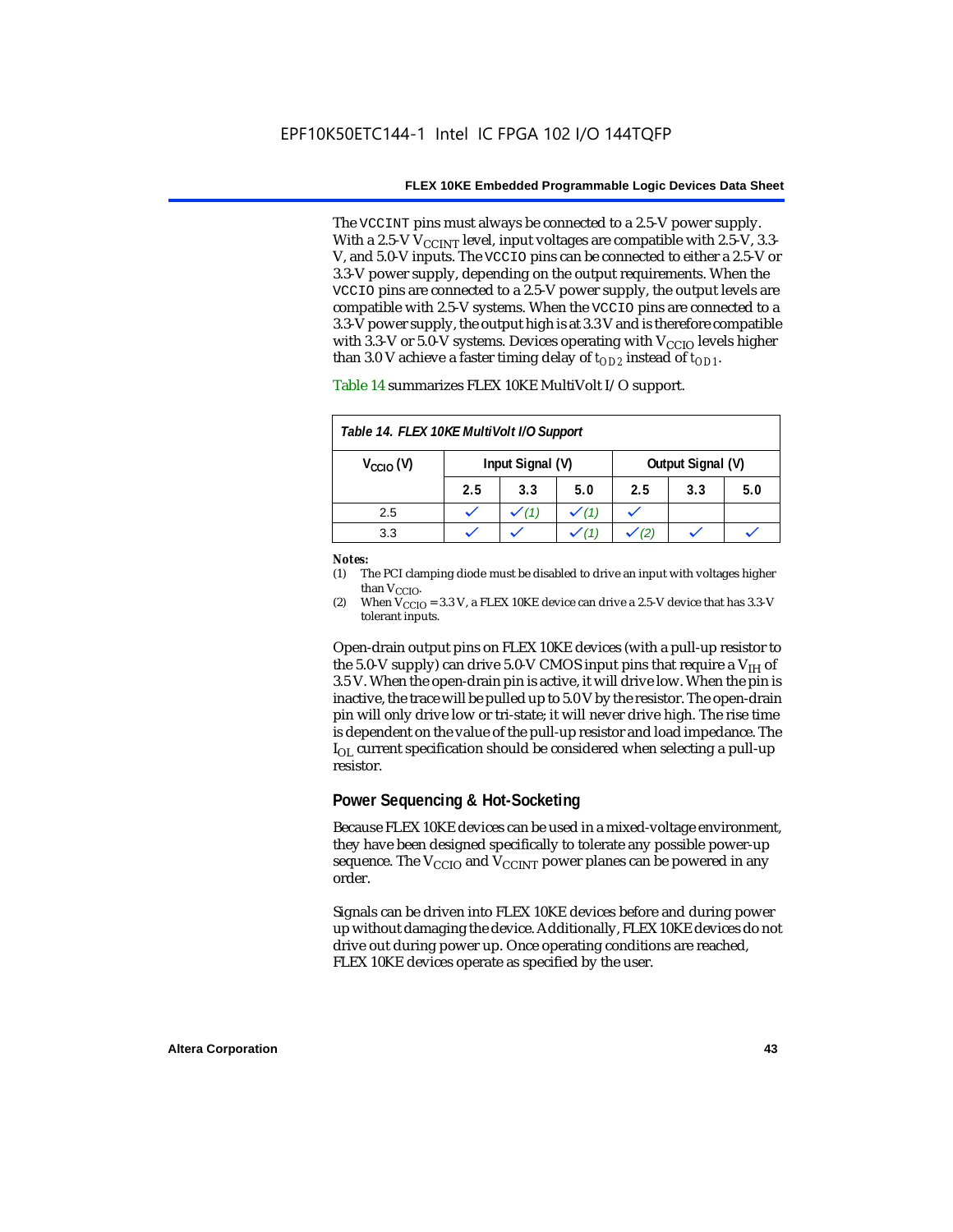# **IEEE Std. 1149.1 (JTAG) Boundary-Scan Support**

All FLEX 10KE devices provide JTAG BST circuitry that complies with the IEEE Std. 1149.1-1990 specification. FLEX 10KE devices can also be configured using the JTAG pins through the BitBlaster or ByteBlasterMV download cable, or via hardware that uses the Jam™ STAPL programming and test language. JTAG boundary-scan testing can be performed before or after configuration, but not during configuration. FLEX 10KE devices support the JTAG instructions shown in Table 15.

| Table 15. FLEX 10KE JTAG Instructions |                                                                                                                                                                                                                            |  |  |  |
|---------------------------------------|----------------------------------------------------------------------------------------------------------------------------------------------------------------------------------------------------------------------------|--|--|--|
| <b>JTAG Instruction</b>               | <b>Description</b>                                                                                                                                                                                                         |  |  |  |
| SAMPLE/PRELOAD                        | Allows a snapshot of signals at the device pins to be captured and examined during<br>normal device operation, and permits an initial data pattern to be output at the device<br>pins.                                     |  |  |  |
| <b>EXTEST</b>                         | Allows the external circuitry and board-level interconnections to be tested by forcing a<br>test pattern at the output pins and capturing test results at the input pins.                                                  |  |  |  |
| <b>BYPASS</b>                         | Places the 1-bit bypass register between the TDI and TDO pins, which allows the BST<br>data to pass synchronously through a selected device to adjacent devices during normal<br>device operation.                         |  |  |  |
| <b>USERCODE</b>                       | Selects the user electronic signature (USERCODE) register and places it between the<br>TDI and TDO pins, allowing the USERCODE to be serially shifted out of TDO.                                                          |  |  |  |
| <b>IDCODE</b>                         | Selects the IDCODE register and places it between TDI and TDO, allowing the IDCODE<br>to be serially shifted out of TDO.                                                                                                   |  |  |  |
| <b>ICR Instructions</b>               | These instructions are used when configuring a FLEX 10KE device via JTAG ports with<br>a BitBlaster or ByteBlasterMV download cable, or using a Jam File (.jam) or<br>Jam Byte-Code File (.jbc) via an embedded processor. |  |  |  |

The instruction register length of FLEX 10KE devices is 10 bits. The USERCODE register length in FLEX 10KE devices is 32 bits; 7 bits are determined by the user, and 25 bits are pre-determined. Tables 16 and 17 show the boundary-scan register length and device IDCODE information for FLEX 10KE devices.

| Table 16. FLEX 10KE Boundary-Scan Register Length |                               |  |  |  |
|---------------------------------------------------|-------------------------------|--|--|--|
| Device                                            | Boundary-Scan Register Length |  |  |  |
| EPF10K30E                                         | 690                           |  |  |  |
| EPF10K50E<br><b>EPF10K50S</b>                     | 798                           |  |  |  |
| EPF10K100E                                        | 1,050                         |  |  |  |
| EPF10K130E                                        | 1,308                         |  |  |  |
| EPF10K200E<br>EPF10K200S                          | 1.446                         |  |  |  |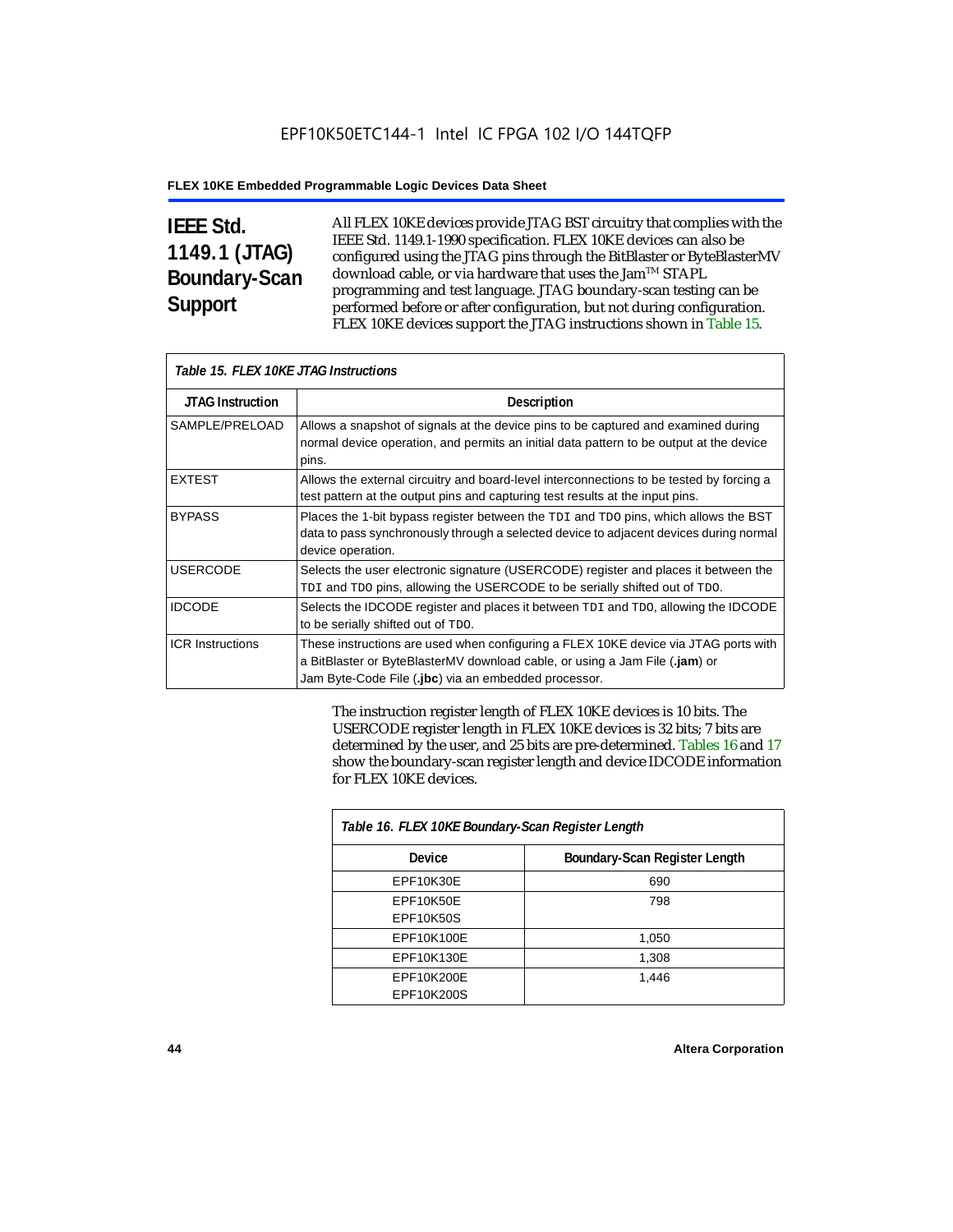| Table 17. 32-Bit IDCODE for FLEX 10KE Devices<br>Note (1) |                            |                              |                                      |                  |  |  |  |
|-----------------------------------------------------------|----------------------------|------------------------------|--------------------------------------|------------------|--|--|--|
| Device                                                    |                            | <b>IDCODE</b> (32 Bits)      |                                      |                  |  |  |  |
|                                                           | <b>Version</b><br>(4 Bits) | Part Number (16 Bits)        | Manufacturer's<br>Identity (11 Bits) | 1 (1 Bit)<br>(2) |  |  |  |
| EPF10K30E                                                 | 0001                       | 0000<br>0011<br>0001<br>0000 | 00001101110                          | $\mathbf{1}$     |  |  |  |
| EPF10K50E<br>EPF10K50S                                    | 0001                       | 0000<br>0101<br>0001<br>0000 | 00001101110                          | 1                |  |  |  |
| EPF10K100E                                                | 0010                       | 0001 0000<br>0000<br>0000    | 00001101110                          | $\mathbf{1}$     |  |  |  |
| EPF10K130E                                                | 0001                       | 0001<br>0011<br>0000<br>0000 | 00001101110                          | 1                |  |  |  |
| EPF10K200E<br>EPF10K200S                                  | 0001                       | 0010<br>0000<br>0000<br>0000 | 00001101110                          | 1                |  |  |  |

#### *Notes:*

(1) The most significant bit (MSB) is on the left.

(2) The least significant bit (LSB) for all JTAG IDCODEs is 1.

FLEX 10KE devices include weak pull-up resistors on the JTAG pins.



For more information, see the following documents:

- *Application Note 39 (IEEE Std. 1149.1 (JTAG) Boundary-Scan Testing in Altera Devices)*
- *BitBlaster Serial Download Cable Data Sheet*
- *ByteBlasterMV Parallel Port Download Cable Data Sheet*
- *Jam Programming & Test Language Specification*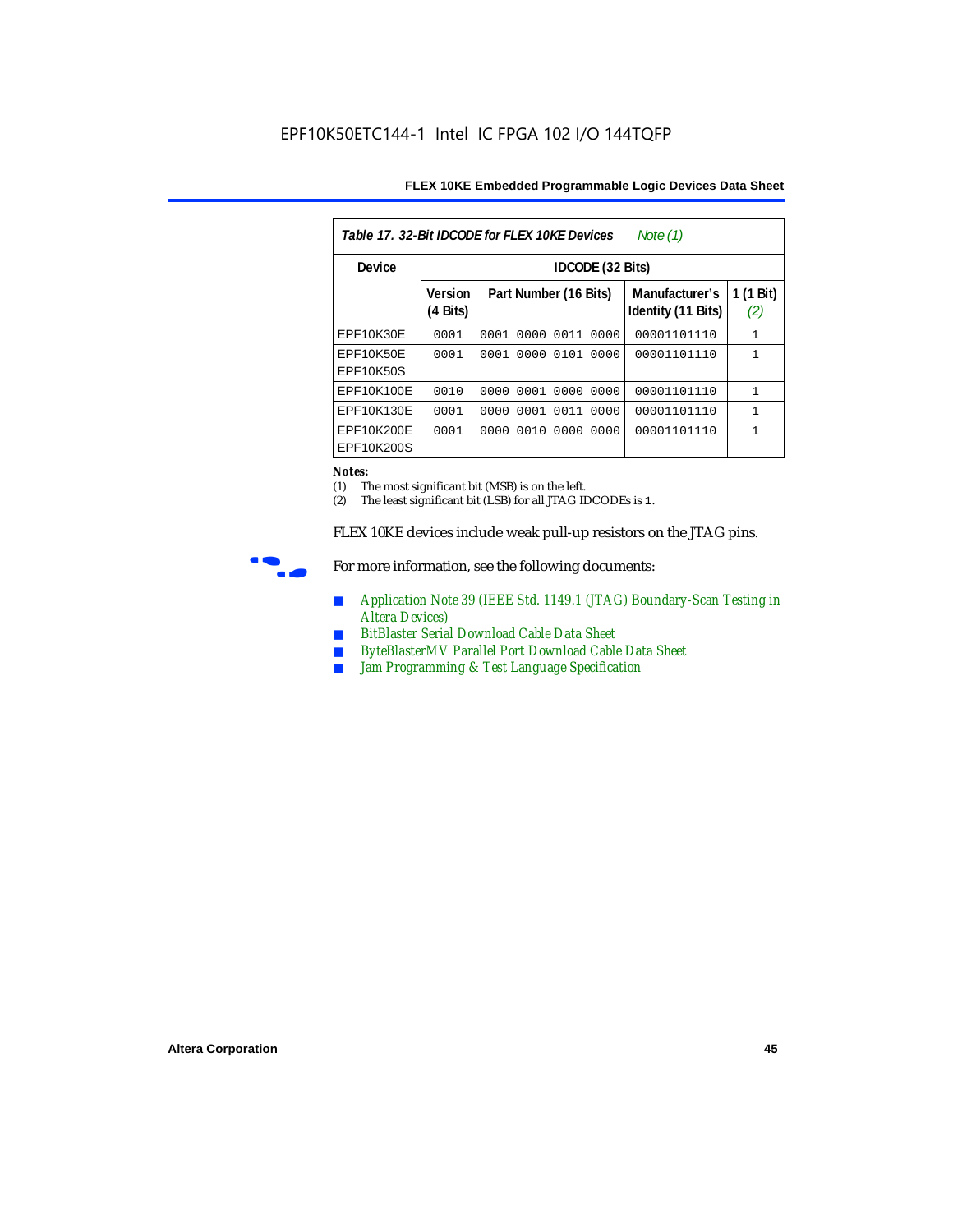Figure 20 shows the timing requirements for the JTAG signals.



*Figure 20. FLEX 10KE JTAG Waveforms*

#### Table 18 shows the timing parameters and values for FLEX 10KE devices.

|                    | Table 18. FLEX 10KE JTAG Timing Parameters & Values |     |     |             |
|--------------------|-----------------------------------------------------|-----|-----|-------------|
| Symbol             | Parameter                                           | Min | Max | <b>Unit</b> |
| t <sub>JCP</sub>   | <b>TCK clock period</b>                             | 100 |     | ns          |
| $t_{JCH}$          | TCK clock high time                                 | 50  |     | ns          |
| $t_{\rm JCL}$      | <b>TCK clock low time</b>                           | 50  |     | ns          |
| tjpsu              | JTAG port setup time                                | 20  |     | ns          |
| t <sub>JPH</sub>   | JTAG port hold time                                 | 45  |     | ns          |
| t <sub>JPCO</sub>  | JTAG port clock to output                           |     | 25  | ns          |
| t <sub>.IPZX</sub> | JTAG port high impedance to valid output            |     | 25  | ns          |
| t <sub>JPXZ</sub>  | JTAG port valid output to high impedance            |     | 25  | ns          |
| tjssu              | Capture register setup time                         | 20  |     | ns          |
| $t_{JSH}$          | Capture register hold time                          | 45  |     | ns          |
| t <sub>JSCO</sub>  | Update register clock to output                     |     | 35  | ns          |
| t <sub>JSZX</sub>  | Update register high impedance to valid output      |     | 35  | ns          |
| t <sub>JSXZ</sub>  | Update register valid output to high impedance      |     | 35  | ns          |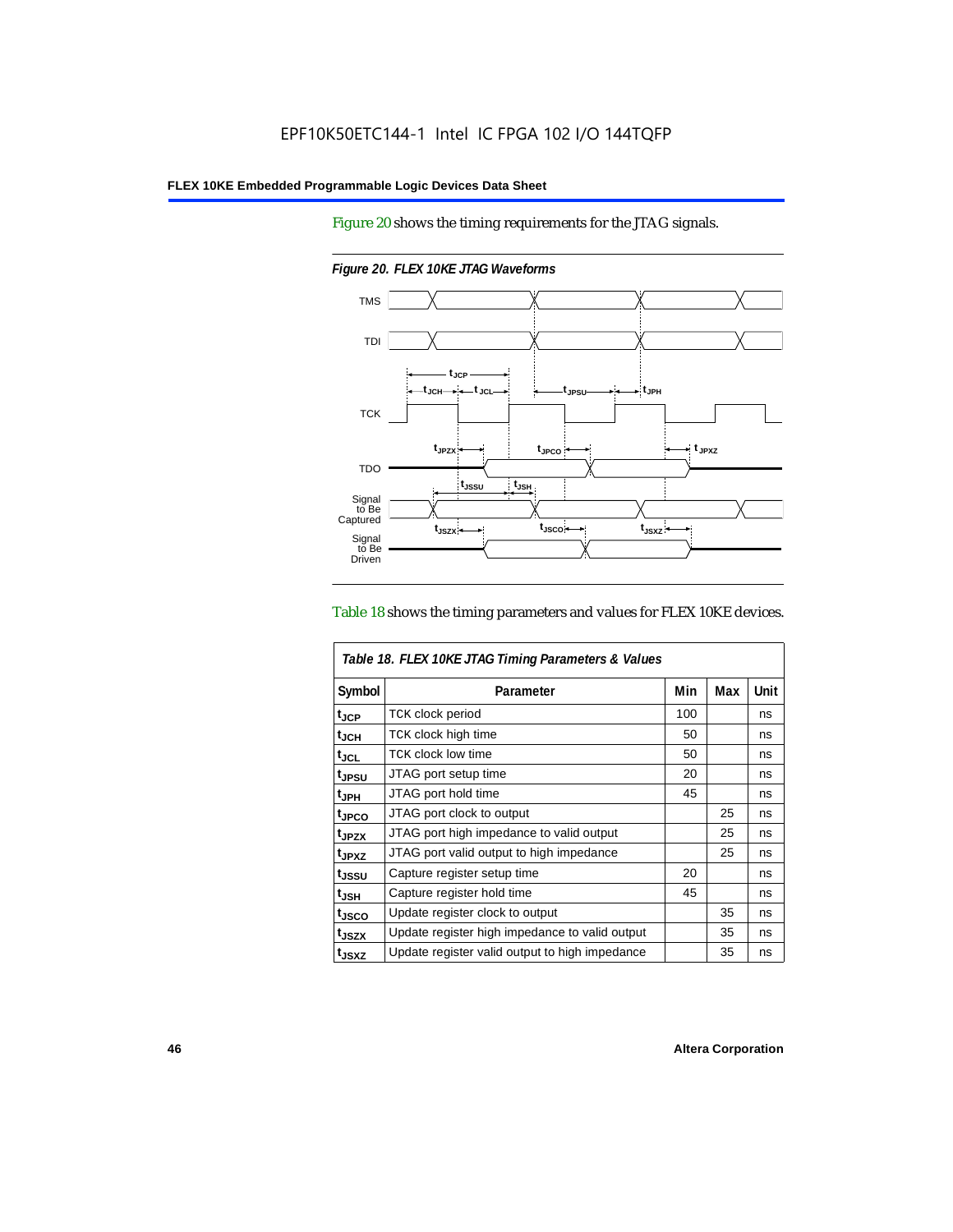**Generic Testing** Each FLEX 10KE device is functionally tested. Complete testing of each configurable static random access memory (SRAM) bit and all logic functionality ensures 100% yield. AC test measurements for FLEX 10KE devices are made under conditions equivalent to those shown in Figure 21. Multiple test patterns can be used to configure devices during all stages of the production flow.

#### *Figure 21. FLEX 10KE AC Test Conditions*

*measurements. Simultaneous transitions of multiple outputs should be avoided for accurate measurement. Threshold tests must not be performed under AC conditions. Large-amplitude, fast-groundcurrent transients normally occur as the device outputs discharge the load capacitances. When these transients flow through the parasitic inductance between the device ground pin and the test system ground, significant reductions in observable noise immunity can result. Numbers in brackets are for 2.5-V devices or outputs. Numbers without brackets are for 3.3-V. devices or outputs.*



# **Operating Conditions**

Tables 19 through 23 provide information on absolute maximum ratings, recommended operating conditions, DC operating conditions, and capacitance for 2.5-V FLEX 10KE devices.

| Note $(1)$<br>Table 19. FLEX 10KE 2.5-V Device Absolute Maximum Ratings |                            |                                   |        |      |              |  |
|-------------------------------------------------------------------------|----------------------------|-----------------------------------|--------|------|--------------|--|
| Symbol                                                                  | Parameter                  | <b>Conditions</b>                 | Min    | Max  | Unit         |  |
| V <sub>CCINT</sub>                                                      | Supply voltage             | With respect to ground $(2)$      | $-0.5$ | 3.6  | V            |  |
| V <sub>CCIO</sub>                                                       |                            |                                   | $-0.5$ | 4.6  | $\vee$       |  |
| V <sub>1</sub>                                                          | DC input voltage           |                                   | $-2.0$ | 5.75 | $\vee$       |  |
| $I_{OUT}$                                                               | DC output current, per pin |                                   | $-25$  | 25   | mA           |  |
| <b>T</b> <sub>STG</sub>                                                 | Storage temperature        | No bias                           | $-65$  | 150  | $^{\circ}$ C |  |
| $T_{AMB}$                                                               | Ambient temperature        | Under bias                        | $-65$  | 135  | $^{\circ}$ C |  |
| $T_{\rm J}$                                                             | Junction temperature       | PQFP, TQFP, BGA, and FineLine BGA |        | 135  | $^{\circ}$ C |  |
|                                                                         |                            | packages, under bias              |        |      |              |  |
|                                                                         |                            | Ceramic PGA packages, under bias  |        | 150  | $^{\circ}$ C |  |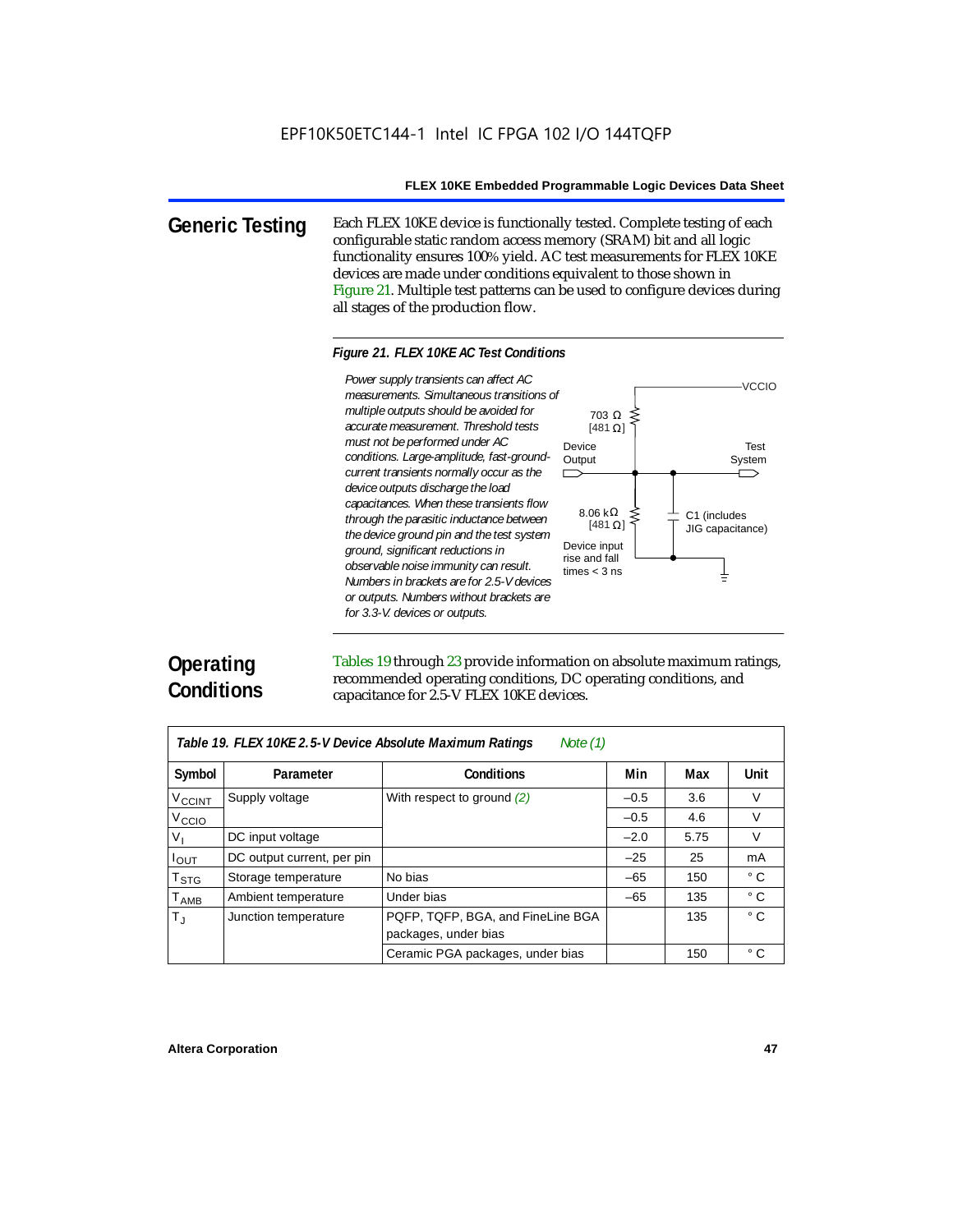## EPF10K50ETC144-1 Intel IC FPGA 102 I/O 144TQFP

### **FLEX 10KE Embedded Programmable Logic Devices Data Sheet**

|                          | Table 20. 2.5-V EPF10K50E & EPF10K200E Device Recommended Operating Conditions |                    |            |                   |              |  |  |
|--------------------------|--------------------------------------------------------------------------------|--------------------|------------|-------------------|--------------|--|--|
| Symbol                   | Parameter                                                                      | <b>Conditions</b>  | Min        | Max               | Unit         |  |  |
| <b>V<sub>CCINT</sub></b> | Supply voltage for internal logic<br>and input buffers                         | (3), (4)           | 2.30(2.30) | 2.70(2.70)        | $\vee$       |  |  |
| V <sub>CCIO</sub>        | Supply voltage for output buffers,<br>3.3-V operation                          | (3), (4)           | 3.00(3.00) | 3.60(3.60)        | $\vee$       |  |  |
|                          | Supply voltage for output buffers,<br>2.5-V operation                          | (3), (4)           | 2.30(2.30) | 2.70(2.70)        | $\vee$       |  |  |
| $V_{1}$                  | Input voltage                                                                  | (5)                | $-0.5$     | 5.75              | $\vee$       |  |  |
| $V_{\rm O}$              | Output voltage                                                                 |                    | 0          | V <sub>ccio</sub> | $\vee$       |  |  |
| $T_A$                    | Ambient temperature                                                            | For commercial use | $\Omega$   | 70                | $^{\circ}$ C |  |  |
|                          |                                                                                | For industrial use | $-40$      | 85                | $^{\circ}$ C |  |  |
| $T_{\rm J}$              | Operating temperature                                                          | For commercial use | $\Omega$   | 85                | °C           |  |  |
|                          |                                                                                | For industrial use | $-40$      | 100               | ° C          |  |  |
| $t_{R}$                  | Input rise time                                                                |                    |            | 40                | ns           |  |  |
| $t_F$                    | Input fall time                                                                |                    |            | 40                | ns           |  |  |

## *Table 21. 2.5-V EPF10K30E, EPF10K50S, EPF10K100E, EPF10K130E & EPF10K200S Device Recommended Operating Conditions*

| Symbol                   | Parameter                                              | <b>Conditions</b>  | Min              | Max               | Unit         |
|--------------------------|--------------------------------------------------------|--------------------|------------------|-------------------|--------------|
| <b>V<sub>CCINT</sub></b> | Supply voltage for internal logic<br>and input buffers | (3), (4)           | 2.375<br>(2.375) | 2.625<br>(2.625)  | $\vee$       |
| V <sub>CCIO</sub>        | Supply voltage for output buffers,<br>3.3-V operation  | (3), (4)           | 3.00(3.00)       | 3.60(3.60)        | $\vee$       |
|                          | Supply voltage for output buffers,<br>2.5-V operation  | (3), (4)           | 2.375<br>(2.375) | 2.625<br>(2.625)  | $\vee$       |
| $V_{1}$                  | Input voltage                                          | (5)                | $-0.5$           | 5.75              | $\vee$       |
| $V_{\rm O}$              | Output voltage                                         |                    | $\mathbf 0$      | V <sub>ccio</sub> | $\vee$       |
| $T_A$                    | Ambient temperature                                    | For commercial use | 0                | 70                | ° C          |
|                          |                                                        | For industrial use | $-40$            | 85                | $^{\circ}$ C |
| $T_{\rm J}$              | Operating temperature                                  | For commercial use | $\mathbf 0$      | 85                | $^{\circ}$ C |
|                          |                                                        | For industrial use | $-40$            | 100               | $^{\circ}$ C |
| $t_{R}$                  | Input rise time                                        |                    |                  | 40                | ns           |
| $t_F$                    | Input fall time                                        |                    |                  | 40                | ns           |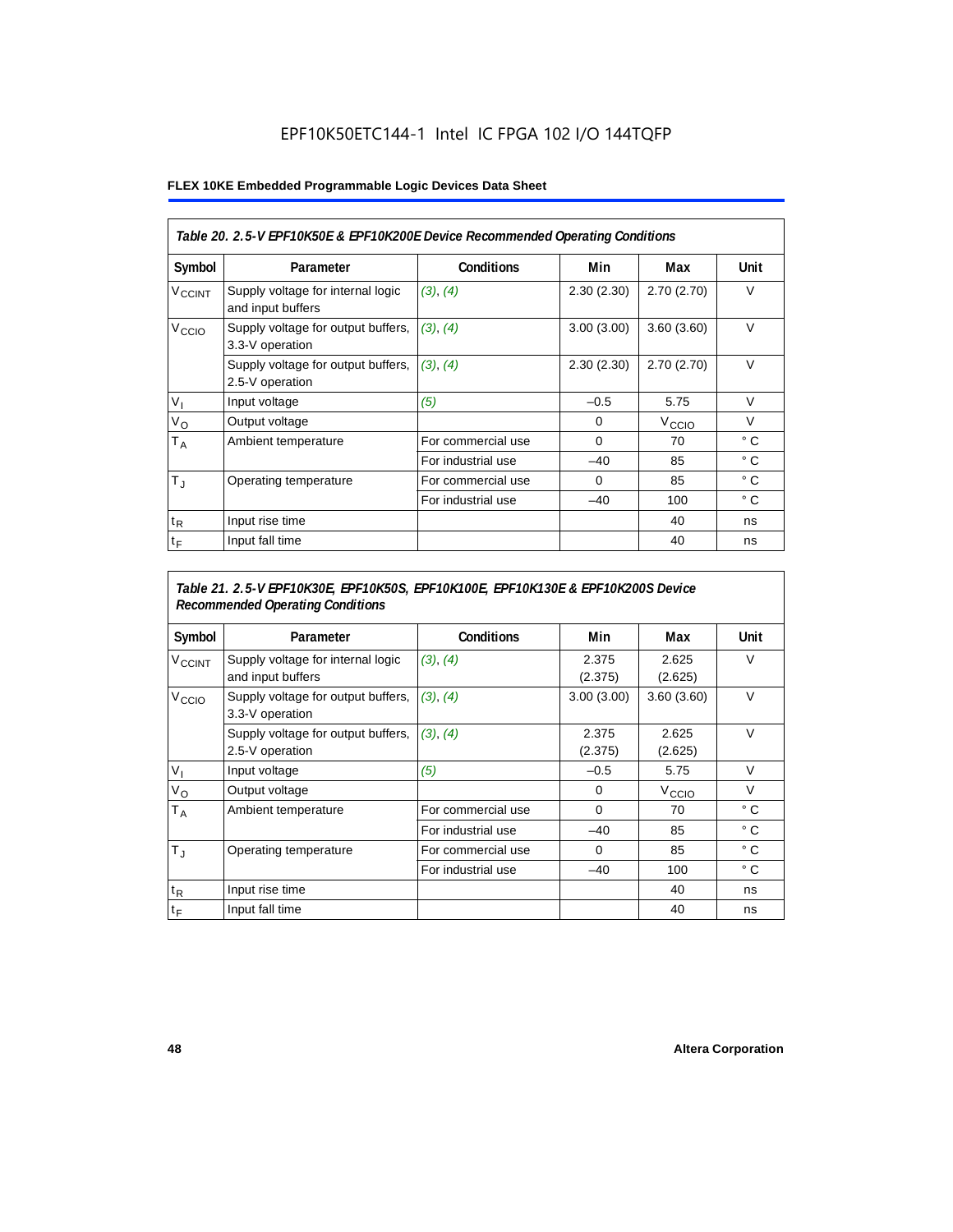| Symbol            | Parameter                                      | <b>Conditions</b>                                                              | Min                                  | <b>Typ</b> | Max                                      | <b>Unit</b>    |
|-------------------|------------------------------------------------|--------------------------------------------------------------------------------|--------------------------------------|------------|------------------------------------------|----------------|
| $V_{IH}$          | High-level input<br>voltage                    |                                                                                | 1.7, $0.5 \times V_{\text{CCIO}}(8)$ |            | 5.75                                     | V              |
| $V_{IL}$          | Low-level input<br>voltage                     |                                                                                | $-0.5$                               |            | 0.8,<br>$0.3 \times V_{\text{CCIO}}$ (8) | V              |
| $V_{OH}$          | 3.3-V high-level TTL<br>output voltage         | $I_{OH} = -8$ mA DC,<br>$V_{\text{CCIO}} = 3.00 V (9)$                         | 2.4                                  |            |                                          | V              |
|                   | 3.3-V high-level<br>CMOS output voltage        | $I_{OH} = -0.1$ mA DC,<br>$V_{\text{CCIO}} = 3.00 V (9)$                       | $V_{\text{CCIO}} - 0.2$              |            |                                          | V              |
|                   | 3.3-V high-level PCI<br>output voltage         | $I_{OH} = -0.5$ mA DC,<br>$V_{\text{CCIO}} = 3.00$ to 3.60 V (9)               | $0.9 \times V_{\text{CCIO}}$         |            |                                          | V              |
|                   | 2.5-V high-level output<br>voltage             | $I_{OH} = -0.1$ mA DC,<br>$V_{\text{CCIO}} = 2.30 \text{ V} (9)$               | 2.1                                  |            |                                          | $\vee$         |
|                   |                                                | $I_{OH} = -1$ mA DC,<br>$V_{\text{CCIO}} = 2.30 \text{ V} (9)$                 | 2.0                                  |            |                                          | $\vee$         |
|                   |                                                | $I_{OH} = -2$ mA DC,<br>V <sub>CCIO</sub> = 2.30 V <i>(9)</i>                  | 1.7                                  |            |                                          | $\vee$         |
| $V_{OL}$          | 3.3-V low-level TTL<br>output voltage          | $I_{\text{OI}} = 12 \text{ mA DC},$<br>$V_{\text{CCIO}} = 3.00 \text{ V} (10)$ |                                      |            | 0.45                                     | V              |
|                   | 3.3-V low-level CMOS<br>output voltage         | $I_{OL} = 0.1$ mA DC,<br>$V_{\text{CCIO}} = 3.00 V (10)$                       |                                      |            | 0.2                                      | $\vee$         |
|                   | 3.3-V low-level PCI<br>output voltage          | $I_{\Omega I}$ = 1.5 mA DC,<br>$V_{\text{CCIO}} = 3.00$ to 3.60 V<br>(10)      |                                      |            | $0.1 \times V_{\text{CCIO}}$             | V              |
|                   | 2.5-V low-level output<br>voltage              | $I_{\Omega I} = 0.1$ mA DC,<br>$V_{\text{CCIO}} = 2.30 \text{ V} (10)$         |                                      |            | 0.2                                      | $\vee$         |
|                   |                                                | $I_{OL}$ = 1 mA DC,<br>$V_{\text{CCIO}} = 2.30 V (10)$                         |                                      |            | 0.4                                      | $\vee$         |
|                   |                                                | $I_{OL}$ = 2 mA DC,<br>$V_{\text{CCIO}} = 2.30 V (10)$                         |                                      |            | 0.7                                      | V              |
| $I_1$             | Input pin leakage<br>current                   | $V_1 = V_{\text{CCIOMAX}}$ to 0 V (11)                                         | $-10$                                |            | 10                                       | μA             |
| $I_{OZ}$          | Tri-stated I/O pin<br>leakage current          | $V_{\text{O}} = V_{\text{CCIOMax}}$ to 0 V (11)                                | $-10$                                |            | 10                                       | μA             |
| $I_{CC0}$         | V <sub>CC</sub> supply current<br>(standby)    | $V_1$ = ground, no load, no<br>toggling inputs                                 |                                      | 5          |                                          | mA             |
|                   |                                                | $V_1$ = ground, no load, no<br>toggling inputs (12)                            |                                      | 10         |                                          | mA             |
| R <sub>CONF</sub> | Value of I/O pin pull-                         | $V_{\text{CCIO}} = 3.0 \text{ V} (13)$                                         | 20                                   |            | 50                                       | $k\frac{3}{4}$ |
|                   | up resistor before and<br>during configuration | $V_{\text{CCIO}} = 2.3 V (13)$                                                 | 30                                   |            | 80                                       | $k\frac{3}{4}$ |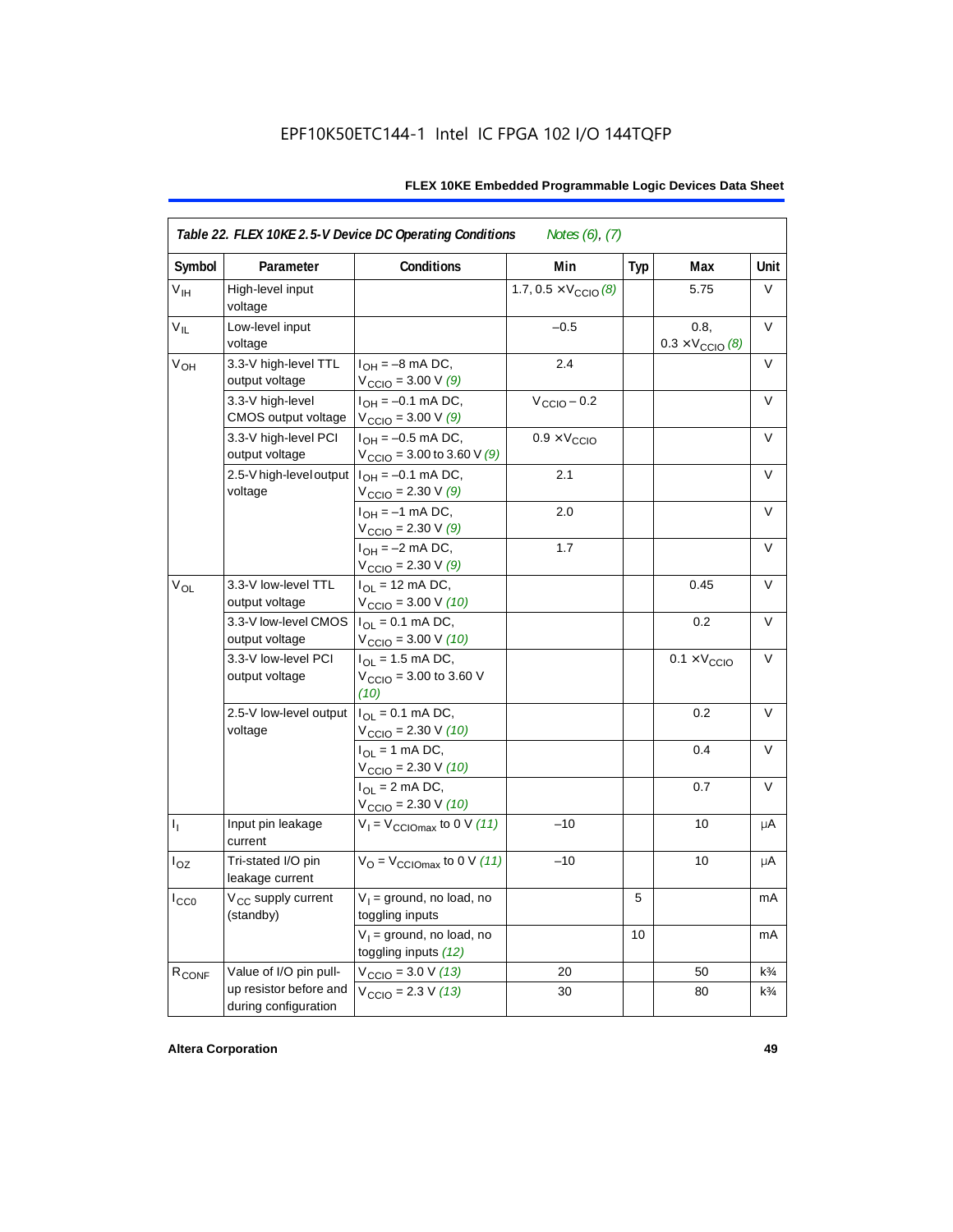|                    | Table 23. FLEX 10KE Device Capacitance<br>Note (14) |                              |     |     |      |  |  |  |
|--------------------|-----------------------------------------------------|------------------------------|-----|-----|------|--|--|--|
| Symbol             | Parameter                                           | <b>Conditions</b>            | Min | Max | Unit |  |  |  |
| $C_{IN}$           | Input capacitance                                   | $V_{IN} = 0 V$ , f = 1.0 MHz |     | 10  | pF   |  |  |  |
| $C_{\text{INCLK}}$ | Input capacitance on<br>dedicated clock pin         | $V_{IN} = 0 V$ , f = 1.0 MHz |     | 12  | pF   |  |  |  |
| $C_{OUT}$          | Output capacitance                                  | $V_{OUT} = 0 V, f = 1.0 MHz$ |     | 10  | рF   |  |  |  |

#### *Notes to tables:*

- (1) See the *Operating Requirements for Altera Devices Data Sheet*.
- (2) Minimum DC input voltage is –0.5 V. During transitions, the inputs may undershoot to –2.0 V for input currents less than 100 mA and periods shorter than 20 ns.
- (3) Numbers in parentheses are for industrial-temperature-range devices.
- (4) Maximum  $V_{CC}$  rise time is 100 ms, and  $V_{CC}$  must rise monotonically.<br>(5) All pins, including dedicated inputs, clock, I/O, and JTAG pins, may
- All pins, including dedicated inputs, clock, I/O, and JTAG pins, may be driven before  $V_{CCTNT}$  and  $V_{CCTO}$  are powered.
- (6) Typical values are for  $T_A = 25^\circ$  C,  $V_{CClNT} = 2.5$  V, and  $V_{CClO} = 2.5$  V or 3.3 V.<br>(7) These values are specified under the FLEX 10KE Recommended Operating Co
- (7) These values are specified under the FLEX 10KE Recommended Operating Conditions shown in Tables 20 and 21.<br>(8) The FLEX 10KE input buffers are compatible with 2.5-V. 3.3-V (LVTTL and LVCMOS), and 5.0-V TTL and CMOS (8) The FLEX 10KE input buffers are compatible with 2.5-V, 3.3-V (LVTTL and LVCMOS), and 5.0-V TTL and CMOS
- signals. Additionally, the input buffers are 3.3-V PCI compliant when  $V_{CCIO}$  and  $V_{CCIVT}$  meet the relationship shown in Figure 22.
- (9) The  $I<sub>OH</sub>$  parameter refers to high-level TTL, PCI, or CMOS output current.
- (10) The IOL parameter refers to low-level TTL, PCI, or CMOS output current. This parameter applies to open-drain pins as well as output pins.
- (11) This value is specified for normal device operation. The value may vary during power-up.
- (12) This parameter applies to -1 speed-grade commercial-temperature devices and -2 speed-grade-industrial temperature devices.
- (13) Pin pull-up resistance values will be lower if the pin is driven higher than  $V_{CCIO}$  by an external source.
- (14) Capacitance is sample-tested only.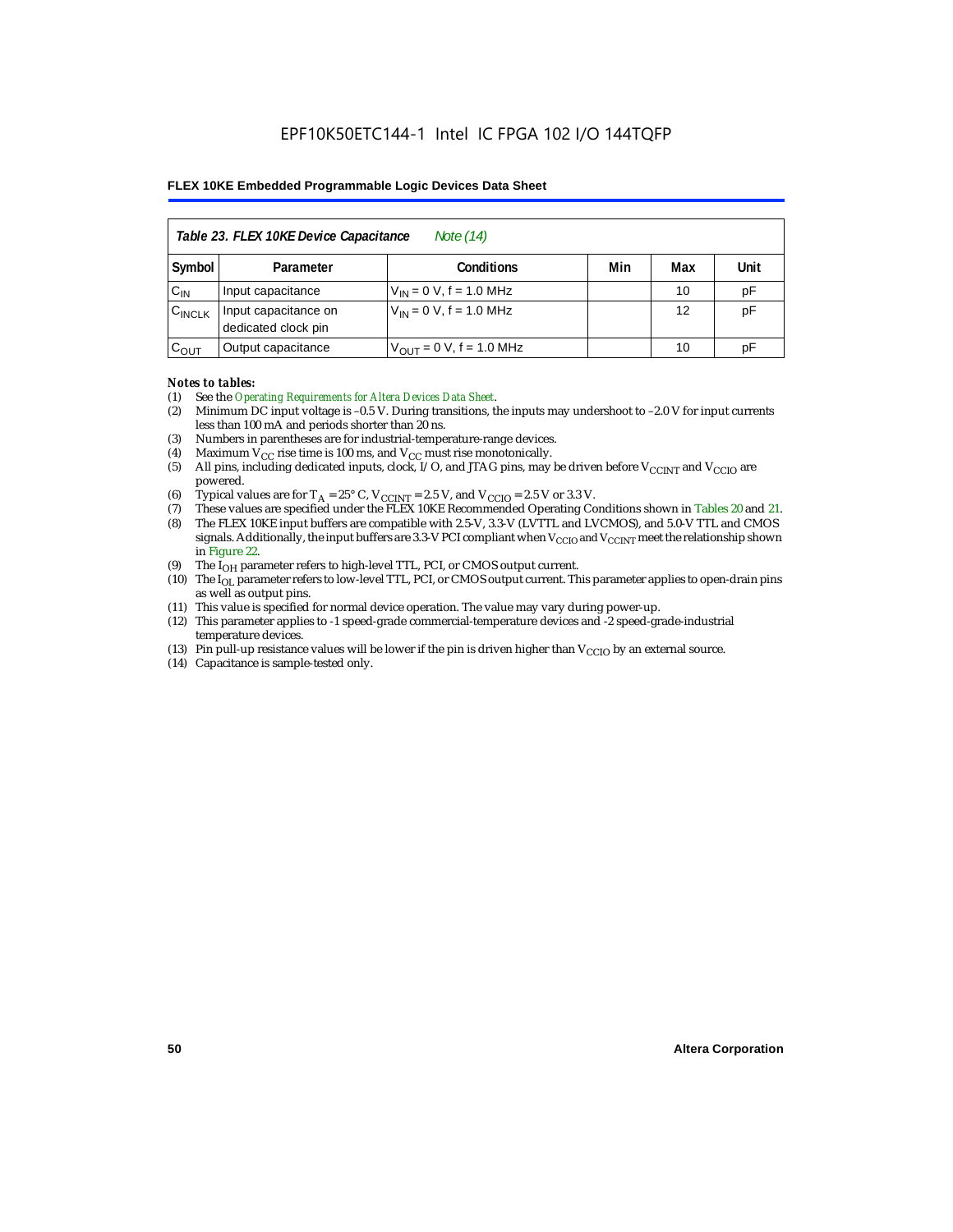Figure 22 shows the required relationship between  $V_{\text{CCIO}}$  and  $V_{\text{CCINT}}$  for 3.3-V PCI compliance.



Figure 23 shows the typical output drive characteristics of FLEX 10KE devices with 3.3-V and 2.5-V  $V_{\text{CCIO}}$ . The output driver is compliant to the 3.3-V *PCI Local Bus Specification*, *Revision 2.2* (when VCCIO pins are connected to 3.3 V). FLEX 10KE devices with a -1 speed grade also comply with the drive strength requirements of the *PCI Local Bus Specification*, *Revision 2.2* (when VCCINT pins are powered with a minimum supply of 2.375 V, and VCCIO pins are connected to 3.3 V). Therefore, these devices can be used in open 5.0-V PCI systems.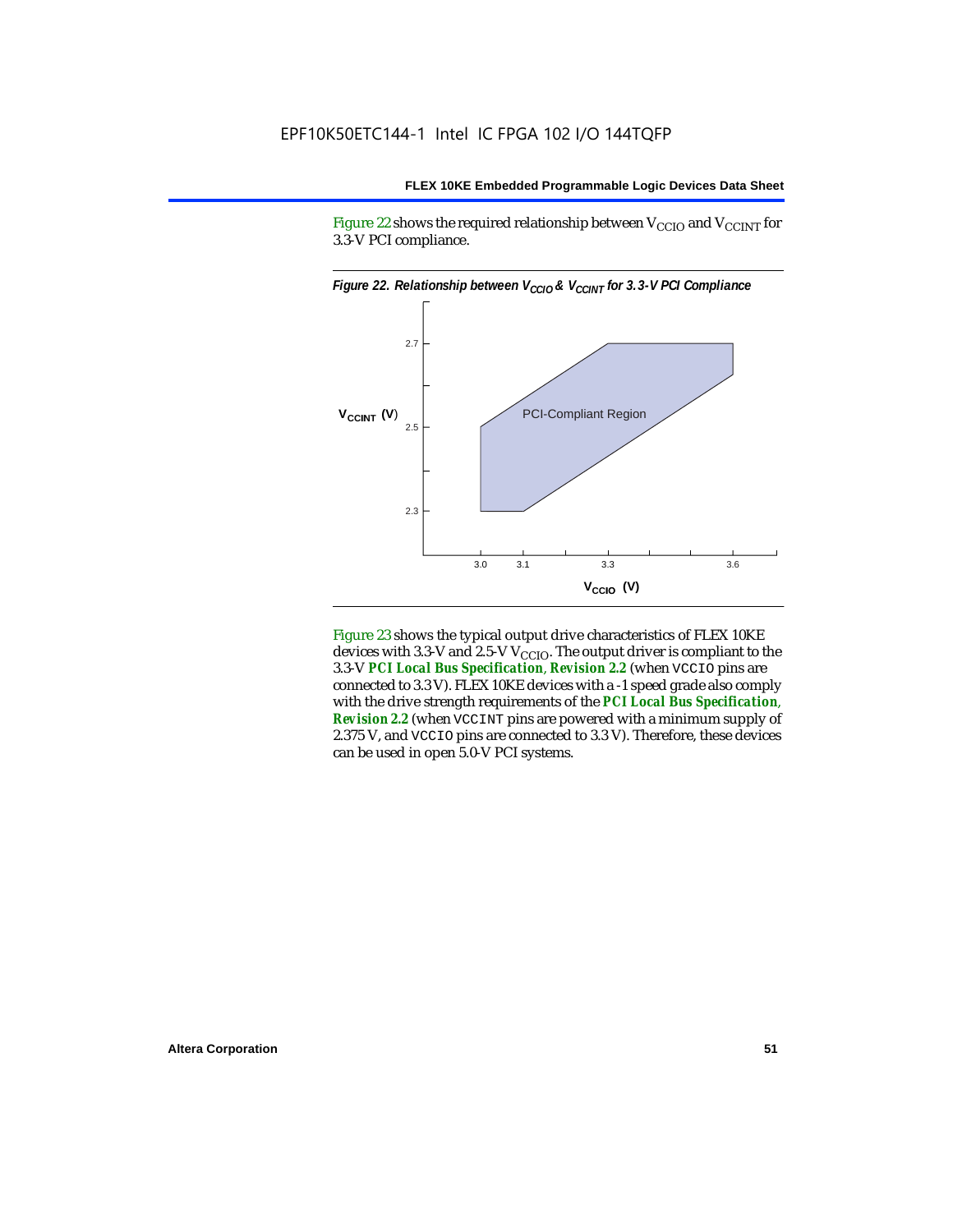



#### *Note:*

(1) These are transient (AC) currents.

**Timing Model** The continuous, high-performance FastTrack Interconnect routing resources ensure predictable performance and accurate simulation and timing analysis. This predictable performance contrasts with that of FPGAs, which use a segmented connection scheme and therefore have unpredictable performance.

> Device performance can be estimated by following the signal path from a source, through the interconnect, to the destination. For example, the registered performance between two LEs on the same row can be calculated by adding the following parameters:

- LE register clock-to-output delay  $(t_{CO})$
- **■** Interconnect delay  $(t_{SAMEROW})$ <br> **■** I.E look-up table delay  $(t_{LUT})$
- LE look-up table delay  $(t_{LUT})$
- LE register setup time  $(t_{SI})$

The routing delay depends on the placement of the source and destination LEs. A more complex registered path may involve multiple combinatorial LEs between the source and destination LEs.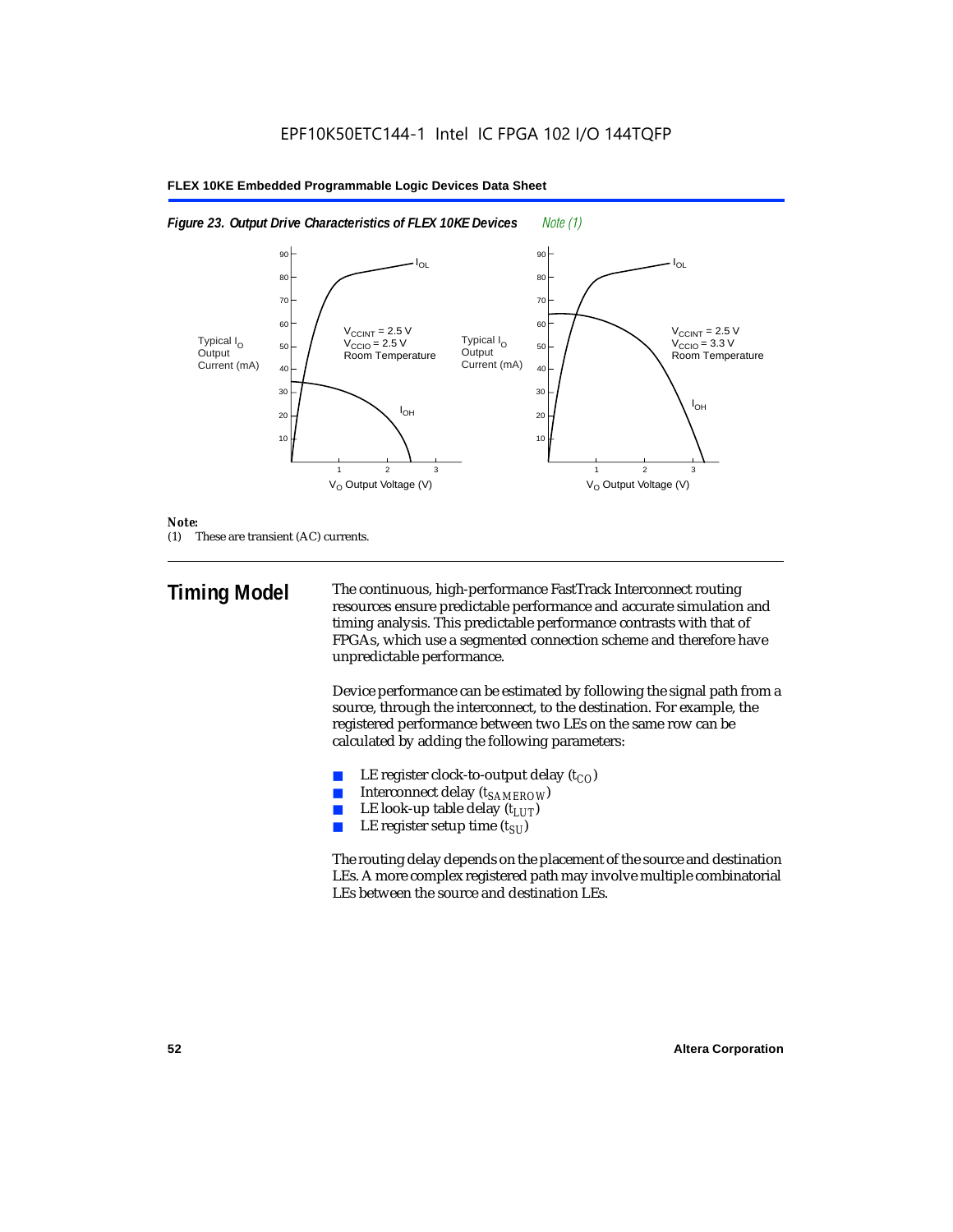Timing simulation and delay prediction are available with the Altera Simulator and Timing Analyzer, or with industry-standard EDA tools. The Simulator offers both pre-synthesis functional simulation to evaluate logic design accuracy and post-synthesis timing simulation with 0.1-ns resolution. The Timing Analyzer provides point-to-point timing delay information, setup and hold time analysis, and device-wide performance analysis.

Figure 24 shows the overall timing model, which maps the possible paths to and from the various elements of the FLEX 10KE device.

*Figure 24. FLEX 10KE Device Timing Model*



Figures 25 through 28 show the delays that correspond to various paths and functions within the LE, IOE, EAB, and bidirectional timing models.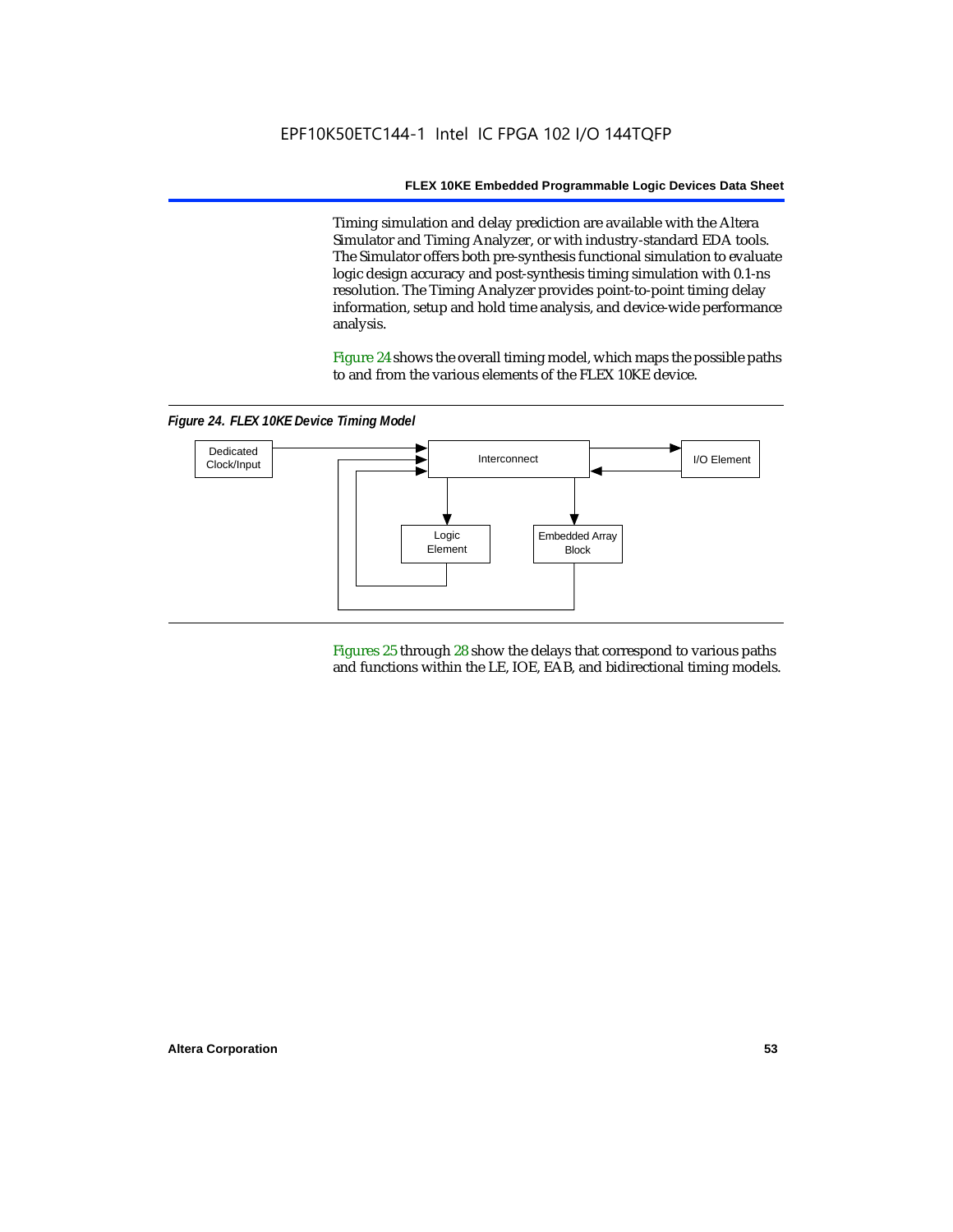## *Figure 25. FLEX 10KE Device LE Timing Model*

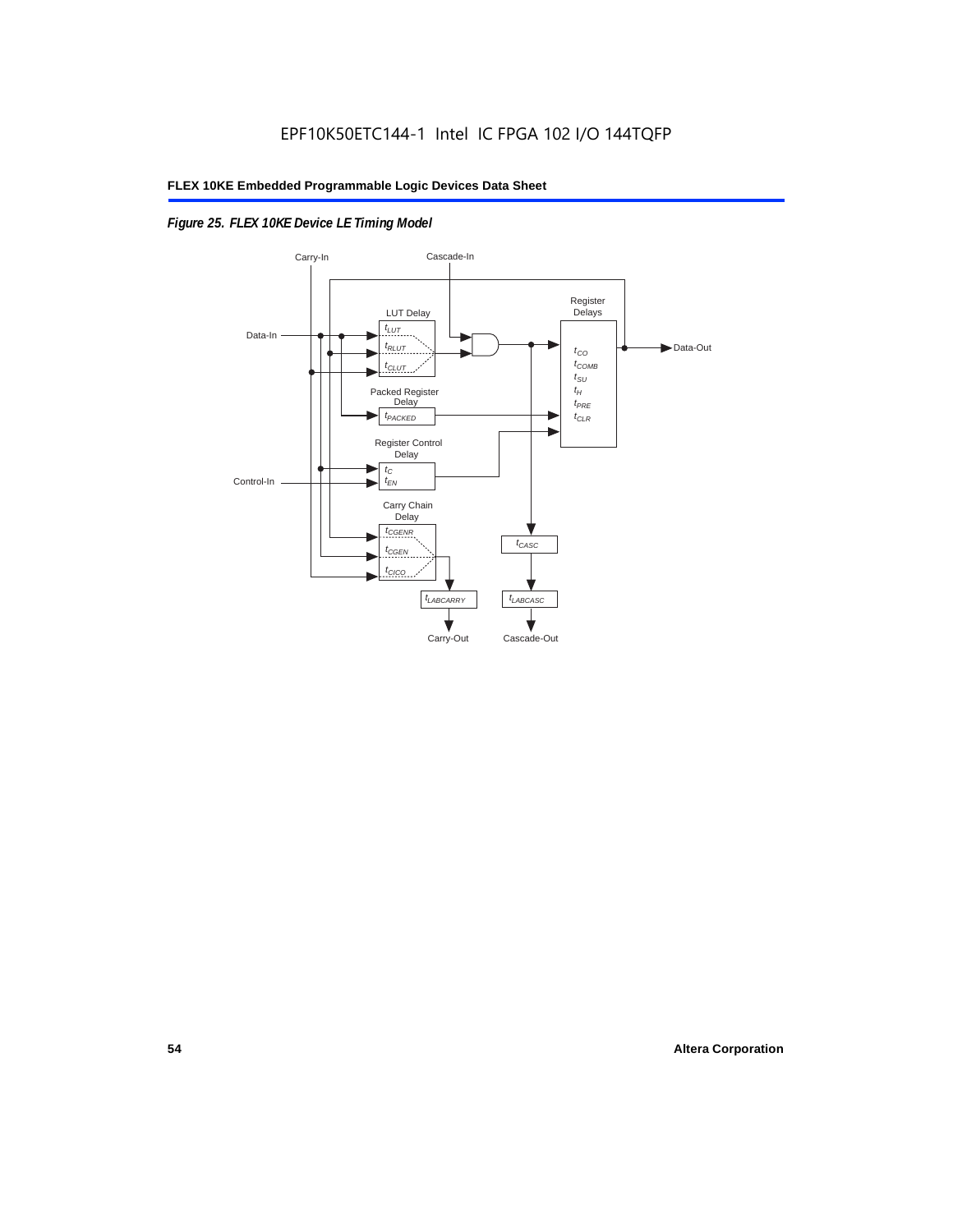

*Figure 27. FLEX 10KE Device EAB Timing Model*

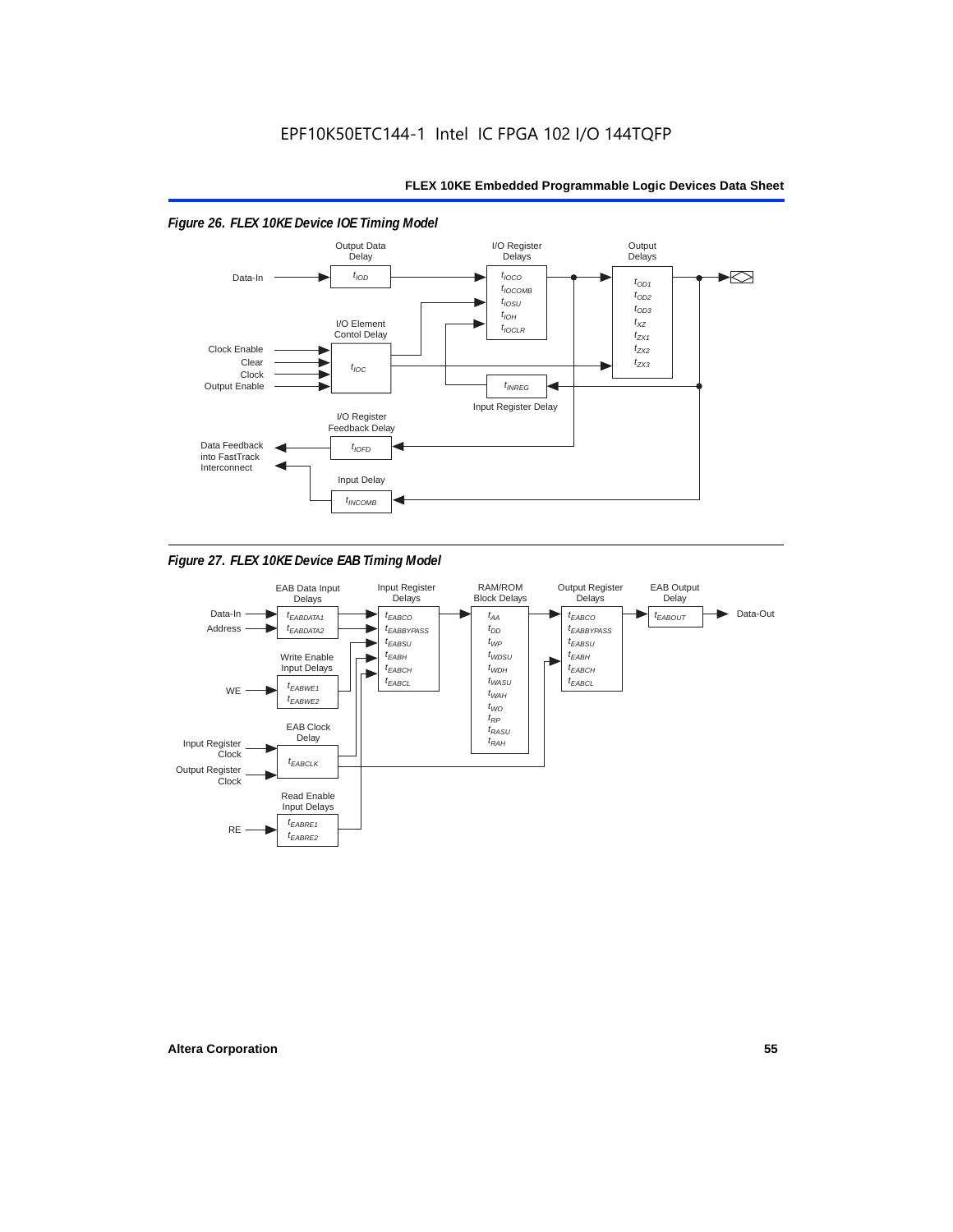

Tables 24 through 28 describe the FLEX 10KE device internal timing parameters. Tables 29 through 30 describe the FLEX 10KE external timing

| Table 24. LE Timing Microparameters (Part 1 of 2)<br>Note (1) |                                                                              |           |  |  |  |  |
|---------------------------------------------------------------|------------------------------------------------------------------------------|-----------|--|--|--|--|
| Symbol                                                        | Parameter                                                                    | Condition |  |  |  |  |
| $t_{LUT}$                                                     | LUT delay for data-in                                                        |           |  |  |  |  |
| $t_{CLUT}$                                                    | LUT delay for carry-in                                                       |           |  |  |  |  |
| $t_{RLUT}$                                                    | LUT delay for LE register feedback                                           |           |  |  |  |  |
| <sup>t</sup> PACKED                                           | Data-in to packed register delay                                             |           |  |  |  |  |
| $t_{EN}$                                                      | LE register enable delay                                                     |           |  |  |  |  |
| $t_{CICO}$                                                    | Carry-in to carry-out delay                                                  |           |  |  |  |  |
| $t_{GEN}$                                                     | Data-in to carry-out delay                                                   |           |  |  |  |  |
| $t_{\text{GENR}}$                                             | LE register feedback to carry-out delay                                      |           |  |  |  |  |
| $t_{CASC}$                                                    | Cascade-in to cascade-out delay                                              |           |  |  |  |  |
| $t_C$                                                         | LE register control signal delay                                             |           |  |  |  |  |
| $t_{CO}$                                                      | LE register clock-to-output delay                                            |           |  |  |  |  |
| $t_{COMB}$                                                    | Combinatorial delay                                                          |           |  |  |  |  |
| $t_{\rm SU}$                                                  | LE register setup time for data and enable signals before clock; LE register |           |  |  |  |  |
|                                                               | recovery time after asynchronous clear, preset, or load                      |           |  |  |  |  |
| $t_H$                                                         | LE register hold time for data and enable signals after clock                |           |  |  |  |  |
| $t_{PRE}$                                                     | LE register preset delay                                                     |           |  |  |  |  |

parameters and their symbols.

*Figure 28. Synchronous Bidirectional Pin External Timing Model*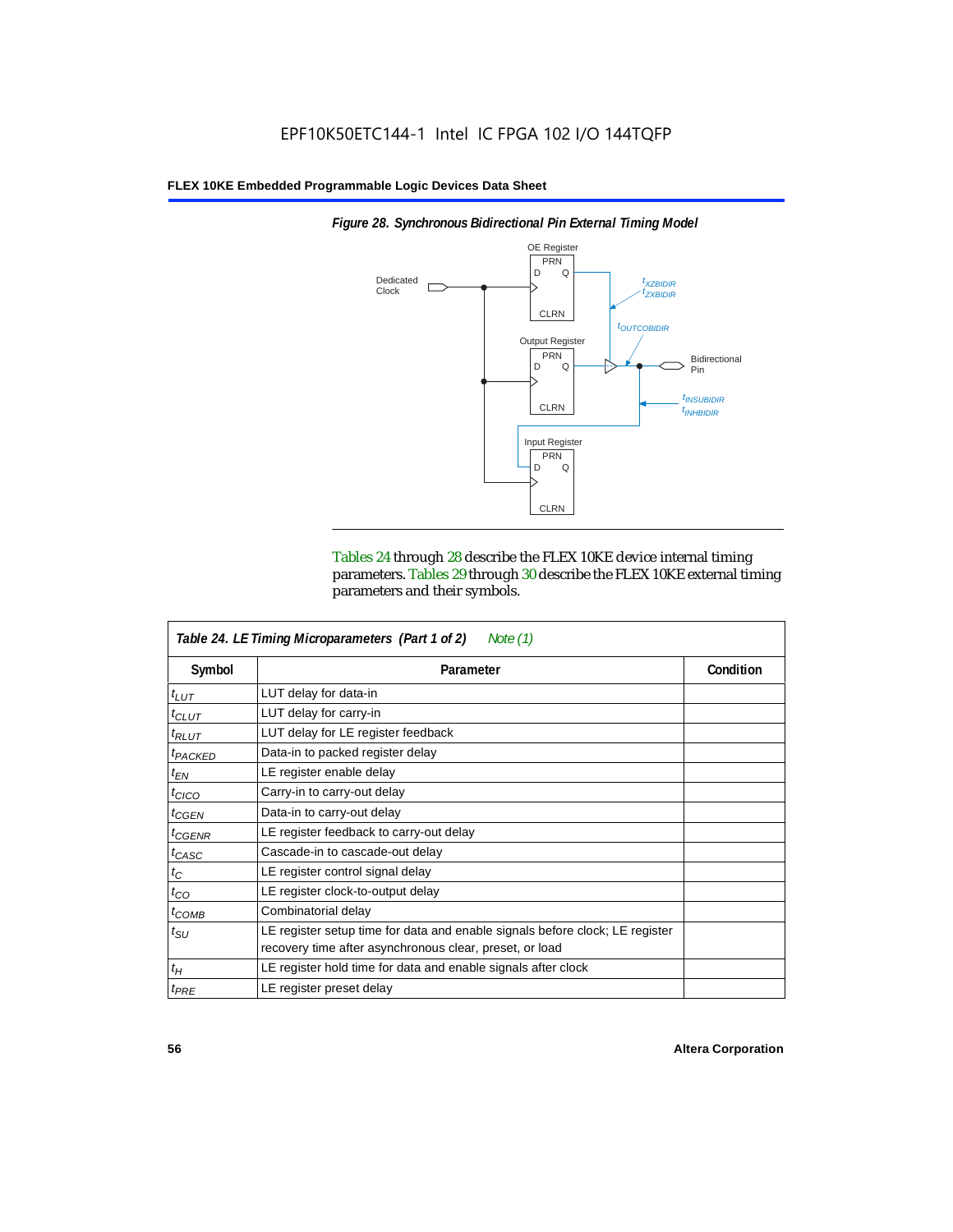| Table 24. LE Timing Microparameters (Part 2 of 2)<br>Note (1) |                                        |           |  |  |
|---------------------------------------------------------------|----------------------------------------|-----------|--|--|
| Symbol                                                        | Parameter                              | Condition |  |  |
| $t_{CLR}$                                                     | LE register clear delay                |           |  |  |
| $t_{CH}$                                                      | Minimum clock high time from clock pin |           |  |  |
| $t_{CL}$                                                      | Minimum clock low time from clock pin  |           |  |  |

|                          | Table 25. IOE Timing Microparameters<br>Note (1)                                                                         |                    |
|--------------------------|--------------------------------------------------------------------------------------------------------------------------|--------------------|
| Symbol                   | Parameter                                                                                                                | <b>Conditions</b>  |
| $t_{\mathit{IOD}}$       | IOE data delay                                                                                                           |                    |
| $t_{\text{IOC}}$         | IOE register control signal delay                                                                                        |                    |
| $t_{\text{IOCO}}$        | IOE register clock-to-output delay                                                                                       |                    |
| <sup>t</sup> IOCOMB      | IOE combinatorial delay                                                                                                  |                    |
| $t_{IOSU}$               | IOE register setup time for data and enable signals before clock; IOE register<br>recovery time after asynchronous clear |                    |
| t <sub>IOH</sub>         | IOE register hold time for data and enable signals after clock                                                           |                    |
| $t_{IOCLR}$              | IOE register clear time                                                                                                  |                    |
| $t_{OD1}$                | Output buffer and pad delay, slow slew rate = off, $V_{\text{CCIO}} = 3.3 \text{ V}$                                     | $C1 = 35$ pF $(2)$ |
| $t_{OD2}$                | Output buffer and pad delay, slow slew rate = off, $V_{\text{CCIO}} = 2.5$ V                                             | $C1 = 35$ pF $(3)$ |
| $t_{OD3}$                | Output buffer and pad delay, slow slew rate $=$ on                                                                       | $C1 = 35$ pF $(4)$ |
| $t_{XZ}$                 | IOE output buffer disable delay                                                                                          |                    |
| $t_{ZX1}$                | IOE output buffer enable delay, slow slew rate = off, $V_{\text{CCIO}} = 3.3 \text{ V}$                                  | $C1 = 35$ pF $(2)$ |
| $t_{ZX2}$                | IOE output buffer enable delay, slow slew rate = off, $V_{\text{CCIO}} = 2.5 V$                                          | $C1 = 35$ pF $(3)$ |
| $t_{ZX3}$                | IOE output buffer enable delay, slow slew rate = on                                                                      | $C1 = 35$ pF $(4)$ |
| <i>t<sub>INREG</sub></i> | IOE input pad and buffer to IOE register delay                                                                           |                    |
| $t_{IOFD}$               | IOE register feedback delay                                                                                              |                    |
| <sup>t</sup> INCOMB      | IOE input pad and buffer to FastTrack Interconnect delay                                                                 |                    |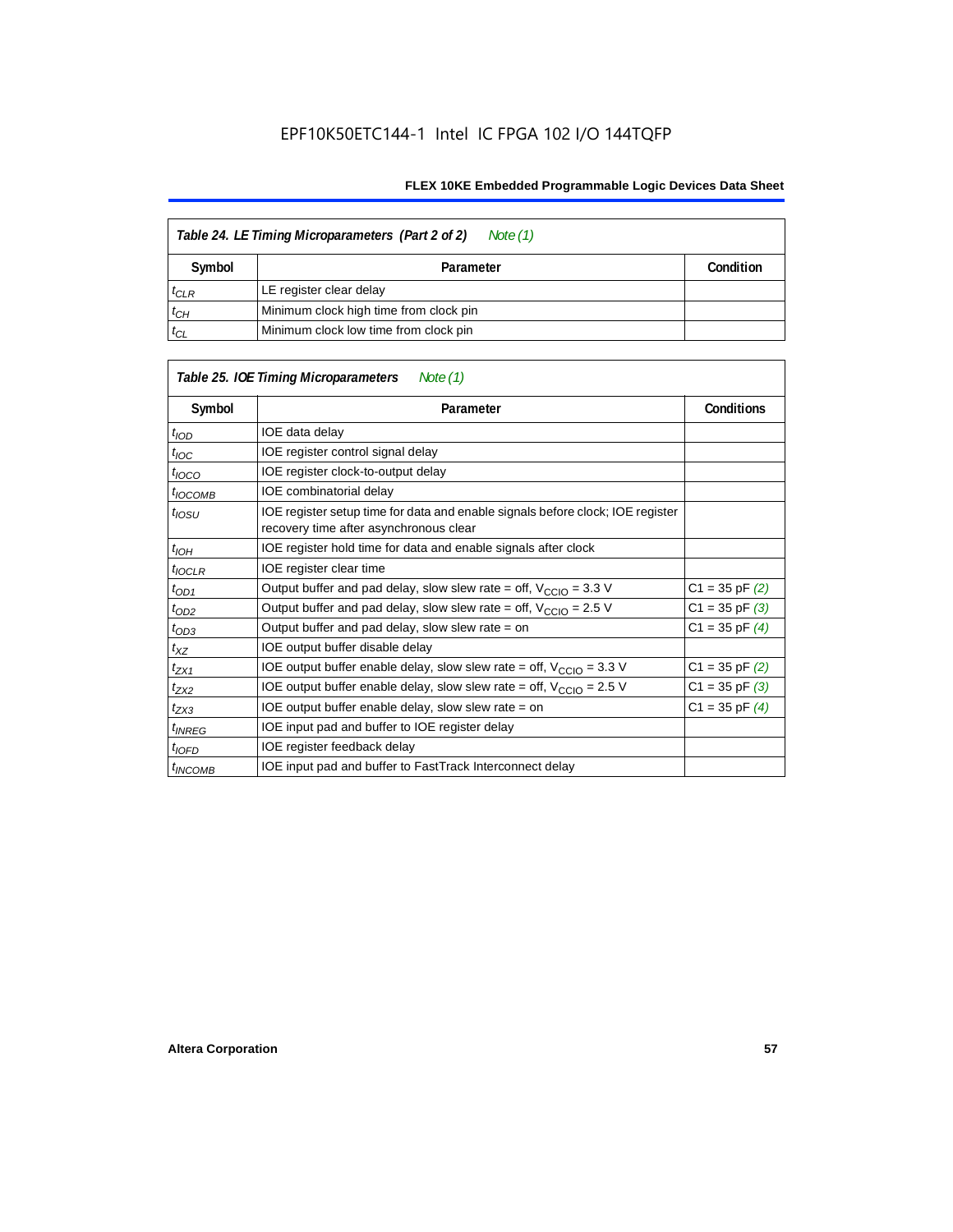## EPF10K50ETC144-1 Intel IC FPGA 102 I/O 144TQFP

|                        | Table 26. EAB Timing Microparameters<br>Note $(1)$                     |                   |
|------------------------|------------------------------------------------------------------------|-------------------|
| Symbol                 | Parameter                                                              | <b>Conditions</b> |
| $t_{EABDATA1}$         | Data or address delay to EAB for combinatorial input                   |                   |
| <sup>t</sup> EABDATA2  | Data or address delay to EAB for registered input                      |                   |
| t <sub>EABWE1</sub>    | Write enable delay to EAB for combinatorial input                      |                   |
| t <sub>EABWE2</sub>    | Write enable delay to EAB for registered input                         |                   |
| <sup>t</sup> EABRE1    | Read enable delay to EAB for combinatorial input                       |                   |
| t <sub>EABRE2</sub>    | Read enable delay to EAB for registered input                          |                   |
| $t_{EABCLK}$           | EAB register clock delay                                               |                   |
| $t_{EABCO}$            | EAB register clock-to-output delay                                     |                   |
| <sup>t</sup> EABBYPASS | Bypass register delay                                                  |                   |
| t <sub>EABSU</sub>     | EAB register setup time before clock                                   |                   |
| t <sub>EABH</sub>      | EAB register hold time after clock                                     |                   |
| $t_{EABCLR}$           | EAB register asynchronous clear time to output delay                   |                   |
| $t_{AA}$               | Address access delay (including the read enable to output delay)       |                   |
| $t_{WP}$               | Write pulse width                                                      |                   |
| $t_{RP}$               | Read pulse width                                                       |                   |
| $t_{WDSU}$             | Data setup time before falling edge of write pulse                     | (5)               |
| $t_{WDH}$              | Data hold time after falling edge of write pulse                       | (5)               |
| $t_{WASU}$             | Address setup time before rising edge of write pulse                   | (5)               |
| $t_{WAH}$              | Address hold time after falling edge of write pulse                    | (5)               |
| t <sub>RASU</sub>      | Address setup time with respect to the falling edge of the read enable |                   |
| $t_{RAH}$              | Address hold time with respect to the falling edge of the read enable  |                   |
| $t_{WO}$               | Write enable to data output valid delay                                |                   |
| $t_{DD}$               | Data-in to data-out valid delay                                        |                   |
| <sup>t</sup> EABOUT    | Data-out delay                                                         |                   |
| <sup>t</sup> EABCH     | Clock high time                                                        |                   |
| <sup>t</sup> EABCL     | Clock low time                                                         |                   |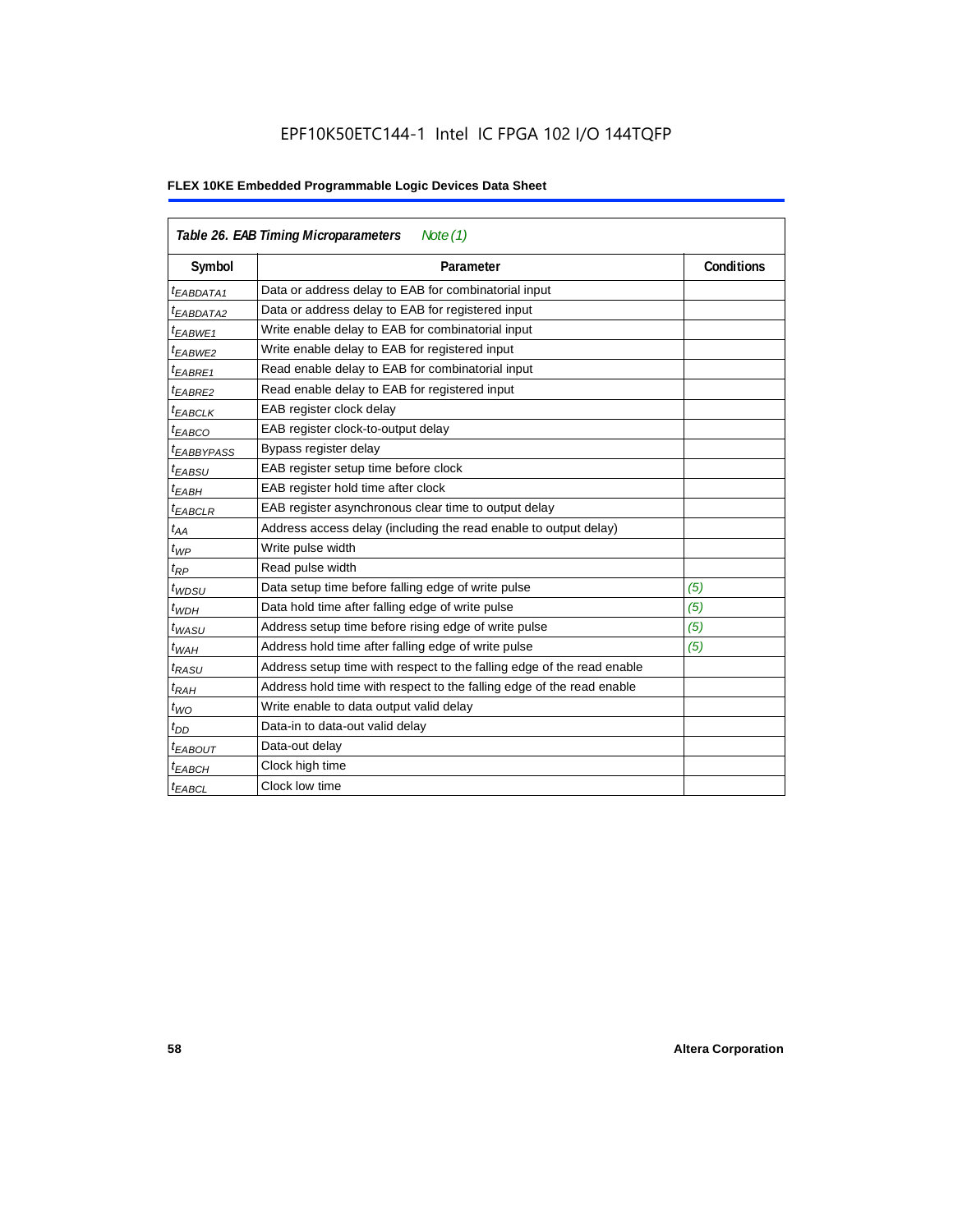|                        | Table 27. EAB Timing Macroparameters<br>Note (1), (6)                                     |                   |
|------------------------|-------------------------------------------------------------------------------------------|-------------------|
| Symbol                 | Parameter                                                                                 | <b>Conditions</b> |
| <sup>t</sup> EABAA     | EAB address access delay                                                                  |                   |
| <sup>I</sup> EABRCCOMB | EAB asynchronous read cycle time                                                          |                   |
| <sup>t</sup> EABRCREG  | EAB synchronous read cycle time                                                           |                   |
| <sup>t</sup> EABWP     | EAB write pulse width                                                                     |                   |
| <sup>t</sup> ЕАВWССОМВ | EAB asynchronous write cycle time                                                         |                   |
| <sup>t</sup> EABWCREG  | EAB synchronous write cycle time                                                          |                   |
| <sup>t</sup> EABDD     | EAB data-in to data-out valid delay                                                       |                   |
| <sup>I</sup> EABDATACO | EAB clock-to-output delay when using output registers                                     |                   |
| <sup>I</sup> EABDATASU | EAB data/address setup time before clock when using input register                        |                   |
| <sup>t</sup> EABDATAH  | EAB data/address hold time after clock when using input register                          |                   |
| <sup>t</sup> EABWESU   | EAB WE setup time before clock when using input register                                  |                   |
| <sup>t</sup> EABWEH    | EAB WE hold time after clock when using input register                                    |                   |
| <sup>t</sup> EABWDSU   | EAB data setup time before falling edge of write pulse when not using input               |                   |
|                        | registers                                                                                 |                   |
| t <sub>EABWDH</sub>    | EAB data hold time after falling edge of write pulse when not using input                 |                   |
|                        | registers                                                                                 |                   |
| <sup>t</sup> EABWASU   | EAB address setup time before rising edge of write pulse when not using                   |                   |
|                        | input registers                                                                           |                   |
| <sup>t</sup> EABWAH    | EAB address hold time after falling edge of write pulse when not using input<br>registers |                   |
| <sup>t</sup> EABWO     | EAB write enable to data output valid delay                                               |                   |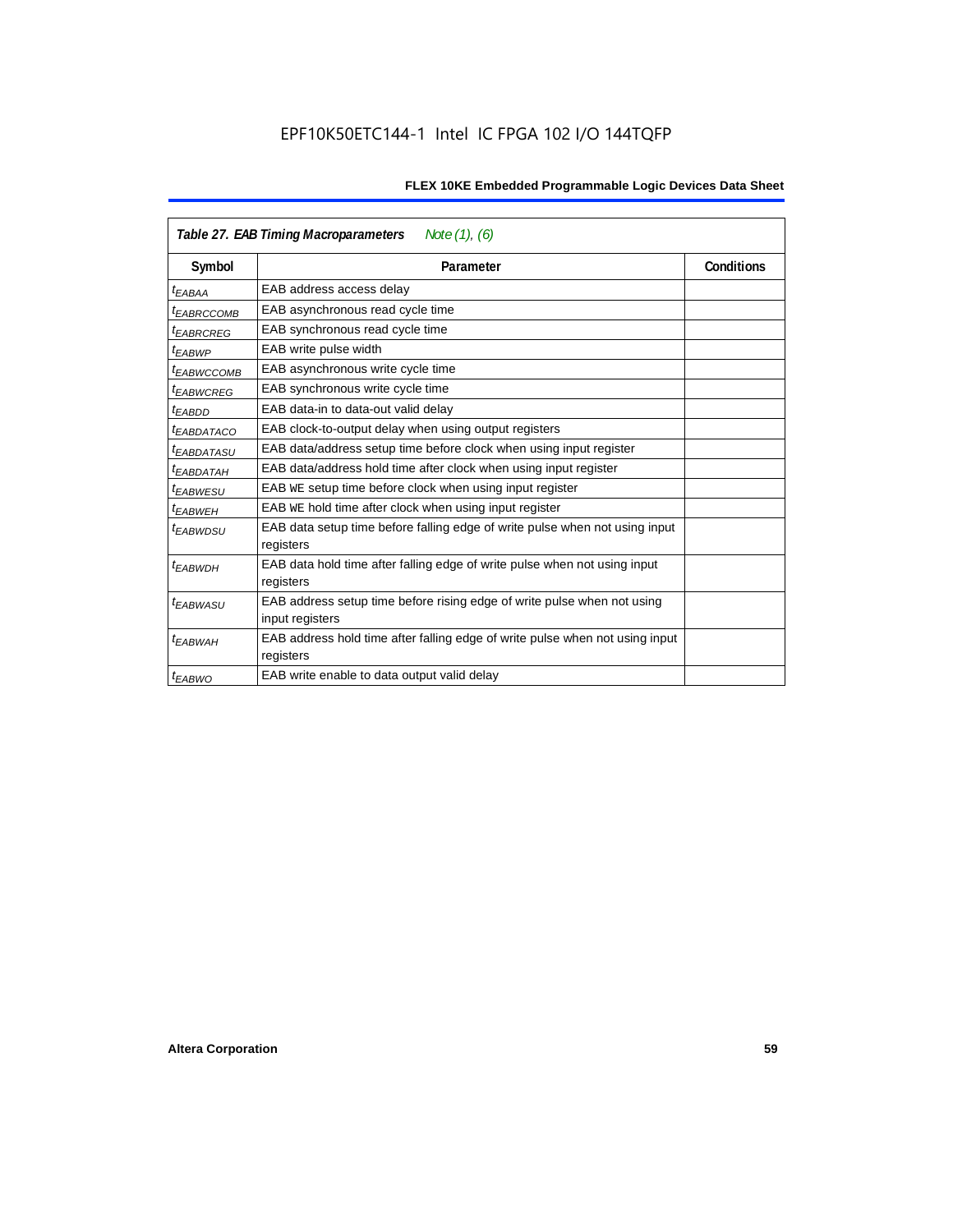|                            | Table 28. Interconnect Timing Microparameters<br>Note $(1)$                                                             |                   |
|----------------------------|-------------------------------------------------------------------------------------------------------------------------|-------------------|
| Symbol                     | Parameter                                                                                                               | <b>Conditions</b> |
| <i>t<sub>DIN2IOE</sub></i> | Delay from dedicated input pin to IOE control input                                                                     | (7)               |
| $t_{DIN2LE}$               | Delay from dedicated input pin to LE or EAB control input                                                               | (7)               |
| <sup>t</sup> DCLK2IOE      | Delay from dedicated clock pin to IOE clock                                                                             | (7)               |
| $t_{DCLK2LE}$              | Delay from dedicated clock pin to LE or EAB clock                                                                       | (7)               |
| <sup>t</sup> DIN2DATA      | Delay from dedicated input or clock to LE or EAB data                                                                   | (7)               |
| <sup>t</sup> SAMELAB       | Routing delay for an LE driving another LE in the same LAB                                                              |                   |
| <i>t</i> SAMEROW           | Routing delay for a row IOE, LE, or EAB driving a row IOE, LE, or EAB in the<br>same row                                | (7)               |
| <sup>I</sup> SAMECOLUMN    | Routing delay for an LE driving an IOE in the same column                                                               | (7)               |
| <i>t<sub>DIFFROW</sub></i> | Routing delay for a column IOE, LE, or EAB driving an LE or EAB in a different<br>row                                   | (7)               |
| <i>t</i> TWOROWS           | Routing delay for a row IOE or EAB driving an LE or EAB in a different row                                              | (7)               |
| <sup>t</sup> LEPERIPH      | Routing delay for an LE driving a control signal of an IOE via the peripheral<br>control bus                            | (7)               |
| $t_{LABCARRY}$             | Routing delay for the carry-out signal of an LE driving the carry-in signal of a<br>different LE in a different LAB     |                   |
| $t_{LABCASC}$              | Routing delay for the cascade-out signal of an LE driving the cascade-in<br>signal of a different LE in a different LAB |                   |

| Table 29. External Timing Parameters |                                                                                                   |                   |  |  |  |  |
|--------------------------------------|---------------------------------------------------------------------------------------------------|-------------------|--|--|--|--|
| Symbol                               | Parameter                                                                                         | <b>Conditions</b> |  |  |  |  |
| <sup>t</sup> DRR                     | Register-to-register delay via four LEs, three row interconnects, and four local<br>interconnects | (8)               |  |  |  |  |
| t <sub>insu</sub>                    | Setup time with global clock at IOE register                                                      | (9)               |  |  |  |  |
| $t_{\rm INH}$                        | Hold time with global clock at IOE register                                                       | (9)               |  |  |  |  |
| toutco                               | Clock-to-output delay with global clock at IOE register                                           | (9)               |  |  |  |  |
| t <sub>PCISU</sub>                   | Setup time with global clock for registers used in PCI designs                                    | $(9)$ , $(10)$    |  |  |  |  |
| <sup>t</sup> PCIH                    | Hold time with global clock for registers used in PCI designs                                     | $(9)$ , $(10)$    |  |  |  |  |
| <sup>T</sup> PCICO                   | Clock-to-output delay with global clock for registers used in PCI designs                         | $(9)$ , $(10)$    |  |  |  |  |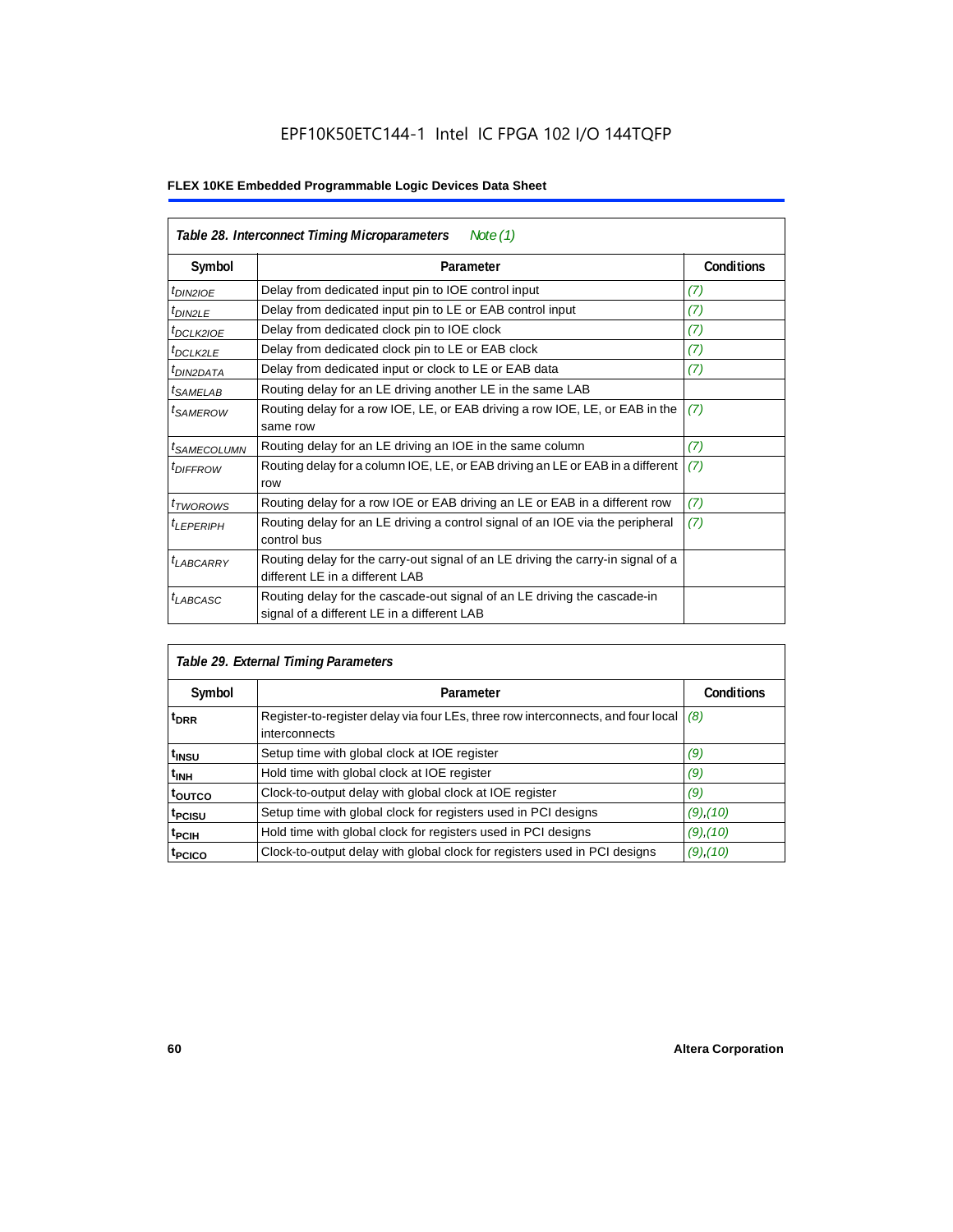|                           | Note $(9)$<br>Table 30. External Bidirectional Timing Parameters                                |                   |
|---------------------------|-------------------------------------------------------------------------------------------------|-------------------|
| Symbol                    | Parameter                                                                                       | <b>Conditions</b> |
| <sup>t</sup> INSUBIDIR    | Setup time for bi-directional pins with global clock at same-row or same-<br>column LE register |                   |
| <sup>t</sup> INHBIDIR     | Hold time for bidirectional pins with global clock at same-row or same-column<br>LE register    |                   |
| <sup>t</sup> INH          | Hold time with global clock at IOE register                                                     |                   |
| <b><i>LOUTCOBIDIR</i></b> | Clock-to-output delay for bidirectional pins with global clock at IOE register                  | $C1 = 35 pF$      |
| <sup>t</sup> xzbidir      | Synchronous IOE output buffer disable delay                                                     | $C1 = 35 pF$      |
| <sup>T</sup> ZXBIDIR      | Synchronous IOE output buffer enable delay, slow slew rate= off                                 | $C1 = 35 pF$      |

#### *Notes to tables:*

- (1) Microparameters are timing delays contributed by individual architectural elements. These parameters cannot be measured explicitly.
- (2) Operating conditions:  $VCCIO = 3.3 V ±10%$  for commercial or industrial use.<br>(3) Operating conditions:  $VCCIO = 2.5 V ±5%$  for commercial or industrial use in
- Operating conditions: VCCIO =  $2.5$  V  $\pm 5$ % for commercial or industrial use in EPF10K30E, EPF10K50S, EPF10K100E, EPF10K130E, and EPF10K200S devices.
- (4) Operating conditions: VCCIO = 3.3 V.
- (5) Because the RAM in the EAB is self-timed, this parameter can be ignored when the WE signal is registered.<br>(6) EAB macroparameters are internal parameters that can simplify predicting the behavior of an EAB at its bor
- EAB macroparameters are internal parameters that can simplify predicting the behavior of an EAB at its boundary; these parameters are calculated by summing selected microparameters.
- (7) These parameters are worst-case values for typical applications. Post-compilation timing simulation and timing analysis are required to determine actual worst-case performance.
- (8) Contact Altera Applications for test circuit specifications and test conditions.
- (9) This timing parameter is sample-tested only.
- (10) This parameter is measured with the measurement and test conditions, including load, specified in the PCI Local Bus Specification, revision 2.2.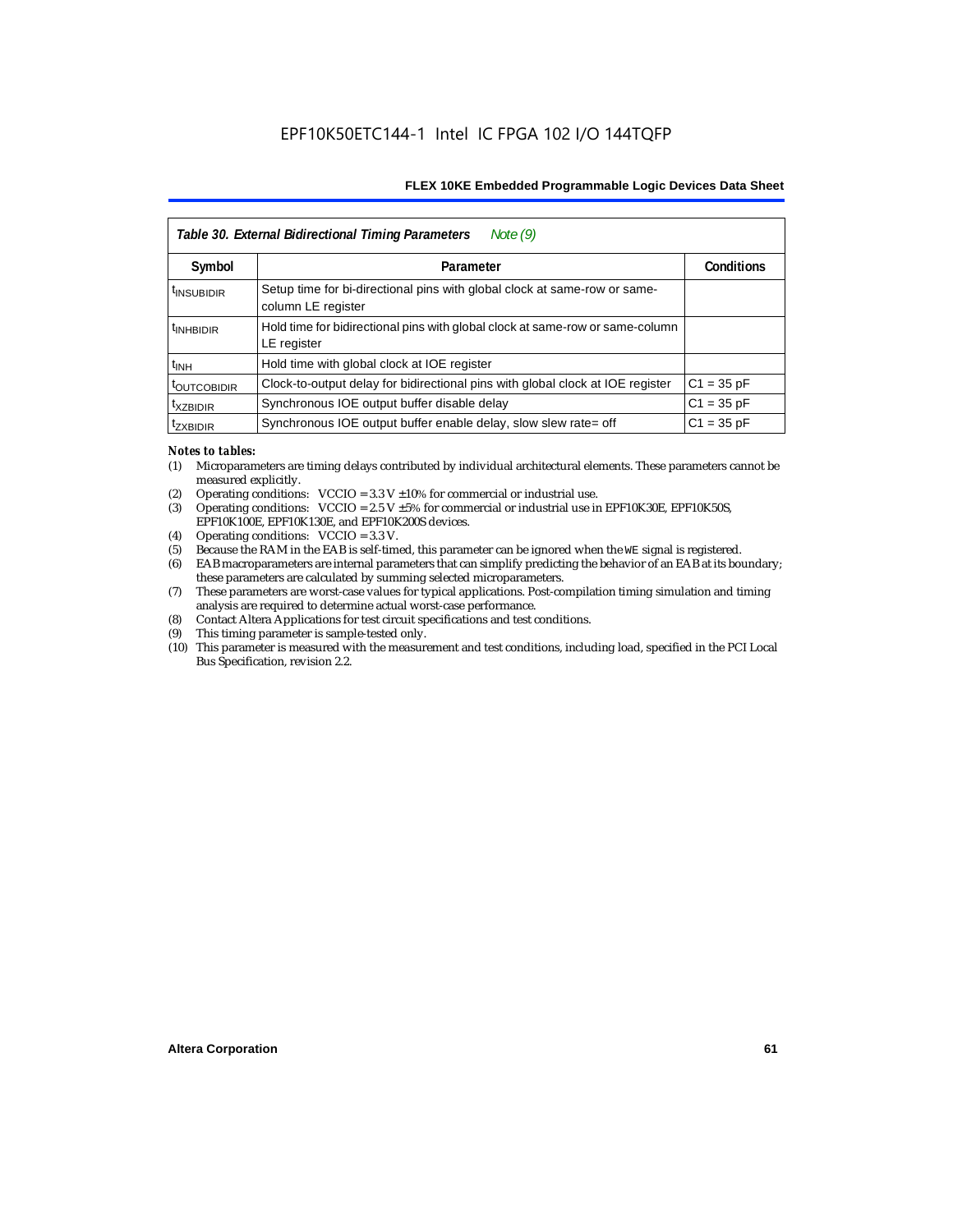Figures 29 and 30 show the asynchronous and synchronous timing waveforms, respectively, or the EAB macroparameters in Tables 26 and 27.

**EAB Asynchronous Write EAB Asynchronous Read** WE. a0 d0 d3  $t_{EABRCCOMB}$ a1 *《*、 a2 *《*、 a3 d2  $t_{FABA}$ d1 Address Data-Out WE a0 din1  $\chi$  dout2  $t_{EABDD}$ a1 a2 din1 din0  $t_{EABWCCOMB}$  $t_{EABWASU}$   $\longrightarrow$  $t_{EABWDSU}$  +  $\longrightarrow$   $t_{EABWDH}$  $t_{EABWP}$ Data-In din0 Address Data-Out

#### *Figure 29. EAB Asynchronous Timing Waveforms*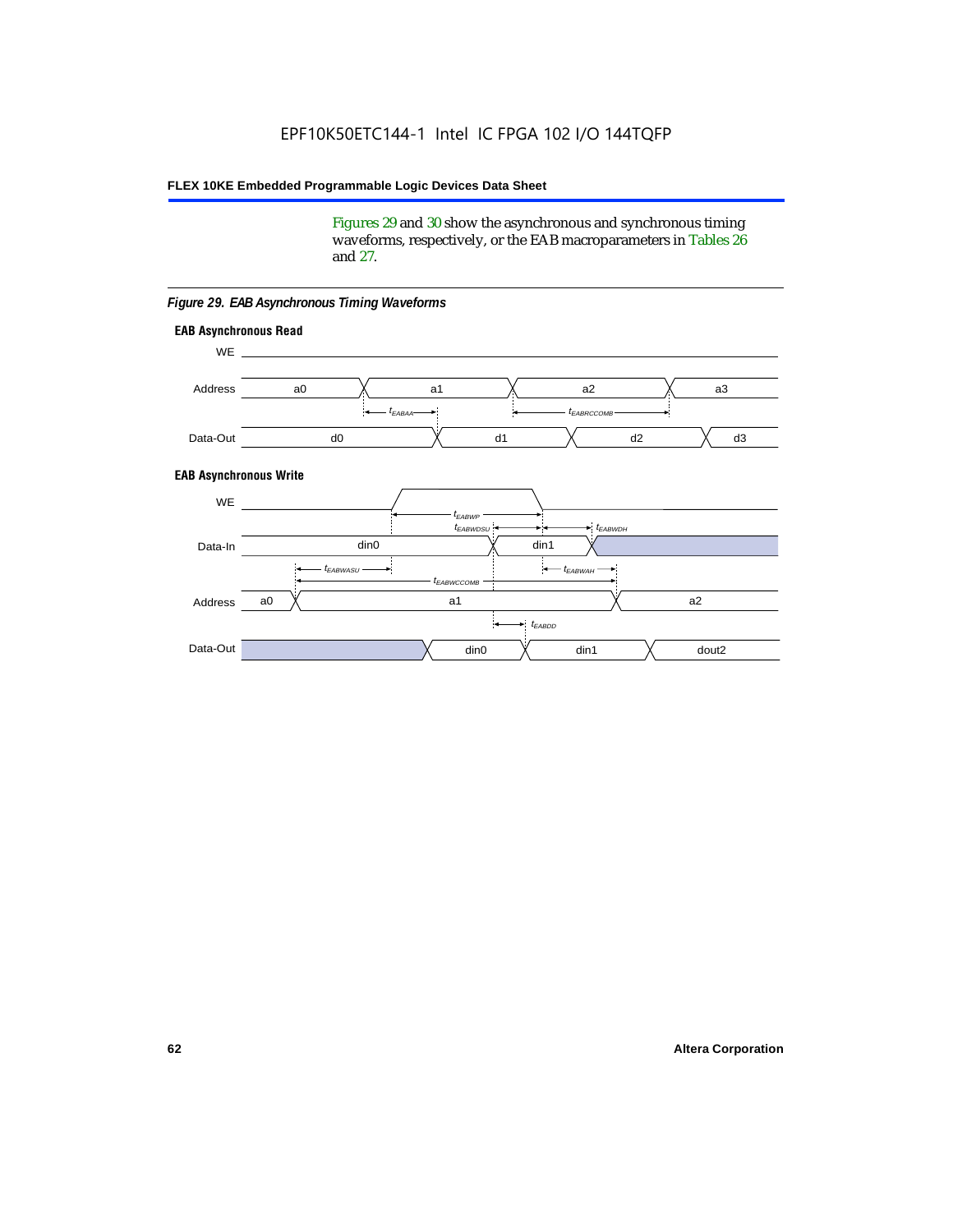

## *Figure 30. EAB Synchronous Timing Waveforms*

### **EAB Synchronous Write (EAB Output Registers Used)**



Tables 31 through 37 show EPF10K30E device internal and external timing parameters.

| Table 31. EPF10K30E Device LE Timing Microparameters (Part 1 of 2)<br>Note $(1)$ |     |                |     |                |                |     |      |
|----------------------------------------------------------------------------------|-----|----------------|-----|----------------|----------------|-----|------|
| Symbol                                                                           |     | -1 Speed Grade |     | -2 Speed Grade | -3 Speed Grade |     | Unit |
|                                                                                  | Min | Max            | Min | Max            | Min            | Max |      |
| $t_{LUT}$                                                                        |     | 0.7            |     | 0.8            |                | 1.1 | ns   |
| $t_{CLUT}$                                                                       |     | 0.5            |     | 0.6            |                | 0.8 | ns   |
| $t_{RLUT}$                                                                       |     | 0.6            |     | 0.7            |                | 1.0 | ns   |
| <sup>t</sup> PACKED                                                              |     | 0.3            |     | 0.4            |                | 0.5 | ns   |
| $t_{EN}$                                                                         |     | 0.6            |     | 0.8            |                | 1.0 | ns   |
| $t_{CICO}$                                                                       |     | 0.1            |     | 0.1            |                | 0.2 | ns   |
| $t_{GEN}$                                                                        |     | 0.4            |     | 0.5            |                | 0.7 | ns   |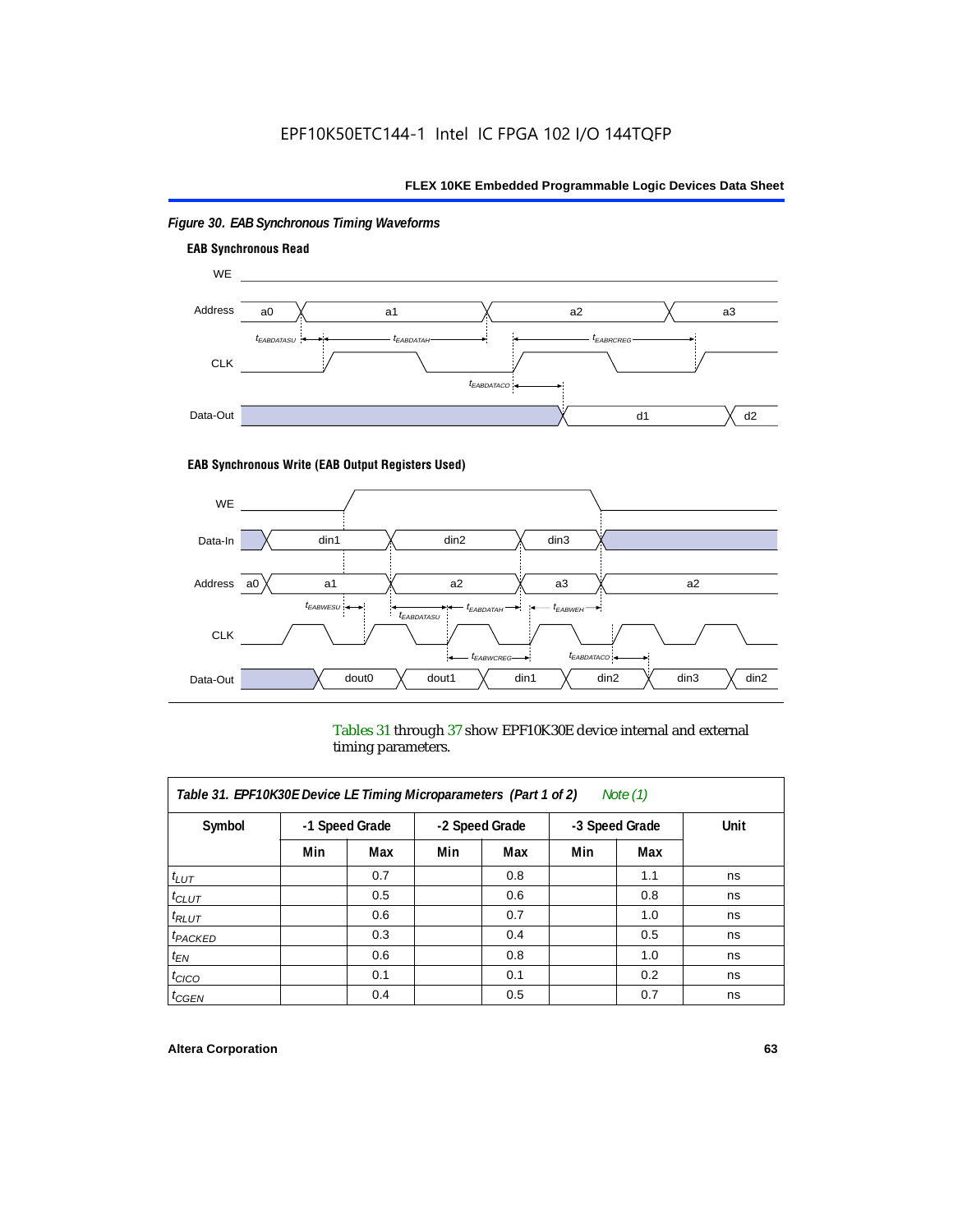## EPF10K50ETC144-1 Intel IC FPGA 102 I/O 144TQFP

| Table 31. EPF10K30E Device LE Timing Microparameters (Part 2 of 2)<br>Note (1) |     |                |     |                |     |                |      |
|--------------------------------------------------------------------------------|-----|----------------|-----|----------------|-----|----------------|------|
| Symbol                                                                         |     | -1 Speed Grade |     | -2 Speed Grade |     | -3 Speed Grade | Unit |
|                                                                                | Min | Max            | Min | Max            | Min | Max            |      |
| $t_{GENR}$                                                                     |     | 0.1            |     | 0.1            |     | 0.2            | ns   |
| $t_{CASC}$                                                                     |     | 0.6            |     | 0.8            |     | 1.0            | ns   |
| $t_C$                                                                          |     | 0.0            |     | 0.0            |     | 0.0            | ns   |
| $t_{CO}$                                                                       |     | 0.3            |     | 0.4            |     | 0.5            | ns   |
| $t_{COMB}$                                                                     |     | 0.4            |     | 0.4            |     | 0.6            | ns   |
| $t_{\text{SU}}$                                                                | 0.4 |                | 0.6 |                | 0.6 |                | ns   |
| $t_{\mathcal{H}}$                                                              | 0.7 |                | 1.0 |                | 1.3 |                | ns   |
| $t_{PRE}$                                                                      |     | 0.8            |     | 0.9            |     | 1.2            | ns   |
| $t_{CLR}$                                                                      |     | 0.8            |     | 0.9            |     | 1.2            | ns   |
| $t_{\mathit{CH}}$                                                              | 2.0 |                | 2.5 |                | 2.5 |                | ns   |
| $t_{CL}$                                                                       | 2.0 |                | 2.5 |                | 2.5 |                | ns   |

| Symbol            |     | -1 Speed Grade |     | -2 Speed Grade |     | -3 Speed Grade | Unit |  |
|-------------------|-----|----------------|-----|----------------|-----|----------------|------|--|
|                   | Min | Max            | Min | Max            | Min | Max            |      |  |
| t <sub>IOD</sub>  |     | 2.4            |     | 2.8            |     | 3.8            | ns   |  |
| $t_{\text{IOC}}$  |     | 0.3            |     | 0.4            |     | 0.5            | ns   |  |
| $t_{IOCO}$        |     | 1.0            |     | 1.1            |     | 1.6            | ns   |  |
| $t_{IOCOMB}$      |     | 0.0            |     | 0.0            |     | 0.0            | ns   |  |
| t <sub>iOSU</sub> | 1.2 |                | 1.4 |                | 1.9 |                | ns   |  |
| $t_{IOL}$         | 0.3 |                | 0.4 |                | 0.5 |                | ns   |  |
| $t_{IOCLR}$       |     | 1.0            |     | 1.1            |     | 1.6            | ns   |  |
| $t_{OD1}$         |     | 1.9            |     | 2.3            |     | 3.0            | ns   |  |
| $t_{OD2}$         |     | 1.4            |     | 1.8            |     | 2.5            | ns   |  |
| $t_{OD3}$         |     | 4.4            |     | 5.2            |     | 7.0            | ns   |  |
| $t_{XZ}$          |     | 2.7            |     | 3.1            |     | 4.3            | ns   |  |
| $t_{ZX1}$         |     | 2.7            |     | 3.1            |     | 4.3            | ns   |  |
| $t_{ZX2}$         |     | 2.2            |     | 2.6            |     | 3.8            | ns   |  |
| $t_{ZX3}$         |     | 5.2            |     | 6.0            |     | 8.3            | ns   |  |
| $t_{INREG}$       |     | 3.4            |     | 4.1            |     | 5.5            | ns   |  |
| $t_{IOFD}$        |     | 0.8            |     | 1.3            |     | 2.4            | ns   |  |
| $t_{INCOMB}$      |     | 0.8            |     | 1.3            |     | 2.4            | ns   |  |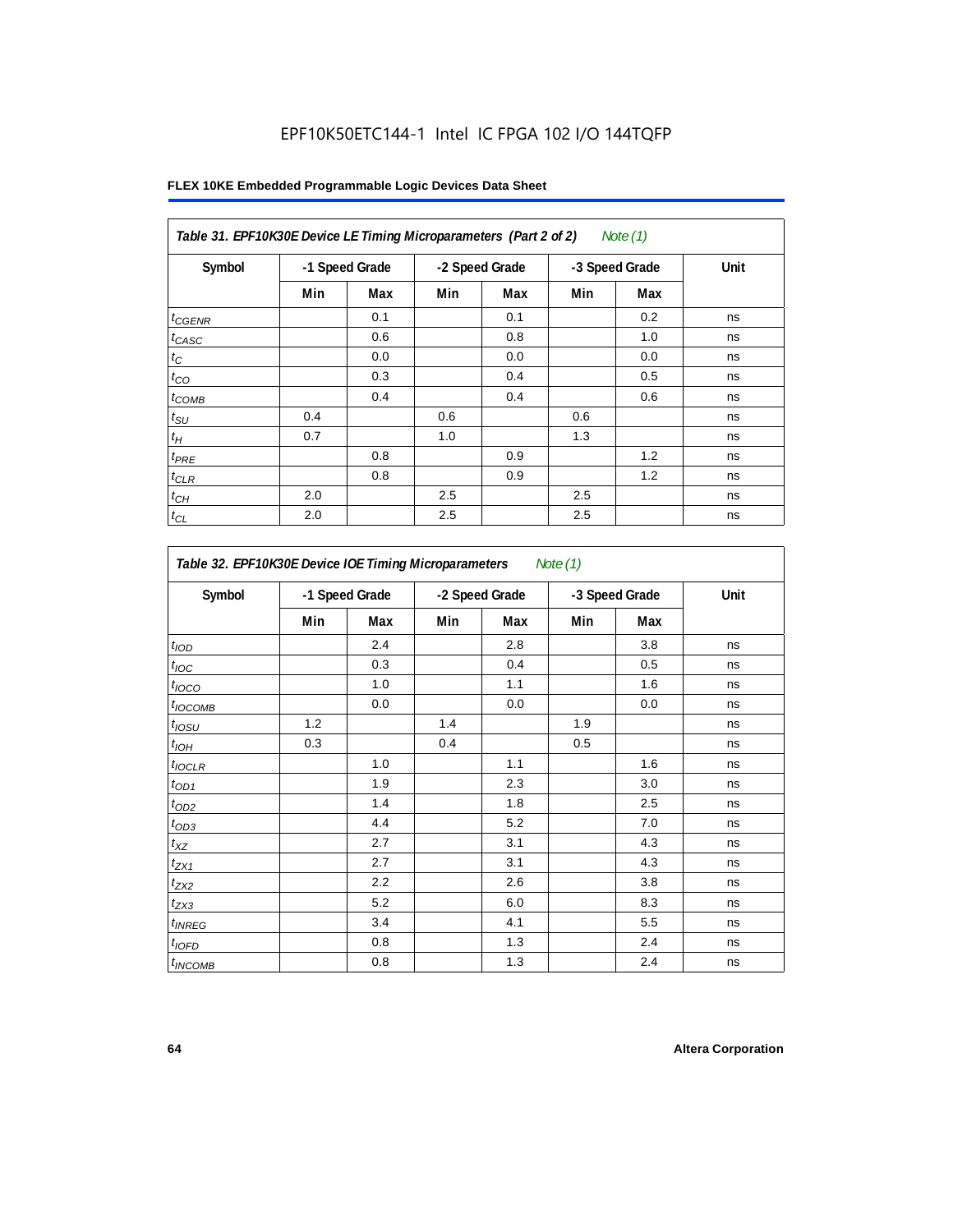| Table 33. EPF10K30E Device EAB Internal Microparameters<br>Note $(1)$ |     |                |     |                |     |                |      |  |  |
|-----------------------------------------------------------------------|-----|----------------|-----|----------------|-----|----------------|------|--|--|
| Symbol                                                                |     | -1 Speed Grade |     | -2 Speed Grade |     | -3 Speed Grade | Unit |  |  |
|                                                                       | Min | Max            | Min | Max            | Min | Max            |      |  |  |
| <i>EABDATA1</i>                                                       |     | 1.7            |     | 2.0            |     | 2.3            | ns   |  |  |
| $t_{EABDATA1}$                                                        |     | 0.6            |     | 0.7            |     | 0.8            | ns   |  |  |
| t <sub>EABWE1</sub>                                                   |     | 1.1            |     | 1.3            |     | 1.4            | ns   |  |  |
| t <sub>EABWE2</sub>                                                   |     | 0.4            |     | 0.4            |     | 0.5            | ns   |  |  |
| t <sub>EABRE1</sub>                                                   |     | 0.8            |     | 0.9            |     | 1.0            | ns   |  |  |
| $t_{EABRE2}$                                                          |     | 0.4            |     | 0.4            |     | 0.5            | ns   |  |  |
| <b><i>EABCLK</i></b>                                                  |     | 0.0            |     | 0.0            |     | 0.0            | ns   |  |  |
| t <sub>EABCO</sub>                                                    |     | 0.3            |     | 0.3            |     | 0.4            | ns   |  |  |
| <i><b>LEABBYPASS</b></i>                                              |     | 0.5            |     | 0.6            |     | 0.7            | ns   |  |  |
| t <sub>EABSU</sub>                                                    | 0.9 |                | 1.0 |                | 1.2 |                | ns   |  |  |
| $t_{EABH}$                                                            | 0.4 |                | 0.4 |                | 0.5 |                | ns   |  |  |
| $t_{EABCLR}$                                                          | 0.3 |                | 0.3 |                | 0.3 |                | ns   |  |  |
| $t_{AA}$                                                              |     | 3.2            |     | 3.8            |     | 4.4            | ns   |  |  |
| $t_{WP}$                                                              | 2.5 |                | 2.9 |                | 3.3 |                | ns   |  |  |
| $t_{\mathsf{RP}}$                                                     | 0.9 |                | 1.1 |                | 1.2 |                | ns   |  |  |
| $t_{WDSU}$                                                            | 0.9 |                | 1.0 |                | 1.1 |                | ns   |  |  |
| $t_{WDH}$                                                             | 0.1 |                | 0.1 |                | 0.1 |                | ns   |  |  |
| $t_{WASU}$                                                            | 1.7 |                | 2.0 |                | 2.3 |                | ns   |  |  |
| $t_{WAH}$                                                             | 1.8 |                | 2.1 |                | 2.4 |                | ns   |  |  |
| $t_{RASU}$                                                            | 3.1 |                | 3.7 |                | 4.2 |                | ns   |  |  |
| $t_{RAH}$                                                             | 0.2 |                | 0.2 |                | 0.2 |                | ns   |  |  |
| $t_{WO}$                                                              |     | 2.5            |     | 2.9            |     | 3.3            | ns   |  |  |
| $t_{DD}$                                                              |     | 2.5            |     | 2.9            |     | 3.3            | ns   |  |  |
| $t_{EABOUT}$                                                          |     | 0.5            |     | 0.6            |     | 0.7            | ns   |  |  |
| $t_{EABCH}$                                                           | 1.5 |                | 2.0 |                | 2.3 |                | ns   |  |  |
| $t_{EABCL}$                                                           | 2.5 |                | 2.9 |                | 3.3 |                | ns   |  |  |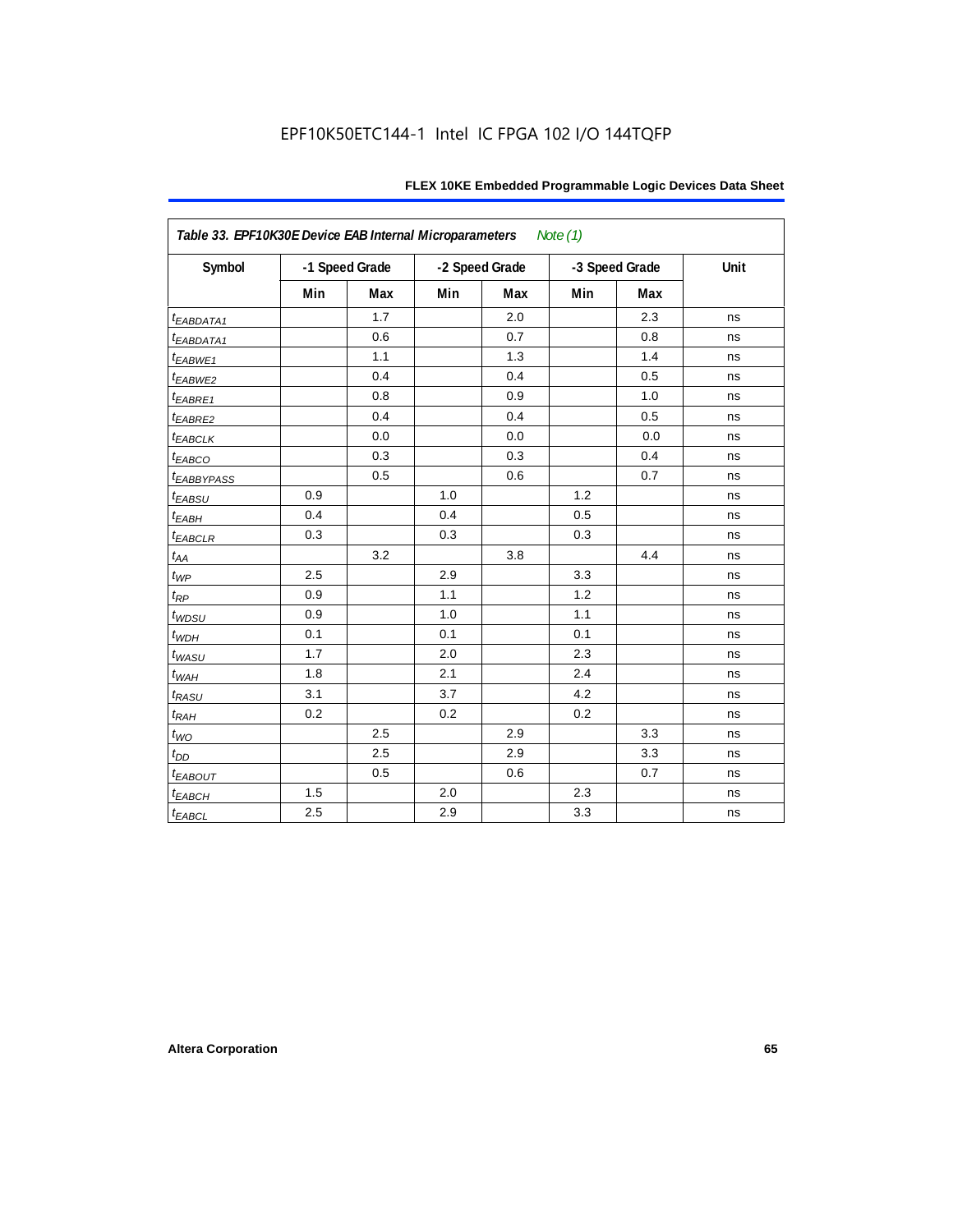## EPF10K50ETC144-1 Intel IC FPGA 102 I/O 144TQFP

|                            | Table 34. EPF10K30E Device EAB Internal Timing Macroparameters<br>Note $(1)$ |     |                |     |     |                |      |  |  |  |
|----------------------------|------------------------------------------------------------------------------|-----|----------------|-----|-----|----------------|------|--|--|--|
| Symbol                     | -1 Speed Grade                                                               |     | -2 Speed Grade |     |     | -3 Speed Grade | Unit |  |  |  |
|                            | Min                                                                          | Max | Min            | Max | Min | Max            |      |  |  |  |
| $t_{EABA}$                 |                                                                              | 6.4 |                | 7.6 |     | 8.8            | ns   |  |  |  |
| <sup>t</sup> EABRCOMB      | 6.4                                                                          |     | 7.6            |     | 8.8 |                | ns   |  |  |  |
| <sup>t</sup> EABRCREG      | 4.4                                                                          |     | 5.1            |     | 6.0 |                | ns   |  |  |  |
| $t_{EABWP}$                | 2.5                                                                          |     | 2.9            |     | 3.3 |                | ns   |  |  |  |
| <sup>t</sup> EABWCOMB      | 6.0                                                                          |     | 7.0            |     | 8.0 |                | ns   |  |  |  |
| <sup>t</sup> EABWCREG      | 6.8                                                                          |     | 7.8            |     | 9.0 |                | ns   |  |  |  |
| $t_{EABDD}$                |                                                                              | 5.7 |                | 6.7 |     | 7.7            | ns   |  |  |  |
| <sup>t</sup> EABDATACO     |                                                                              | 0.8 |                | 0.9 |     | 1.1            | ns   |  |  |  |
| <sup>t</sup> EABDATASU     | 1.5                                                                          |     | 1.7            |     | 2.0 |                | ns   |  |  |  |
| <sup>t</sup> EABDATAH      | 0.0                                                                          |     | 0.0            |     | 0.0 |                | ns   |  |  |  |
| <i>t<sub>EABWESU</sub></i> | 1.3                                                                          |     | 1.4            |     | 1.7 |                | ns   |  |  |  |
| <sup>t</sup> EABWEH        | 0.0                                                                          |     | 0.0            |     | 0.0 |                | ns   |  |  |  |
| t <sub>EABWDSU</sub>       | 1.5                                                                          |     | 1.7            |     | 2.0 |                | ns   |  |  |  |
| t <sub>EABWDH</sub>        | 0.0                                                                          |     | 0.0            |     | 0.0 |                | ns   |  |  |  |
| t <sub>EABWASU</sub>       | 3.0                                                                          |     | 3.6            |     | 4.3 |                | ns   |  |  |  |
| <sup>t</sup> EABWAH        | 0.5                                                                          |     | 0.5            |     | 0.4 |                | ns   |  |  |  |
| $t_{EABWO}$                |                                                                              | 5.1 |                | 6.0 |     | 6.8            | ns   |  |  |  |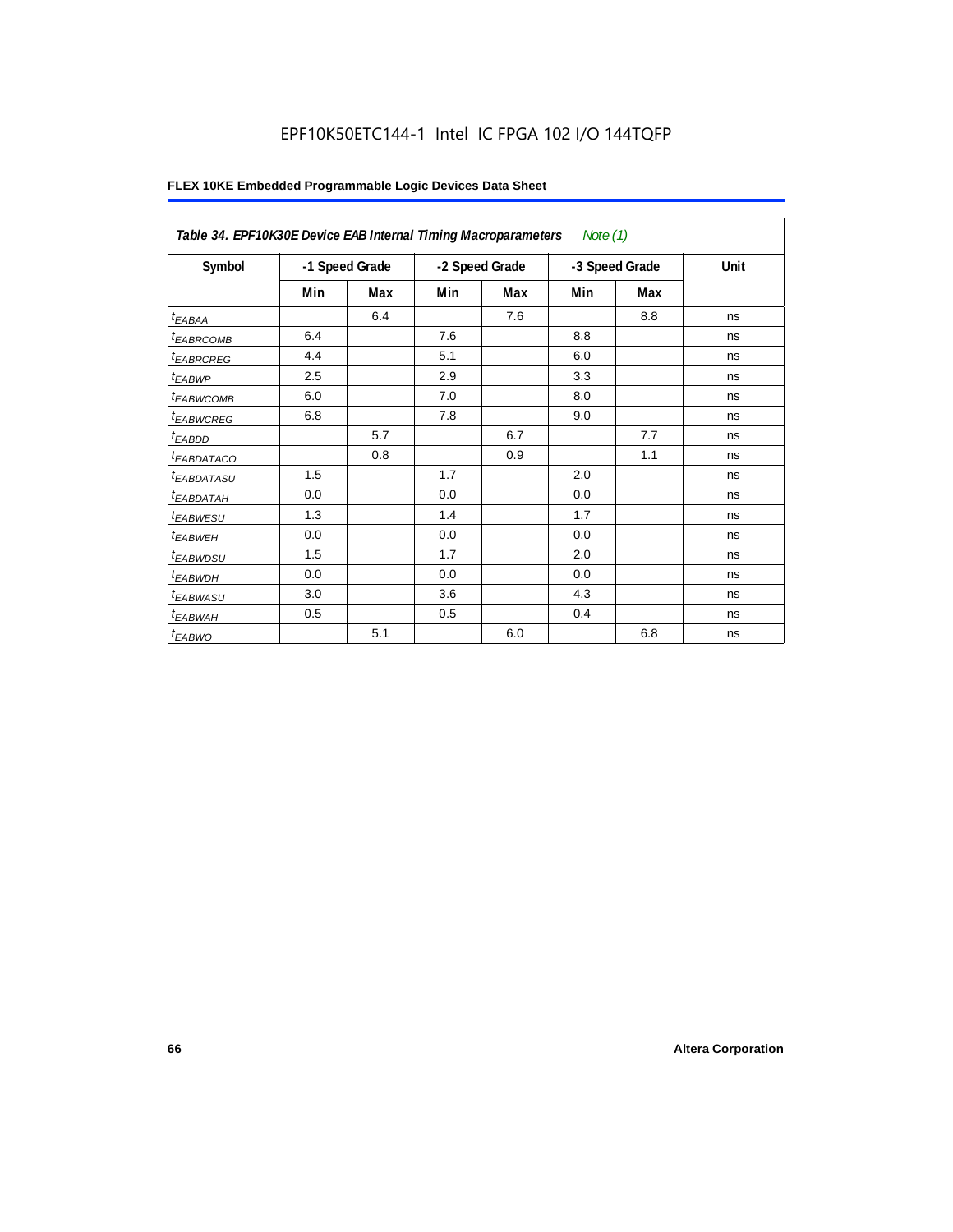| Table 35. EPF10K30E Device Interconnect Timing Microparameters<br>Note $(1)$ |                |     |     |                |     |                |      |  |  |
|------------------------------------------------------------------------------|----------------|-----|-----|----------------|-----|----------------|------|--|--|
| Symbol                                                                       | -1 Speed Grade |     |     | -2 Speed Grade |     | -3 Speed Grade | Unit |  |  |
|                                                                              | Min            | Max | Min | Max            | Min | Max            |      |  |  |
| $tD$ IN2IOE                                                                  |                | 1.8 |     | 2.4            |     | 2.9            | ns   |  |  |
| t <sub>DIN2LE</sub>                                                          |                | 1.5 |     | 1.8            |     | 2.4            | ns   |  |  |
| <sup>t</sup> DIN2DATA                                                        |                | 1.5 |     | 1.8            |     | 2.2            | ns   |  |  |
| t <sub>DCLK2IOE</sub>                                                        |                | 2.2 |     | 2.6            |     | 3.0            | ns   |  |  |
| <sup>t</sup> DCLK2LE                                                         |                | 1.5 |     | 1.8            |     | 2.4            | ns   |  |  |
| <i>t</i> SAMELAB                                                             |                | 0.1 |     | 0.2            |     | 0.3            | ns   |  |  |
| <i>t</i> SAMEROW                                                             |                | 2.0 |     | 2.4            |     | 2.7            | ns   |  |  |
| <i>t<sub>SAMECOLUMN</sub></i>                                                |                | 0.7 |     | 1.0            |     | 0.8            | ns   |  |  |
| <i>t<sub>DIFFROW</sub></i>                                                   |                | 2.7 |     | 3.4            |     | 3.5            | ns   |  |  |
| <i>t</i> TWOROWS                                                             |                | 4.7 |     | 5.8            |     | 6.2            | ns   |  |  |
| <b><i>LEPERIPH</i></b>                                                       |                | 2.7 |     | 3.4            |     | 3.8            | ns   |  |  |
| <b><i>LABCARRY</i></b>                                                       |                | 0.3 |     | 0.4            |     | 0.5            | ns   |  |  |
| <sup>t</sup> LABCASC                                                         |                | 0.8 |     | 0.8            |     | 1.1            | ns   |  |  |

| Notes (1), (2)<br>Table 36. EPF10K30E External Timing Parameters |     |                |     |                |     |                |      |  |  |  |
|------------------------------------------------------------------|-----|----------------|-----|----------------|-----|----------------|------|--|--|--|
| Symbol                                                           |     | -1 Speed Grade |     | -2 Speed Grade |     | -3 Speed Grade | Unit |  |  |  |
|                                                                  | Min | Max            | Min | Max            | Min | Max            |      |  |  |  |
| $t_{DRR}$                                                        |     | 8.0            |     | 9.5            |     | 12.5           | ns   |  |  |  |
| $t_{INSU}$ (3)                                                   | 2.1 |                | 2.5 |                | 3.9 |                | ns   |  |  |  |
| $t_{INH}$ (3)                                                    | 0.0 |                | 0.0 |                | 0.0 |                | ns   |  |  |  |
| $t_{OUTCO}$ (3)                                                  | 2.0 | 4.9            | 2.0 | 5.9            | 2.0 | 7.6            | ns   |  |  |  |
| $t_{INSU}$ (4)                                                   | 1.1 |                | 1.5 |                |     |                | ns   |  |  |  |
| $t_{INH}$ (4)                                                    | 0.0 |                | 0.0 |                |     |                | ns   |  |  |  |
| $t_{\text{OUTCO}}$ (4)                                           | 0.5 | 3.9            | 0.5 | 4.9            |     |                | ns   |  |  |  |
| t <sub>PCISU</sub>                                               | 3.0 |                | 4.2 |                |     |                | ns   |  |  |  |
| t <sub>PCIH</sub>                                                | 0.0 |                | 0.0 |                |     |                | ns   |  |  |  |
| t <sub>PCICO</sub>                                               | 2.0 | 6.0            | 2.0 | 7.5            |     |                | ns   |  |  |  |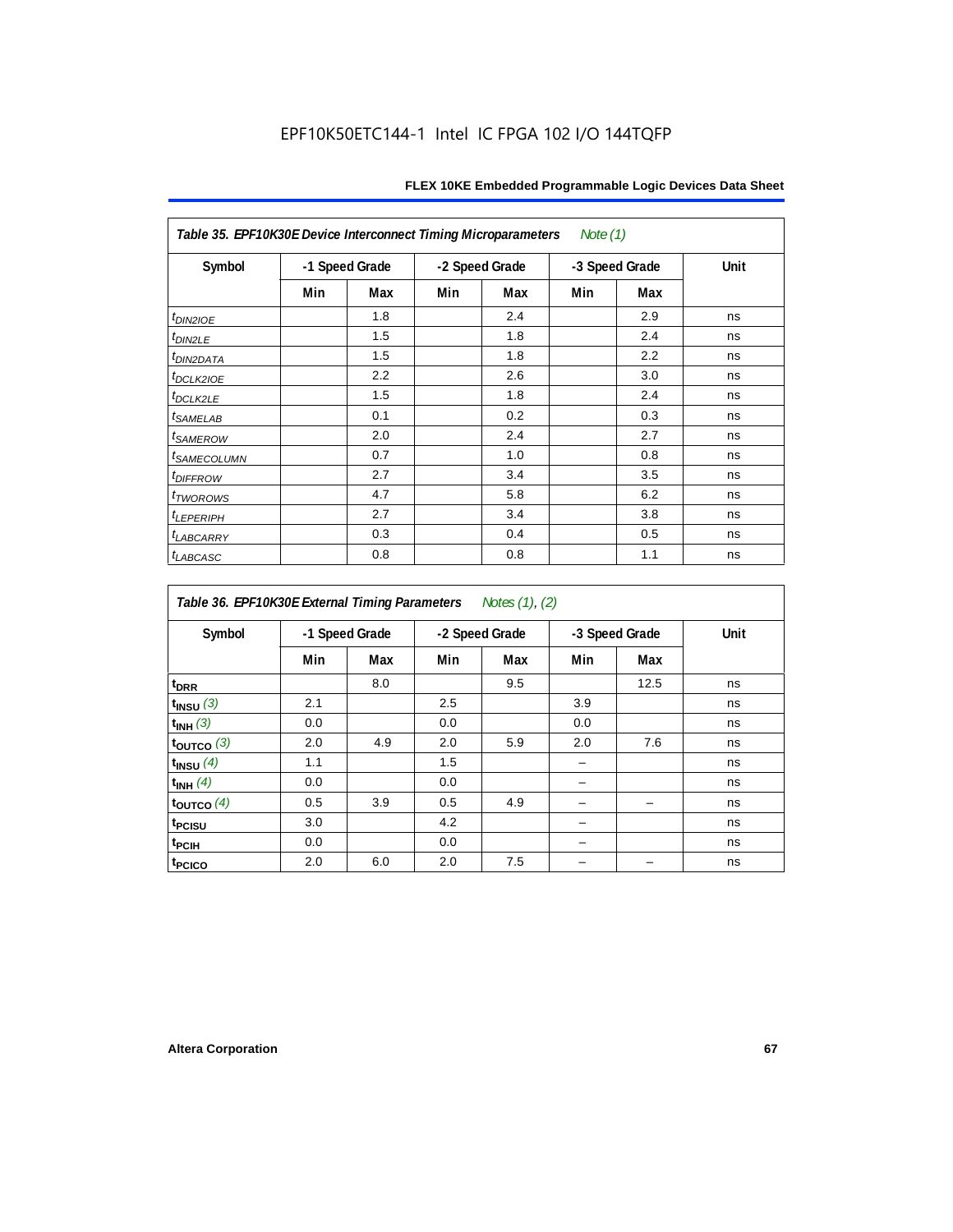| Notes (1), (2)<br>Table 37. EPF10K30E External Bidirectional Timing Parameters |     |                                  |     |                |     |     |      |  |  |
|--------------------------------------------------------------------------------|-----|----------------------------------|-----|----------------|-----|-----|------|--|--|
| Symbol                                                                         |     | -1 Speed Grade<br>-2 Speed Grade |     | -3 Speed Grade |     |     | Unit |  |  |
|                                                                                | Min | Max                              | Min | Max            | Min | Max |      |  |  |
| $t_{INSUBIDIR}$ (3)                                                            | 2.8 |                                  | 3.9 |                | 5.2 |     | ns   |  |  |
| $t_{INHBIDIR}$ (3)                                                             | 0.0 |                                  | 0.0 |                | 0.0 |     | ns   |  |  |
| $t_{INSUBIDIR}(4)$                                                             | 3.8 |                                  | 4.9 |                | -   |     | ns   |  |  |
| $t_{INHBIDIR}$ $(4)$                                                           | 0.0 |                                  | 0.0 |                |     |     | ns   |  |  |
| $t_{\text{OUTCOBIDIR}}$ (3)                                                    | 2.0 | 4.9                              | 2.0 | 5.9            | 2.0 | 7.6 | ns   |  |  |
| $t_{XZBIDIR}$ (3)                                                              |     | 6.1                              |     | 7.5            |     | 9.7 | ns   |  |  |
| $t_{ZXBIDIR}$ (3)                                                              |     | 6.1                              |     | 7.5            |     | 9.7 | ns   |  |  |
| $t_{\text{OUTCOBIDIR}}(4)$                                                     | 0.5 | 3.9                              | 0.5 | 4.9            |     |     | ns   |  |  |
| $t_{XZBIDIR}$ (4)                                                              |     | 5.1                              |     | 6.5            |     |     | ns   |  |  |
| $t_{ZXBIDIR}$ (4)                                                              |     | 5.1                              |     | 6.5            |     |     | ns   |  |  |

#### *Notes to tables:*

(1) All timing parameters are described in Tables 24 through 30 in this data sheet.<br>(2) These parameters are specified by characterization.

(2) These parameters are specified by characterization.<br>(3) This parameter is measured without the use of the C

This parameter is measured without the use of the ClockLock or ClockBoost circuits.

(4) This parameter is measured with the use of the ClockLock or ClockBoost circuits.

### Tables 38 through 44 show EPF10K50E device internal and external timing parameters.

| Table 38. EPF10K50E Device LE Timing Microparameters (Part 1 of 2)<br>Note (1) |     |                |     |                |     |                |      |  |  |
|--------------------------------------------------------------------------------|-----|----------------|-----|----------------|-----|----------------|------|--|--|
| Symbol                                                                         |     | -1 Speed Grade |     | -2 Speed Grade |     | -3 Speed Grade | Unit |  |  |
|                                                                                | Min | Max            | Min | Max            | Min | Max            |      |  |  |
| $t_{LUT}$                                                                      |     | 0.6            |     | 0.9            |     | 1.3            | ns   |  |  |
| $t_{CLUT}$                                                                     |     | 0.5            |     | 0.6            |     | 0.8            | ns   |  |  |
| $t_{RLUT}$                                                                     |     | 0.7            |     | 0.8            |     | 1.1            | ns   |  |  |
| <b><i>t<sub>PACKED</sub></i></b>                                               |     | 0.4            |     | 0.5            |     | 0.6            | ns   |  |  |
| $t_{EN}$                                                                       |     | 0.6            |     | 0.7            |     | 0.9            | ns   |  |  |
| $t_{CICO}$                                                                     |     | 0.2            |     | 0.2            |     | 0.3            | ns   |  |  |
| $t_{GEN}$                                                                      |     | 0.5            |     | 0.5            |     | 0.8            | ns   |  |  |
| <sup>t</sup> CGENR                                                             |     | 0.2            |     | 0.2            |     | 0.3            | ns   |  |  |
| t <sub>CASC</sub>                                                              |     | 0.8            |     | 1.0            |     | 1.4            | ns   |  |  |
| $t_C$                                                                          |     | 0.5            |     | 0.6            |     | 0.8            | ns   |  |  |
| $t_{CO}$                                                                       |     | 0.7            |     | 0.7            |     | 0.9            | ns   |  |  |
| $t_{\text{COMB}}$                                                              |     | 0.5            |     | 0.6            |     | 0.8            | ns   |  |  |
| $t_{\text{SU}}$                                                                | 0.7 |                | 0.7 |                | 0.8 |                | ns   |  |  |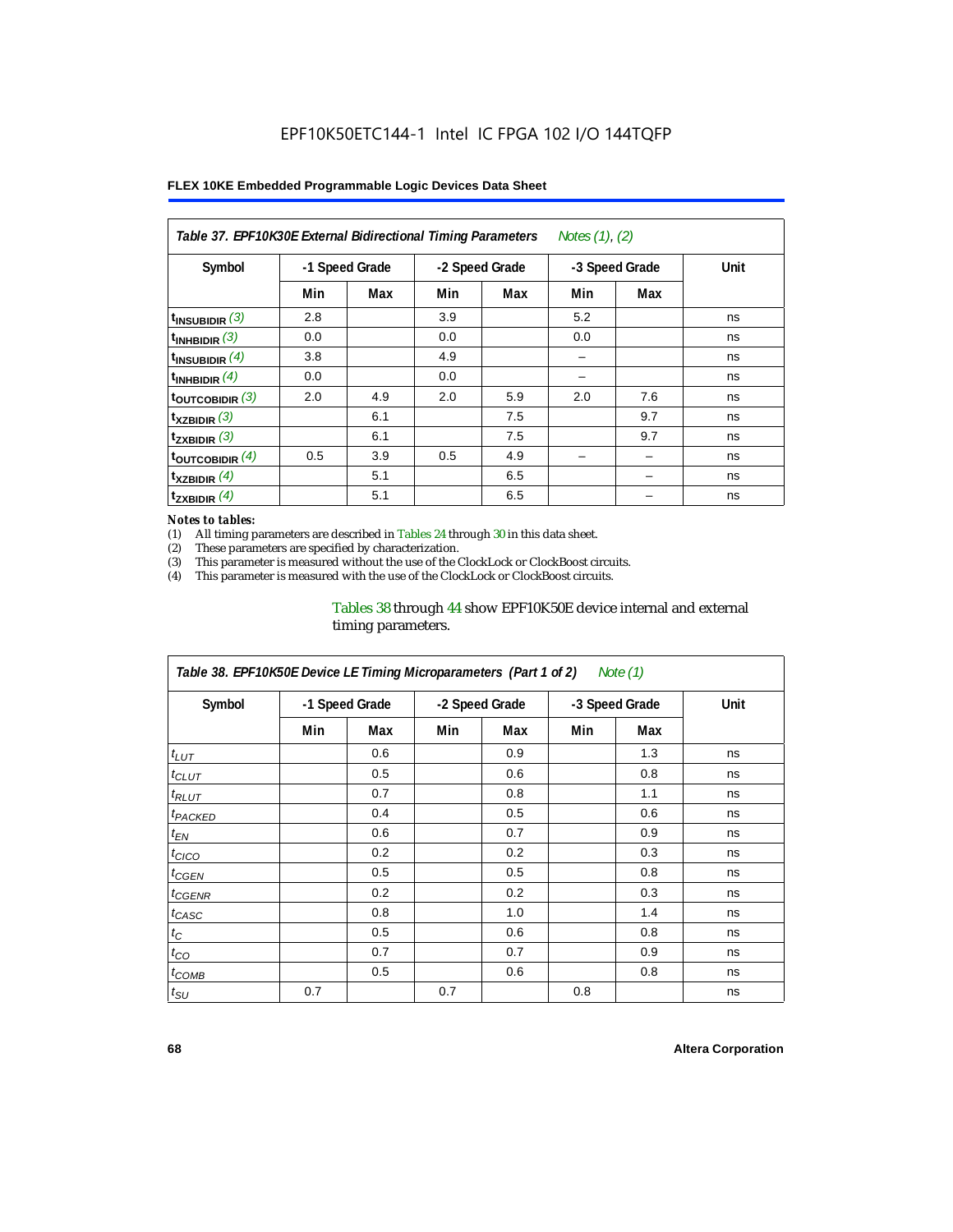| Table 38. EPF10K50E Device LE Timing Microparameters (Part 2 of 2)<br>Note $(1)$ |                |     |     |                |     |                |      |  |  |
|----------------------------------------------------------------------------------|----------------|-----|-----|----------------|-----|----------------|------|--|--|
| Symbol                                                                           | -1 Speed Grade |     |     | -2 Speed Grade |     | -3 Speed Grade | Unit |  |  |
|                                                                                  | Min            | Max | Min | Max            | Min | Max            |      |  |  |
| $t_H$                                                                            | 0.9            |     | 1.0 |                | 1.4 |                | ns   |  |  |
| $t_{PRE}$                                                                        |                | 0.5 |     | 0.6            |     | 0.8            | ns   |  |  |
| $t_{CLR}$                                                                        |                | 0.5 |     | 0.6            |     | 0.8            | ns   |  |  |
| $t_{CH}$                                                                         | 2.0            |     | 2.5 |                | 3.0 |                | ns   |  |  |
| $t_{CL}$                                                                         | 2.0            |     | 2.5 |                | 3.0 |                | ns   |  |  |

| Table 39. EPF10K50E Device IOE Timing Microparameters Note (1) |                |     |                |     |                |     |      |  |  |
|----------------------------------------------------------------|----------------|-----|----------------|-----|----------------|-----|------|--|--|
| Symbol                                                         | -1 Speed Grade |     | -2 Speed Grade |     | -3 Speed Grade |     | Unit |  |  |
|                                                                | Min            | Max | Min            | Max | Min            | Max |      |  |  |
| t <sub>IOD</sub>                                               |                | 2.2 |                | 2.4 |                | 3.3 | ns   |  |  |
| $t_{\text{loc}}$                                               |                | 0.3 |                | 0.3 |                | 0.5 | ns   |  |  |
| $t_{IOCO}$                                                     |                | 1.0 |                | 1.0 |                | 1.4 | ns   |  |  |
| $t_{IOCOMB}$                                                   |                | 0.0 |                | 0.0 |                | 0.2 | ns   |  |  |
| $t_{IOSU}$                                                     | 1.0            |     | 1.2            |     | 1.7            |     | ns   |  |  |
| $t_{IOM}$                                                      | 0.3            |     | 0.3            |     | 0.5            |     | ns   |  |  |
| $t_{IOCLR}$                                                    |                | 0.9 |                | 1.0 |                | 1.4 | ns   |  |  |
| $t_{OD1}$                                                      |                | 0.8 |                | 0.9 |                | 1.2 | ns   |  |  |
| $t_{OD2}$                                                      |                | 0.3 |                | 0.4 |                | 0.7 | ns   |  |  |
| $t_{OD3}$                                                      |                | 3.0 |                | 3.5 |                | 3.5 | ns   |  |  |
| $t_{\mathsf{XZ}}$                                              |                | 1.4 |                | 1.7 |                | 2.3 | ns   |  |  |
| $t_{ZX1}$                                                      |                | 1.4 |                | 1.7 |                | 2.3 | ns   |  |  |
| $t_{ZX2}$                                                      |                | 0.9 |                | 1.2 |                | 1.8 | ns   |  |  |
| $t_{ZX3}$                                                      |                | 3.6 |                | 4.3 |                | 4.6 | ns   |  |  |
| $t_{INREG}$                                                    |                | 4.9 |                | 5.8 |                | 7.8 | ns   |  |  |
| $t_{IOFD}$                                                     |                | 2.8 |                | 3.3 |                | 4.5 | ns   |  |  |
| $t_{INCOMB}$                                                   |                | 2.8 |                | 3.3 |                | 4.5 | ns   |  |  |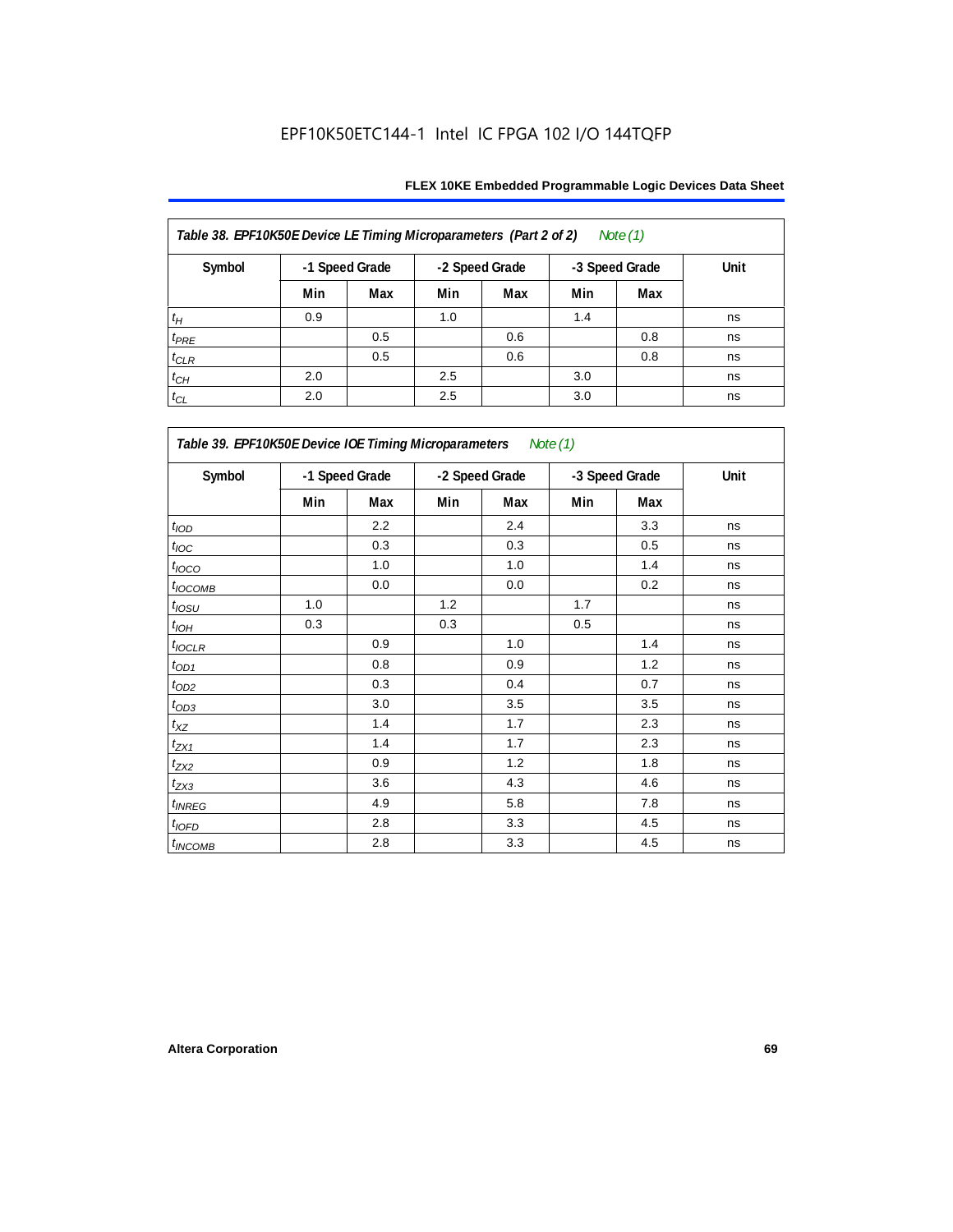## EPF10K50ETC144-1 Intel IC FPGA 102 I/O 144TQFP

| Table 40. EPF10K50E Device EAB Internal Microparameters<br>Note $(1)$ |                |     |                |     |                |     |      |  |  |
|-----------------------------------------------------------------------|----------------|-----|----------------|-----|----------------|-----|------|--|--|
| Symbol                                                                | -1 Speed Grade |     | -2 Speed Grade |     | -3 Speed Grade |     | Unit |  |  |
|                                                                       | Min            | Max | Min            | Max | Min            | Max |      |  |  |
| <sup>t</sup> EABDATA1                                                 |                | 1.7 |                | 2.0 |                | 2.7 | ns   |  |  |
| $t_{EABDATA1}$                                                        |                | 0.6 |                | 0.7 |                | 0.9 | ns   |  |  |
| <sup>t</sup> EABWE1                                                   |                | 1.1 |                | 1.3 |                | 1.8 | ns   |  |  |
| <sup>t</sup> EABWE2                                                   |                | 0.4 |                | 0.4 |                | 0.6 | ns   |  |  |
| t <sub>EABRE1</sub>                                                   |                | 0.8 |                | 0.9 |                | 1.2 | ns   |  |  |
| $t_{EABRE2}$                                                          |                | 0.4 |                | 0.4 |                | 0.6 | ns   |  |  |
| t <sub>EABCLK</sub>                                                   |                | 0.0 |                | 0.0 |                | 0.0 | ns   |  |  |
| t <sub>EABCO</sub>                                                    |                | 0.3 |                | 0.3 |                | 0.5 | ns   |  |  |
| <sup>t</sup> EABBYPASS                                                |                | 0.5 |                | 0.6 |                | 0.8 | ns   |  |  |
| t <sub>EABSU</sub>                                                    | 0.9            |     | 1.0            |     | 1.4            |     | ns   |  |  |
| $t_{EABH}$                                                            | 0.4            |     | 0.4            |     | 0.6            |     | ns   |  |  |
| $t_{EABCLR}$                                                          | 0.3            |     | 0.3            |     | 0.5            |     | ns   |  |  |
| $t_{AA}$                                                              |                | 3.2 |                | 3.8 |                | 5.1 | ns   |  |  |
| $t_{WP}$                                                              | 2.5            |     | 2.9            |     | 3.9            |     | ns   |  |  |
| $t_{\mathsf{RP}}$                                                     | 0.9            |     | 1.1            |     | 1.5            |     | ns   |  |  |
| $t_{W\!D\!S\!U}$                                                      | 0.9            |     | 1.0            |     | 1.4            |     | ns   |  |  |
| $t_{WDH}$                                                             | 0.1            |     | 0.1            |     | 0.2            |     | ns   |  |  |
| $t_{WASU}$                                                            | 1.7            |     | 2.0            |     | 2.7            |     | ns   |  |  |
| $t_{WAH}$                                                             | 1.8            |     | 2.1            |     | 2.9            |     | ns   |  |  |
| $t_{RASU}$                                                            | 3.1            |     | 3.7            |     | 5.0            |     | ns   |  |  |
| t <sub>RAH</sub>                                                      | 0.2            |     | 0.2            |     | 0.3            |     | ns   |  |  |
| $t_{WO}$                                                              |                | 2.5 |                | 2.9 |                | 3.9 | ns   |  |  |
| $t_{DD}$                                                              |                | 2.5 |                | 2.9 |                | 3.9 | ns   |  |  |
| <b><i>EABOUT</i></b>                                                  |                | 0.5 |                | 0.6 |                | 0.8 | ns   |  |  |
| $t_{EABCH}$                                                           | 1.5            |     | 2.0            |     | 2.5            |     | ns   |  |  |
| $t_{EABCL}$                                                           | 2.5            |     | 2.9            |     | 3.9            |     | ns   |  |  |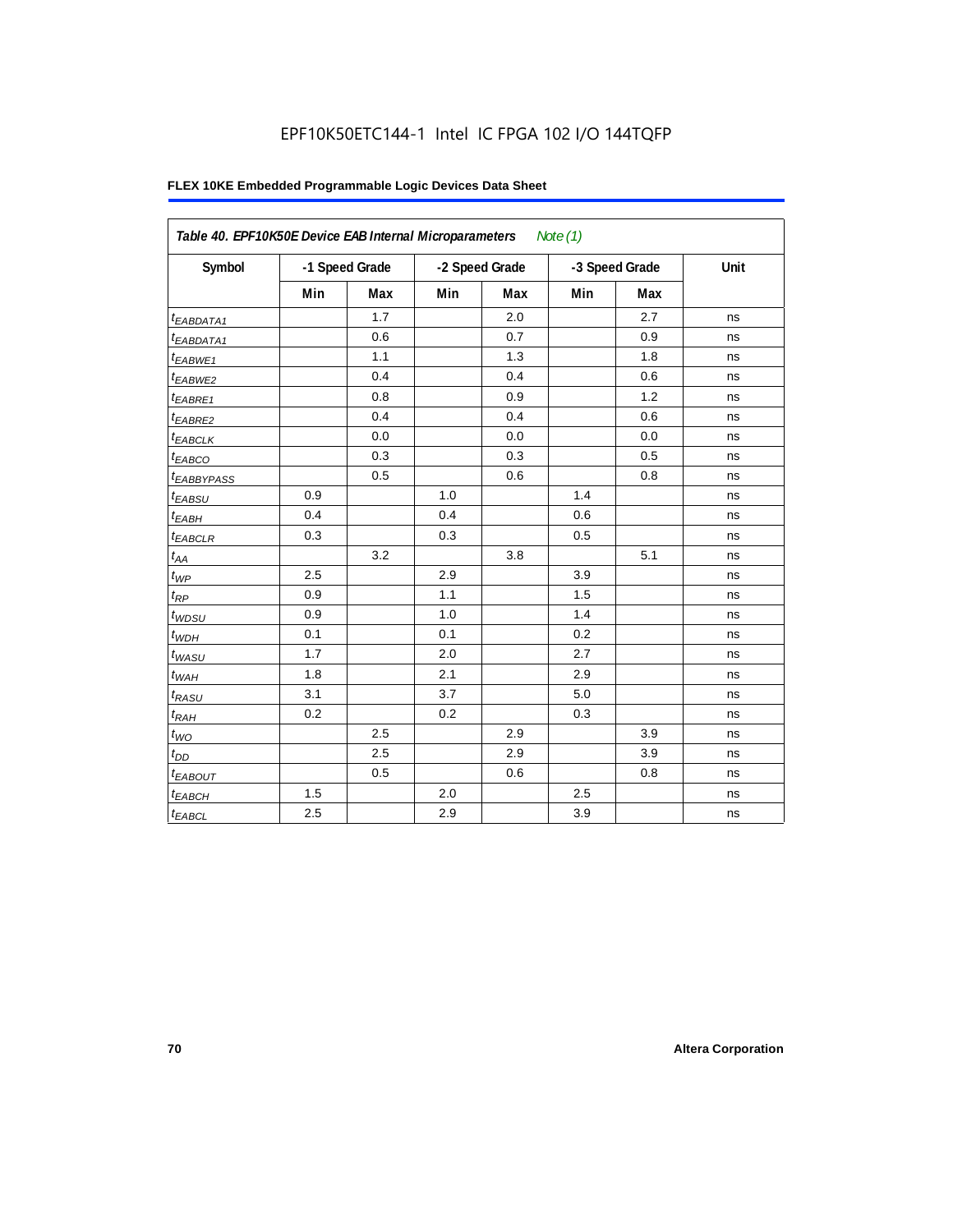| Table 41. EPF10K50E Device EAB Internal Timing Macroparameters<br>Note (1) |                |     |                |     |      |                |      |  |  |  |
|----------------------------------------------------------------------------|----------------|-----|----------------|-----|------|----------------|------|--|--|--|
| Symbol                                                                     | -1 Speed Grade |     | -2 Speed Grade |     |      | -3 Speed Grade | Unit |  |  |  |
|                                                                            | Min            | Max | Min            | Max | Min  | Max            |      |  |  |  |
| $t_{EABA}$                                                                 |                | 6.4 |                | 7.6 |      | 10.2           | ns   |  |  |  |
| t <sub>EABRCOMB</sub>                                                      | 6.4            |     | 7.6            |     | 10.2 |                | ns   |  |  |  |
| <sup>t</sup> EABRCREG                                                      | 4.4            |     | 5.1            |     | 7.0  |                | ns   |  |  |  |
| t <sub>EABWP</sub>                                                         | 2.5            |     | 2.9            |     | 3.9  |                | ns   |  |  |  |
| <sup>t</sup> EABWCOMB                                                      | 6.0            |     | 7.0            |     | 9.5  |                | ns   |  |  |  |
| t <sub>EABWCREG</sub>                                                      | 6.8            |     | 7.8            |     | 10.6 |                | ns   |  |  |  |
| t <sub>EABDD</sub>                                                         |                | 5.7 |                | 6.7 |      | 9.0            | ns   |  |  |  |
| <sup>t</sup> EABDATACO                                                     |                | 0.8 |                | 0.9 |      | 1.3            | ns   |  |  |  |
| <sup>t</sup> EABDATASU                                                     | 1.5            |     | 1.7            |     | 2.3  |                | ns   |  |  |  |
| <sup>t</sup> EABDATAH                                                      | 0.0            |     | 0.0            |     | 0.0  |                | ns   |  |  |  |
| <i>t<sub>EABWESU</sub></i>                                                 | 1.3            |     | 1.4            |     | 2.0  |                | ns   |  |  |  |
| <sup>t</sup> EABWEH                                                        | 0.0            |     | 0.0            |     | 0.0  |                | ns   |  |  |  |
| t <sub>EABWDSU</sub>                                                       | 1.5            |     | 1.7            |     | 2.3  |                | ns   |  |  |  |
| <sup>t</sup> EABWDH                                                        | 0.0            |     | 0.0            |     | 0.0  |                | ns   |  |  |  |
| t <sub>EABWASU</sub>                                                       | 3.0            |     | 3.6            |     | 4.8  |                | ns   |  |  |  |
| $t_{EABWAH}$                                                               | 0.5            |     | 0.5            |     | 0.8  |                | ns   |  |  |  |
| $t_{EABWO}$                                                                |                | 5.1 |                | 6.0 |      | 8.1            | ns   |  |  |  |

| Table 42. EPF10K50E Device Interconnect Timing Microparameters |                |     |                |     | Note $(1)$     |     |      |
|----------------------------------------------------------------|----------------|-----|----------------|-----|----------------|-----|------|
| Symbol                                                         | -1 Speed Grade |     | -2 Speed Grade |     | -3 Speed Grade |     | Unit |
|                                                                | Min            | Max | Min            | Max | Min            | Max |      |
| $t_{DINZIOE}$                                                  |                | 3.5 |                | 4.3 |                | 5.6 | ns   |
| t <sub>DIN2LE</sub>                                            |                | 2.1 |                | 2.5 |                | 3.4 | ns   |
| <sup>t</sup> DIN2DATA                                          |                | 2.2 |                | 2.4 |                | 3.1 | ns   |
| <sup>t</sup> DCLK2IOE                                          |                | 2.9 |                | 3.5 |                | 4.7 | ns   |
| t <sub>DCLK2LE</sub>                                           |                | 2.1 |                | 2.5 |                | 3.4 | ns   |
| <sup>t</sup> SAMELAB                                           |                | 0.1 |                | 0.1 |                | 0.2 | ns   |
| <sup>t</sup> SAMEROW                                           |                | 1.1 |                | 1.1 |                | 1.5 | ns   |
| <sup>t</sup> SAMECOLUMN                                        |                | 0.8 |                | 1.0 |                | 1.3 | ns   |
| <i>t<sub>DIFFROW</sub></i>                                     |                | 1.9 |                | 2.1 |                | 2.8 | ns   |
| <sup>t</sup> TWOROWS                                           |                | 3.0 |                | 3.2 |                | 4.3 | ns   |
| <b><i>LEPERIPH</i></b>                                         |                | 3.1 |                | 3.3 |                | 3.7 | ns   |
| <b><i>LABCARRY</i></b>                                         |                | 0.1 |                | 0.1 |                | 0.2 | ns   |
| t <sub>LABCASC</sub>                                           |                | 0.3 |                | 0.3 |                | 0.5 | ns   |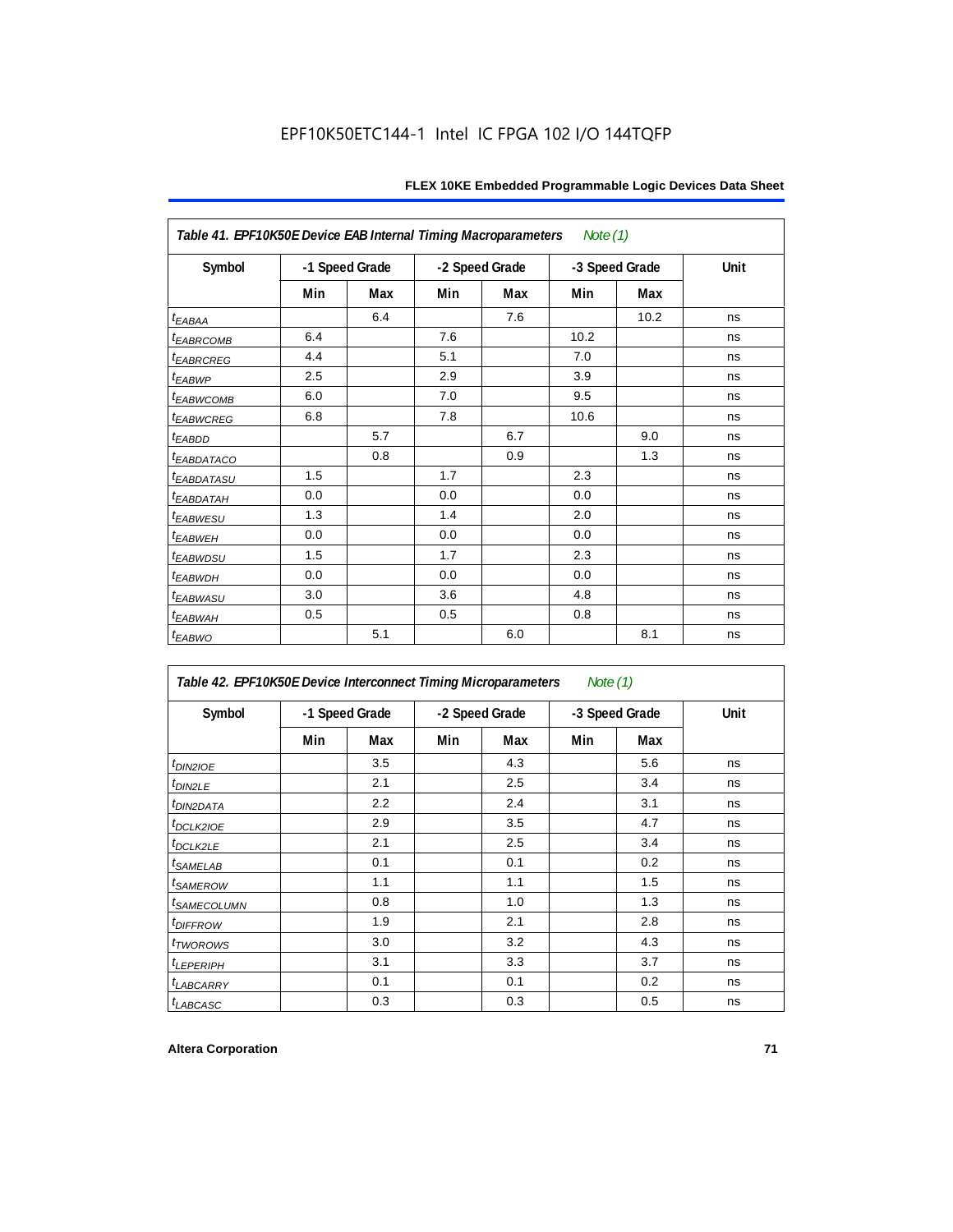#### **FLEX 10KE Embedded Programmable Logic Devices Data Sheet**

| Table 43. EPF10K50E External Timing Parameters<br>Notes $(1)$ , $(2)$ |                |     |     |                |                          |                |      |  |  |  |
|-----------------------------------------------------------------------|----------------|-----|-----|----------------|--------------------------|----------------|------|--|--|--|
| Symbol                                                                | -1 Speed Grade |     |     | -2 Speed Grade |                          | -3 Speed Grade | Unit |  |  |  |
|                                                                       | Min            | Max | Min | Max            | Min                      | Max            |      |  |  |  |
| t <sub>DRR</sub>                                                      |                | 8.5 |     | 10.0           |                          | 13.5           | ns   |  |  |  |
| t <sub>insu</sub>                                                     | 2.7            |     | 3.2 |                | 4.3                      |                | ns   |  |  |  |
| $t_{\rm INH}$                                                         | 0.0            |     | 0.0 |                | 0.0                      |                | ns   |  |  |  |
| toutco                                                                | 2.0            | 4.5 | 2.0 | 5.2            | 2.0                      | 7.3            | ns   |  |  |  |
| t <sub>PCISU</sub>                                                    | 3.0            |     | 4.2 |                | $\overline{\phantom{a}}$ |                | ns   |  |  |  |
| <sup>t</sup> PCIH                                                     | 0.0            |     | 0.0 |                | $\overline{\phantom{a}}$ |                | ns   |  |  |  |
| <sup>t</sup> PCICO                                                    | 2.0            | 6.0 | 2.0 | 7.7            | $\blacksquare$           |                | ns   |  |  |  |

*Table 44. EPF10K50E External Bidirectional Timing Parameters Notes (1), (2)*

| Symbol                    | -1 Speed Grade |     |     | -2 Speed Grade |     | -3 Speed Grade | Unit |
|---------------------------|----------------|-----|-----|----------------|-----|----------------|------|
|                           | Min            | Max | Min | Max            | Min | Max            |      |
| <sup>I</sup> INSUBIDIR    | 2.7            |     | 3.2 |                | 4.3 |                | ns   |
| <sup>t</sup> INHBIDIR     | 0.0            |     | 0.0 |                | 0.0 |                | ns   |
| <b><i>LOUTCOBIDIR</i></b> | 2.0            | 4.5 | 2.0 | 5.2            | 2.0 | 7.3            | ns   |
| <sup>t</sup> xzbidir      |                | 6.8 |     | 7.8            |     | 10.1           | ns   |
| <sup>t</sup> zxbidir      |                | 6.8 |     | 7.8            |     | 10.1           | ns   |

#### *Notes to tables:*

(1) All timing parameters are described in Tables 24 through 30 in this data sheet.

(2) These parameters are specified by characterization.

Tables 45 through 51 show EPF10K100E device internal and external timing parameters.

| Table 45. EPF10K100E Device LE Timing Microparameters<br>Note $(1)$ |                |     |                |     |                |     |      |  |  |  |
|---------------------------------------------------------------------|----------------|-----|----------------|-----|----------------|-----|------|--|--|--|
| Symbol                                                              | -1 Speed Grade |     | -2 Speed Grade |     | -3 Speed Grade |     | Unit |  |  |  |
|                                                                     | Min            | Max | Min            | Max | Min            | Max |      |  |  |  |
| $t_{LUT}$                                                           |                | 0.7 |                | 1.0 |                | 1.5 | ns   |  |  |  |
| $t_{CLUT}$                                                          |                | 0.5 |                | 0.7 |                | 0.9 | ns   |  |  |  |
| $t_{RLUT}$                                                          |                | 0.6 |                | 0.8 |                | 1.1 | ns   |  |  |  |
| <sup>t</sup> PACKED                                                 |                | 0.3 |                | 0.4 |                | 0.5 | ns   |  |  |  |
| $t_{EN}$                                                            |                | 0.2 |                | 0.3 |                | 0.3 | ns   |  |  |  |
| $t_{CICO}$                                                          |                | 0.1 |                | 0.1 |                | 0.2 | ns   |  |  |  |
| $t_{\text{GEN}}$                                                    |                | 0.4 |                | 0.5 |                | 0.7 | ns   |  |  |  |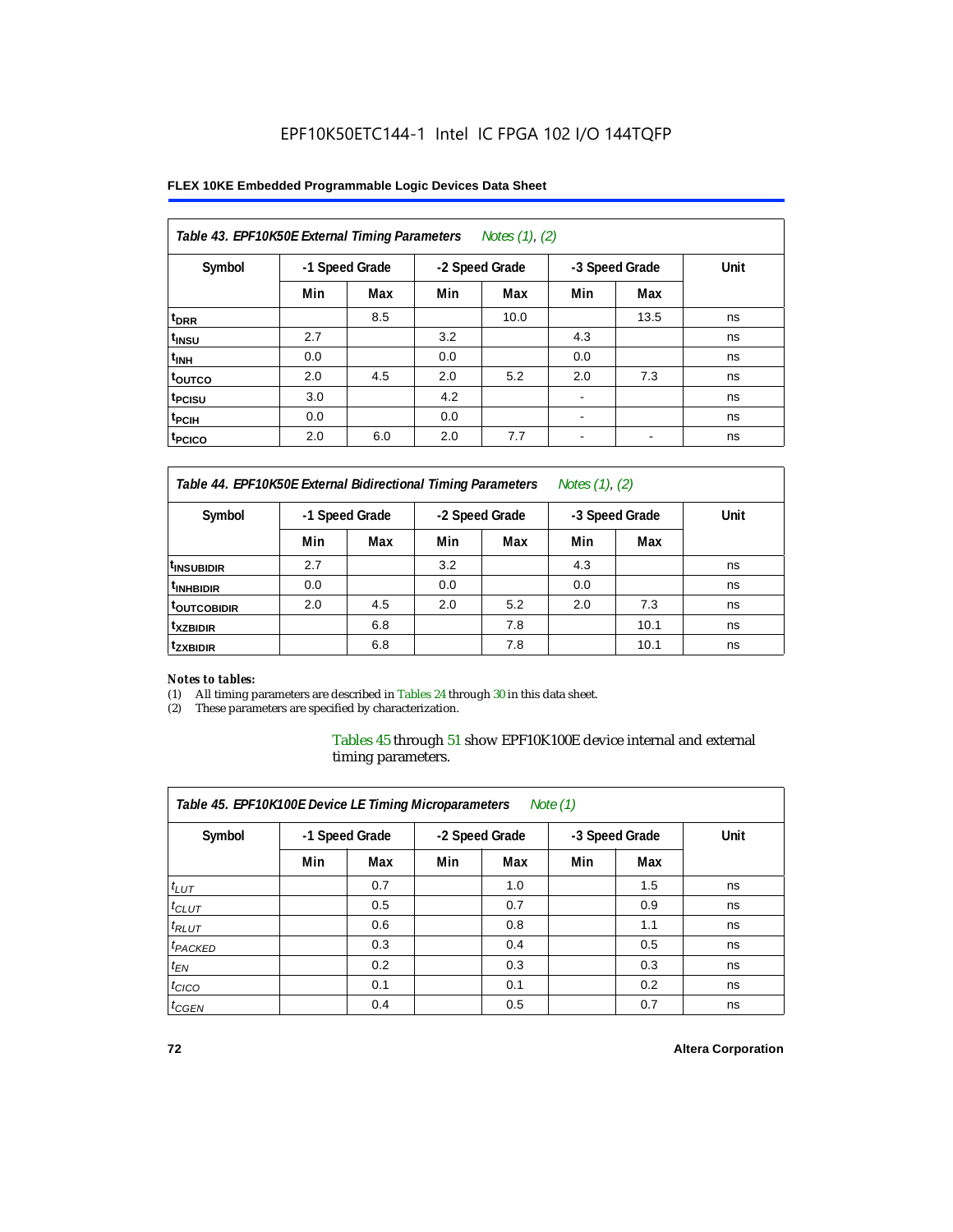| Table 45. EPF10K100E Device LE Timing Microparameters Note (1) |                |     |     |                |     |                |      |  |  |  |  |
|----------------------------------------------------------------|----------------|-----|-----|----------------|-----|----------------|------|--|--|--|--|
| Symbol                                                         | -1 Speed Grade |     |     | -2 Speed Grade |     | -3 Speed Grade | Unit |  |  |  |  |
|                                                                | Min            | Max | Min | Max            | Min | Max            |      |  |  |  |  |
| $t_{GENR}$                                                     |                | 0.1 |     | 0.1            |     | 0.2            | ns   |  |  |  |  |
| $t_{CASC}$                                                     |                | 0.6 |     | 0.9            |     | 1.2            | ns   |  |  |  |  |
| $t_C$                                                          |                | 0.8 |     | 1.0            |     | 1.4            | ns   |  |  |  |  |
| $t_{CO}$                                                       |                | 0.6 |     | 0.8            |     | 1.1            | ns   |  |  |  |  |
| $t_{COMB}$                                                     |                | 0.4 |     | 0.5            |     | 0.7            | ns   |  |  |  |  |
| $t_{\text{SU}}$                                                | 0.4            |     | 0.6 |                | 0.7 |                | ns   |  |  |  |  |
| $t_H$                                                          | 0.5            |     | 0.7 |                | 0.9 |                | ns   |  |  |  |  |
| $t_{PRE}$                                                      |                | 0.8 |     | 1.0            |     | 1.4            | ns   |  |  |  |  |
| $t_{\text{CLR}}$                                               |                | 0.8 |     | 1.0            |     | 1.4            | ns   |  |  |  |  |
| $t_{CH}$                                                       | 1.5            |     | 2.0 |                | 2.5 |                | ns   |  |  |  |  |
| $t_{CL}$                                                       | 1.5            |     | 2.0 |                | 2.5 |                | ns   |  |  |  |  |

| Symbol                   |     | -1 Speed Grade | -2 Speed Grade |     |     | -3 Speed Grade | Unit |
|--------------------------|-----|----------------|----------------|-----|-----|----------------|------|
|                          | Min | Max            | Min            | Max | Min | Max            |      |
| t <sub>IOD</sub>         |     | 1.7            |                | 2.0 |     | 2.6            | ns   |
| $t_{\text{IOC}}$         |     | 0.0            |                | 0.0 |     | 0.0            | ns   |
| $t_{\text{IOCO}}$        |     | 1.4            |                | 1.6 |     | 2.1            | ns   |
| t <sub>IOCOMB</sub>      |     | 0.5            |                | 0.7 |     | 0.9            | ns   |
| t <sub>iosu</sub>        | 0.8 |                | 1.0            |     | 1.3 |                | ns   |
| $t_{IOH}$                | 0.7 |                | 0.9            |     | 1.2 |                | ns   |
| $t_{IOCLR}$              |     | 0.5            |                | 0.7 |     | 0.9            | ns   |
| $t_{OD1}$                |     | 3.0            |                | 4.2 |     | 5.6            | ns   |
| $t_{OD2}$                |     | 3.0            |                | 4.2 |     | 5.6            | ns   |
| $t_{OD3}$                |     | 4.0            |                | 5.5 |     | 7.3            | ns   |
| $t_{XZ}$                 |     | 3.5            |                | 4.6 |     | 6.1            | ns   |
| $t_{ZX1}$                |     | 3.5            |                | 4.6 |     | 6.1            | ns   |
| $t_{ZX2}$                |     | 3.5            |                | 4.6 |     | 6.1            | ns   |
| $t_{ZX3}$                |     | 4.5            |                | 5.9 |     | 7.8            | ns   |
| <i>t<sub>INREG</sub></i> |     | 2.0            |                | 2.6 |     | 3.5            | ns   |
| $t_{IOED}$               |     | 0.5            |                | 0.8 |     | 1.2            | ns   |
| <sup>t</sup> INCOMB      |     | 0.5            |                | 0.8 |     | 1.2            | ns   |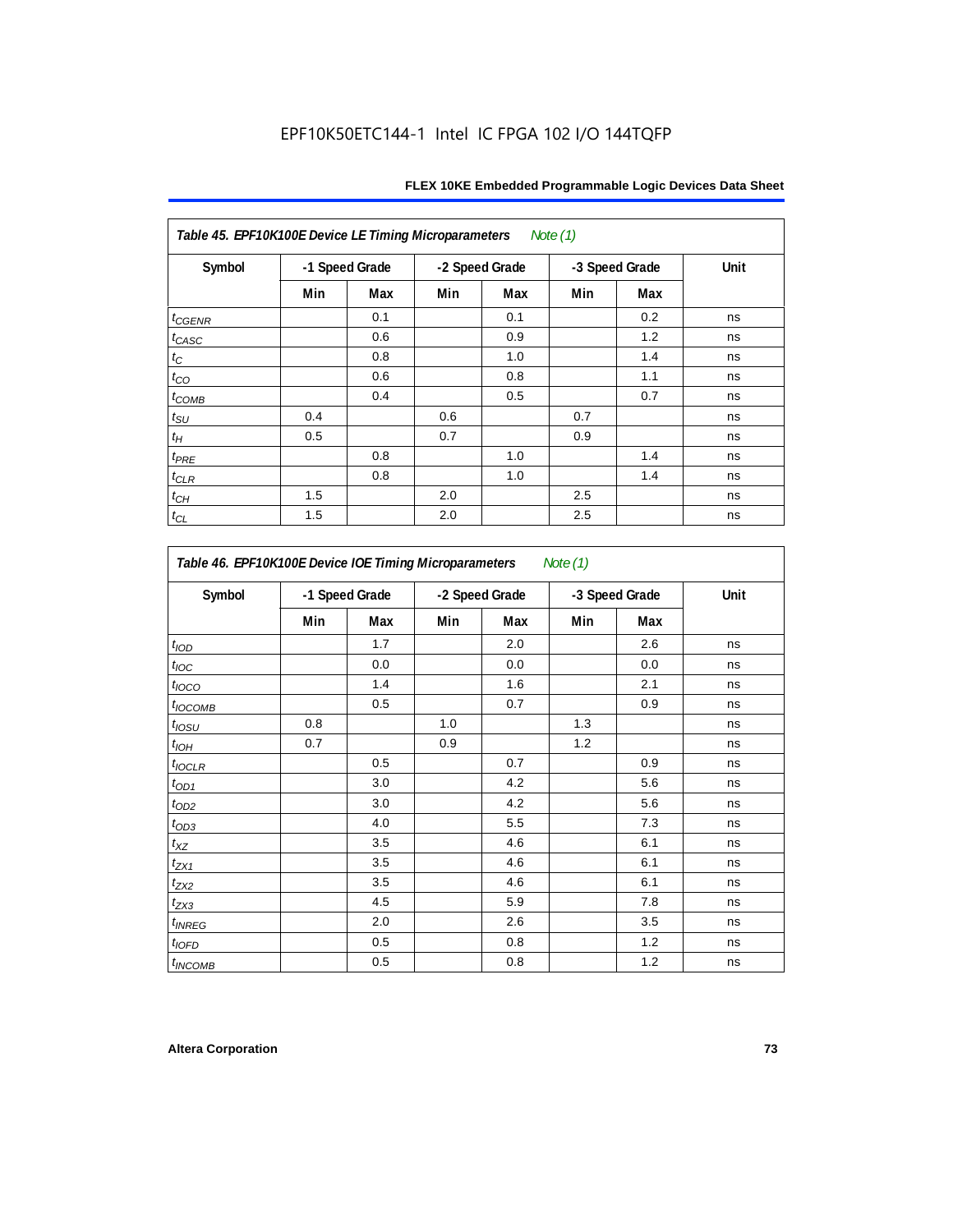# **FLEX 10KE Embedded Programmable Logic Devices Data Sheet**

| Table 47. EPF10K100E Device EAB Internal Microparameters |     |                |     |                | Note $(1)$ |                |      |
|----------------------------------------------------------|-----|----------------|-----|----------------|------------|----------------|------|
| Symbol                                                   |     | -1 Speed Grade |     | -2 Speed Grade |            | -3 Speed Grade | Unit |
|                                                          | Min | Max            | Min | Max            | Min        | Max            |      |
| <sup>t</sup> EABDATA1                                    |     | 1.5            |     | 2.0            |            | 2.6            | ns   |
| $t_{EABDATA1}$                                           |     | 0.0            |     | 0.0            |            | 0.0            | ns   |
| $t_{EABWE1}$                                             |     | 1.5            |     | 2.0            |            | 2.6            | ns   |
| t <sub>EABWE2</sub>                                      |     | 0.3            |     | 0.4            |            | 0.5            | ns   |
| t <sub>EABRE1</sub>                                      |     | 0.3            |     | 0.4            |            | 0.5            | ns   |
| $t_{EABRE2}$                                             |     | 0.0            |     | 0.0            |            | 0.0            | ns   |
| $t_{EABCLK}$                                             |     | 0.0            |     | 0.0            |            | 0.0            | ns   |
| $t_{EABCO}$                                              |     | 0.3            |     | 0.4            |            | 0.5            | ns   |
| t <sub>EABBYPASS</sub>                                   |     | 0.1            |     | 0.1            |            | 0.2            | ns   |
| $t_{EABSU}$                                              | 0.8 |                | 1.0 |                | 1.4        |                | ns   |
| $t_{EABH}$                                               | 0.1 |                | 0.1 |                | 0.2        |                | ns   |
| $t_{EABCLR}$                                             | 0.3 |                | 0.4 |                | 0.5        |                | ns   |
| $t_{AA}$                                                 |     | 4.0            |     | 5.1            |            | 6.6            | ns   |
| $t_{WP}$                                                 | 2.7 |                | 3.5 |                | 4.7        |                | ns   |
| $t_{RP}$                                                 | 1.0 |                | 1.3 |                | 1.7        |                | ns   |
| $t_{WDSU}$                                               | 1.0 |                | 1.3 |                | 1.7        |                | ns   |
| $t_{WDH}$                                                | 0.2 |                | 0.2 |                | 0.3        |                | ns   |
| $t_{WASU}$                                               | 1.6 |                | 2.1 |                | 2.8        |                | ns   |
| $t_{WAH}$                                                | 1.6 |                | 2.1 |                | 2.8        |                | ns   |
| $t_{RASU}$                                               | 3.0 |                | 3.9 |                | 5.2        |                | ns   |
| $t_{RAH}$                                                | 0.1 |                | 0.1 |                | 0.2        |                | ns   |
| $t_{WO}$                                                 |     | 1.5            |     | 2.0            |            | 2.6            | ns   |
| $t_{DD}$                                                 |     | 1.5            |     | 2.0            |            | 2.6            | ns   |
| $t_{EABOUT}$                                             |     | 0.2            |     | 0.3            |            | 0.3            | ns   |
| t <sub>EABCH</sub>                                       | 1.5 |                | 2.0 |                | 2.5        |                | ns   |
| $t_{EABCL}$                                              | 2.7 |                | 3.5 |                | 4.7        |                | ns   |

*Table 48. EPF10K100E Device EAB Internal Timing Macroparameters (Part 1 of 2) Note (1)*

| Symbol         | -1 Speed Grade |     |     | -2 Speed Grade |     | -3 Speed Grade | Unit |
|----------------|----------------|-----|-----|----------------|-----|----------------|------|
|                | Min            | Max | Min | Max            | Min | Max            |      |
| $t_{EABA}$     |                | 5.9 |     | 7.6            |     | 9.9            | ns   |
| $t_{EABRCOMB}$ | 5.9            |     | 7.6 |                | 9.9 |                | ns   |
| $t_{EABRCREG}$ | 5.1            |     | 6.5 |                | 8.5 |                | ns   |
| $t_{EABWP}$    | 2.7            |     | 3.5 |                | 4.7 |                | ns   |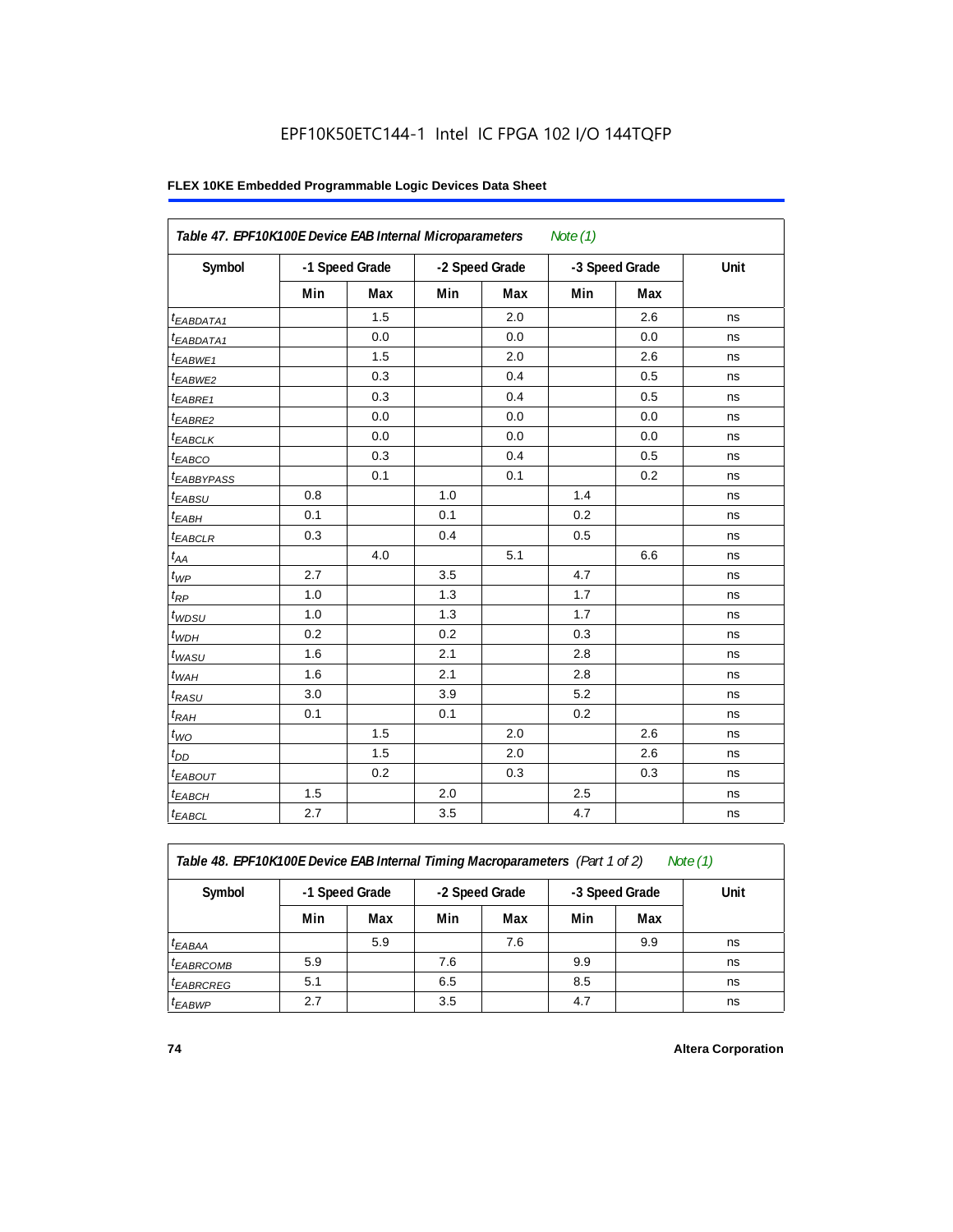| Table 48. EPF10K100E Device EAB Internal Timing Macroparameters (Part 2 of 2)<br>Note (1) |     |                |     |                |      |                |      |  |  |  |
|-------------------------------------------------------------------------------------------|-----|----------------|-----|----------------|------|----------------|------|--|--|--|
| Symbol                                                                                    |     | -1 Speed Grade |     | -2 Speed Grade |      | -3 Speed Grade | Unit |  |  |  |
|                                                                                           | Min | Max            | Min | Max            | Min  | Max            |      |  |  |  |
| <b>t</b> EABWCOMB                                                                         | 5.9 |                | 7.7 |                | 10.3 |                | ns   |  |  |  |
| <sup>t</sup> EABWCREG                                                                     | 5.4 |                | 7.0 |                | 9.4  |                | ns   |  |  |  |
| t <sub>EABDD</sub>                                                                        |     | 3.4            |     | 4.5            |      | 5.9            | ns   |  |  |  |
| <sup>t</sup> EABDATACO                                                                    |     | 0.5            |     | 0.7            |      | 0.8            | ns   |  |  |  |
| <sup>t</sup> EABDATASU                                                                    | 0.8 |                | 1.0 |                | 1.4  |                | ns   |  |  |  |
| <sup>t</sup> EABDATAH                                                                     | 0.1 |                | 0.1 |                | 0.2  |                | ns   |  |  |  |
| <sup>t</sup> EABWESU                                                                      | 1.1 |                | 1.4 |                | 1.9  |                | ns   |  |  |  |
| <sup>t</sup> EABWEH                                                                       | 0.0 |                | 0.0 |                | 0.0  |                | ns   |  |  |  |
| t <sub>EABWDSU</sub>                                                                      | 1.0 |                | 1.3 |                | 1.7  |                | ns   |  |  |  |
| <sup>t</sup> EABWDH                                                                       | 0.2 |                | 0.2 |                | 0.3  |                | ns   |  |  |  |
| <i>t<sub>EABWASU</sub></i>                                                                | 4.1 |                | 5.2 |                | 6.8  |                | ns   |  |  |  |
| <sup>t</sup> ЕАВWАН                                                                       | 0.0 |                | 0.0 |                | 0.0  |                | ns   |  |  |  |
| $t_{EABWO}$                                                                               |     | 3.4            |     | 4.5            |      | 5.9            | ns   |  |  |  |

*Table 49. EPF10K100E Device Interconnect Timing Microparameters Note (1)*

| Symbol                        | -1 Speed Grade |     |     | -2 Speed Grade |     | -3 Speed Grade |    |
|-------------------------------|----------------|-----|-----|----------------|-----|----------------|----|
|                               | Min            | Max | Min | Max            | Min | Max            |    |
| $tD$ IN2IOE                   |                | 3.1 |     | 3.6            |     | 4.4            | ns |
| t <sub>DIN2LE</sub>           |                | 0.3 |     | 0.4            |     | 0.5            | ns |
| <sup>t</sup> DIN2DATA         |                | 1.6 |     | 1.8            |     | 2.0            | ns |
| $t_{DCLK2IOE}$                |                | 0.8 |     | 1.1            |     | 1.4            | ns |
| $t$ DCLK2LE                   |                | 0.3 |     | 0.4            |     | 0.5            | ns |
| <sup>t</sup> SAMELAB          |                | 0.1 |     | 0.1            |     | 0.2            | ns |
| <i>t</i> SAMEROW              |                | 1.5 |     | 2.5            |     | 3.4            | ns |
| <i>t<sub>SAMECOLUMN</sub></i> |                | 0.4 |     | 1.0            |     | 1.6            | ns |
| <i>t<sub>DIFFROW</sub></i>    |                | 1.9 |     | 3.5            |     | 5.0            | ns |
| <i>t</i> TWOROWS              |                | 3.4 |     | 6.0            |     | 8.4            | ns |
| <b><i>LEPERIPH</i></b>        |                | 4.3 |     | 5.4            |     | 6.5            | ns |
| t <sub>LABCARRY</sub>         |                | 0.5 |     | 0.7            |     | 0.9            | ns |
| $t_{LABCASC}$                 |                | 0.8 |     | 1.0            |     | 1.4            | ns |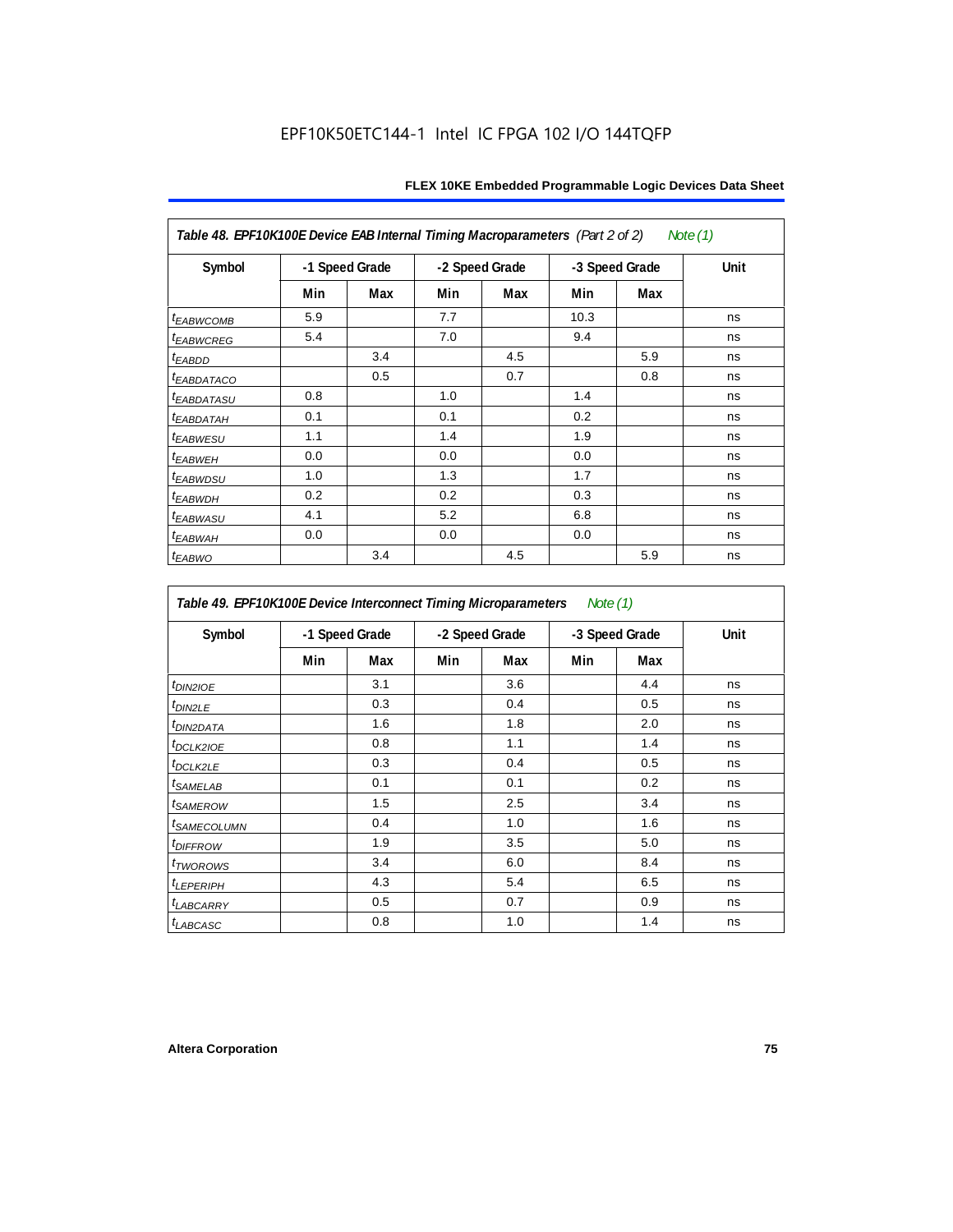| FLEX 10KE Embedded Programmable Logic Devices Data Sheet |  |
|----------------------------------------------------------|--|
|----------------------------------------------------------|--|

| Table 50. EPF10K100E External Timing Parameters Notes (1), (2) |                |     |     |                |     |                |      |  |  |  |
|----------------------------------------------------------------|----------------|-----|-----|----------------|-----|----------------|------|--|--|--|
| Symbol                                                         | -1 Speed Grade |     |     | -2 Speed Grade |     | -3 Speed Grade | Unit |  |  |  |
|                                                                | Min            | Max | Min | Max            | Min | Max            |      |  |  |  |
| t <sub>DRR</sub>                                               |                | 9.0 |     | 12.0           |     | 16.0           | ns   |  |  |  |
| $t_{INSU}$ (3)                                                 | 2.0            |     | 2.5 |                | 3.3 |                | ns   |  |  |  |
| $t_{INH}$ (3)                                                  | 0.0            |     | 0.0 |                | 0.0 |                | ns   |  |  |  |
| $t_{OUTCO}$ (3)                                                | 2.0            | 5.2 | 2.0 | 6.9            | 2.0 | 9.1            | ns   |  |  |  |
| $t_{INSU}$ (4)                                                 | 2.0            |     | 2.2 |                |     |                | ns   |  |  |  |
| $t_{INH}$ (4)                                                  | 0.0            |     | 0.0 |                |     |                | ns   |  |  |  |
| $t_{OUTCO}$ (4)                                                | 0.5            | 3.0 | 0.5 | 4.6            |     | -              | ns   |  |  |  |
| t <sub>PCISU</sub>                                             | 3.0            |     | 6.2 |                |     |                | ns   |  |  |  |
| t <sub>PCIH</sub>                                              | 0.0            |     | 0.0 |                |     |                | ns   |  |  |  |
| t <sub>PCICO</sub>                                             | 2.0            | 6.0 | 2.0 | 6.9            |     |                | ns   |  |  |  |

*Table 51. EPF10K100E External Bidirectional Timing Parameters Notes (1), (2)*

| Symbol                      |     | -1 Speed Grade |     | -2 Speed Grade |     | -3 Speed Grade | Unit |
|-----------------------------|-----|----------------|-----|----------------|-----|----------------|------|
|                             | Min | Max            | Min | Max            | Min | Max            |      |
| $t_{INSUBIDIR}$ (3)         | 1.7 |                | 2.5 |                | 3.3 |                | ns   |
| $t_{INHBIDIR}$ (3)          | 0.0 |                | 0.0 |                | 0.0 |                | ns   |
| $t_{INSUBIDIR}(4)$          | 2.0 |                | 2.8 |                |     |                | ns   |
| $t_{INHBIDIR}$ $(4)$        | 0.0 |                | 0.0 |                |     |                | ns   |
| $t_{\text{OUTCOBIDIR}}$ (3) | 2.0 | 5.2            | 2.0 | 6.9            | 2.0 | 9.1            | ns   |
| $t_{XZBIDIR}$ (3)           |     | 5.6            |     | 7.5            |     | 10.1           | ns   |
| $t_{ZXBIDIR}$ (3)           |     | 5.6            |     | 7.5            |     | 10.1           | ns   |
| $t_{\text{OUTCOBIDIR}}$ (4) | 0.5 | 3.0            | 0.5 | 4.6            |     |                | ns   |
| $t_{XZBIDIR}$ (4)           |     | 4.6            |     | 6.5            |     |                | ns   |
| $t_{ZXBIDIR}$ (4)           |     | 4.6            |     | 6.5            |     |                | ns   |

#### *Notes to tables:*

(1) All timing parameters are described in Tables 24 through 30 in this data sheet.

(2) These parameters are specified by characterization.

(3) This parameter is measured without the use of the ClockLock or ClockBoost circuits.

(4) This parameter is measured with the use of the ClockLock or ClockBoost circuits.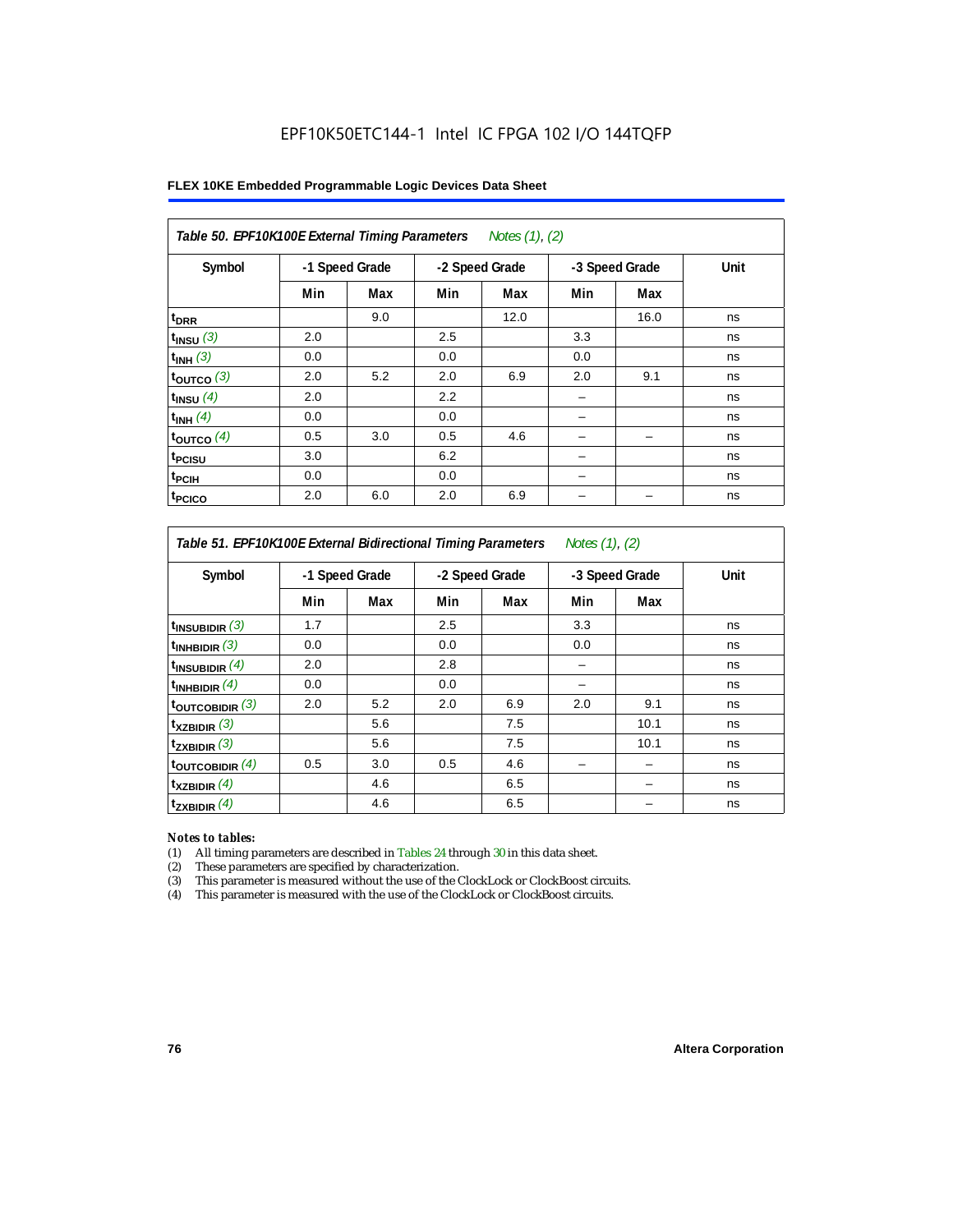Tables 52 through 58 show EPF10K130E device internal and external timing parameters.

| Table 52. EPF10K130E Device LE Timing Microparameters<br>Note (1) |     |                |     |                |     |                |      |  |  |  |
|-------------------------------------------------------------------|-----|----------------|-----|----------------|-----|----------------|------|--|--|--|
| Symbol                                                            |     | -1 Speed Grade |     | -2 Speed Grade |     | -3 Speed Grade | Unit |  |  |  |
|                                                                   | Min | Max            | Min | Max            | Min | Max            |      |  |  |  |
| $t_{LUT}$                                                         |     | 0.6            |     | 0.9            |     | 1.3            | ns   |  |  |  |
| $t_{CLUT}$                                                        |     | 0.6            |     | 0.8            |     | 1.0            | ns   |  |  |  |
| $t_{RLUT}$                                                        |     | 0.7            |     | 0.9            |     | 0.2            | ns   |  |  |  |
| t <sub>PACKED</sub>                                               |     | 0.3            |     | 0.5            |     | 0.6            | ns   |  |  |  |
| $t_{EN}$                                                          |     | 0.2            |     | 0.3            |     | 0.4            | ns   |  |  |  |
| $t_{CICO}$                                                        |     | 0.1            |     | 0.1            |     | 0.2            | ns   |  |  |  |
| $t_{CSEN}$                                                        |     | 0.4            |     | 0.6            |     | 0.8            | ns   |  |  |  |
| $t_{CGENR}$                                                       |     | 0.1            |     | 0.1            |     | 0.2            | ns   |  |  |  |
| $t_{CASC}$                                                        |     | 0.6            |     | 0.9            |     | 1.2            | ns   |  |  |  |
| $t_{\rm C}$                                                       |     | 0.3            |     | 0.5            |     | 0.6            | ns   |  |  |  |
| $t_{CO}$                                                          |     | 0.5            |     | 0.7            |     | 0.8            | ns   |  |  |  |
| $t_{COMB}$                                                        |     | 0.3            |     | 0.5            |     | 0.6            | ns   |  |  |  |
| $t_{\rm SU}$                                                      | 0.5 |                | 0.7 |                | 0.8 |                | ns   |  |  |  |
| $t_H$                                                             | 0.6 |                | 0.7 |                | 1.0 |                | ns   |  |  |  |
| $t_{PRE}$                                                         |     | 0.9            |     | 1.2            |     | 1.6            | ns   |  |  |  |
| $t_{CLR}$                                                         |     | 0.9            |     | 1.2            |     | 1.6            | ns   |  |  |  |
| $t_{CH}$                                                          | 1.5 |                | 1.5 |                | 2.5 |                | ns   |  |  |  |
| $t_{\rm CL}$                                                      | 1.5 |                | 1.5 |                | 2.5 |                | ns   |  |  |  |

*Table 53. EPF10K130E Device IOE Timing Microparameters Note (1)*

| Symbol           |     | -1 Speed Grade |     | -2 Speed Grade |     | -3 Speed Grade | Unit |
|------------------|-----|----------------|-----|----------------|-----|----------------|------|
|                  | Min | Max            | Min | Max            | Min | Max            |      |
| t <sub>IOD</sub> |     | 1.3            |     | 1.5            |     | 2.0            | ns   |
| $t_{\text{IOC}}$ |     | 0.0            |     | 0.0            |     | 0.0            | ns   |
| $t_{IOCO}$       |     | 0.6            |     | 0.8            |     | 1.0            | ns   |
| $t_{IOCOMB}$     |     | 0.6            |     | 0.8            |     | 1.0            | ns   |
| $t_{IOSU}$       | 1.0 |                | 1.2 |                | 1.6 |                | ns   |
| $t_{IOH}$        | 0.9 |                | 0.9 |                | 1.4 |                | ns   |
| $t_{IOCLR}$      |     | 0.6            |     | 0.8            |     | 1.0            | ns   |
| $t_{OD1}$        |     | 2.8            |     | 4.1            |     | 5.5            | ns   |
| $t_{OD2}$        |     | 2.8            |     | 4.1            |     | 5.5            | ns   |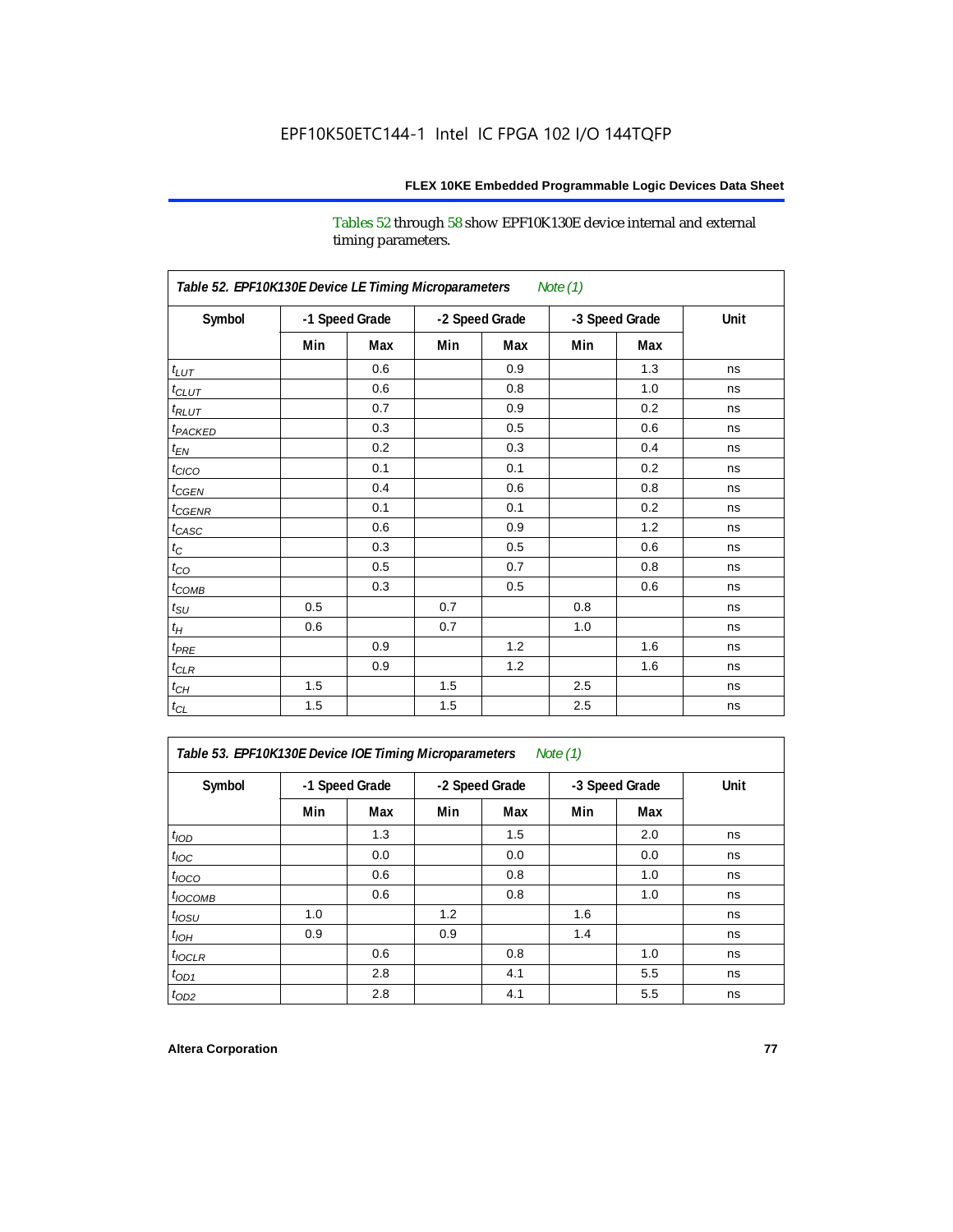| Table 53. EPF10K130E Device IOE Timing Microparameters<br>Note $(1)$ |                |     |     |                |     |                |      |  |  |  |  |
|----------------------------------------------------------------------|----------------|-----|-----|----------------|-----|----------------|------|--|--|--|--|
| Symbol                                                               | -1 Speed Grade |     |     | -2 Speed Grade |     | -3 Speed Grade | Unit |  |  |  |  |
|                                                                      | Min            | Max | Min | Max            | Min | Max            |      |  |  |  |  |
| $t_{OD3}$                                                            |                | 4.0 |     | 5.6            |     | 7.5            | ns   |  |  |  |  |
| $t_{XZ}$                                                             |                | 2.8 |     | 4.1            |     | 5.5            | ns   |  |  |  |  |
| $t_{ZX1}$                                                            |                | 2.8 |     | 4.1            |     | 5.5            | ns   |  |  |  |  |
| $t_{ZX2}$                                                            |                | 2.8 |     | 4.1            |     | 5.5            | ns   |  |  |  |  |
| $t_{ZX3}$                                                            |                | 4.0 |     | 5.6            |     | 7.5            | ns   |  |  |  |  |
| $t_{INREG}$                                                          |                | 2.5 |     | 3.0            |     | 4.1            | ns   |  |  |  |  |
| $t_{IOFD}$                                                           |                | 0.4 |     | 0.5            |     | 0.6            | ns   |  |  |  |  |
| $t_{INCOMB}$                                                         |                | 0.4 |     | 0.5            |     | 0.6            | ns   |  |  |  |  |

| Symbol                       | -1 Speed Grade |         | -2 Speed Grade |     | -3 Speed Grade |     | Unit |
|------------------------------|----------------|---------|----------------|-----|----------------|-----|------|
|                              | Min            | Max     | Min            | Max | Min            | Max |      |
| $t_{EABDATA1}$               |                | 1.5     |                | 2.0 |                | 2.6 | ns   |
| $t_{EABDATA2}$               |                | 0.0     |                | 0.0 |                | 0.0 | ns   |
| t <sub>EABWE1</sub>          |                | 1.5     |                | 2.0 |                | 2.6 | ns   |
| <sup>t</sup> EABWE2          |                | 0.3     |                | 0.4 |                | 0.5 | ns   |
| t <sub>EABRE1</sub>          |                | 0.3     |                | 0.4 |                | 0.5 | ns   |
| <sup>t</sup> EABRE2          |                | 0.0     |                | 0.0 |                | 0.0 | ns   |
| t <sub>EABCLK</sub>          |                | 0.0     |                | 0.0 |                | 0.0 | ns   |
| t <sub>EABCO</sub>           |                | 0.3     |                | 0.4 |                | 0.5 | ns   |
| <sup>t</sup> EABBYPASS       |                | 0.1     |                | 0.1 |                | 0.2 | ns   |
| t <sub>EABSU</sub>           | 0.8            |         | 1.0            |     | 1.4            |     | ns   |
| t <sub>ЕАВН</sub>            | 0.1            |         | 0.2            |     | 0.2            |     | ns   |
| t <sub>EABCLR</sub>          | 0.3            |         | 0.4            |     | 0.5            |     | ns   |
| $t_{\mathcal{A}\mathcal{A}}$ |                | 4.0     |                | 5.0 |                | 6.6 | ns   |
| $t_{\mathcal{WP}}$           | 2.7            |         | 3.5            |     | 4.7            |     | ns   |
| $t_{\mathsf{RP}}$            | 1.0            |         | 1.3            |     | 1.7            |     | ns   |
| $t_{WDSU}$                   | 1.0            |         | 1.3            |     | 1.7            |     | ns   |
| $t_{WDH}$                    | 0.2            |         | 0.2            |     | 0.3            |     | ns   |
| $t_{WASU}$                   | 1.6            |         | 2.1            |     | 2.8            |     | ns   |
| $t_{WAH}$                    | 1.6            |         | 2.1            |     | 2.8            |     | ns   |
| $t_{RASU}$                   | 3.0            |         | 3.9            |     | 5.2            |     | ns   |
| $t_{RAH}$                    | 0.1            |         | 0.1            |     | 0.2            |     | ns   |
| $t_{WO}$                     |                | $1.5\,$ |                | 2.0 |                | 2.6 | ns   |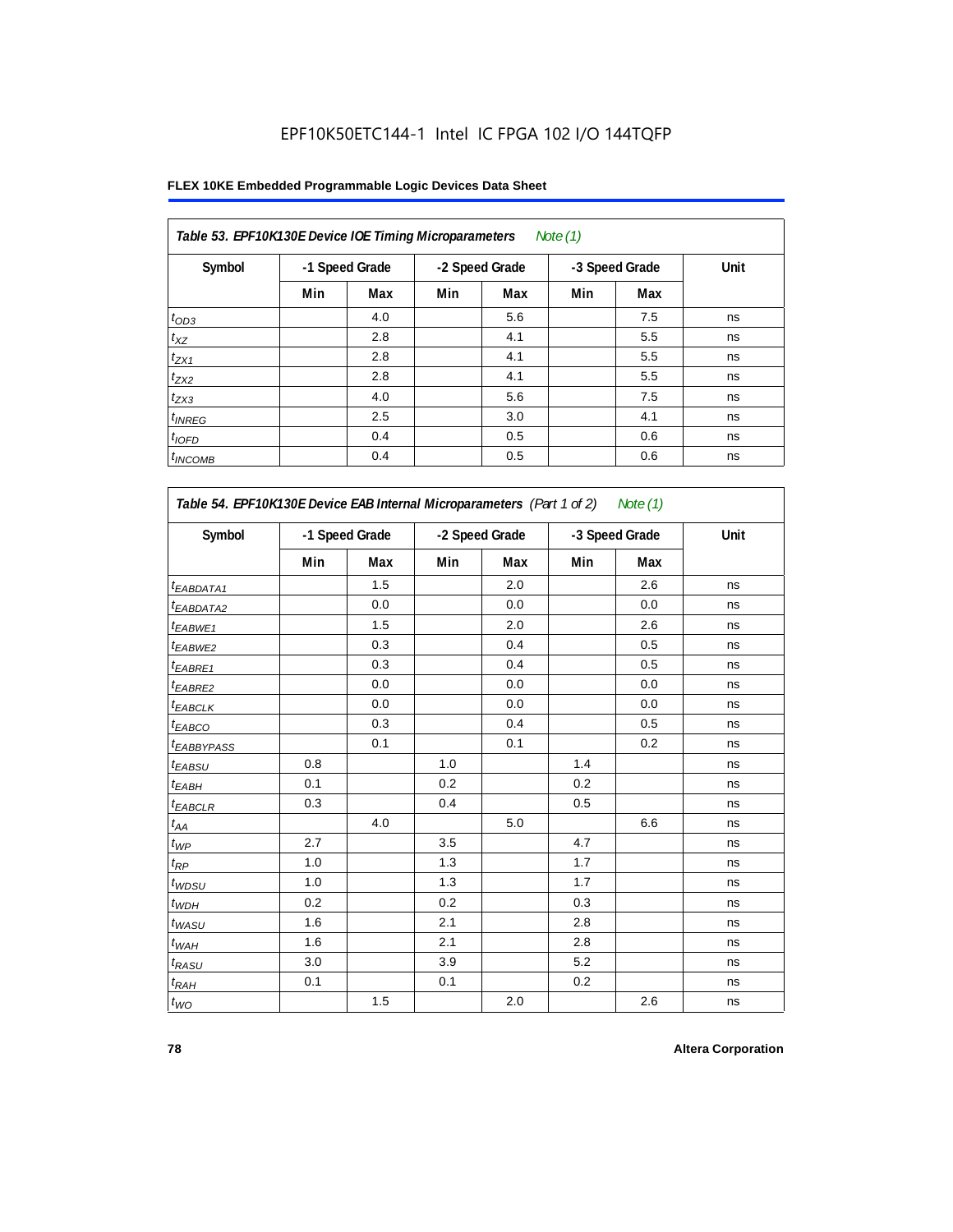| Table 54. EPF10K130E Device EAB Internal Microparameters (Part 2 of 2)<br>Note $(1)$ |     |                |                |     |                |      |    |  |  |  |
|--------------------------------------------------------------------------------------|-----|----------------|----------------|-----|----------------|------|----|--|--|--|
| Symbol                                                                               |     | -1 Speed Grade | -2 Speed Grade |     | -3 Speed Grade | Unit |    |  |  |  |
|                                                                                      | Min | Max            | Min            | Max | Min            | Max  |    |  |  |  |
| $t_{DD}$                                                                             |     | 1.5            |                | 2.0 |                | 2.6  | ns |  |  |  |
| $t_{EABOUT}$                                                                         |     | 0.2            |                | 0.3 |                | 0.3  | ns |  |  |  |
| $t_{EABCH}$                                                                          | 1.5 |                | 2.0            |     | 2.5            |      | ns |  |  |  |
| $t_{EABCL}$                                                                          | 2.7 |                | 3.5            |     | 4.7            |      | ns |  |  |  |

| Table 55. EPF10K130E Device EAB Internal Timing Macroparameters Note (1) |     |                |                |     |                |     |             |  |  |  |
|--------------------------------------------------------------------------|-----|----------------|----------------|-----|----------------|-----|-------------|--|--|--|
| Symbol                                                                   |     | -1 Speed Grade | -2 Speed Grade |     | -3 Speed Grade |     | <b>Unit</b> |  |  |  |
|                                                                          | Min | Max            | Min            | Max | Min            | Max |             |  |  |  |
| $t_{EABA}$                                                               |     | 5.9            |                | 7.5 |                | 9.9 | ns          |  |  |  |
| <b>t</b> EABRCOMB                                                        | 5.9 |                | 7.5            |     | 9.9            |     | ns          |  |  |  |
| <sup>t</sup> EABRCREG                                                    | 5.1 |                | 6.4            |     | 8.5            |     | ns          |  |  |  |
| <sup>t</sup> EABWP                                                       | 2.7 |                | 3.5            |     | 4.7            |     | ns          |  |  |  |
| <sup>t</sup> ЕАВWСОМВ                                                    | 5.9 |                | 7.7            |     | 10.3           |     | ns          |  |  |  |
| t <sub>EABWCREG</sub>                                                    | 5.4 |                | 7.0            |     | 9.4            |     | ns          |  |  |  |
| t <sub>EABDD</sub>                                                       |     | 3.4            |                | 4.5 |                | 5.9 | ns          |  |  |  |
| <b><i>EABDATACO</i></b>                                                  |     | 0.5            |                | 0.7 |                | 0.8 | ns          |  |  |  |
| <sup>t</sup> EABDATASU                                                   | 0.8 |                | 1.0            |     | 1.4            |     | ns          |  |  |  |
| <sup>t</sup> EABDATAH                                                    | 0.1 |                | 0.1            |     | 0.2            |     | ns          |  |  |  |
| <sup>t</sup> EABWESU                                                     | 1.1 |                | 1.4            |     | 1.9            |     | ns          |  |  |  |
| <sup>t</sup> EABWEH                                                      | 0.0 |                | 0.0            |     | 0.0            |     | ns          |  |  |  |
| <sup>t</sup> EABWDSU                                                     | 1.0 |                | 1.3            |     | 1.7            |     | ns          |  |  |  |
| <sup>t</sup> EABWDH                                                      | 0.2 |                | 0.2            |     | 0.3            |     | ns          |  |  |  |
| t <sub>EABWASU</sub>                                                     | 4.1 |                | 5.1            |     | 6.8            |     | ns          |  |  |  |
| <sup>t</sup> EABWAH                                                      | 0.0 |                | 0.0            |     | 0.0            |     | ns          |  |  |  |
| t <sub>EABWO</sub>                                                       |     | 3.4            |                | 4.5 |                | 5.9 | ns          |  |  |  |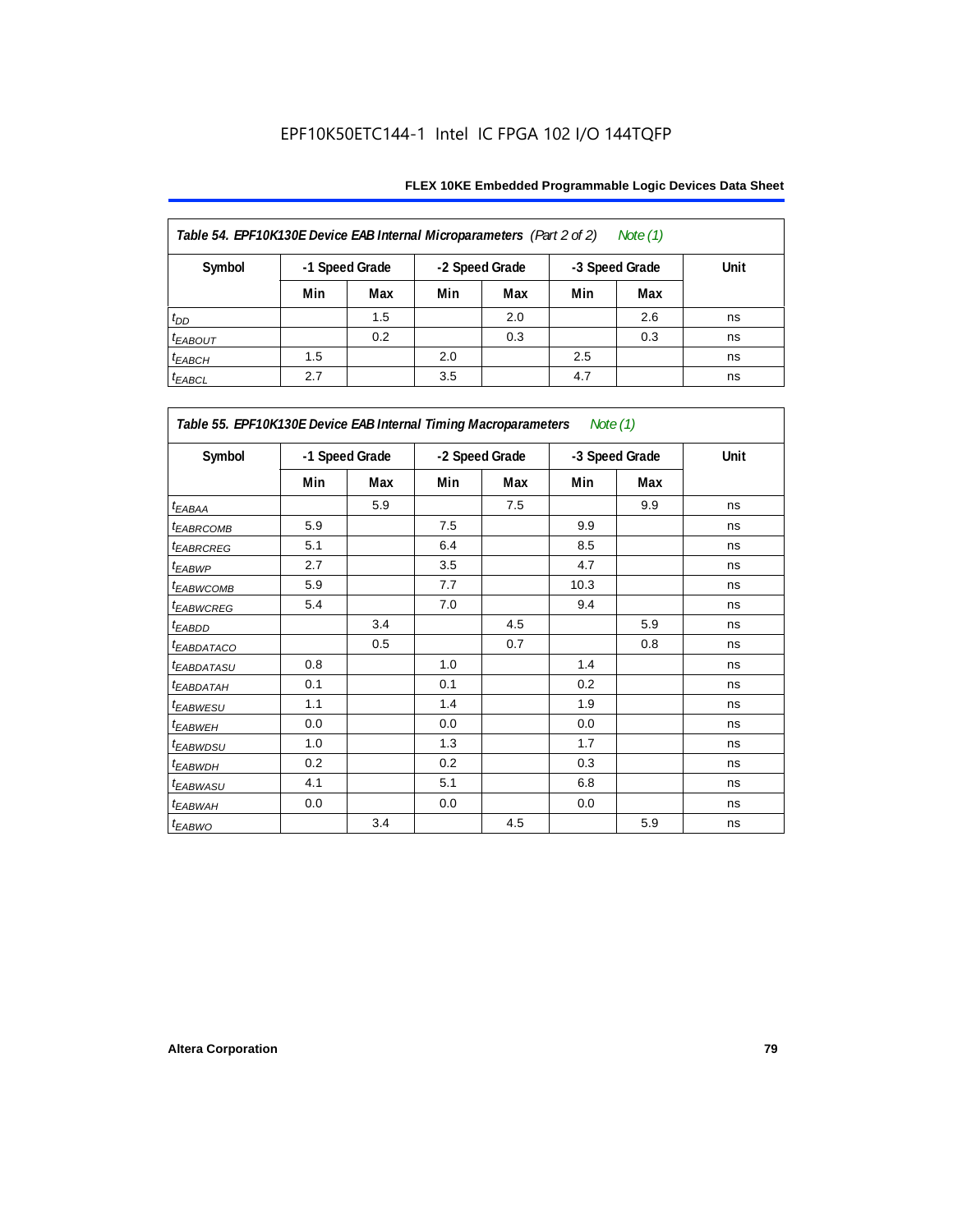| Table 56. EPF10K130E Device Interconnect Timing Microparameters<br>Note $(1)$ |                |     |                |     |                |      |      |  |  |  |
|-------------------------------------------------------------------------------|----------------|-----|----------------|-----|----------------|------|------|--|--|--|
| Symbol                                                                        | -1 Speed Grade |     | -2 Speed Grade |     | -3 Speed Grade |      | Unit |  |  |  |
|                                                                               | Min            | Max | Min            | Max | Min            | Max  |      |  |  |  |
| $t_{DIN2IOE}$                                                                 |                | 2.8 |                | 3.5 |                | 4.4  | ns   |  |  |  |
| $t_{DIN2LE}$                                                                  |                | 0.7 |                | 1.2 |                | 1.6  | ns   |  |  |  |
| <sup>t</sup> DIN2DATA                                                         |                | 1.6 |                | 1.9 |                | 2.2  | ns   |  |  |  |
| $t_{DCLK2IOE}$                                                                |                | 1.6 |                | 2.1 |                | 2.7  | ns   |  |  |  |
| <sup>t</sup> DCLK2LE                                                          |                | 0.7 |                | 1.2 |                | 1.6  | ns   |  |  |  |
| <sup>t</sup> SAMELAB                                                          |                | 0.1 |                | 0.2 |                | 0.2  | ns   |  |  |  |
| <sup>t</sup> SAMEROW                                                          |                | 1.9 |                | 3.4 |                | 5.1  | ns   |  |  |  |
| <sup>t</sup> SAMECOLUMN                                                       |                | 0.9 |                | 2.6 |                | 4.4  | ns   |  |  |  |
| <i>t<sub>DIFFROW</sub></i>                                                    |                | 2.8 |                | 6.0 |                | 9.5  | ns   |  |  |  |
| <sup>t</sup> TWOROWS                                                          |                | 4.7 |                | 9.4 |                | 14.6 | ns   |  |  |  |
| <sup>t</sup> LEPERIPH                                                         |                | 3.1 |                | 4.7 |                | 6.9  | ns   |  |  |  |
| <sup>t</sup> LABCARRY                                                         |                | 0.6 |                | 0.8 |                | 1.0  | ns   |  |  |  |
| t <sub>LABCASC</sub>                                                          |                | 0.9 |                | 1.2 |                | 1.6  | ns   |  |  |  |

| Symbol             |     | -1 Speed Grade |     | -2 Speed Grade |     | -3 Speed Grade | Unit |
|--------------------|-----|----------------|-----|----------------|-----|----------------|------|
|                    | Min | Max            | Min | Max            | Min | Max            |      |
| t <sub>DRR</sub>   |     | 9.0            |     | 12.0           |     | 16.0           | ns   |
| $t_{INSU}$ (3)     | 1.9 |                | 2.1 |                | 3.0 |                | ns   |
| $t_{INH}$ (3)      | 0.0 |                | 0.0 |                | 0.0 |                | ns   |
| $t_{OUT}$ co $(3)$ | 2.0 | 5.0            | 2.0 | 7.0            | 2.0 | 9.2            | ns   |
| $t_{INSU}$ (4)     | 0.9 |                | 1.1 |                |     |                | ns   |
| $t_{INH}$ (4)      | 0.0 |                | 0.0 |                |     |                | ns   |
| toutco $(4)$       | 0.5 | 4.0            | 0.5 | 6.0            |     |                | ns   |
| t <sub>PCISU</sub> | 3.0 |                | 6.2 |                |     |                | ns   |
| <sup>t</sup> PCIH  | 0.0 |                | 0.0 |                |     |                | ns   |
| t <sub>PCICO</sub> | 2.0 | 6.0            | 2.0 | 6.9            |     |                | ns   |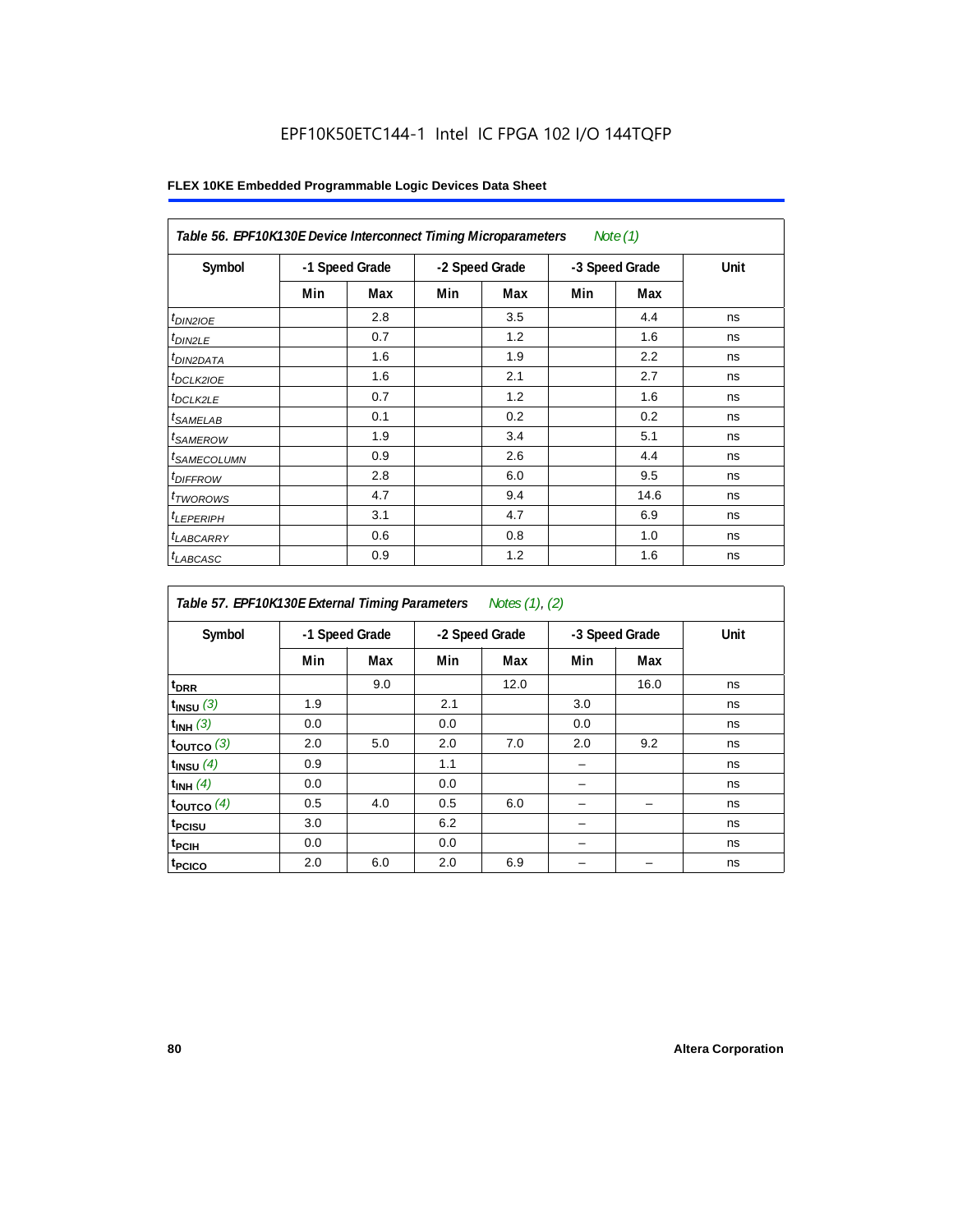| Table 58. EPF10K130E External Bidirectional Timing Parameters<br>Notes $(1)$ , $(2)$ |                |     |     |                |     |                |      |  |  |  |
|--------------------------------------------------------------------------------------|----------------|-----|-----|----------------|-----|----------------|------|--|--|--|
| Symbol                                                                               | -1 Speed Grade |     |     | -2 Speed Grade |     | -3 Speed Grade | Unit |  |  |  |
|                                                                                      | Min            | Max | Min | Max            | Min | Max            |      |  |  |  |
| $t_{INSUBIDIR}$ (3)                                                                  | 2.2            |     | 2.4 |                | 3.2 |                | ns   |  |  |  |
| $t_{INHBIDIR}$ (3)                                                                   | 0.0            |     | 0.0 |                | 0.0 |                | ns   |  |  |  |
| $t_{INSUBIDIR}(4)$                                                                   | 2.8            |     | 3.0 |                |     |                | ns   |  |  |  |
| $t_{INHBIDIR}(4)$                                                                    | 0.0            |     | 0.0 |                |     |                | ns   |  |  |  |
| $t_{\text{OUTCOBIDIR}}$ (3)                                                          | 2.0            | 5.0 | 2.0 | 7.0            | 2.0 | 9.2            | ns   |  |  |  |
| $t_{XZBIDIR}$ (3)                                                                    |                | 5.6 |     | 8.1            |     | 10.8           | ns   |  |  |  |
| $t_{ZXBIDIR}$ (3)                                                                    |                | 5.6 |     | 8.1            |     | 10.8           | ns   |  |  |  |
| toutcobidir $(4)$                                                                    | 0.5            | 4.0 | 0.5 | 6.0            |     |                | ns   |  |  |  |
| $\mathsf{t}_{\mathsf{XZBIDIR}}$ (4)                                                  |                | 4.6 |     | 7.1            |     |                | ns   |  |  |  |
| $t_{ZXBIDIR}$ (4)                                                                    |                | 4.6 |     | 7.1            |     |                | ns   |  |  |  |

#### *Notes to tables:*

(1) All timing parameters are described in Tables 24 through 30 in this data sheet.<br>(2) These parameters are specified by characterization.

(2) These parameters are specified by characterization.<br>
(3) This parameter is measured without the use of the C

This parameter is measured without the use of the ClockLock or ClockBoost circuits.

(4) This parameter is measured with the use of the ClockLock or ClockBoost circuits.

#### Tables 59 through 65 show EPF10K200E device internal and external timing parameters.

| Table 59. EPF10K200E Device LE Timing Microparameters (Part 1 of 2) Note (1) |                |     |     |                |     |                |      |  |  |  |
|------------------------------------------------------------------------------|----------------|-----|-----|----------------|-----|----------------|------|--|--|--|
| Symbol                                                                       | -1 Speed Grade |     |     | -2 Speed Grade |     | -3 Speed Grade | Unit |  |  |  |
|                                                                              | Min            | Max | Min | Max            | Min | Max            |      |  |  |  |
| $t_{LUT}$                                                                    |                | 0.7 |     | 0.8            |     | 1.2            | ns   |  |  |  |
| $t_{CLUT}$                                                                   |                | 0.4 |     | 0.5            |     | 0.6            | ns   |  |  |  |
| $t_{RLUT}$                                                                   |                | 0.6 |     | 0.7            |     | 0.9            | ns   |  |  |  |
| <sup>t</sup> PACKED                                                          |                | 0.3 |     | 0.5            |     | 0.7            | ns   |  |  |  |
| $t_{EN}$                                                                     |                | 0.4 |     | 0.5            |     | 0.6            | ns   |  |  |  |
| $t_{CICO}$                                                                   |                | 0.2 |     | 0.2            |     | 0.3            | ns   |  |  |  |
| $t_{GEN}$                                                                    |                | 0.4 |     | 0.4            |     | 0.6            | ns   |  |  |  |
| <sup>t</sup> CGENR                                                           |                | 0.2 |     | 0.2            |     | 0.3            | ns   |  |  |  |
| $t_{CASC}$                                                                   |                | 0.7 |     | 0.8            |     | 1.2            | ns   |  |  |  |
| $t_{\rm C}$                                                                  |                | 0.5 |     | 0.6            |     | 0.8            | ns   |  |  |  |
| $t_{CO}$                                                                     |                | 0.5 |     | 0.6            |     | 0.8            | ns   |  |  |  |
| $t_{COMB}$                                                                   |                | 0.4 |     | 0.6            |     | 0.8            | ns   |  |  |  |
| $t_{\text{SU}}$                                                              | 0.4            |     | 0.6 |                | 0.7 |                | ns   |  |  |  |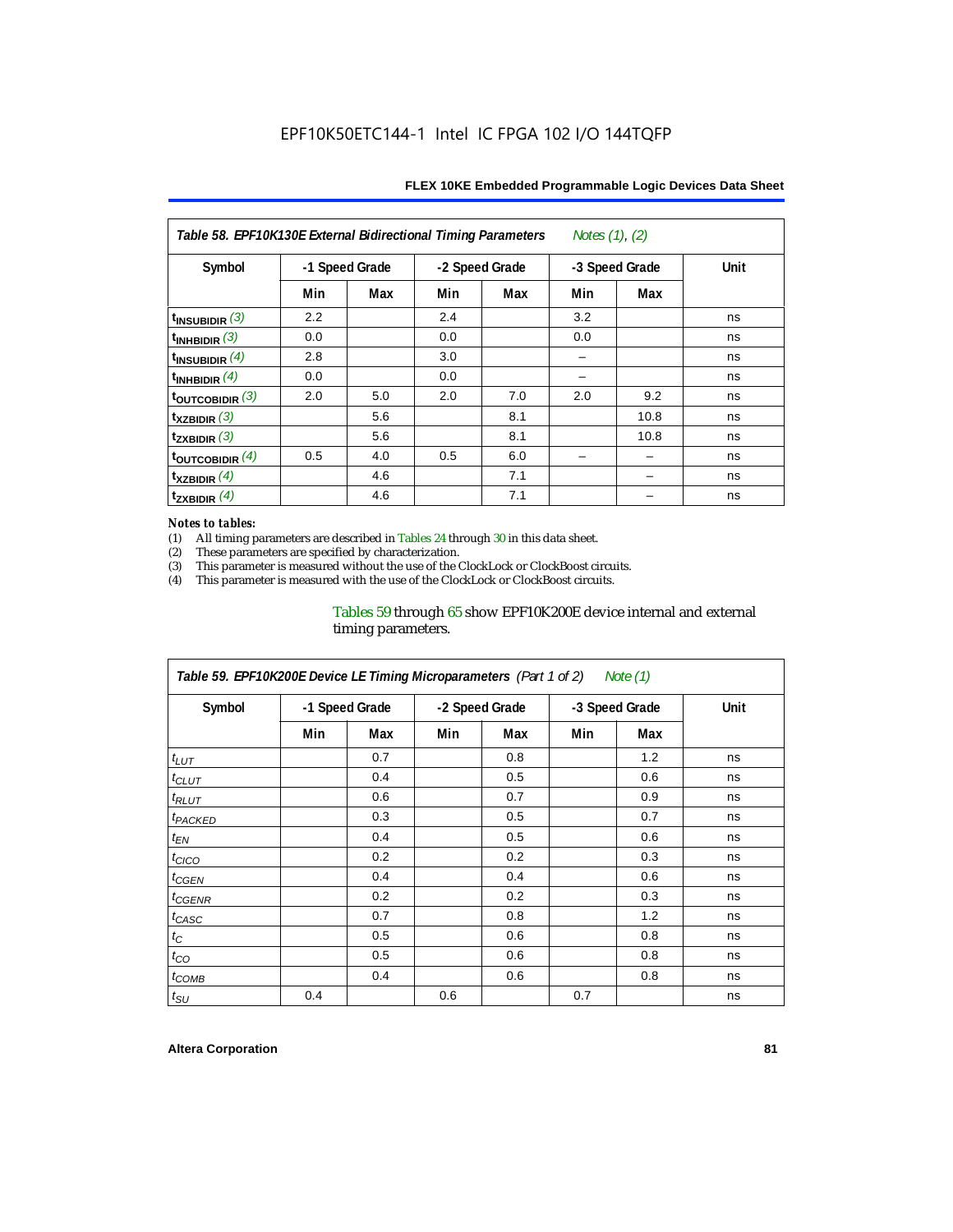| Table 59. EPF10K200E Device LE Timing Microparameters (Part 2 of 2) |                |     |                |     |                | Note (1) |      |
|---------------------------------------------------------------------|----------------|-----|----------------|-----|----------------|----------|------|
| Symbol                                                              | -1 Speed Grade |     | -2 Speed Grade |     | -3 Speed Grade |          | Unit |
|                                                                     | Min            | Max | Min            | Max | Min            | Max      |      |
| $t_H$                                                               | 0.9            |     | 1.1            |     | 1.5            |          | ns   |
| $t_{PRE}$                                                           |                | 0.5 |                | 0.6 |                | 0.8      | ns   |
| $t_{CLR}$                                                           |                | 0.5 |                | 0.6 |                | 0.8      | ns   |
| $t_{CH}$                                                            | 2.0            |     | 2.5            |     | 3.0            |          | ns   |
| $t_{CL}$                                                            | 2.0            |     | 2.5            |     | 3.0            |          | ns   |

| Table 60. EPF10K200E Device IOE Timing Microparameters<br>Note (1) |                |     |                |     |                |      |      |  |  |  |
|--------------------------------------------------------------------|----------------|-----|----------------|-----|----------------|------|------|--|--|--|
| Symbol                                                             | -1 Speed Grade |     | -2 Speed Grade |     | -3 Speed Grade |      | Unit |  |  |  |
|                                                                    | Min            | Max | Min            | Max | Min            | Max  |      |  |  |  |
| t <sub>IOD</sub>                                                   |                | 1.6 |                | 1.9 |                | 2.6  | ns   |  |  |  |
| $t_{\text{IOC}}$                                                   |                | 0.3 |                | 0.3 |                | 0.5  | ns   |  |  |  |
| $t_{IOCO}$                                                         |                | 1.6 |                | 1.9 |                | 2.6  | ns   |  |  |  |
| $t_{IOCOMB}$                                                       |                | 0.5 |                | 0.6 |                | 0.8  | ns   |  |  |  |
| $t_{IOSU}$                                                         | 0.8            |     | 0.9            |     | 1.2            |      | ns   |  |  |  |
| $t_{IOH}$                                                          | 0.7            |     | 0.8            |     | 1.1            |      | ns   |  |  |  |
| $t_{IOCLR}$                                                        |                | 0.2 |                | 0.2 |                | 0.3  | ns   |  |  |  |
| $t_{OD1}$                                                          |                | 0.6 |                | 0.7 |                | 0.9  | ns   |  |  |  |
| $t_{OD2}$                                                          |                | 0.1 |                | 0.2 |                | 0.7  | ns   |  |  |  |
| $t_{OD3}$                                                          |                | 2.5 |                | 3.0 |                | 3.9  | ns   |  |  |  |
| $t_{\mathsf{XZ}}$                                                  |                | 4.4 |                | 5.3 |                | 7.1  | ns   |  |  |  |
| $t_{ZX1}$                                                          |                | 4.4 |                | 5.3 |                | 7.1  | ns   |  |  |  |
| $t_{ZX2}$                                                          |                | 3.9 |                | 4.8 |                | 6.9  | ns   |  |  |  |
| $t_{ZX3}$                                                          |                | 6.3 |                | 7.6 |                | 10.1 | ns   |  |  |  |
| $t_{INREG}$                                                        |                | 4.8 |                | 5.7 |                | 7.7  | ns   |  |  |  |
| $t_{IOED}$                                                         |                | 1.5 |                | 1.8 |                | 2.4  | ns   |  |  |  |
| $t_{INCOMB}$                                                       |                | 1.5 |                | 1.8 |                | 2.4  | ns   |  |  |  |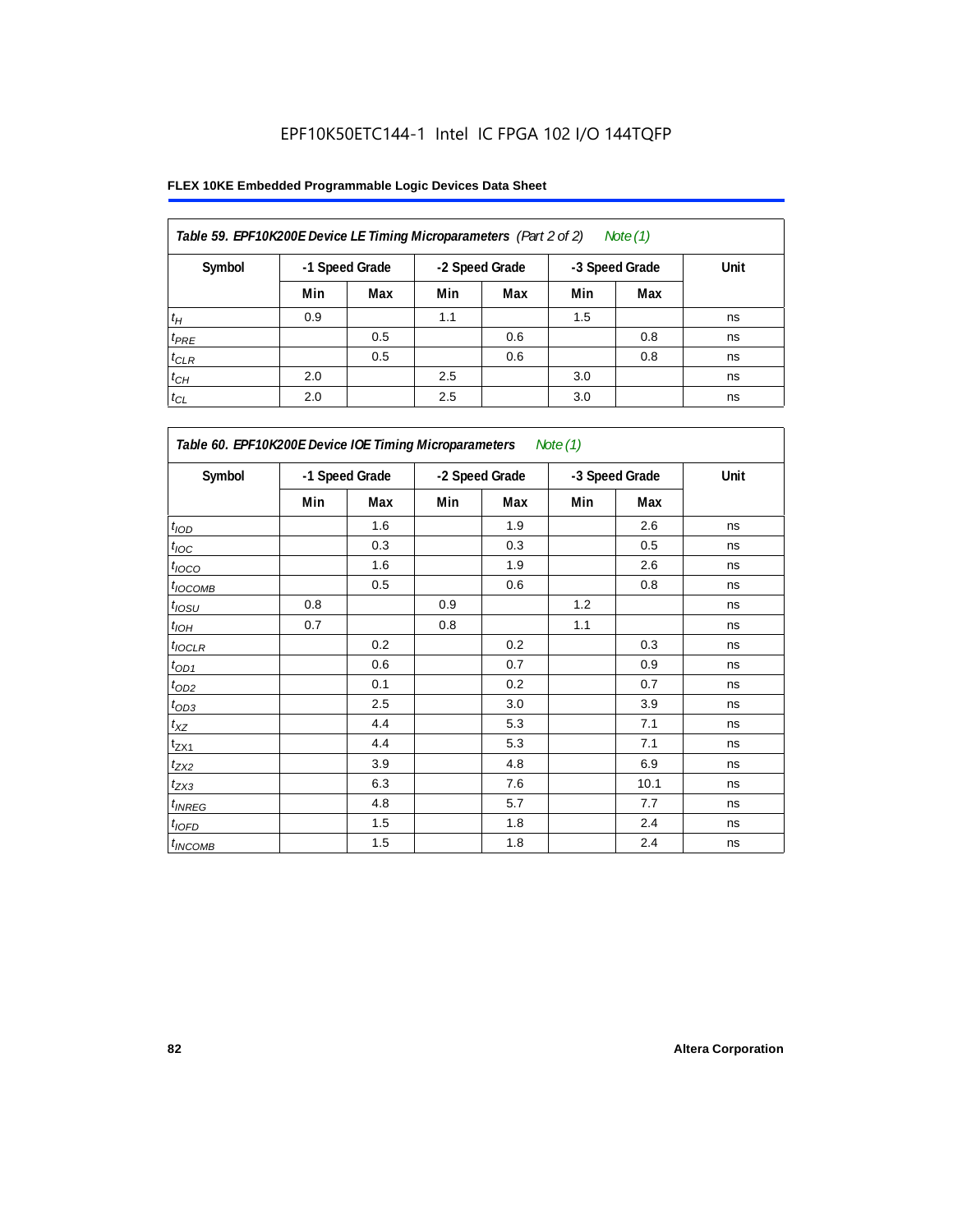| Symbol                  | -1 Speed Grade |             | -2 Speed Grade |           | -3 Speed Grade |             | Unit |
|-------------------------|----------------|-------------|----------------|-----------|----------------|-------------|------|
|                         | Min            | Max         | Min            | Max       | Min            | Max         |      |
| <i>EABDATA1</i>         |                | 2.0         |                | 2.4       |                | 3.2         | ns   |
| <i><b>EABDATA1</b></i>  |                | 0.4         |                | 0.5       |                | 0.6         | ns   |
| $t_{EABWE1}$            |                | 1.4         |                | 1.7       |                | 2.3         | ns   |
| t <sub>EABWE2</sub>     |                | 0.0         |                | 0.0       |                | 0.0         | ns   |
| $t_{EABRE1}$            |                | $\mathbf 0$ |                | $\pmb{0}$ |                | $\mathbf 0$ | ns   |
| $t_{EABRE2}$            |                | 0.4         |                | 0.5       |                | 0.6         | ns   |
| $t_{EABCLK}$            |                | 0.0         |                | 0.0       |                | 0.0         | ns   |
| $t_{EABCO}$             |                | 0.8         |                | 0.9       |                | 1.2         | ns   |
| <b><i>EABBYPASS</i></b> |                | 0.0         |                | 0.1       |                | 0.1         | ns   |
| $t_{EABSU}$             | 0.9            |             | 1.1            |           | 1.5            |             | ns   |
| $t_{EABH}$              | 0.4            |             | 0.5            |           | 0.6            |             | ns   |
| $t_{EABCLR}$            | 0.8            |             | 0.9            |           | 1.2            |             | ns   |
| $t_{AA}$                |                | 3.1         |                | 3.7       |                | 4.9         | ns   |
| $t_{WP}$                | 3.3            |             | 4.0            |           | 5.3            |             | ns   |
| $t_{RP}$                | 0.9            |             | 1.1            |           | 1.5            |             | ns   |
| t <sub>WDSU</sub>       | 0.9            |             | 1.1            |           | 1.5            |             | ns   |
| $t_{WDH}$               | 0.1            |             | 0.1            |           | 0.1            |             | ns   |
| t <sub>WASU</sub>       | 1.3            |             | 1.6            |           | 2.1            |             | ns   |
| $t_{WAH}$               | 2.1            |             | 2.5            |           | 3.3            |             | ns   |
| t <sub>RASU</sub>       | 2.2            |             | 2.6            |           | 3.5            |             | ns   |
| $t_{RAH}$               | 0.1            |             | 0.1            |           | 0.2            |             | ns   |
| $t_{WO}$                |                | 2.0         |                | 2.4       |                | 3.2         | ns   |
| $t_{DD}$                |                | 2.0         |                | 2.4       |                | 3.2         | ns   |
| $t_{EABOUT}$            |                | 0.0         |                | 0.1       |                | 0.1         | ns   |
| $t_{EABCH}$             | 1.5            |             | 2.0            |           | 2.5            |             | ns   |
| $t_{EABCL}$             | 3.3            |             | 4.0            |           | 5.3            |             | ns   |

*Table 62. EPF10K200E Device EAB Internal Timing Macroparameters (Part 1 of 2) Note (1)*

| Note (1) |  |
|----------|--|
|          |  |

|                         |                |     |                |     |                |     | Unit |
|-------------------------|----------------|-----|----------------|-----|----------------|-----|------|
| Symbol                  | -1 Speed Grade |     | -2 Speed Grade |     | -3 Speed Grade |     |      |
|                         | Min            | Max | Min            | Max | Min            | Max |      |
| $t_{EABA}$              |                | 5.1 |                | 6.4 |                | 8.4 | ns   |
| <i><b>EABRCOMB</b></i>  | 5.1            |     | 6.4            |     | 8.4            |     | ns   |
| <i><b>LEABRCREG</b></i> | 4.8            |     | 5.7            |     | 7.6            |     | ns   |
| <sup>t</sup> EABWP      | 3.3            |     | 4.0            |     | 5.3            |     | ns   |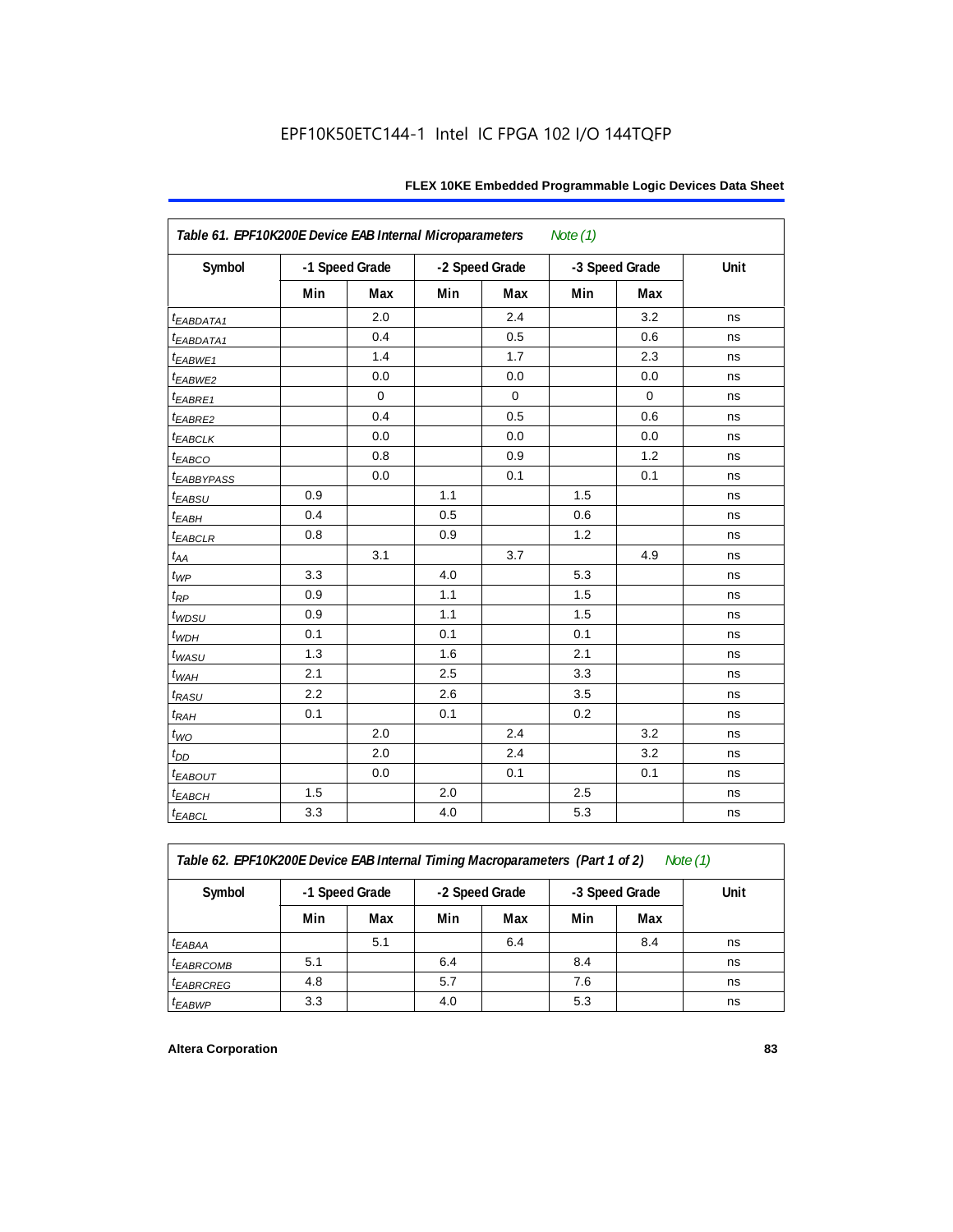| Table 62. EPF10K200E Device EAB Internal Timing Macroparameters (Part 2 of 2)<br>Note (1) |     |                |                |     |                |     |      |  |
|-------------------------------------------------------------------------------------------|-----|----------------|----------------|-----|----------------|-----|------|--|
| Symbol                                                                                    |     | -1 Speed Grade | -2 Speed Grade |     | -3 Speed Grade |     | Unit |  |
|                                                                                           | Min | Max            | Min            | Max | Min            | Max |      |  |
| <sup>t</sup> EABWCOMB                                                                     | 6.7 |                | 8.1            |     | 10.7           |     | ns   |  |
| <sup>t</sup> EABWCREG                                                                     | 6.6 |                | 8.0            |     | 10.6           |     | ns   |  |
| <sup>t</sup> EABDD                                                                        |     | 4.0            |                | 5.1 |                | 6.7 | ns   |  |
| <i>EABDATACO</i>                                                                          |     | 0.8            |                | 1.0 |                | 1.3 | ns   |  |
| <sup>t</sup> EABDATASU                                                                    | 1.3 |                | 1.6            |     | 2.1            |     | ns   |  |
| <sup>t</sup> EABDATAH                                                                     | 0.0 |                | 0.0            |     | 0.0            |     | ns   |  |
| <sup>t</sup> EABWESU                                                                      | 0.9 |                | 1.1            |     | 1.5            |     | ns   |  |
| <sup>t</sup> EABWEH                                                                       | 0.4 |                | 0.5            |     | 0.6            |     | ns   |  |
| <sup>t</sup> EABWDSU                                                                      | 1.5 |                | 1.8            |     | 2.4            |     | ns   |  |
| <sup>t</sup> EABWDH                                                                       | 0.0 |                | 0.0            |     | 0.0            |     | ns   |  |
| <sup>t</sup> EABWASU                                                                      | 3.0 |                | 3.6            |     | 4.7            |     | ns   |  |
| <sup>t</sup> EABWAH                                                                       | 0.4 |                | 0.5            |     | 0.7            |     | ns   |  |
| $t_{EABWO}$                                                                               |     | 3.4            |                | 4.4 |                | 5.8 | ns   |  |

| Table 63. EPF10K200E Device Interconnect Timing Microparameters<br>Note $(1)$ |     |                |                |     |                |      |      |  |  |
|-------------------------------------------------------------------------------|-----|----------------|----------------|-----|----------------|------|------|--|--|
| Symbol                                                                        |     | -1 Speed Grade | -2 Speed Grade |     | -3 Speed Grade |      | Unit |  |  |
|                                                                               | Min | Max            | Min            | Max | Min            | Max  |      |  |  |
| $t_{DINZIOE}$                                                                 |     | 4.2            |                | 4.6 |                | 5.7  | ns   |  |  |
| t <sub>DIN2LE</sub>                                                           |     | 1.7            |                | 1.7 |                | 2.0  | ns   |  |  |
| <sup>t</sup> DIN2DATA                                                         |     | 1.9            |                | 2.1 |                | 3.0  | ns   |  |  |
| <sup>t</sup> DCLK2IOE                                                         |     | 2.5            |                | 2.9 |                | 4.0  | ns   |  |  |
| <sup>t</sup> DCLK2LE                                                          |     | 1.7            |                | 1.7 |                | 2.0  | ns   |  |  |
| <sup>t</sup> SAMELAB                                                          |     | 0.1            |                | 0.1 |                | 0.2  | ns   |  |  |
| <i>t</i> SAMEROW                                                              |     | 2.3            |                | 2.6 |                | 3.6  | ns   |  |  |
| <sup>t</sup> SAMECOLUMN                                                       |     | 2.5            |                | 2.7 |                | 4.1  | ns   |  |  |
| <sup>t</sup> DIFFROW                                                          |     | 4.8            |                | 5.3 |                | 7.7  | ns   |  |  |
| <sup>t</sup> TWOROWS                                                          |     | 7.1            |                | 7.9 |                | 11.3 | ns   |  |  |
| <sup>t</sup> LEPERIPH                                                         |     | 7.0            |                | 7.6 |                | 9.0  | ns   |  |  |
| <sup>t</sup> LABCARRY                                                         |     | 0.1            |                | 0.1 |                | 0.2  | ns   |  |  |
| t <sub>LABCASC</sub>                                                          |     | 0.9            |                | 1.0 |                | 1.4  | ns   |  |  |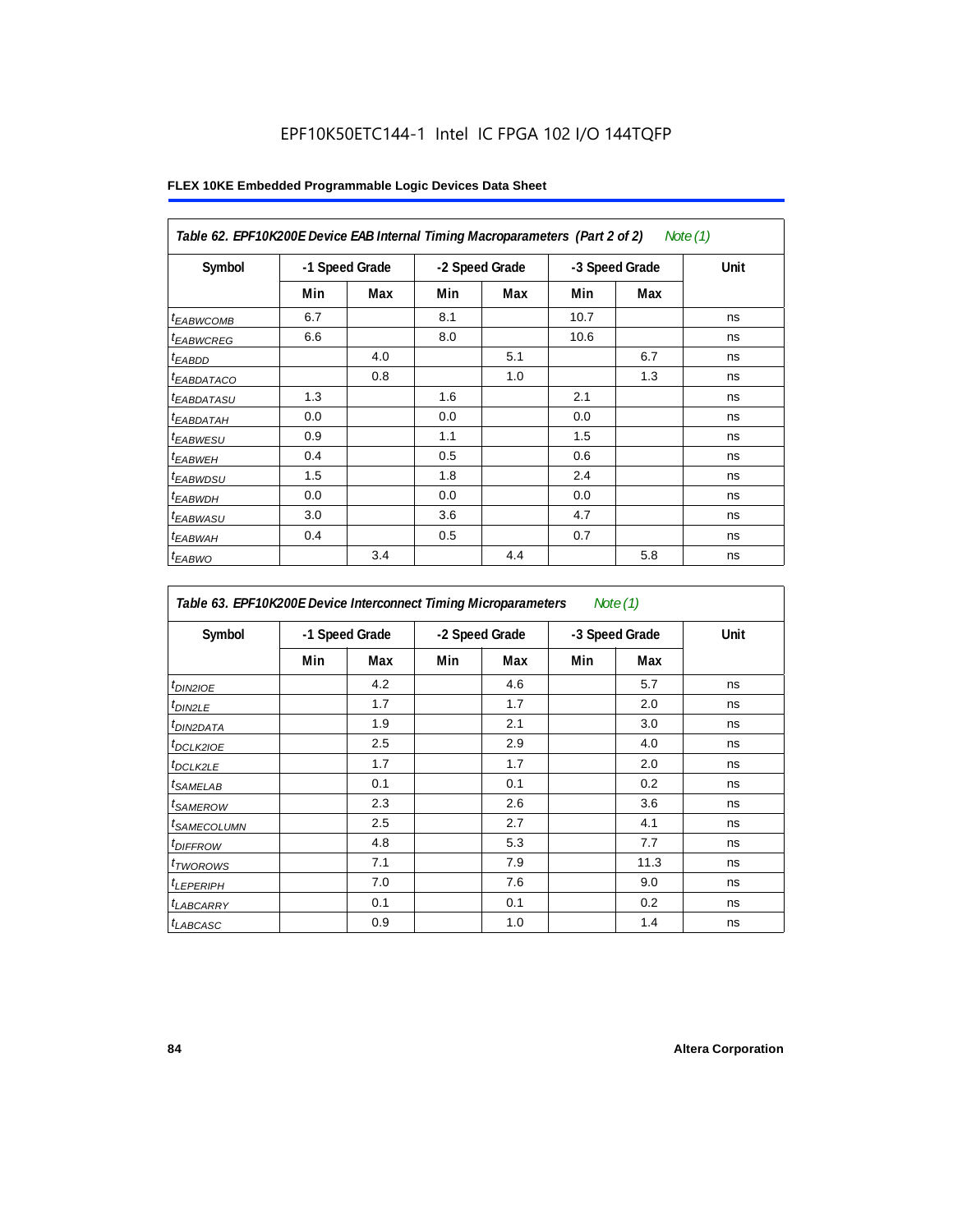| Table 64. EPF10K200E External Timing Parameters Notes (1), (2) |                |      |     |                |                          |                          |      |  |  |
|----------------------------------------------------------------|----------------|------|-----|----------------|--------------------------|--------------------------|------|--|--|
| Symbol                                                         | -1 Speed Grade |      |     | -2 Speed Grade |                          | -3 Speed Grade           | Unit |  |  |
|                                                                | Min            | Max  | Min | Max            | Min                      | Max                      |      |  |  |
| t <sub>DRR</sub>                                               |                | 10.0 |     | 12.0           |                          | 16.0                     | ns   |  |  |
| t <sub>INSU</sub>                                              | 2.8            |      | 3.4 |                | 4.4                      |                          | ns   |  |  |
| $t_{\text{INH}}$                                               | 0.0            |      | 0.0 |                | 0.0                      |                          | ns   |  |  |
| toutco                                                         | 2.0            | 4.5  | 2.0 | 5.3            | 2.0                      | 7.8                      | ns   |  |  |
| t <sub>PCISU</sub>                                             | 3.0            |      | 6.2 |                |                          |                          | ns   |  |  |
| t <sub>PCIH</sub>                                              | 0.0            |      | 0.0 |                | ۰                        |                          | ns   |  |  |
| t <sub>PCICO</sub>                                             | 2.0            | 6.0  | 2.0 | 8.9            | $\overline{\phantom{a}}$ | $\overline{\phantom{a}}$ | ns   |  |  |

*Table 65. EPF10K200E External Bidirectional Timing Parameters Notes (1), (2)*

| Symbol                  | -1 Speed Grade |     | -2 Speed Grade |     | -3 Speed Grade |      | Unit |  |
|-------------------------|----------------|-----|----------------|-----|----------------|------|------|--|
|                         | Min            | Max | Min            | Max | Min            | Max  |      |  |
| <sup>t</sup> INSUBIDIR  | 3.0            |     | 4.0            |     | 5.5            |      | ns   |  |
| <sup>t</sup> INHBIDIR   | 0.0            |     | 0.0            |     | 0.0            |      | ns   |  |
| <sup>T</sup> OUTCOBIDIR | 2.0            | 4.5 | 2.0            | 5.3 | 2.0            | 7.8  | ns   |  |
| <sup>t</sup> xzbidir    |                | 8.1 |                | 9.5 |                | 13.0 | ns   |  |
| <sup>T</sup> ZXBIDIR    |                | 8.1 |                | 9.5 |                | 13.0 | ns   |  |

# *Notes to tables:*

(1) All timing parameters are described in Tables 24 through 30 in this data sheet.<br>(2) These parameters are specified by characterization.

These parameters are specified by characterization.

Tables 66 through 79 show EPF10K50S and EPF10K200S device external timing parameters.

| Table 66. EPF10K50S Device LE Timing Microparameters (Part 1 of 2)<br>Note $(1)$ |     |                |     |                |     |                |      |  |  |
|----------------------------------------------------------------------------------|-----|----------------|-----|----------------|-----|----------------|------|--|--|
| Symbol                                                                           |     | -1 Speed Grade |     | -2 Speed Grade |     | -3 Speed Grade | Unit |  |  |
|                                                                                  | Min | Max            | Min | Max            | Min | Max            |      |  |  |
| $t_{LUT}$                                                                        |     | 0.6            |     | 0.8            |     | 1.1            | ns   |  |  |
| $t_{CLUT}$                                                                       |     | 0.5            |     | 0.6            |     | 0.8            | ns   |  |  |
| $t_{RLUT}$                                                                       |     | 0.6            |     | 0.7            |     | 0.9            | ns   |  |  |
| <sup>t</sup> PACKED                                                              |     | 0.2            |     | 0.3            |     | 0.4            | ns   |  |  |
| $t_{EN}$                                                                         |     | 0.6            |     | 0.7            |     | 0.9            | ns   |  |  |
| $t_{CICO}$                                                                       |     | 0.1            |     | 0.1            |     | 0.1            | ns   |  |  |
| $t_{GEN}$                                                                        |     | 0.4            |     | 0.5            |     | 0.6            | ns   |  |  |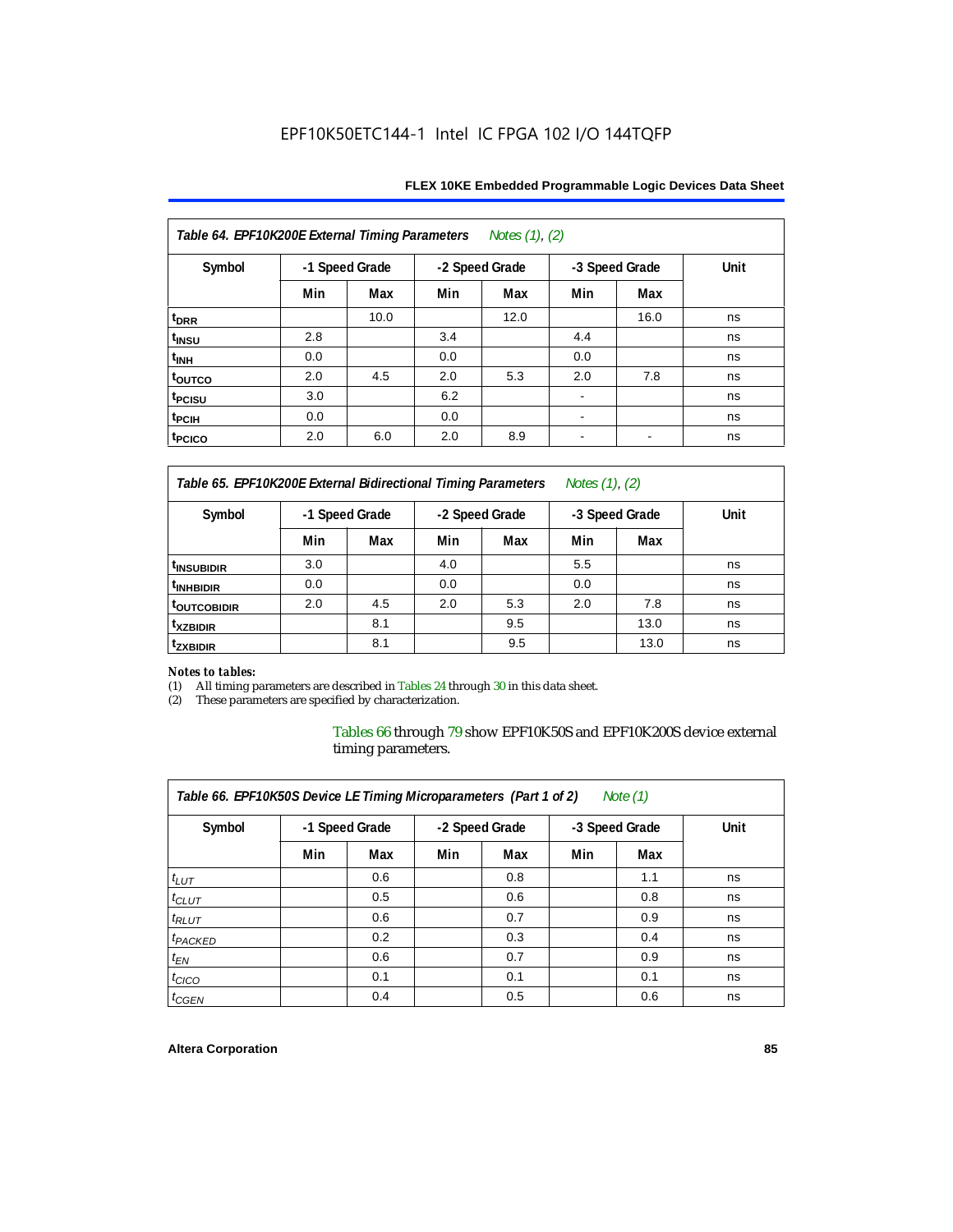| Table 66. EPF10K50S Device LE Timing Microparameters (Part 2 of 2)<br>Note (1) |     |                |     |                |     |                |      |  |
|--------------------------------------------------------------------------------|-----|----------------|-----|----------------|-----|----------------|------|--|
| Symbol                                                                         |     | -1 Speed Grade |     | -2 Speed Grade |     | -3 Speed Grade | Unit |  |
|                                                                                | Min | Max            | Min | Max            | Min | Max            |      |  |
| $t_{GENR}$                                                                     |     | 0.1            |     | 0.1            |     | 0.1            | ns   |  |
| $t_{CASC}$                                                                     |     | 0.5            |     | 0.8            |     | 1.0            | ns   |  |
| $t_{\rm C}$                                                                    |     | 0.5            |     | 0.6            |     | 0.8            | ns   |  |
| $t_{CO}$                                                                       |     | 0.6            |     | 0.6            |     | 0.7            | ns   |  |
| $t_{COMB}$                                                                     |     | 0.3            |     | 0.4            |     | 0.5            | ns   |  |
| $t_{\text{SU}}$                                                                | 0.5 |                | 0.6 |                | 0.7 |                | ns   |  |
| $t_H\,$                                                                        | 0.5 |                | 0.6 |                | 0.8 |                | ns   |  |
| $t_{PRE}$                                                                      |     | 0.4            |     | 0.5            |     | 0.7            | ns   |  |
| $t_{CLR}$                                                                      |     | 0.8            |     | 1.0            |     | 1.2            | ns   |  |
| $t_{\mathit{CH}}$                                                              | 2.0 |                | 2.5 |                | 3.0 |                | ns   |  |
| $t_{CL}$                                                                       | 2.0 |                | 2.5 |                | 3.0 |                | ns   |  |

| Table 67. EPF10K50S Device IOE Timing Microparameters<br>Note (1) |     |                |     |                |     |                |      |  |  |
|-------------------------------------------------------------------|-----|----------------|-----|----------------|-----|----------------|------|--|--|
| Symbol                                                            |     | -1 Speed Grade |     | -2 Speed Grade |     | -3 Speed Grade | Unit |  |  |
|                                                                   | Min | Max            | Min | Max            | Min | Max            |      |  |  |
| t <sub>IOD</sub>                                                  |     | 1.3            |     | 1.3            |     | 1.9            | ns   |  |  |
| $t_{\text{IOC}}$                                                  |     | 0.3            |     | 0.4            |     | 0.4            | ns   |  |  |
| t <sub>IOCO</sub>                                                 |     | 1.7            |     | 2.1            |     | 2.6            | ns   |  |  |
| $t_{IOCOMB}$                                                      |     | 0.5            |     | 0.6            |     | 0.8            | ns   |  |  |
| t <sub>iosu</sub>                                                 | 0.8 |                | 1.0 |                | 1.3 |                | ns   |  |  |
| $t_{IOM}$                                                         | 0.4 |                | 0.5 |                | 0.6 |                | ns   |  |  |
| $t_{IOCLR}$                                                       |     | 0.2            |     | 0.2            |     | 0.4            | ns   |  |  |
| $t_{OD1}$                                                         |     | 1.2            |     | 1.2            |     | 1.9            | ns   |  |  |
| $t_{OD2}$                                                         |     | 0.7            |     | 0.8            |     | 1.7            | ns   |  |  |
| $t_{OD3}$                                                         |     | 2.7            |     | 3.0            |     | 4.3            | ns   |  |  |
| $t_{\mathsf{XZ}}$                                                 |     | 4.7            |     | 5.7            |     | 7.5            | ns   |  |  |
| $t_{ZX1}$                                                         |     | 4.7            |     | 5.7            |     | 7.5            | ns   |  |  |
| $t_{ZX2}$                                                         |     | 4.2            |     | 5.3            |     | 7.3            | ns   |  |  |
| $t_{ZX3}$                                                         |     | 6.2            |     | 7.5            |     | 9.9            | ns   |  |  |
| <i>t</i> <sub>INREG</sub>                                         |     | 3.5            |     | 4.2            |     | 5.6            | ns   |  |  |
| $t_{IOFD}$                                                        |     | 1.1            |     | 1.3            |     | 1.8            | ns   |  |  |
| $t_{INCOMB}$                                                      |     | 1.1            |     | 1.3            |     | 1.8            | ns   |  |  |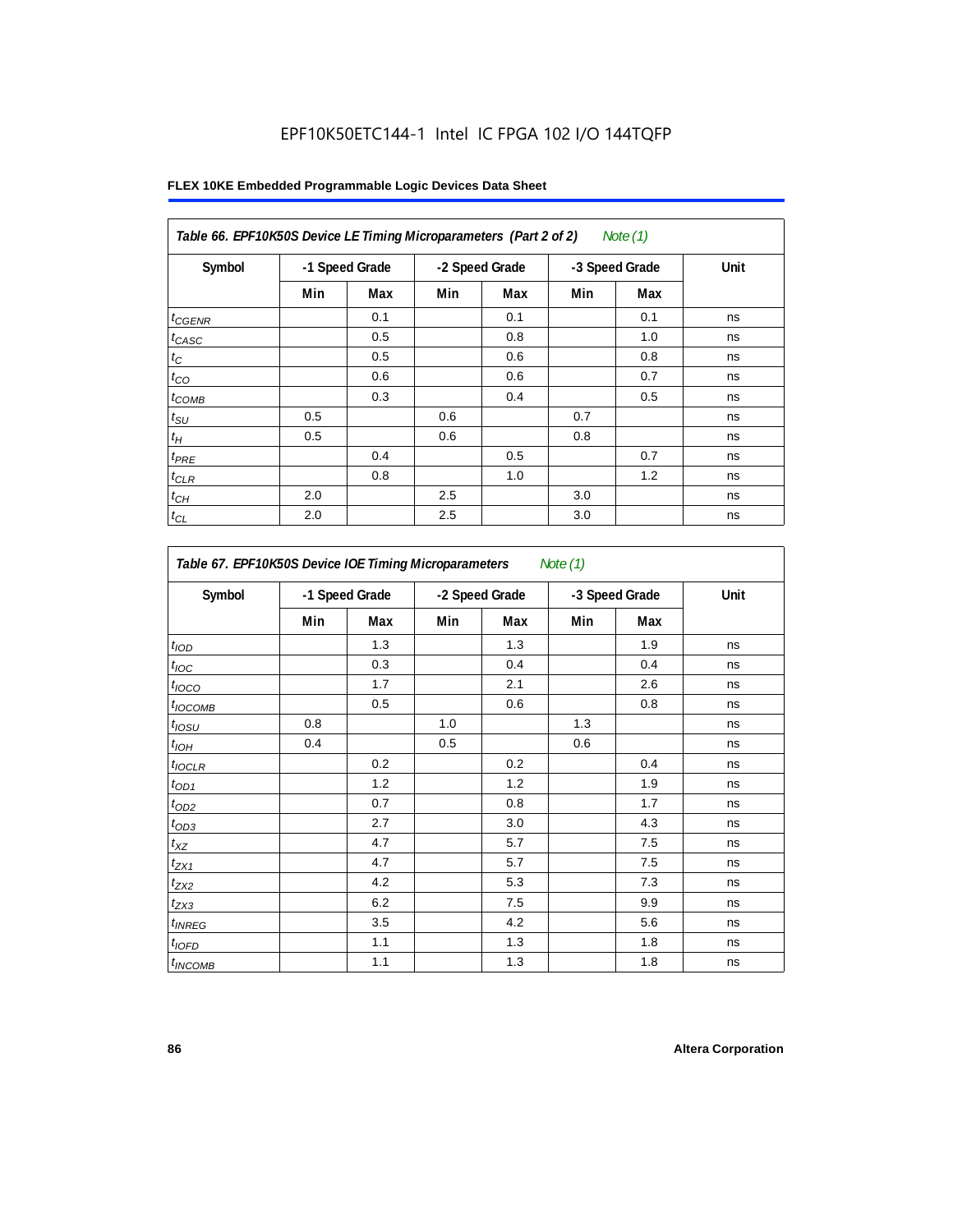| Table 68. EPF10K50S Device EAB Internal Microparameters<br>Note $(1)$ |                |     |     |                |     |                |      |  |  |
|-----------------------------------------------------------------------|----------------|-----|-----|----------------|-----|----------------|------|--|--|
| Symbol                                                                | -1 Speed Grade |     |     | -2 Speed Grade |     | -3 Speed Grade | Unit |  |  |
|                                                                       | Min            | Max | Min | Max            | Min | Max            |      |  |  |
| t <sub>EABDATA1</sub>                                                 |                | 1.7 |     | 2.4            |     | 3.2            | ns   |  |  |
| t <sub>EABDATA2</sub>                                                 |                | 0.4 |     | 0.6            |     | 0.8            | ns   |  |  |
| $t_{EABWE1}$                                                          |                | 1.0 |     | 1.4            |     | 1.9            | ns   |  |  |
| t <sub>EABWE2</sub>                                                   |                | 0.0 |     | 0.0            |     | 0.0            | ns   |  |  |
| $t_{EABRE1}$                                                          |                | 0.0 |     | 0.0            |     | 0.0            |      |  |  |
| t <sub>EABRE2</sub>                                                   |                | 0.4 |     | 0.6            |     | 0.8            |      |  |  |
| <b><i>EABCLK</i></b>                                                  |                | 0.0 |     | 0.0            |     | 0.0            | ns   |  |  |
| $t_{EABCO}$                                                           |                | 0.8 |     | 1.1            |     | 1.5            | ns   |  |  |
| <b><i>EABBYPASS</i></b>                                               |                | 0.0 |     | 0.0            |     | 0.0            | ns   |  |  |
| $t_{EABSU}$                                                           | 0.7            |     | 1.0 |                | 1.3 |                | ns   |  |  |
| $t_{EABH}$                                                            | 0.4            |     | 0.6 |                | 0.8 |                | ns   |  |  |
| $t_{EABCLR}$                                                          | 0.8            |     | 1.1 |                | 1.5 |                |      |  |  |
| $t_{AA}$                                                              |                | 2.0 |     | 2.8            |     | 3.8            | ns   |  |  |
| $t_{WP}$                                                              | 2.0            |     | 2.8 |                | 3.8 |                | ns   |  |  |
| $t_{\!R\!P}$                                                          | 1.0            |     | 1.4 |                | 1.9 |                |      |  |  |
| $t_{WDSU}$                                                            | 0.5            |     | 0.7 |                | 0.9 |                | ns   |  |  |
| $t_{WDH}$                                                             | 0.1            |     | 0.1 |                | 0.2 |                | ns   |  |  |
| $t_{WASU}$                                                            | 1.0            |     | 1.4 |                | 1.9 |                | ns   |  |  |
| $t_{W\!AH}$                                                           | 1.5            |     | 2.1 |                | 2.9 |                | ns   |  |  |
| $t_{RASU}$                                                            | 1.5            |     | 2.1 |                | 2.8 |                |      |  |  |
| $t_{RAH}$                                                             | 0.1            |     | 0.1 |                | 0.2 |                |      |  |  |
| $t_{WO}$                                                              |                | 2.1 |     | 2.9            |     | 4.0            | ns   |  |  |
| $t_{DD}$                                                              |                | 2.1 |     | 2.9            |     | 4.0            | ns   |  |  |
| $t_{EABOUT}$                                                          |                | 0.0 |     | 0.0            |     | 0.0            | ns   |  |  |
| $t_{EABCH}$                                                           | 1.5            |     | 2.0 |                | 2.5 |                | ns   |  |  |
| $t_{EABCL}$                                                           | 1.5            |     | 2.0 |                | 2.5 |                | ns   |  |  |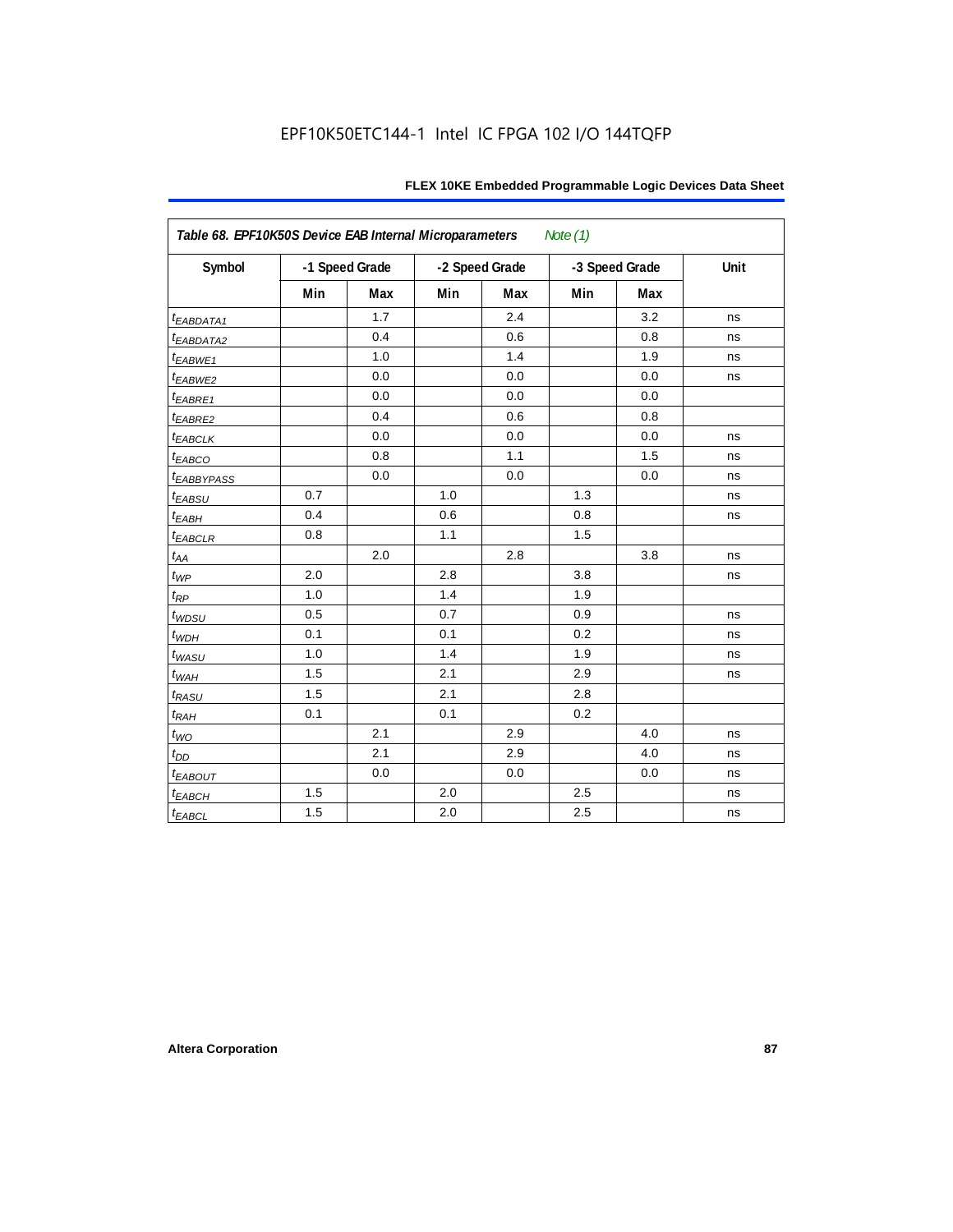| Table 69. EPF10K50S Device EAB Internal Timing Macroparameters |     |                |     |                | Note $(1)$ |                |      |
|----------------------------------------------------------------|-----|----------------|-----|----------------|------------|----------------|------|
| Symbol                                                         |     | -1 Speed Grade |     | -2 Speed Grade |            | -3 Speed Grade | Unit |
|                                                                | Min | Max            | Min | Max            | Min        | Max            |      |
| <sup>t</sup> EABAA                                             |     | 3.7            |     | 5.2            |            | 7.0            | ns   |
| <sup>I</sup> EABRCCOMB                                         | 3.7 |                | 5.2 |                | 7.0        |                | ns   |
| <sup>t</sup> EABRCREG                                          | 3.5 |                | 4.9 |                | 6.6        |                | ns   |
| t <sub>EABWP</sub>                                             | 2.0 |                | 2.8 |                | 3.8        |                | ns   |
| <sup>t</sup> ЕАВWССОМВ                                         | 4.5 |                | 6.3 |                | 8.6        |                | ns   |
| <sup>t</sup> EABWCREG                                          | 5.6 |                | 7.8 |                | 10.6       |                | ns   |
| <sup>t</sup> EABDD                                             |     | 3.8            |     | 5.3            |            | 7.2            | ns   |
| <sup>t</sup> EABDATACO                                         |     | 0.8            |     | 1.1            |            | 1.5            | ns   |
| <sup>t</sup> EABDATASU                                         | 1.1 |                | 1.6 |                | 2.1        |                | ns   |
| <sup>t</sup> EABDATAH                                          | 0.0 |                | 0.0 |                | 0.0        |                | ns   |
| <sup>I</sup> EABWESU                                           | 0.7 |                | 1.0 |                | 1.3        |                | ns   |
| <sup>t</sup> EABWEH                                            | 0.4 |                | 0.6 |                | 0.8        |                | ns   |
| <sup>t</sup> EABWDSU                                           | 1.2 |                | 1.7 |                | 2.2        |                | ns   |
| <sup>t</sup> EABWDH                                            | 0.0 |                | 0.0 |                | 0.0        |                | ns   |
| <sup>t</sup> EABWASU                                           | 1.6 |                | 2.3 |                | 3.0        |                | ns   |
| <sup>t</sup> EABWAH                                            | 0.9 |                | 1.2 |                | 1.8        |                | ns   |
| $t_{EABWO}$                                                    |     | 3.1            |     | 4.3            |            | 5.9            | ns   |

| Table 70. EPF10K50S Device Interconnect Timing Microparameters<br>Note $(1)$ |                |     |                |     |                |     |      |  |  |  |
|------------------------------------------------------------------------------|----------------|-----|----------------|-----|----------------|-----|------|--|--|--|
| Symbol                                                                       | -1 Speed Grade |     | -2 Speed Grade |     | -3 Speed Grade |     | Unit |  |  |  |
|                                                                              | Min            | Max | Min            | Max | Min            | Max |      |  |  |  |
| $t_{DIN2IOE}$                                                                |                | 3.1 |                | 3.7 |                | 4.6 | ns   |  |  |  |
| <sup>t</sup> DIN2LE                                                          |                | 1.7 |                | 2.1 |                | 2.7 | ns   |  |  |  |
| <sup>t</sup> DIN2DATA                                                        |                | 2.7 |                | 3.1 |                | 5.1 | ns   |  |  |  |
| <sup>t</sup> DCLK2IOE                                                        |                | 1.6 |                | 1.9 |                | 2.6 | ns   |  |  |  |
| <sup>t</sup> DCLK2LE                                                         |                | 1.7 |                | 2.1 |                | 2.7 | ns   |  |  |  |
| <sup>t</sup> SAMELAB                                                         |                | 0.1 |                | 0.1 |                | 0.2 | ns   |  |  |  |
| <sup>t</sup> SAMEROW                                                         |                | 1.5 |                | 1.7 |                | 2.4 | ns   |  |  |  |
| <sup>t</sup> SAMECOLUMN                                                      |                | 1.0 |                | 1.3 |                | 2.1 | ns   |  |  |  |
| <i>t<sub>DIFFROW</sub></i>                                                   |                | 2.5 |                | 3.0 |                | 4.5 | ns   |  |  |  |
| <sup>t</sup> TWOROWS                                                         |                | 4.0 |                | 4.7 |                | 6.9 | ns   |  |  |  |
| <sup>t</sup> LEPERIPH                                                        |                | 2.6 |                | 2.9 |                | 3.4 | ns   |  |  |  |
| <sup>t</sup> LABCARRY                                                        |                | 0.1 |                | 0.2 |                | 0.2 | ns   |  |  |  |
| <sup>t</sup> LABCASC                                                         |                | 0.8 |                | 1.0 |                | 1.3 | ns   |  |  |  |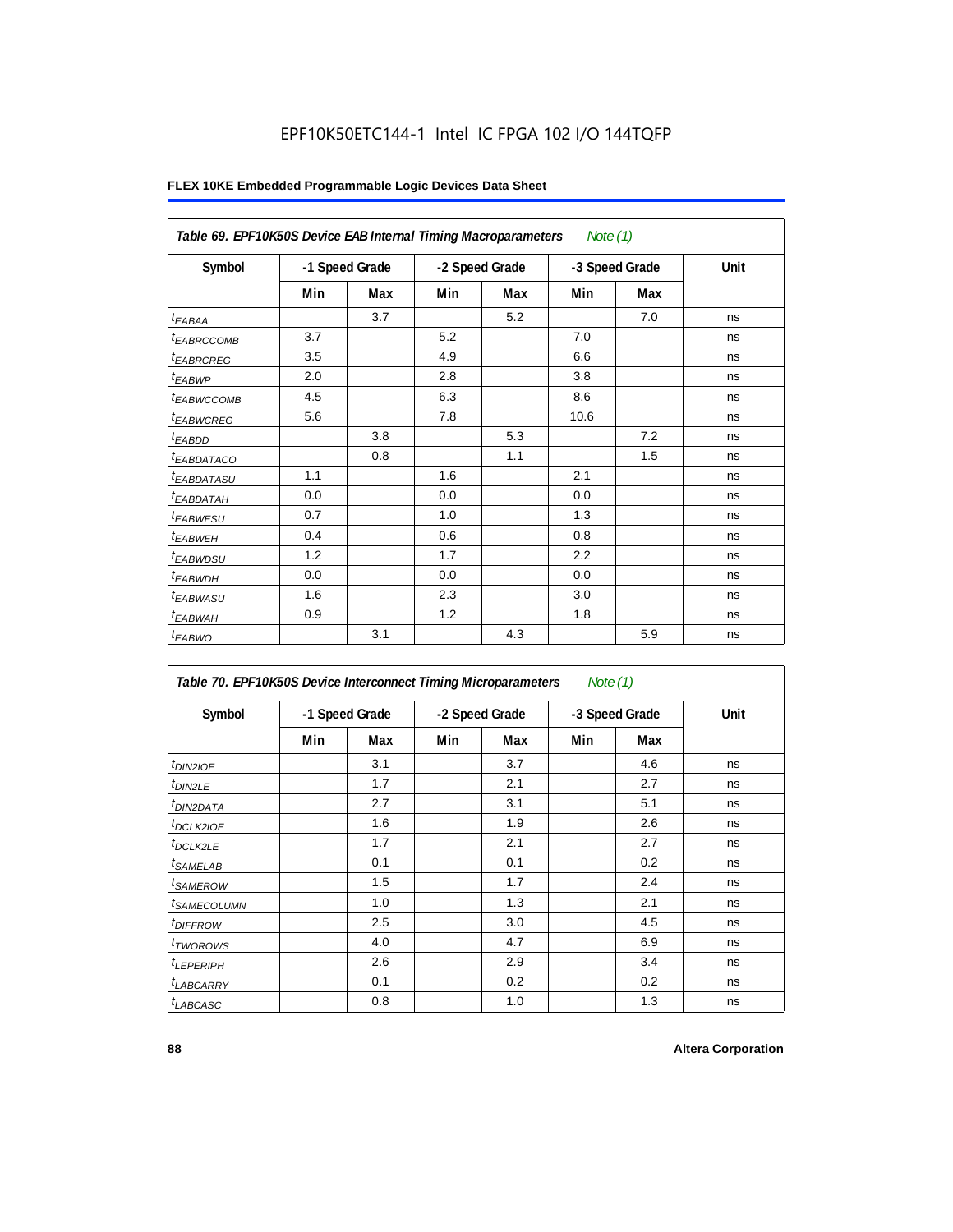| Table 71. EPF10K50S External Timing Parameters Note (1) |                |     |     |                |     |                |      |  |  |  |  |
|---------------------------------------------------------|----------------|-----|-----|----------------|-----|----------------|------|--|--|--|--|
| Symbol                                                  | -1 Speed Grade |     |     | -2 Speed Grade |     | -3 Speed Grade | Unit |  |  |  |  |
|                                                         | Min            | Max | Min | Max            | Min | Max            |      |  |  |  |  |
| t <sub>DRR</sub>                                        |                | 8.0 |     | 9.5            |     | 12.5           | ns   |  |  |  |  |
| $t_{INSU}$ (2)                                          | 2.4            |     | 2.9 |                | 3.9 |                | ns   |  |  |  |  |
| $t_{INH}$ (2)                                           | 0.0            |     | 0.0 |                | 0.0 |                | ns   |  |  |  |  |
| $t_{OUTCO}$ (2)                                         | 2.0            | 4.3 | 2.0 | 5.2            | 2.0 | 7.3            | ns   |  |  |  |  |
| $t_{INSU}$ (3)                                          | 2.4            |     | 2.9 |                |     |                | ns   |  |  |  |  |
| $t_{INH}$ (3)                                           | 0.0            |     | 0.0 |                |     |                | ns   |  |  |  |  |
| $t_{\text{OUTCO}}$ (3)                                  | 0.5            | 3.3 | 0.5 | 4.1            |     |                | ns   |  |  |  |  |
| t <sub>PCISU</sub>                                      | 2.4            |     | 2.9 |                |     |                | ns   |  |  |  |  |
| <sup>t</sup> PCIH                                       | 0.0            |     | 0.0 |                |     |                | ns   |  |  |  |  |
| t <sub>PCICO</sub>                                      | 2.0            | 6.0 | 2.0 | 7.7            |     |                | ns   |  |  |  |  |

*Table 72. EPF10K50S External Bidirectional Timing Parameters Note (1)*

| Symbol              |     | -1 Speed Grade |     | -2 Speed Grade |     | -3 Speed Grade | Unit |
|---------------------|-----|----------------|-----|----------------|-----|----------------|------|
|                     | Min | Max            | Min | Max            | Min | Max            |      |
| $t_{INSUBIDIR}$ (2) | 2.7 |                | 3.2 |                | 4.3 |                | ns   |
| $t_{INHBIDIR}$ (2)  | 0.0 |                | 0.0 |                | 0.0 |                | ns   |
| $t_{INHBIDIR}$ (3)  | 0.0 |                | 0.0 |                | -   |                | ns   |
| $t_{INSUBIDIR}$ (3) | 3.7 |                | 4.2 |                | -   |                | ns   |
| toutcobidir $(2)$   | 2.0 | 4.5            | 2.0 | 5.2            | 2.0 | 7.3            | ns   |
| $t_{XZBIDIR}$ $(2)$ |     | 6.8            |     | 7.8            |     | 10.1           | ns   |
| $t_{ZXBIDIR}$ (2)   |     | 6.8            |     | 7.8            |     | 10.1           | ns   |
| toutcobidir $(3)$   | 0.5 | 3.5            | 0.5 | 4.2            |     |                |      |
| $t_{XZBIDIR}$ (3)   |     | 6.8            |     | 8.4            |     |                | ns   |
| $t_{ZXBIDIR}$ (3)   |     | 6.8            |     | 8.4            |     |                | ns   |

*Notes to tables:* All timing parameters are described in Tables 24 through 30.

(2) This parameter is measured without use of the ClockLock or ClockBoost circuits.<br>(3) This parameter is measured with use of the ClockLock or ClockBoost circuits

This parameter is measured with use of the ClockLock or ClockBoost circuits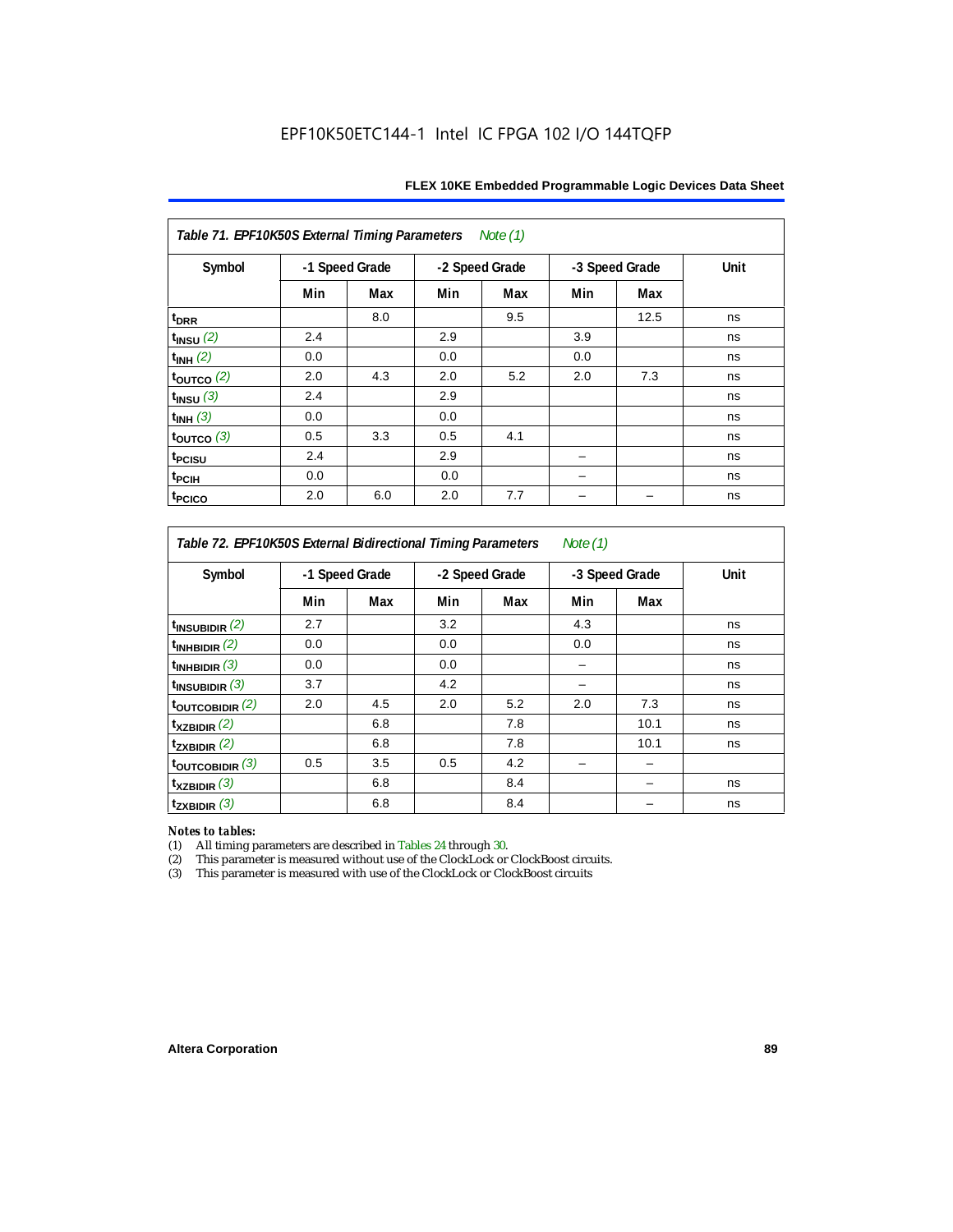|                     | Table 73. EPF10K200S Device Internal & External Timing Parameters<br>Note $(1)$ |     |                |     |                |     |      |  |  |  |  |
|---------------------|---------------------------------------------------------------------------------|-----|----------------|-----|----------------|-----|------|--|--|--|--|
| Symbol              | -1 Speed Grade                                                                  |     | -2 Speed Grade |     | -3 Speed Grade |     | Unit |  |  |  |  |
|                     | Min                                                                             | Max | Min            | Max | Min            | Max |      |  |  |  |  |
| $t_{LUT}$           |                                                                                 | 0.7 |                | 0.8 |                | 1.2 | ns   |  |  |  |  |
| $t_{CLUT}$          |                                                                                 | 0.4 |                | 0.5 |                | 0.6 | ns   |  |  |  |  |
| $t_{RLUT}$          |                                                                                 | 0.5 |                | 0.7 |                | 0.9 | ns   |  |  |  |  |
| t <sub>PACKED</sub> |                                                                                 | 0.4 |                | 0.5 |                | 0.7 | ns   |  |  |  |  |
| $t_{EN}$            |                                                                                 | 0.6 |                | 0.5 |                | 0.6 | ns   |  |  |  |  |
| $t_{CICO}$          |                                                                                 | 0.1 |                | 0.2 |                | 0.3 | ns   |  |  |  |  |
| $t_{CGEN}$          |                                                                                 | 0.3 |                | 0.4 |                | 0.6 | ns   |  |  |  |  |
| $t_{\text{GENR}}$   |                                                                                 | 0.1 |                | 0.2 |                | 0.3 | ns   |  |  |  |  |
| $t_{CASC}$          |                                                                                 | 0.7 |                | 0.8 |                | 1.2 | ns   |  |  |  |  |
| $t_{\rm C}$         |                                                                                 | 0.5 |                | 0.6 |                | 0.8 | ns   |  |  |  |  |
| $t_{CO}$            |                                                                                 | 0.5 |                | 0.6 |                | 0.8 | ns   |  |  |  |  |
| $t_{COMB}$          |                                                                                 | 0.3 |                | 0.6 |                | 0.8 | ns   |  |  |  |  |
| $t_{\rm SU}$        | 0.4                                                                             |     | 0.6            |     | 0.7            |     | ns   |  |  |  |  |
| $t_H\,$             | 1.0                                                                             |     | 1.1            |     | 1.5            |     | ns   |  |  |  |  |
| $t_{PRE}$           |                                                                                 | 0.4 |                | 0.6 |                | 0.8 | ns   |  |  |  |  |
| $t_{CLR}$           |                                                                                 | 0.5 |                | 0.6 |                | 0.8 | ns   |  |  |  |  |
| $t_{CH}$            | 2.0                                                                             |     | 2.5            |     | 3.0            |     | ns   |  |  |  |  |
| $t_{CL}$            | 2.0                                                                             |     | 2.5            |     | 3.0            |     | ns   |  |  |  |  |

| Table 74. EPF10K200S Device IOE Timing Microparameters (Part 1 of 2) Note (1) |  |  |  |
|-------------------------------------------------------------------------------|--|--|--|
|-------------------------------------------------------------------------------|--|--|--|

| Symbol           | -1 Speed Grade |     | -2 Speed Grade |     | -3 Speed Grade |     | Unit |
|------------------|----------------|-----|----------------|-----|----------------|-----|------|
|                  | Min            | Max | Min            | Max | Min            | Max |      |
| t <sub>IOD</sub> |                | 1.8 |                | 1.9 |                | 2.6 | ns   |
| $t_{\text{IOC}}$ |                | 0.3 |                | 0.3 |                | 0.5 | ns   |
| $t_{IOCO}$       |                | 1.7 |                | 1.9 |                | 2.6 | ns   |
| $t_{IOCOMB}$     |                | 0.5 |                | 0.6 |                | 0.8 | ns   |
| $t_{IOSU}$       | 0.8            |     | 0.9            |     | 1.2            |     | ns   |
| $t_{IOH}$        | 0.4            |     | 0.8            |     | 1.1            |     | ns   |
| $t_{IOCLR}$      |                | 0.2 |                | 0.2 |                | 0.3 | ns   |
| $t_{OD1}$        |                | 1.3 |                | 0.7 |                | 0.9 | ns   |
| $t_{OD2}$        |                | 0.8 |                | 0.2 |                | 0.4 | ns   |
| $t_{OD3}$        |                | 2.9 |                | 3.0 |                | 3.9 | ns   |
| $t_{XZ}$         |                | 5.0 |                | 5.3 |                | 7.1 | ns   |
| $t_{ZX1}$        |                | 5.0 |                | 5.3 |                | 7.1 | ns   |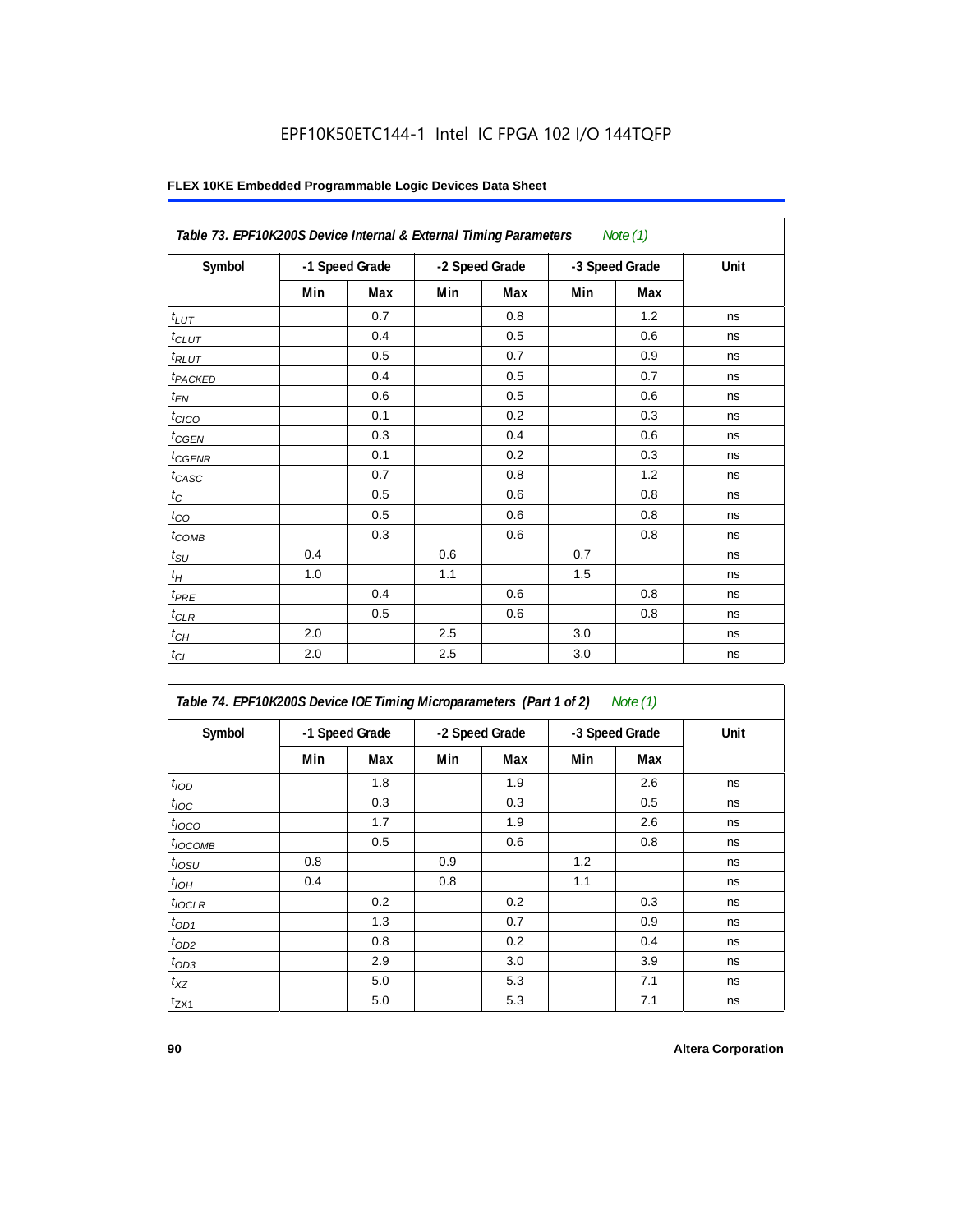| Table 74. EPF10K200S Device IOE Timing Microparameters (Part 2 of 2)<br>Note $(1)$ |                |     |                |     |                |      |      |  |  |  |  |
|------------------------------------------------------------------------------------|----------------|-----|----------------|-----|----------------|------|------|--|--|--|--|
| Symbol                                                                             | -1 Speed Grade |     | -2 Speed Grade |     | -3 Speed Grade |      | Unit |  |  |  |  |
|                                                                                    | Min            | Max | Min            | Max | Min            | Max  |      |  |  |  |  |
| $t_{ZX2}$                                                                          |                | 4.5 |                | 4.8 |                | 6.6  | ns   |  |  |  |  |
| $t_{ZX3}$                                                                          |                | 6.6 |                | 7.6 |                | 10.1 | ns   |  |  |  |  |
| $t_{INREG}$                                                                        |                | 3.7 |                | 5.7 |                | 7.7  | ns   |  |  |  |  |
| $t_{IOFD}$                                                                         |                | 1.8 |                | 3.4 |                | 4.0  | ns   |  |  |  |  |
| $t_{INCOMB}$                                                                       |                | 1.8 |                | 3.4 |                | 4.0  | ns   |  |  |  |  |

| Symbol                | -1 Speed Grade |             | -2 Speed Grade |             | -3 Speed Grade |             | Unit |
|-----------------------|----------------|-------------|----------------|-------------|----------------|-------------|------|
|                       | Min            | Max         | Min            | Max         | Min            | Max         |      |
| t <sub>EABDATA1</sub> |                | 1.8         |                | 2.4         |                | 3.2         | ns   |
| t <sub>EABDATA1</sub> |                | 0.4         |                | 0.5         |                | 0.6         | ns   |
| t <sub>EABWE1</sub>   |                | 1.1         |                | 1.7         |                | 2.3         | ns   |
| t <sub>EABWE2</sub>   |                | 0.0         |                | 0.0         |                | 0.0         | ns   |
| t <sub>EABRE1</sub>   |                | $\mathbf 0$ |                | $\mathbf 0$ |                | $\mathbf 0$ | ns   |
| t <sub>EABRE2</sub>   |                | 0.4         |                | 0.5         |                | 0.6         | ns   |
| <b><i>EABCLK</i></b>  |                | 0.0         |                | 0.0         |                | 0.0         | ns   |
| t <sub>EABCO</sub>    |                | 0.8         |                | 0.9         |                | 1.2         | ns   |
| <b>EABBYPASS</b>      |                | 0.0         |                | 0.1         |                | 0.1         | ns   |
| <sup>t</sup> EABSU    | 0.7            |             | 1.1            |             | 1.5            |             | ns   |
| t <sub>EABH</sub>     | 0.4            |             | 0.5            |             | 0.6            |             | ns   |
| t <sub>EABCLR</sub>   | 0.8            |             | 0.9            |             | 1.2            |             | ns   |
| $t_{AA}$              |                | 2.1         |                | 3.7         |                | 4.9         | ns   |
| $t_{WP}$              | 2.1            |             | 4.0            |             | 5.3            |             | ns   |
| $t_{\mathsf{RP}}$     | 1.1            |             | 1.1            |             | 1.5            |             | ns   |
| t <sub>WDSU</sub>     | 0.5            |             | 1.1            |             | 1.5            |             | ns   |
| t <sub>WDH</sub>      | 0.1            |             | 0.1            |             | 0.1            |             | ns   |
| twasu                 | 1.1            |             | 1.6            |             | 2.1            |             | ns   |
| t <sub>WAH</sub>      | 1.6            |             | 2.5            |             | 3.3            |             | ns   |
| t <sub>RASU</sub>     | 1.6            |             | 2.6            |             | 3.5            |             | ns   |
| t <sub>RAH</sub>      | 0.1            |             | 0.1            |             | 0.2            |             | ns   |
| $t_{WO}$              |                | 2.0         |                | 2.4         |                | 3.2         | ns   |
| $t_{DD}$              |                | 2.0         |                | 2.4         |                | 3.2         | ns   |
| <b><i>EABOUT</i></b>  |                | 0.0         |                | 0.1         |                | 0.1         | ns   |
| t <sub>EABCH</sub>    | 1.5            |             | 2.0            |             | 2.5            |             | ns   |
| $t_{EABCL}$           | 2.1            |             | 2.8            |             | 3.8            |             | ns   |

**Altera Corporation 91**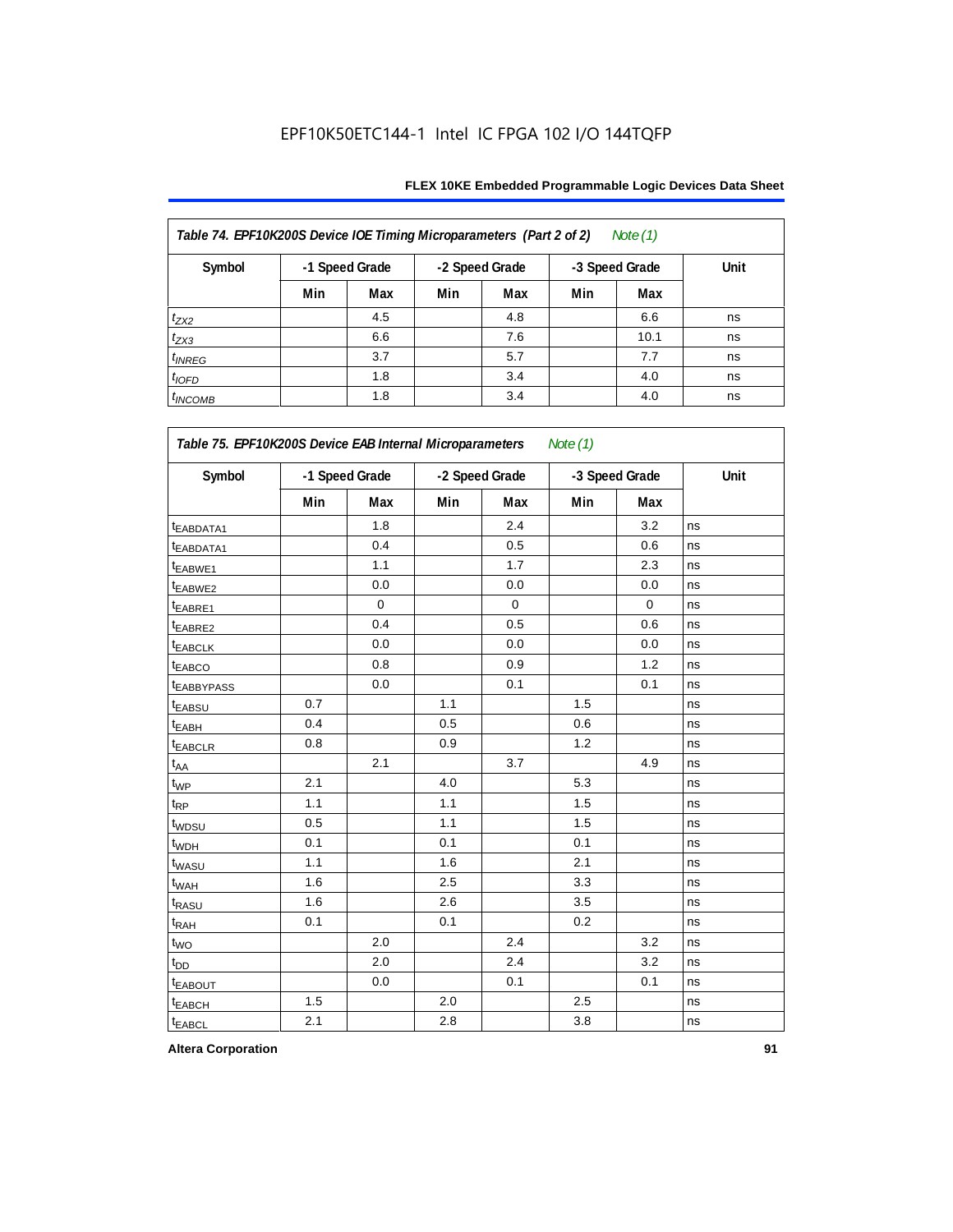|                               | Table 76. EPF10K200S Device EAB Internal Timing Macroparameters Note (1) |     |                |     |                |     |      |  |  |  |  |
|-------------------------------|--------------------------------------------------------------------------|-----|----------------|-----|----------------|-----|------|--|--|--|--|
| Symbol                        | -1 Speed Grade                                                           |     | -2 Speed Grade |     | -3 Speed Grade |     | Unit |  |  |  |  |
|                               | Min                                                                      | Max | Min            | Max | Min            | Max |      |  |  |  |  |
| $t_{EABA}$                    |                                                                          | 3.9 |                | 6.4 |                | 8.4 | ns   |  |  |  |  |
| <sup>t</sup> EA <u>BRCOMB</u> | 3.9                                                                      |     | 6.4            |     | 8.4            |     | ns   |  |  |  |  |
| <sup>t</sup> EABRCREG         | 3.6                                                                      |     | 5.7            |     | 7.6            |     | ns   |  |  |  |  |
| $t_{EABWP}$                   | 2.1                                                                      |     | 4.0            |     | 5.3            |     | ns   |  |  |  |  |
| <sup>t</sup> EABWCOMB         | 4.8                                                                      |     | 8.1            |     | 10.7           |     | ns   |  |  |  |  |
| t <sub>EABWCREG</sub>         | 5.4                                                                      |     | 8.0            |     | 10.6           |     | ns   |  |  |  |  |
| $t_{EABDD}$                   |                                                                          | 3.8 |                | 5.1 |                | 6.7 | ns   |  |  |  |  |
| <i>EABDATACO</i>              |                                                                          | 0.8 |                | 1.0 |                | 1.3 | ns   |  |  |  |  |
| <i>t<sub>EABDATASU</sub></i>  | 1.1                                                                      |     | 1.6            |     | 2.1            |     | ns   |  |  |  |  |
| <sup>t</sup> EABDATAH         | 0.0                                                                      |     | 0.0            |     | 0.0            |     | ns   |  |  |  |  |
| <sup>t</sup> EABWESU          | 0.7                                                                      |     | 1.1            |     | 1.5            |     | ns   |  |  |  |  |
| <sup>t</sup> EABWEH           | 0.4                                                                      |     | 0.5            |     | 0.6            |     | ns   |  |  |  |  |
| t <sub>EABWDSU</sub>          | 1.2                                                                      |     | 1.8            |     | 2.4            |     | ns   |  |  |  |  |
| <sup>t</sup> EABWDH           | 0.0                                                                      |     | 0.0            |     | 0.0            |     | ns   |  |  |  |  |
| <sup>t</sup> EABWASU          | 1.9                                                                      |     | 3.6            |     | 4.7            |     | ns   |  |  |  |  |
| t <sub>EABWAH</sub>           | 0.8                                                                      |     | 0.5            |     | 0.7            |     | ns   |  |  |  |  |
| $t_{EABWO}$                   |                                                                          | 3.1 |                | 4.4 |                | 5.8 | ns   |  |  |  |  |

| Table 77. EPF10K200S Device Interconnect Timing Microparameters (Part 1 of 2)<br>Note (1) |     |                |     |                |     |                |      |  |  |  |
|-------------------------------------------------------------------------------------------|-----|----------------|-----|----------------|-----|----------------|------|--|--|--|
| Symbol                                                                                    |     | -1 Speed Grade |     | -2 Speed Grade |     | -3 Speed Grade | Unit |  |  |  |
|                                                                                           | Min | Max            | Min | Max            | Min | Max            |      |  |  |  |
| <i>t<sub>DIN2IOE</sub></i>                                                                |     | 4.4            |     | 4.8            |     | 5.5            | ns   |  |  |  |
| $t_{DIN2LE}$                                                                              |     | 0.6            |     | 0.6            |     | 0.9            | ns   |  |  |  |
| <sup>t</sup> DIN2DATA                                                                     |     | 1.8            |     | 2.1            |     | 2.8            | ns   |  |  |  |
| <sup>t</sup> DCLK2IOE                                                                     |     | 1.7            |     | 2.0            |     | 2.8            | ns   |  |  |  |
| <sup>t</sup> DCLK2LE                                                                      |     | 0.6            |     | 0.6            |     | 0.9            | ns   |  |  |  |
| <sup>t</sup> SAMELAB                                                                      |     | 0.1            |     | 0.1            |     | 0.2            | ns   |  |  |  |
| <sup>t</sup> SAMEROW                                                                      |     | 3.0            |     | 4.6            |     | 5.7            | ns   |  |  |  |
| <sup>t</sup> SAMECOLUMN                                                                   |     | 3.5            |     | 4.9            |     | 6.4            | ns   |  |  |  |
| <sup>t</sup> DIFFROW                                                                      |     | 6.5            |     | 9.5            |     | 12.1           | ns   |  |  |  |
| <sup>t</sup> TWOROWS                                                                      |     | 9.5            |     | 14.1           |     | 17.8           | ns   |  |  |  |
| <sup>t</sup> LEPERIPH                                                                     |     | 5.5            |     | 6.2            |     | 7.2            | ns   |  |  |  |
| <b>LABCARRY</b>                                                                           |     | 0.3            |     | 0.1            |     | 0.2            | ns   |  |  |  |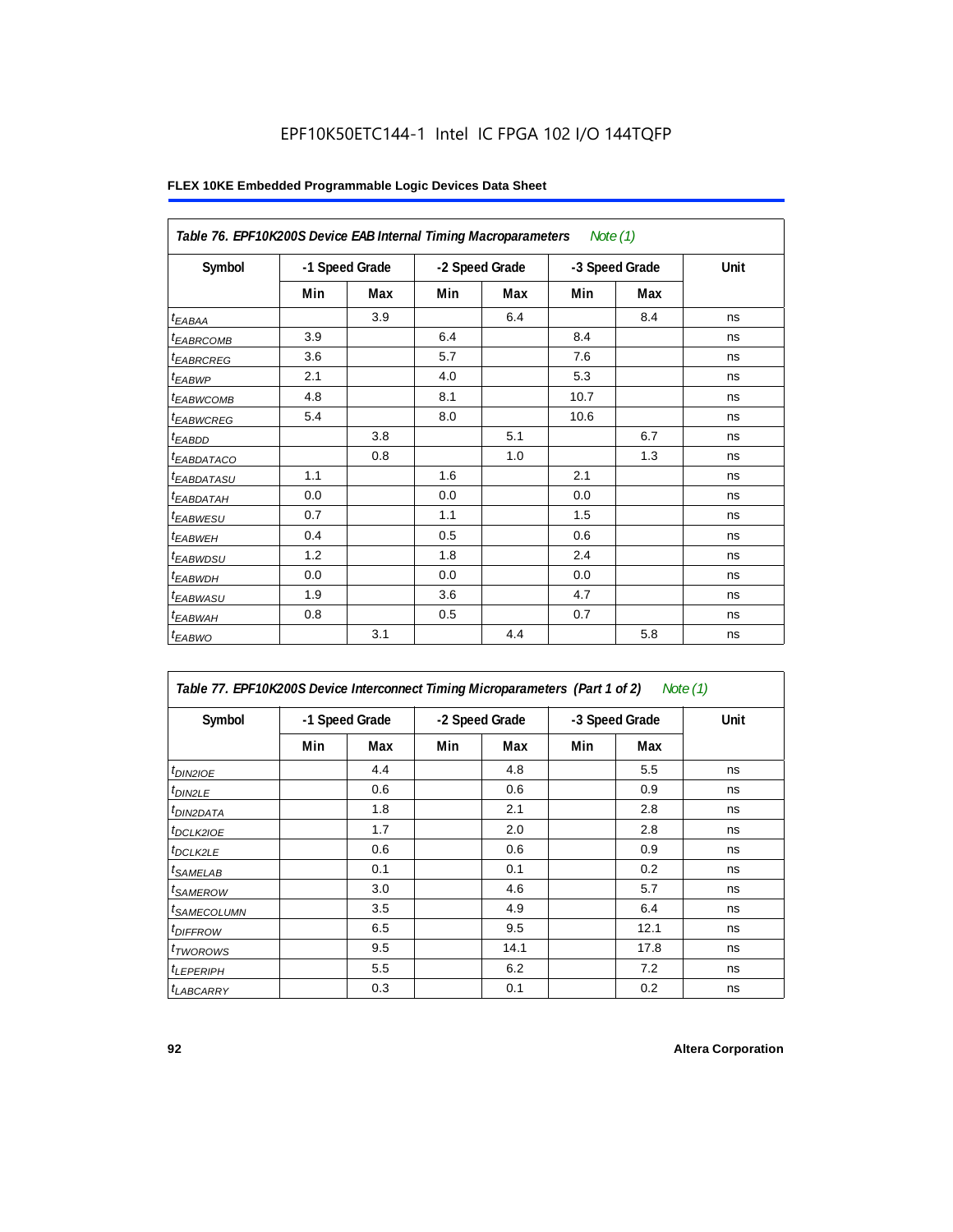#### **FLEX 10KE Embedded Programmable Logic Devices Data Sheet**

| Table 77. EPF10K200S Device Interconnect Timing Microparameters (Part 2 of 2)<br>Note $(1)$ |     |                                  |     |                |     |      |    |  |  |
|---------------------------------------------------------------------------------------------|-----|----------------------------------|-----|----------------|-----|------|----|--|--|
| Symbol                                                                                      |     | -1 Speed Grade<br>-2 Speed Grade |     | -3 Speed Grade |     | Unit |    |  |  |
|                                                                                             | Min | Max                              | Min | Max            | Min | Max  |    |  |  |
| <sup>I</sup> LABCASC                                                                        |     | 0.5                              |     | 1.0            |     | 1.4  | ns |  |  |

# *Table 78. EPF10K200S External Timing Parameters Note (1)*

| Symbol                | -1 Speed Grade |     | -2 Speed Grade |      | -3 Speed Grade |      | Unit |
|-----------------------|----------------|-----|----------------|------|----------------|------|------|
|                       | Min            | Max | Min            | Max  | Min            | Max  |      |
| t <sub>DRR</sub>      |                | 9.0 |                | 12.0 |                | 16.0 | ns   |
| $t_{INSU}$ (2)        | 3.1            |     | 3.7            |      | 4.7            |      | ns   |
| $t_{INH}$ (2)         | 0.0            |     | 0.0            |      | 0.0            |      | ns   |
| $t_{OUTCO}$ (2)       | 2.0            | 3.7 | 2.0            | 4.4  | 2.0            | 6.3  | ns   |
| $t_{INSU}(3)$         | 2.1            |     | 2.7            |      |                |      | ns   |
| $t_{INH}$ (3)         | 0.0            |     | 0.0            |      | -              |      | ns   |
| $t_{\text{OUTCO}}(3)$ | 0.5            | 2.7 | 0.5            | 3.4  | -              | -    | ns   |
| t <sub>PCISU</sub>    | 3.0            |     | 4.2            |      | -              |      | ns   |
| $t_{\rm{PCH}}$        | 0.0            |     | 0.0            |      | -              |      | ns   |
| t <sub>PCICO</sub>    | 2.0            | 6.0 | 2.0            | 8.9  |                |      | ns   |

| Table 79. EPF10K200S External Bidirectional Timing Parameters<br>Note $(1)$ |                |     |                |     |                |     |      |
|-----------------------------------------------------------------------------|----------------|-----|----------------|-----|----------------|-----|------|
| Symbol                                                                      | -1 Speed Grade |     | -2 Speed Grade |     | -3 Speed Grade |     | Unit |
|                                                                             | Min            | Max | Min            | Max | Min            | Max |      |
| $t_{\text{INSUBIDIR}}(2)$                                                   | 2.3            |     | 3.4            |     | 4.4            |     | ns   |
| $t_{INHBIDIR}$ (2)                                                          | 0.0            |     | 0.0            |     | 0.0            |     | ns   |
| $t_{INSUBIDIR}$ (3)                                                         | 3.3            |     | 4.4            |     |                |     | ns   |
| $t_{INHBIDIR}$ (3)                                                          | 0.0            |     | 0.0            |     |                |     | ns   |
| toutcobidir $(2)$                                                           | 2.0            | 3.7 | 2.0            | 4.4 | 2.0            | 6.3 | ns   |
| $t_{XZBIDIR}$ (2)                                                           |                | 6.9 |                | 7.6 |                | 9.2 | ns   |
| $t_{ZXBIDIR}$ (2)                                                           |                | 5.9 |                | 6.6 |                |     | ns   |
| $t_{\text{OUTC}OBIDIR}$ (3)                                                 | 0.5            | 2.7 | 0.5            | 3.4 |                |     | ns   |
| $t_{XZBIDIR}$ (3)                                                           |                | 6.9 |                | 7.6 |                | 9.2 | ns   |
| $t_{ZXBIDIR}$ (3)                                                           |                | 5.9 |                | 6.6 |                |     | ns   |

# *Notes to tables:*<br>(1) All timing p

(1) All timing parameters are described in Tables  $24$  through  $30$  in this data sheet.<br>
(2) This parameter is measured without the use of the ClockLock or ClockBoost ci

(2) This parameter is measured without the use of the ClockLock or ClockBoost circuits.<br>(3) This parameter is measured with the use of the ClockLock or ClockBoost circuits.

This parameter is measured with the use of the ClockLock or ClockBoost circuits.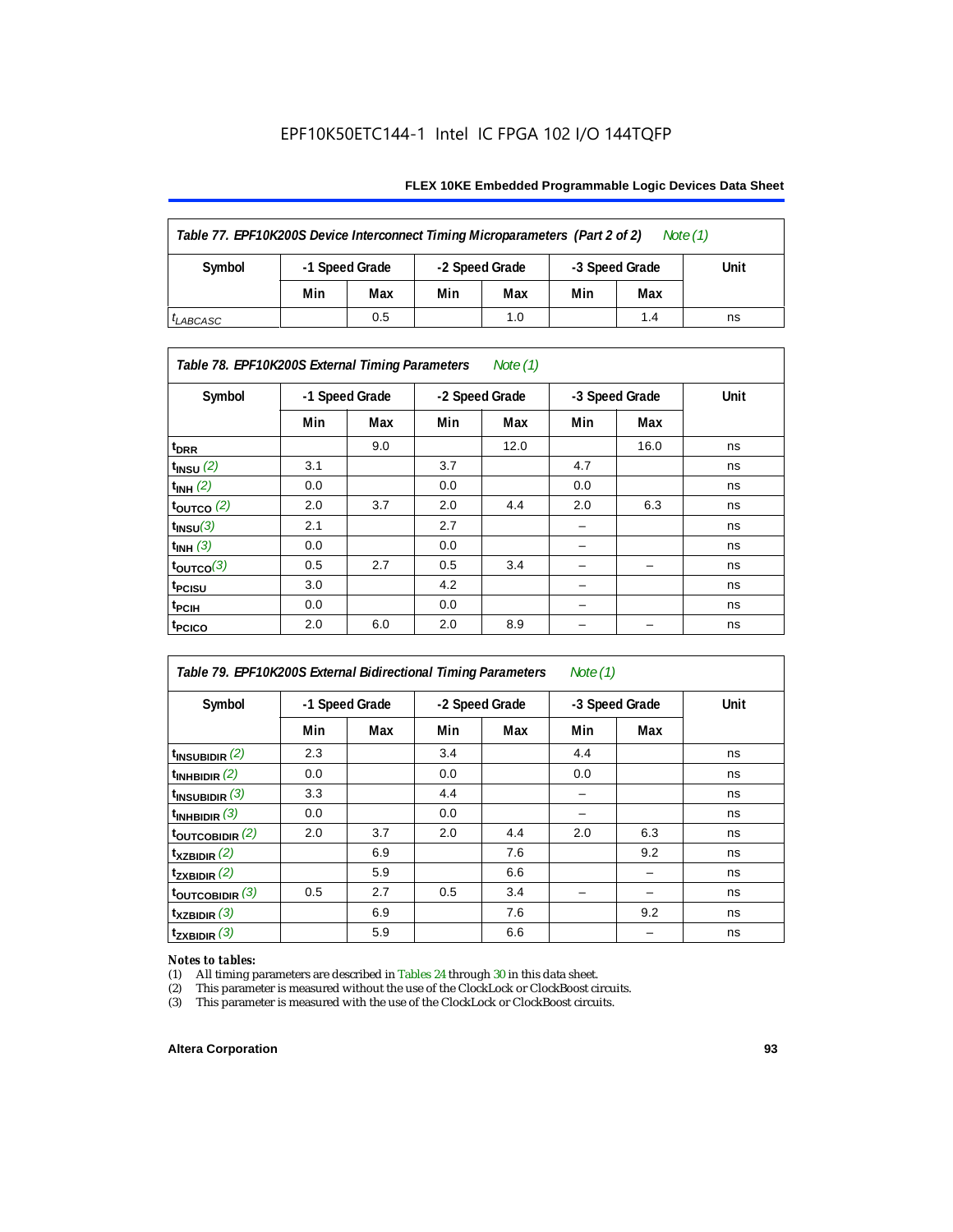| Power<br>Consumption | The supply power (P) for FLEX 10KE devices can be calculated with the<br>following equation:                                                                                                                                                                                                                                                                                                                                 |                |  |  |  |
|----------------------|------------------------------------------------------------------------------------------------------------------------------------------------------------------------------------------------------------------------------------------------------------------------------------------------------------------------------------------------------------------------------------------------------------------------------|----------------|--|--|--|
|                      | $P = P_{INT} + P_{IO} = (I_{COSTANDBY} + I_{CCACTIVE}) \times V_{CC} + P_{IO}$                                                                                                                                                                                                                                                                                                                                               |                |  |  |  |
|                      | The I <sub>CCACTIVE</sub> value depends on the switching frequency and the<br>application logic. This value is calculated based on the amount of current<br>that each LE typically consumes. The $P_{IO}$ value, which depends on the<br>device output load characteristics and switching frequency, can be<br>calculated using the guidelines given in Application Note 74 (Evaluating<br><b>Power for Altera Devices).</b> |                |  |  |  |
|                      | Compared to the rest of the device, the embedded array consumes a<br>negligible amount of power. Therefore, the embedded array can be<br>ignored when calculating supply current.                                                                                                                                                                                                                                            |                |  |  |  |
|                      | The $I_{\text{CCACTIVE}}$ value can be calculated with the following equation:                                                                                                                                                                                                                                                                                                                                               |                |  |  |  |
|                      | $I_{\text{CCACTIVE}} = K \times f_{\text{MAX}} \times N \times \text{tog}_{\text{LC}} \times \frac{\mu A}{\text{MHz} \times \text{LE}}$                                                                                                                                                                                                                                                                                      |                |  |  |  |
|                      | Where:                                                                                                                                                                                                                                                                                                                                                                                                                       |                |  |  |  |
|                      | $=$ Maximum operating frequency in MHz<br>$f_{MAX}$<br>N<br>= Total number of LEs used in the device                                                                                                                                                                                                                                                                                                                         |                |  |  |  |
|                      | Average percent of LEs toggling at each clock<br>$\log_{LC}$<br>$=$<br>(typically 12.5%)                                                                                                                                                                                                                                                                                                                                     |                |  |  |  |
|                      | K<br>$=$ Constant                                                                                                                                                                                                                                                                                                                                                                                                            |                |  |  |  |
|                      | Table 80 provides the constant (K) values for FLEX 10KE devices.                                                                                                                                                                                                                                                                                                                                                             |                |  |  |  |
|                      | Table 80. FLEX 10KE K Constant Values                                                                                                                                                                                                                                                                                                                                                                                        |                |  |  |  |
|                      | Device                                                                                                                                                                                                                                                                                                                                                                                                                       | <b>K</b> Value |  |  |  |
|                      | EPF10K30E                                                                                                                                                                                                                                                                                                                                                                                                                    | 4.5            |  |  |  |
|                      | EPF10K50E<br>4.8                                                                                                                                                                                                                                                                                                                                                                                                             |                |  |  |  |
|                      | <b>EPF10K50S</b><br>4.5                                                                                                                                                                                                                                                                                                                                                                                                      |                |  |  |  |
|                      | EPF10K100E<br>4.5                                                                                                                                                                                                                                                                                                                                                                                                            |                |  |  |  |
|                      | EPF10K130E                                                                                                                                                                                                                                                                                                                                                                                                                   | 4.6            |  |  |  |
|                      | EPF10K200E<br>4.8                                                                                                                                                                                                                                                                                                                                                                                                            |                |  |  |  |
|                      | EPF10K200S                                                                                                                                                                                                                                                                                                                                                                                                                   | 4.6            |  |  |  |

This calculation provides an  $\rm I_{CC}$  estimate based on typical conditions with no output load. The actual I $_{\rm CC}$  should be verified during operation because this measurement is sensitive to the actual pattern in the device and the environmental operating conditions.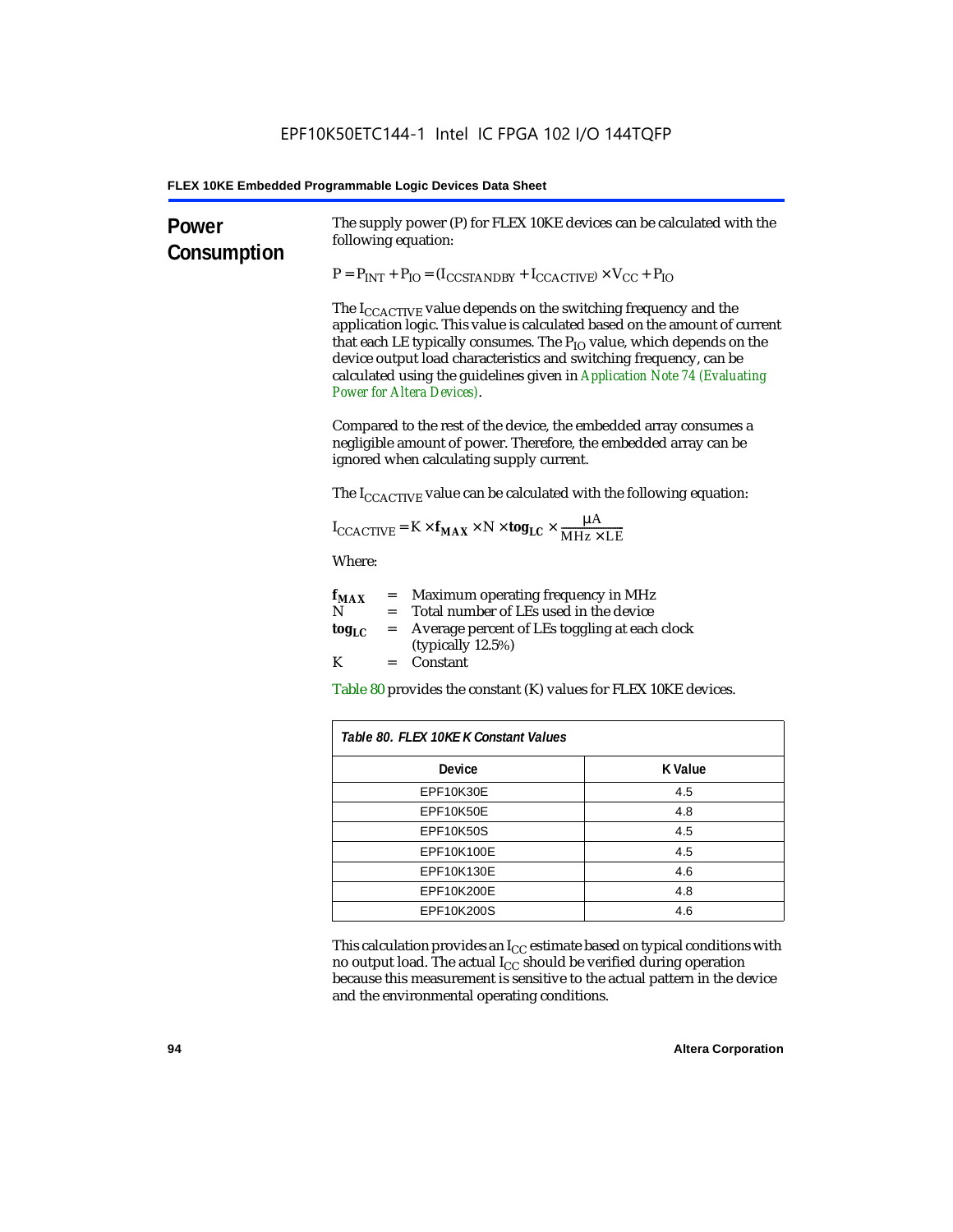To better reflect actual designs, the power model (and the constant K in the power calculation equations) for continuous interconnect FLEX devices assumes that LEs drive FastTrack Interconnect channels. In contrast, the power model of segmented FPGAs assumes that all LEs drive only one short interconnect segment. This assumption may lead to inaccurate results when compared to measured power consumption for actual designs in segmented FPGAs.

Figure 31 shows the relationship between the current and operating frequency of FLEX 10KE devices.



*Figure 31. FLEX 10KE I<sub>CCACTIVE</sub> vs. Operating Frequency (Part 1 of 2)*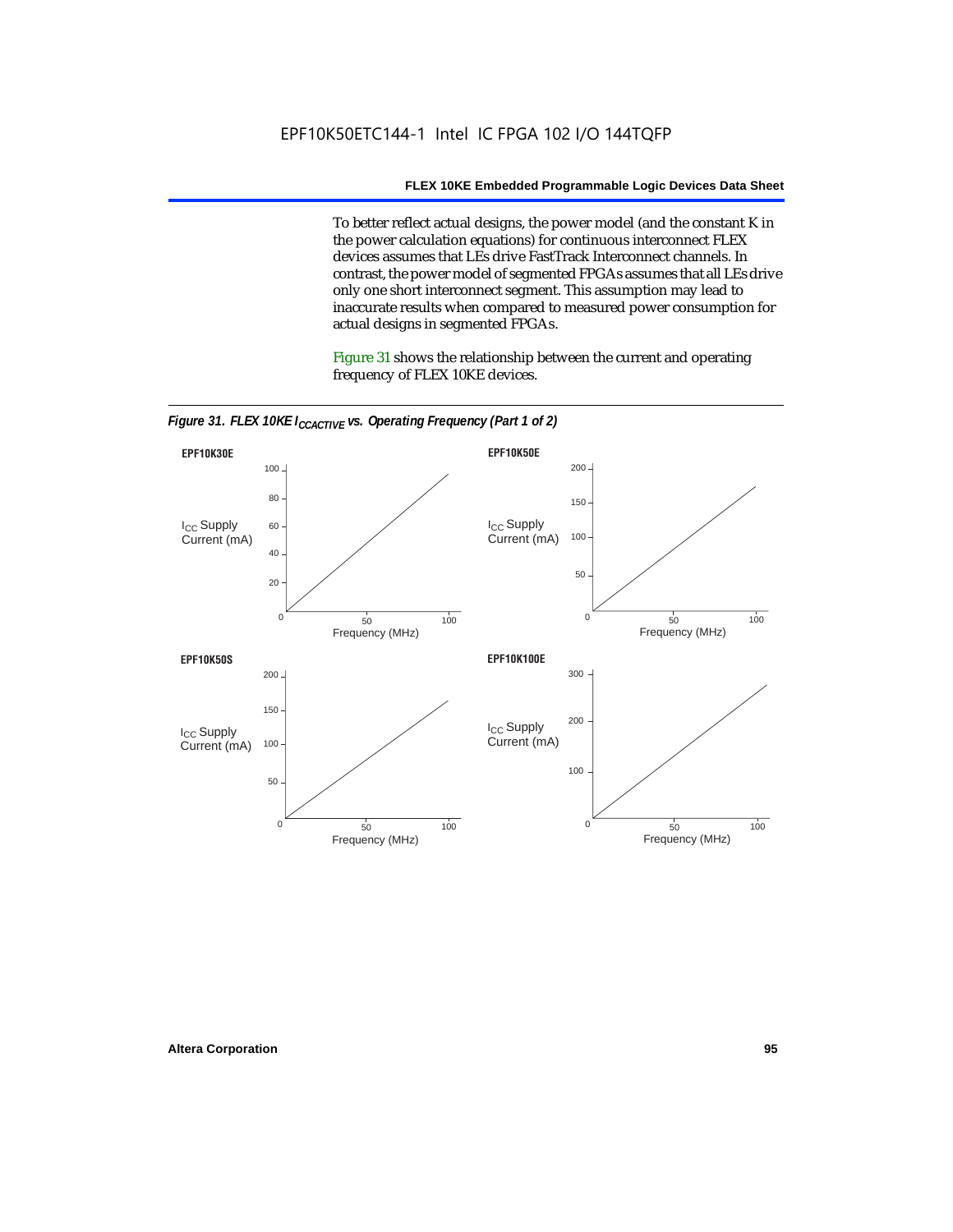

#### *Figure 31. FLEX 10KE I<sub>CCACTIVE</sub> vs. Operating Frequency (Part 2 of 2)*

# **Configuration & Operation**

The FLEX 10KE architecture supports several configuration schemes. This section summarizes the device operating modes and available device configuration schemes.

# **Operating Modes**

The FLEX 10KE architecture uses SRAM configuration elements that require configuration data to be loaded every time the circuit powers up. The process of physically loading the SRAM data into the device is called *configuration.* Before configuration, as  $V_{CC}$  rises, the device initiates a Power-On Reset (POR). This POR event clears the device and prepares it for configuration. The FLEX 10KE POR time does not exceed 50 µs.

When configuring with a configuration device, refer to the respective configuration device data sheet for POR timing information.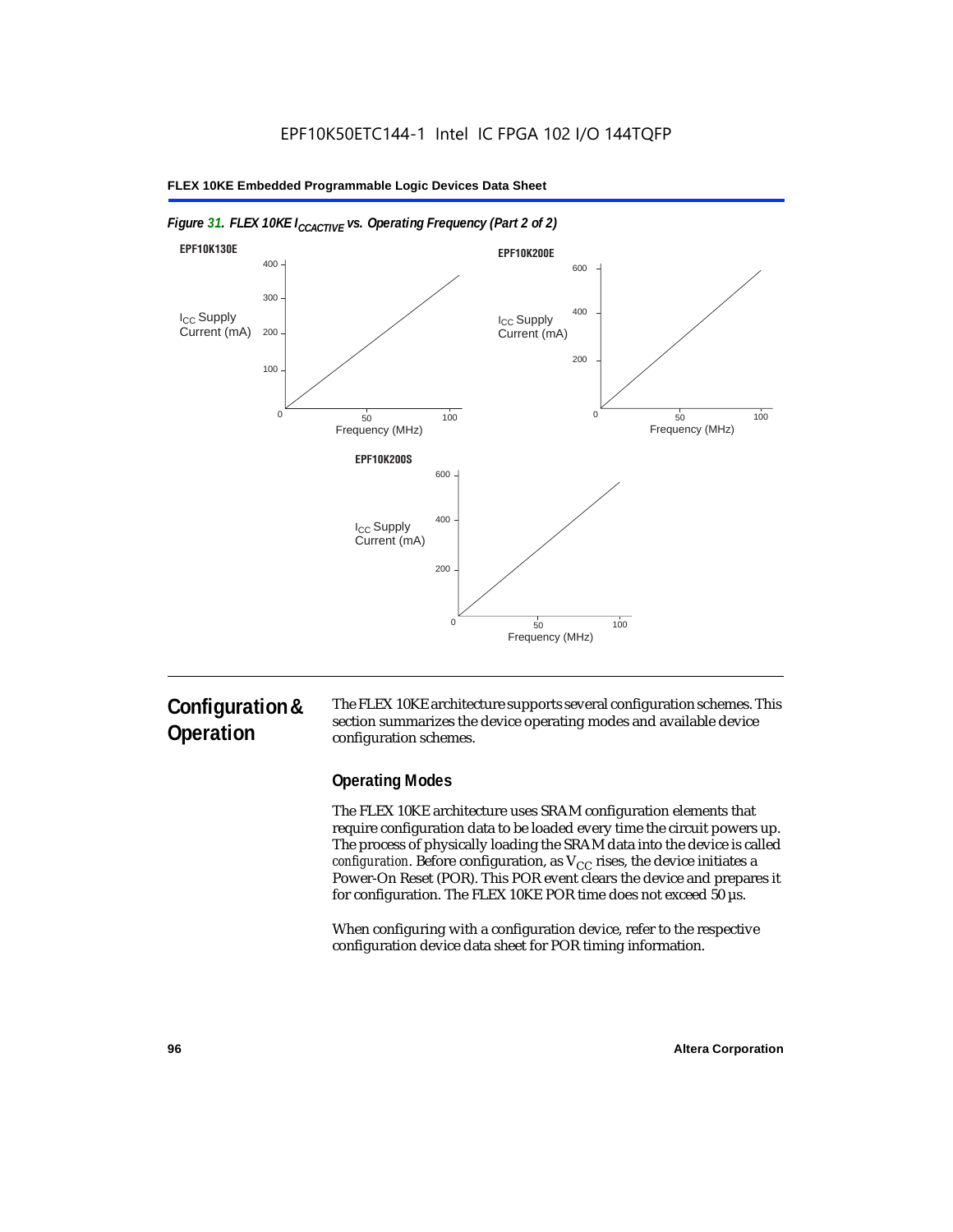During initialization, which occurs immediately after configuration, the device resets registers, enables I/O pins, and begins to operate as a logic device. The I/O pins are tri-stated during power-up, and before and during configuration. Together, the configuration and initialization processes are called *command mode*; normal device operation is called *user mode*.

SRAM configuration elements allow FLEX 10KE devices to be reconfigured in-circuit by loading new configuration data into the device. Real-time reconfiguration is performed by forcing the device into command mode with a device pin, loading different configuration data, reinitializing the device, and resuming user-mode operation. The entire reconfiguration process requires less than 85 ms and can be used to reconfigure an entire system dynamically. In-field upgrades can be performed by distributing new configuration files.

Before and during configuration, all I/O pins (except dedicated inputs, clock, or configuration pins) are pulled high by a weak pull-up resistor.

#### **Programming Files**

Despite being function- and pin-compatible, FLEX 10KE devices are not programming- or configuration file-compatible with FLEX 10K or FLEX 10KA devices. A design therefore must be recompiled before it is transferred from a FLEX 10K or FLEX 10KA device to an equivalent FLEX 10KE device. This recompilation should be performed both to create a new programming or configuration file and to check design timing in FLEX 10KE devices, which has different timing characteristics than FLEX 10K or FLEX 10KA devices.

FLEX 10KE devices are generally pin-compatible with equivalent FLEX 10KA devices. In some cases, FLEX 10KE devices have fewer I/O pins than the equivalent FLEX 10KA devices. Table 81 shows which FLEX 10KE devices have fewer I/O pins than equivalent FLEX 10KA devices. However, power, ground, JTAG, and configuration pins are the same on FLEX 10KA and FLEX 10KE devices, enabling migration from a FLEX 10KA design to a FLEX 10KE design.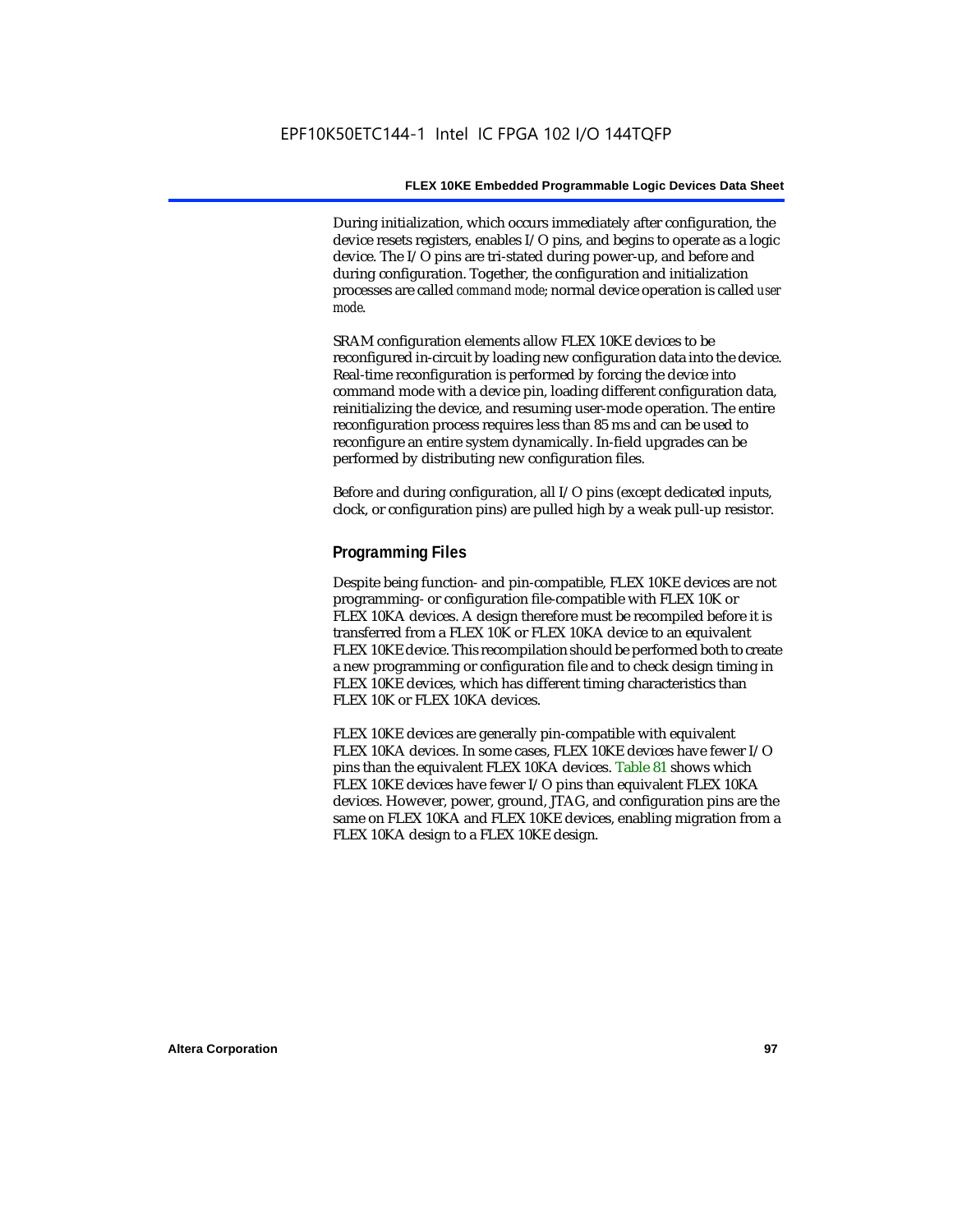Additionally, the Altera software offers several features that help plan for future device migration by preventing the use of conflicting I/O pins.

| Table 81. I/O Counts for FLEX 10KA & FLEX 10KE Devices |           |                |           |
|--------------------------------------------------------|-----------|----------------|-----------|
| <b>FLEX 10KA</b>                                       |           | FI FX 10KF     |           |
| <b>Device</b>                                          | I/O Count | Device         | I/O Count |
| EPF10K30AF256                                          | 191       | EPF10K30EF256  | 176       |
| EPF10K30AF484                                          | 246       | EPF10K30EF484  | 220       |
| EPF10K50VB356                                          | 274       | EPF10K50SB356  | 220       |
| EPF10K50VF484                                          | 291       | EPF10K50EF484  | 254       |
| EPF10K50VF484                                          | 291       | EPF10K50SF484  | 254       |
| EPF10K100AF484                                         | 369       | EPF10K100EF484 | 338       |

## **Configuration Schemes**

The configuration data for a FLEX 10KE device can be loaded with one of five configuration schemes (see Table 82), chosen on the basis of the target application. An EPC1, EPC2, or EPC16 configuration device, intelligent controller, or the JTAG port can be used to control the configuration of a FLEX 10KE device, allowing automatic configuration on system power-up.

Multiple FLEX 10KE devices can be configured in any of the five configuration schemes by connecting the configuration enable (nCE) and configuration enable output (nCEO) pins on each device. Additional FLEX 10K, FLEX 10KA, FLEX 10KE, and FLEX 6000 devices can be configured in the same serial chain.

| Table 82. Data Sources for FLEX 10KE Configuration |                                                                                                     |  |  |
|----------------------------------------------------|-----------------------------------------------------------------------------------------------------|--|--|
| <b>Configuration Scheme</b>                        | Data Source                                                                                         |  |  |
| Configuration device                               | EPC1, EPC2, or EPC16 configuration device                                                           |  |  |
| Passive serial (PS)                                | BitBlaster, ByteBlasterMV, or MasterBlaster download cables,<br>or serial data source               |  |  |
| Passive parallel asynchronous (PPA)                | Parallel data source                                                                                |  |  |
| Passive parallel synchronous (PPS)                 | Parallel data source                                                                                |  |  |
| <b>JTAG</b>                                        | BitBlaster or ByteBlasterMV download cables, or<br>microprocessor with a Jam STAPL file or JBC file |  |  |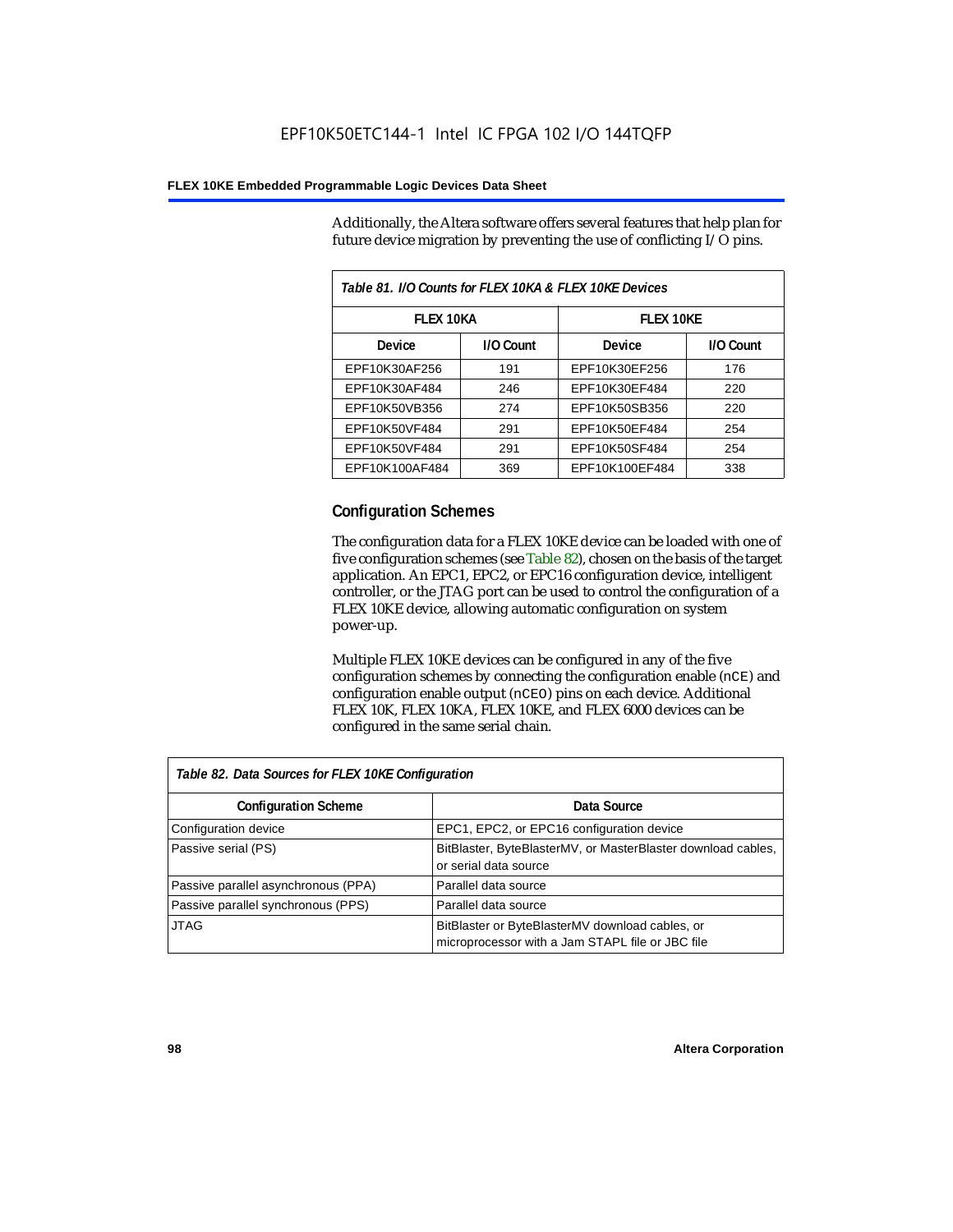| <b>Device</b><br><b>Pin-Outs</b>  | See the Altera web site (http://www.altera.com) or the Altera Digital<br>Library for pin-out information.                                                  |
|-----------------------------------|------------------------------------------------------------------------------------------------------------------------------------------------------------|
| <b>Revision</b><br><b>History</b> | The information contained in the FLEX 10KE Embedded Programmable Logic<br>Data Sheet version 2.5 supersedes information published in previous<br>versions. |
|                                   | Version 2.5                                                                                                                                                |
|                                   | The following changes were made to the FLEX 10KE Embedded<br><i>Programmable Logic Data Sheet version 2.5:</i>                                             |
|                                   | <i>Note (1)</i> added to Figure 23.<br>Text added to "I/O Element" section on page 34.<br><b>Updated Table 22.</b>                                         |
|                                   | Version 2.4                                                                                                                                                |
|                                   | The following changes were made to the FLFY 10KF Embedded                                                                                                  |

The following changes were made to the *FLEX 10KE Embedded Programmable Logic Data Sheet* version 2.4: updated text on page 34 and page 63.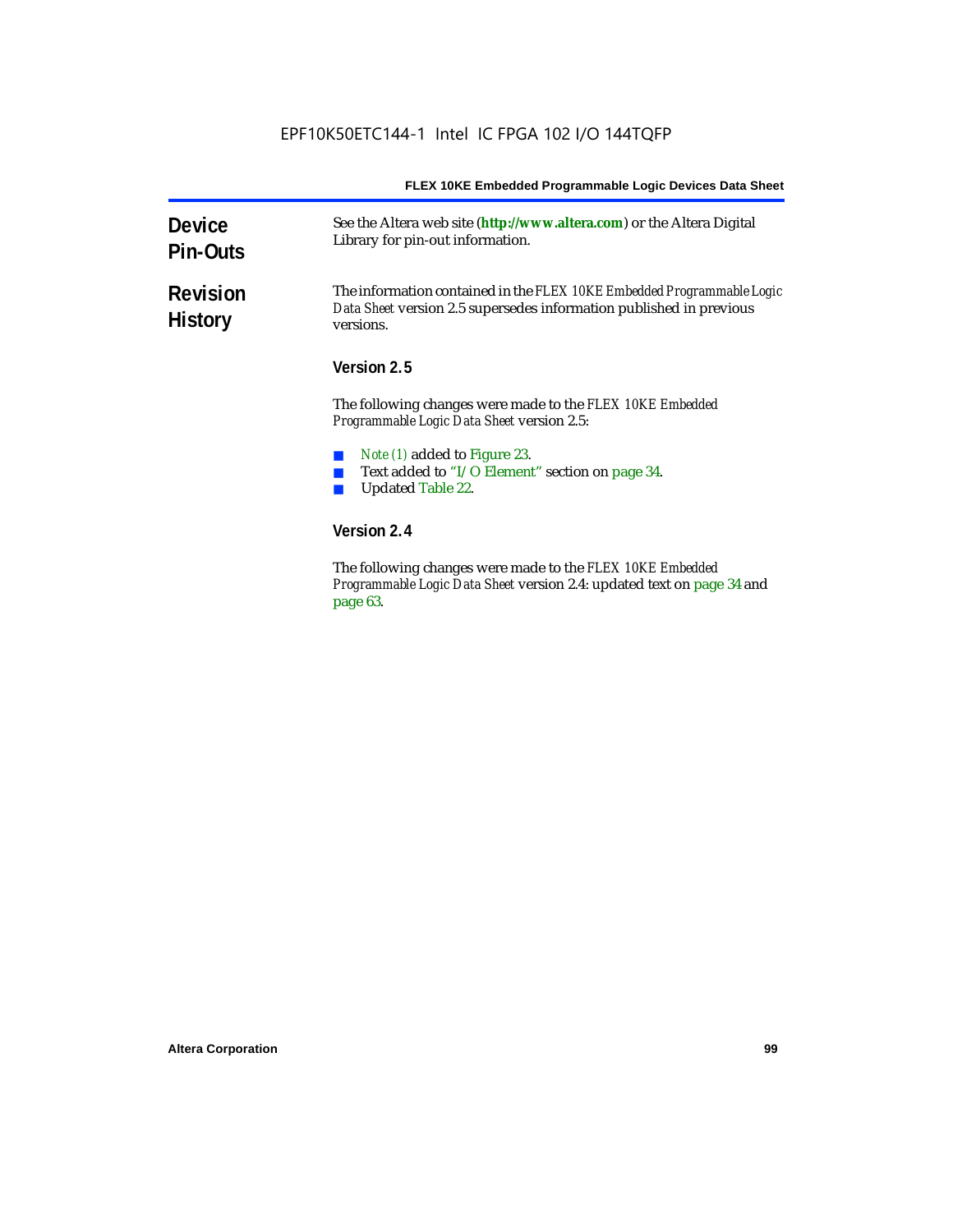

101 Innovation Drive San Jose, CA 95134 (408) 544-7000 http://www.altera.com Applications Hotline: (800) 800-EPLD Literature Services: lit\_req@altera.com

Copyright © 2003 Altera Corporation. All rights reserved. Altera, The Programmable Solutions Company, the stylized Altera logo, specific device designations, and all other words and logos that are identified as trademarks and/or service marks are, unless noted otherwise, the trademarks and service marks of Altera Corporation in the U.S. and other countries. All other product or service names are the property of their respective holders. Altera products are protected under numerous U.S. and foreign patents and pending

applications, maskwork rights, and copyrights. Altera warrants performance of its semiconductor products to current specifications in accordance with Altera's standard warranty, but reserves the right to make changes to any products and services at any time without notice. Altera assumes no responsibility or liability arising out of the application or use of any information, product, or service described herein except as expressly agreed to in writing by Altera Corporation. Altera customers are advised to obtain the latest version of device specifications before relying on any published information and before placing orders for products or services.



**100 Altera Corporation**